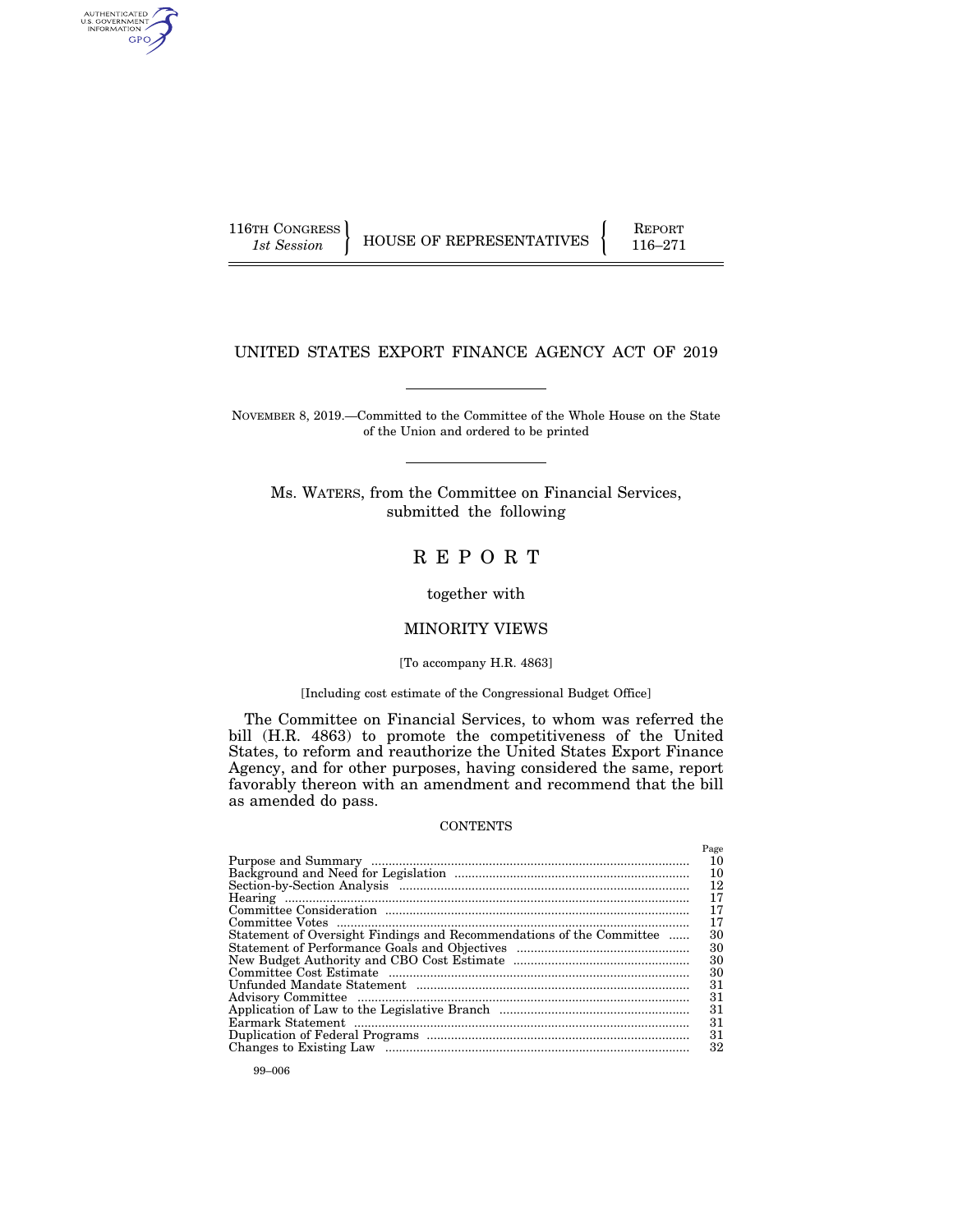The amendment is as follows:

Strike all after the enacting clause and insert the following: **SECTION 1. SHORT TITLE.** 

This Act may be cited as the ''United States Export Finance Agency Act of 2019''.

#### **SEC. 2. TABLE OF CONTENTS.**

The table of contents of this Act is as follows:

- 
- 
- 
- 
- 
- 
- 
- 
- 
- Sec. 1. Short title.<br>
Sec. 2. Table of contents.<br>
Sec. 2. Table of contents.<br>
Sec. 4. Authorization period.<br>
Sec. 5. Aggregate loan, guarantee, and insurance authority.<br>
Sec. 5. Aggregate loan, guarantee, and insurance aut
- 
- Sec. 15. Information technology systems. Sec. 16. Administratively determined pay.

#### **SEC. 3. RENAMING OF THE EXPORT-IMPORT BANK OF THE UNITED STATES.**

(a) IN GENERAL.—The Export-Import Bank of the United States is hereby redesignated as the United States Export Finance Agency.

(b) REFERENCES.—Any reference to the Export-Import Bank of the United States in any law, rule, regulation, certificate, directive, instruction, or other official paper in force on the date of the enactment of this Act is deemed a reference to the United States Export Finance Agency.

#### **SEC. 4. AUTHORIZATION PERIOD.**

Section 7 of the Export-Import Bank Act of 1945 (12 U.S.C. 635f) is amended by striking "2019" and inserting "2029".

#### **SEC. 5. AGGREGATE LOAN, GUARANTEE, AND INSURANCE AUTHORITY.**

Section 6(a)(2) of the Export-Import Bank Act of 1945 (12 U.S.C. 635e(a)(2)) is amended to read as follows:

''(2) APPLICABLE AMOUNT DEFINED.—In this subsection, the term 'applicable amount' means—

 $*(A)$  \$145,000,000,000 for fiscal year 2020;

 $(16)$  \$150,000,000,000 for fiscal year 2021;

 $(C)$  \$155,000,000,000 for fiscal year 2022.

''(D) \$160,000,000,000 for fiscal year 2023;

 $E(E)$  \$165,000,000,000 for fiscal year 2024;

- " $(F) \$170,000,000,000$  for fiscal year 2025; and
- ''(G) \$175,000,000,000 for each of fiscal years 2026 through 2029.''.

#### **SEC. 6. OFFICE OF MINORITY AND WOMEN INCLUSION.**

(a) IN GENERAL.—Section 3(i) of the Export-Import Bank Act of 1945 (12 U.S.C. 635a(i)) is amended to read as follows:

"(i) OFFICE OF MINORITY AND WOMEN INCLUSION.

''(1) ESTABLISHMENT.—The Agency shall establish an Office of Minority and Women Inclusion which shall be responsible for carrying out this subsection and all matters relating to diversity in management, employment, and business activities in accordance with such standards and requirements as the Director of the Office shall establish.

''(2) TRANSFER OF RESPONSIBILITIES.—The Agency shall ensure that, to the extent that the responsibilities described in paragraph (1) (or comparable responsibilities) were, as of the date of the enactment of this subsection, performed by another office of the Agency, the responsibilities shall be transferred to the Office.

''(3) DUTIES WITH RESPECT TO CIVIL RIGHTS LAWS.—The responsibilities described in paragraph (1) shall not include enforcement of statutes, regulations, or executive orders pertaining to civil rights, except that the Director of the Office shall coordinate with the President of the Agency, or the designee of the President of the Agency, regarding the design and implementation of any remedies resulting from violations of the statutes, regulations, or executive orders. ''(4) DIRECTOR.—

''(A) IN GENERAL.—The Director of the Office shall be appointed by, and shall report directly to, the President of the Agency. The position of Director of the Office shall be a career reserved position in the Senior Executive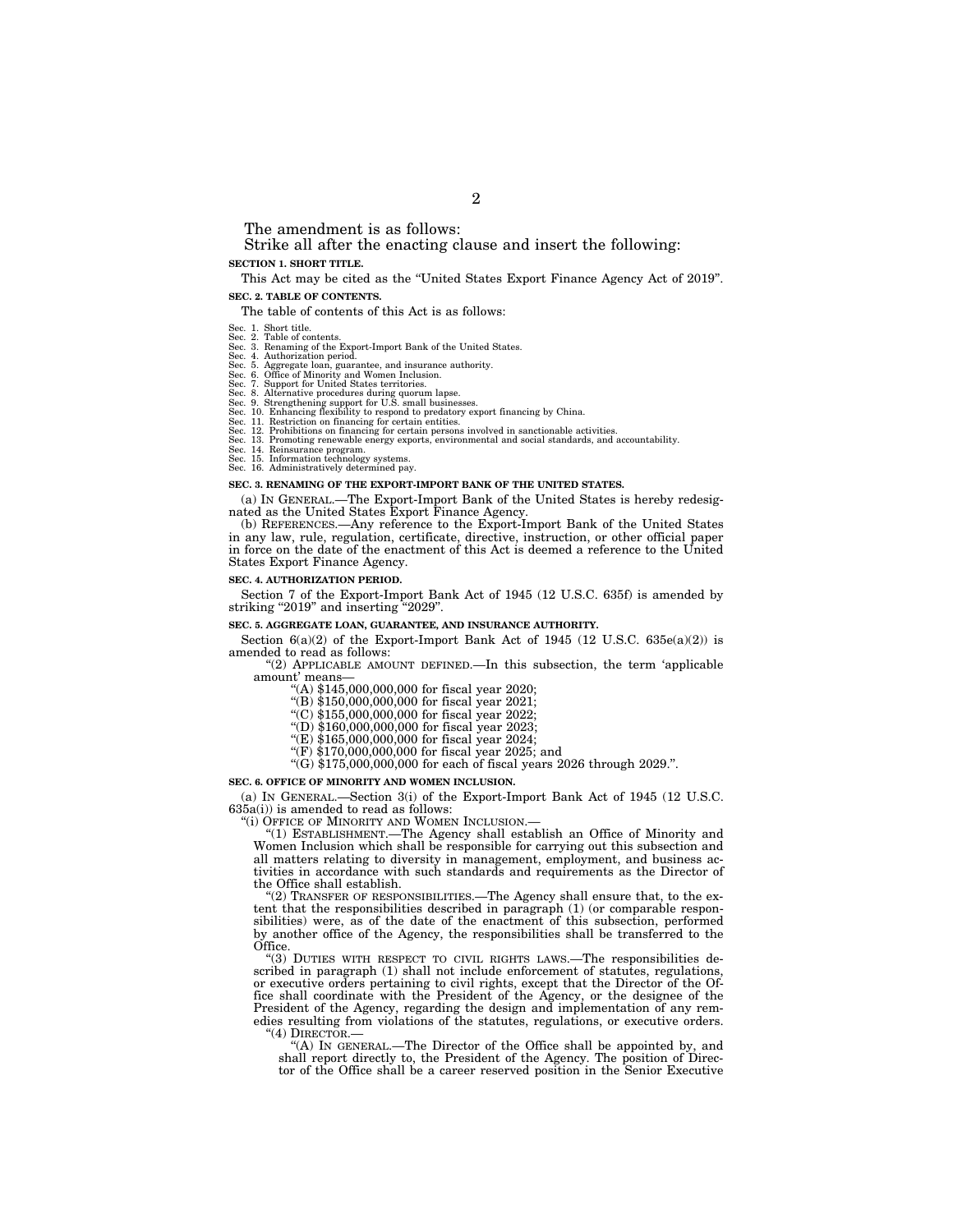Service, as that position is defined in section 3132 of title 5, United States Code, or an equivalent designation.<br>"(B) DUTIES.—The Director shall—

''(i) develop standards for equal employment opportunity and the racial, ethnic, and gender diversity of the workforce and senior management of the Agency;

''(ii) develop standards for increased participation of minority-owned and women-owned businesses in the programs and contracts of the Agency, including standards for coordinating technical assistance to the businesses; and

''(iii) enhance the outreach activities of the Agency with respect to, and increase the total amount of loans, guarantees, and insurance pro-vided by the Agency to support exports by socially and economically disadvantaged small business concerns (as defined in section  $8(a)(4)$  of

the Small Business Act) and small business concerns owned by women. ''(C) OTHER DUTIES.—The Director shall advise the President of the Agen-cy on the impact of the policies of the Agency on minority-owned and

women-owned businesses.<br>"(5) INCLUSION IN ALL LEVELS OF BUSINESS ACTIVITIES.

"(A) CONTRACTS.—The Director of the Office shall develop and implement standards and procedures to ensure, to the maximum extent possible, the inclusion and utilization of minorities (as defined in section  $1204(c)$  of the Financial Institutions Reform, Recovery, and Enforcement Act of 1989 (12 U.S.C. 1811 note)) and women, and minority- and women-owned businesses (as such terms are defined in section  $21A(r)(4)$  of the Federal Home Loan Bank Act (12 U.S.C. 1441a(r)(4)) in all business and activities of the Agency at all levels, including in procurement, insurance, and all types of contracts. The processes established by the Agency for review and evaluation for contract proposals and to hire service providers shall include a component that gives consideration to the diversity of the applicant.

''(B) APPLICABILITY.—This paragraph shall apply to all contracts for services of any kind, including all contracts for all business and activities of the

Agency, at all levels. ''(C) OUTREACH.—The Agency shall establish a minority outreach program to ensure the inclusion (to the maximum extent practicable) of contracts entered into with the enterprises of minorities and women and businesses owned by minorities and women, including financial institutions, investment banking firms, underwriters, accountants, brokers, and providers of legal services.

"(6) DIVERSITY IN AGENCY WORKFORCE.—The Agency shall take affirmative steps to seek diversity in its workforce at all levels of the Agency consistent with the demographic diversity of the United States, in a manner consistent with applicable law, including-

 ${}^{\alpha}$ (A) to the extent the Agency engages in recruitment efforts to fill vacancies—

''(i) recruiting at historically Black colleges and universities, Hispanic-serving institutions, Tribal colleges and universities, women's colleges, and colleges that typically serve majority minority populations; and

''(ii) recruiting at job fairs in urban communities, and placing employment advertisements in print and digital media oriented toward women and people of color;

''(B) partnering with organizations that are focused on developing opportunities for minorities and women to place talented young minorities and women in industry internships, summer employment, and full-time positions; and

 $\hat{C}$ ) by use of any other mass media communications that the Director of the Office determines necessary.''.

(b) INCLUSION IN ANNUAL REPORT.—Section 8 of such Act (12 U.S.C. 635g) is amended by adding at the end the following:

''(l) OFFICE OF MINORITY AND WOMEN INCLUSION.—

''(1) IN GENERAL.—The Agency shall include in its annual report to the Congress under subsection (a) a report from the Office of Minority and Women Inclusion regarding the actions taken by the Agency and the Office pursuant to section 3(i), which shall include-

" $(A)$ <sup>"</sup> a statement of the total amounts paid by the Agency to contractors since the most recent report under this subsection;

''(B) the percentage of the amounts described in subparagraph (A) that were paid to contractors as described in section  $3(i)(5)(A)$ ;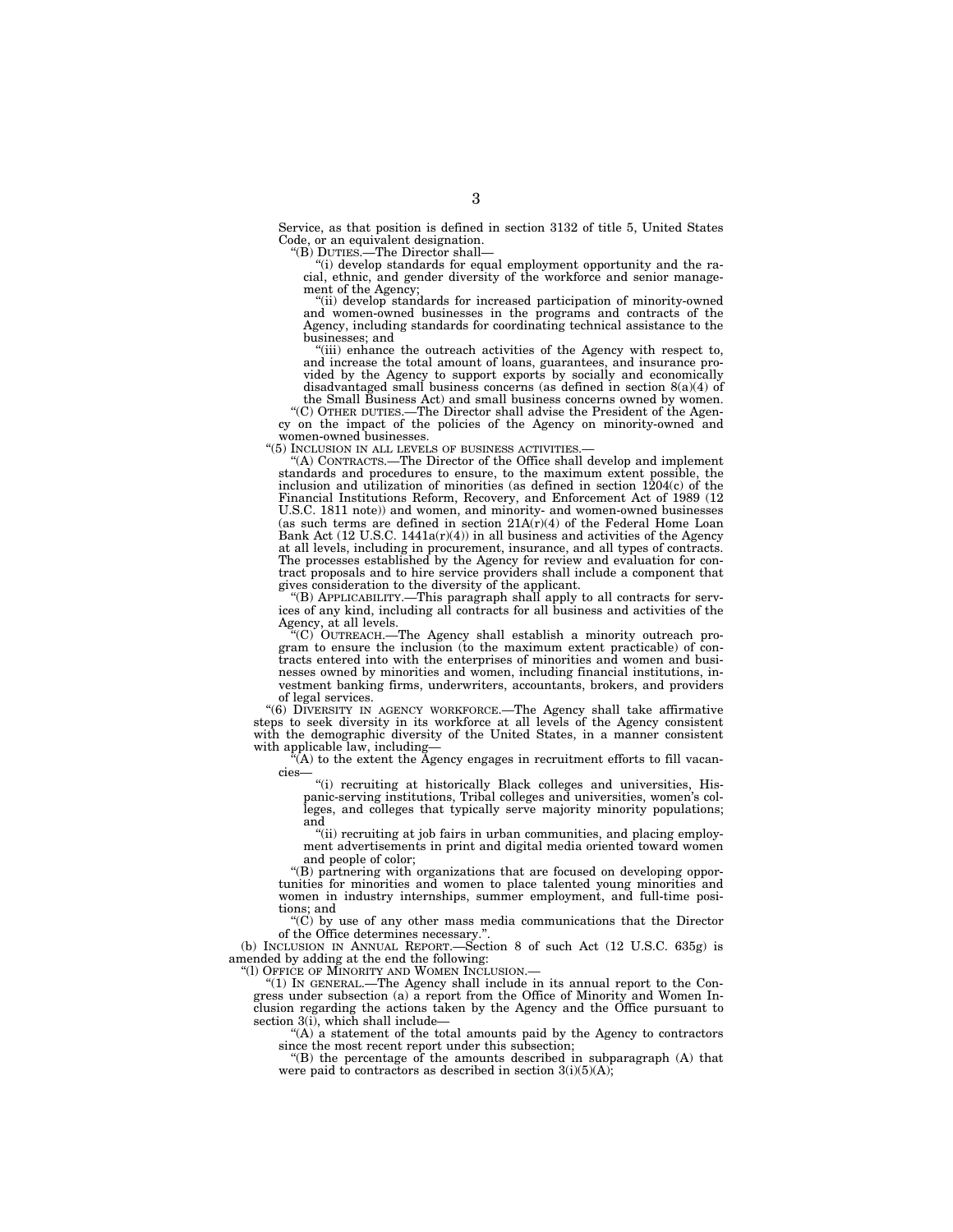''(C) the successes achieved and challenges faced by the Agency in operating minority and women outreach programs; ''(D) a description of the progress made by the Agency in supporting ex-

ports by minority-owned small business concerns and the progress made by the Agency in supporting small business concerns owned by women, including estimates of the amounts made available to finance exports directly by both categories of small business concerns, a comparison of these amounts with the amounts made available to all small business concerns, and a comparison of such amounts with the amounts so made available during the

2 preceding years; ''(E) the challenges the Agency may face in hiring qualified minority and women employees and contracting with qualified minority-owned and women-owned businesses; and

''(F) any other information, findings, conclusions, and recommendations for legislative or Agency action, as the Director of the Office deems appro-

priate.<br>"(2) DEFINITIONS.—In this subsection:

''(A) MINORITY-OWNED SMALL BUSINESS CONCERN.—The term 'minority-owned small business concern' has the meaning given the term 'socially and economically disadvantaged small business concern' under section  $8(a)(4)$  of the Small Business Act.

''(B) SMALL BUSINESS CONCERN.—The term 'small business concern' has the meaning given that term under section  $3(a)$  of the Small Business Act. (c) CONFORMING AMENDMENT.—Section 8(f) of the Export-Import Bank Act of 1945  $(12 \text{ U.S.C. } 635g(f))$  is amended-

(1) by striking paragraph (4); and

(2) by redesignating paragraphs (5) through (8) as paragraphs (4) through (7), respectively.

#### **SEC. 7. SUPPORT FOR UNITED STATES TERRITORIES.**

(a) CREATION OF THE OFFICE OF TERRITORIAL EXPORTING.—Section 3 of the Ex-port-Import Bank Act of 1945 (12 U.S.C. 635a) is amended by adding at the end the following:<br>"(n) OFFICE OF TERRITORIAL EXPORTING.-

"(1) IN GENERAL.—The President of the Agency shall establish an Office of Territorial Exporting, the functions of which shall be to—

 $(A)$  promote the export of goods and services from the territories;

''(B) conduct outreach, education, and disseminate information concerning export opportunities and the availability of Agency support for such activities; and

''(C) increase the total amount of loans, guarantees, and insurance provided by the Agency benefitting the territories.

"(2) STAFF.—The President of the Agency shall hire such staff as may be necessary to perform the functions of the Office, including—

"(A) at least 1 staffer responsible for liaising with Puerto Rico and the United States Virgin Islands; and

''(B) at least 1 staffer responsible for liaising with the United States territories of Guam, the Commonwealth of the Northern Mariana Islands, and American Samoa.

"(3) DEFINITION OF TERRITORY.—In this Act, the term 'territory' means the Commonwealth of Puerto Rico, the United States Virgin Islands, Guam, the

Commonwealth of the Northern Mariana Islands, and American Samoa.''. (b) ANNUAL REPORT.—Section 8 of such Act (12 U.S.C. 635g), as amended by section 6(b) of this Act, is amended by adding at the end the following:

''(m) REPORT ON ACTIVITIES IN THE TERRITORIES.—The Agency shall include in its annual report to Congress under subsection (a) a report on the steps taken by the Agency in the period covered by the report to increase—

''(1) awareness of the Agency and its services in the territories; and

 $\cdot$ (2) the provision of Agency support to export businesses in the territories.". **SEC. 8. ALTERNATIVE PROCEDURES DURING QUORUM LAPSE.** 

(a) IN GENERAL.—Section  $3(c)(6)$  of the Export-Import Bank Act of 1945 (12 U.S.C.  $635a(c)(6)$ ) is amended—

(1) by inserting " $(A)$ " after " $(6)$ "; and

(2) by adding at the end the following:

 $H(B)(i)$  If there is an insufficient number of directors to constitute a quorum under subparagraph (A) for 90 consecutive days during the term of a President of the United States, a temporary Board, consisting of the following members, shall act in the stead of the Board of Directors:

''(I) The United States Trade Representative,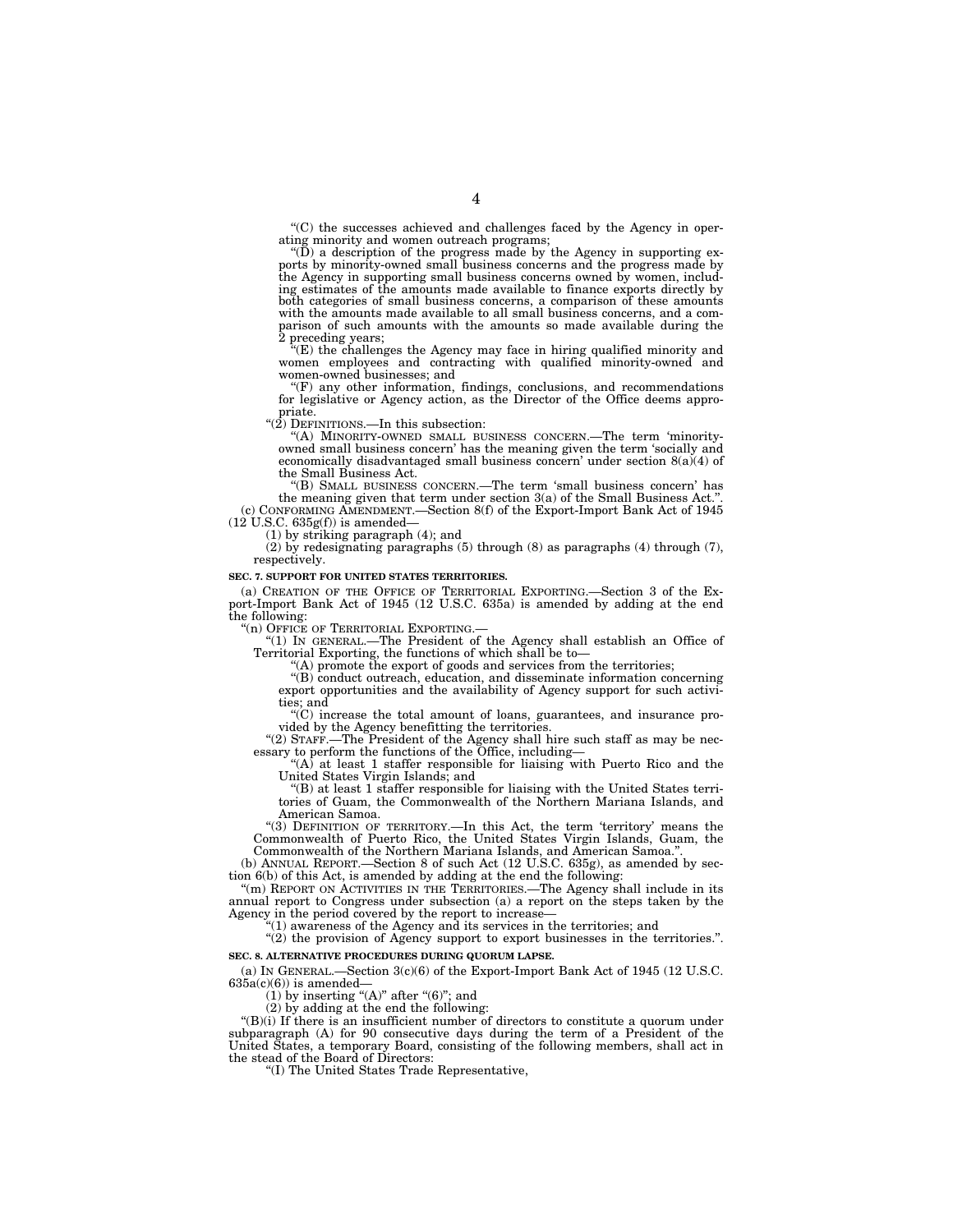'(II) The Secretary of the Treasury,

''(III) The Secretary of Commerce, and

''(IV) The members of the Board of Directors.

"(ii) If, at a meeting of the temporary Board-

"(I) a member referred to in clause  $(i)(IV)$  is present, the meeting shall be chaired by such a member, consistent with Agency bylaws; or

''(II) no such member is present, the meeting shall be chaired by the United States Trade Representative.

"(iii) A member described in subclause  $(I)$ ,  $(II)$ , or  $(III)$  of clause  $(i)$  may delegate the authority of the member to vote on whether to authorize a transaction, whose value does not exceed \$100,000,000, to—

''(I) if the member is the United States Trade Representative, the Deputy United States Trade Representative; or

"(II) if the member is referred to in such subclause  $(II)$  or  $(III)$ , the Deputy Secretary of the department referred to in the subclause.

"(iv) If the temporary Board consists of members of only 1 political party, the President of the United States shall, to the extent practicable, appoint to the temporary Board a qualified member of a different political party who occupies a position requiring nomination by the President, by and with the consent of the Senate.

 $\mathcal{H}(\mathbf{v})$  The temporary board may not change or amend Agency policies, procedures, bylaws, or guidelines.

''(vi) The temporary Board shall expire at the end of the term of the President of the United States in office at the time the temporary Board was constituted or upon restoration of a quorum of the Board of Directors as defined in subparagraph (A).

''(vii) With respect to a transaction that equals or exceeds \$100,000,000, the Chairperson of the temporary Board shall ensure that the Agency complies with section  $2(b)(3)$ ."

(b) TERMINATION.—The amendments made by subsection (a) shall have no force or effect after the 10-year period that begins with the date of the enactment of this Act.

#### **SEC. 9. STRENGTHENING SUPPORT FOR U.S. SMALL BUSINESSES.**

(a) SMALL BUSINESS POLICY.—Section 2(b)(1) of the Export-Import Bank Act of 1945 (12 U.S.C. 635(b)(1)) is amended by striking subparagraph  $(\vec{E})$ (i)(I) and inserting the following:

 $E(E)(i)$  It is further the policy of the United States to encourage the participation of small business (including women-owned businesses, minority-owned businesses, veteran-owned businesses, businesses owned by persons with disabilities, and businesses in rural areas) and start-up businesses in international commerce, and to educate such businesses about how to export goods using the United States Export Finance Agency.''.

(b) OUTREACH.—

(1) PLAN.—Within 120 days after the date of the enactment of this Act, the United States Export Finance Agency shall prepare and submit to the Committee on Financial Services of the House of Representatives and the Committee on Banking, Housing, and Urban Affairs of the Senate a comprehensive outreach plan to ensure that small business owners are aware of the financing options available to them through the Agency. The plan shall include—

(A) input from the Small Business Administration and statewide small business coalitions with operations in rural, urban, and suburban regions; (B) an emphasis on outreach to businesses owned by women, minorities, veterans, and persons with disabilities; and

(C) a proposed budget for carrying out the plan during fiscal years 2020 through  $2029$ , that provides for the spending of at least \$1,000,000 annually for outreach to small businesses.

(2) IMPLEMENTATION.—Section  $2(b)(1)(E)$  of such Act (12 U.S.C. 635(b)(1)(E)) is amended by adding at the end the following:

''(xi) After consultation with the Committee on Financial Services of the House of Representatives and the Committee on Banking, Housing, and Urban Affairs of the Senate, the Agency shall implement the outreach plan referred to in section 9(b)(1) of the United States Export Finance Agency Act of 2019.

(c) EXCLUSION OF UNUTILIZED INSURANCE AUTHORITY IN CALCULATING SMALL BUSINESS THRESHOLD.—Section  $2(b)(1)(E)(v)$  of such Act (12 U.S.C. 635(b)(1)(E)(v)) is amended by adding at the end the following: ''For the purpose of calculating the amounts of authority required under this clause, the Agency shall, with respect to insurance, exclude unutilized authorizations that terminated during the fiscal year.''.

(d) INCREASE IN SMALL BUSINESS THRESHOLD.—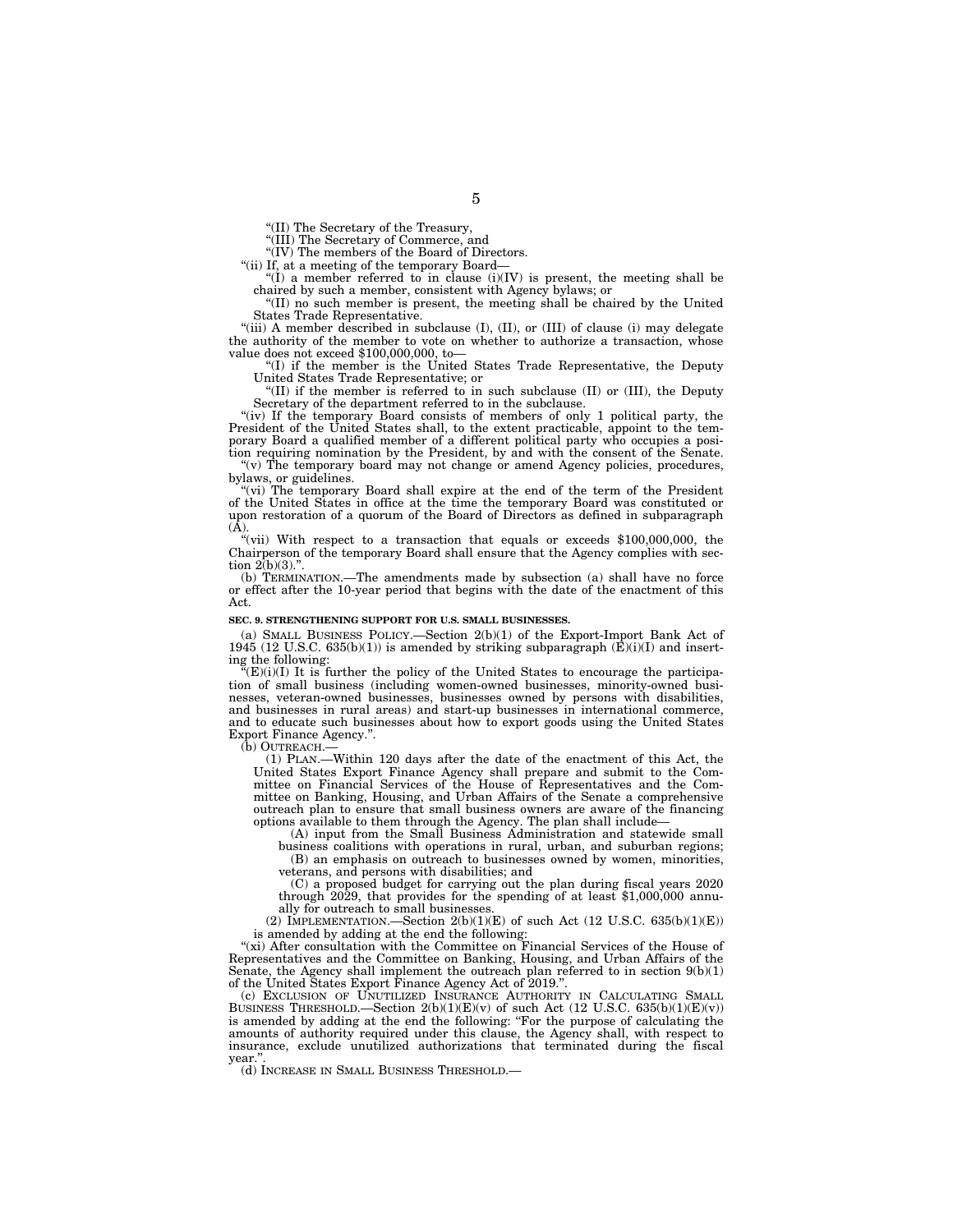(1) IN GENERAL.—Section  $2(b)(1)(E)(v)$  of such Act (12 U.S.C. 635(b)(1)(E)(v)) is amended by striking "25" and inserting "30".

(2) EFFECTIVE DATE.—The amendment made by paragraph (1) shall take effect on October 1, 2028.

#### **SEC. 10. ENHANCING FLEXIBILITY TO RESPOND TO PREDATORY EXPORT FINANCING BY CHINA.**

(a) DEEMING RULE UNDER TIED AID CREDIT PROGRAM.—Section 10(b)(5)(B)(i)(III) of the Export-Import Bank Act of 1945 (12 U.S.C. 635i–3(b)(5)(B)(i)(III)) is amended by adding at the end the following new sentence: ''The requirement that there be credible evidence of a history of a foreign export credit agency making offers not subject to the Arrangement is deemed met in the case of exports likely to be supported by official financing from the People's Republic of China, unless the Secretary of the Treasury has reported to the Committee on Financial Services of the House of Representatives and the Committee on Banking, Housing, and Urban Affairs of the Senate that China is in substantial compliance with the Arrangement.''.

(b) COLLABORATION WITH USDA ON EXPORT FINANCING PROGRAMS.—Section  $13(1)(A)$  of such Act (12 U.S.C. 635i–7(1)(A)) is amended by inserting ", the Department of Agriculture," before "and other Federal agencies".

## **SEC. 11. RESTRICTION ON FINANCING FOR CERTAIN ENTITIES.**

Section 2 of the Export-Import Bank Act of 1945 (12 U.S.C. 635) is amended by adding at the end the following:

''(l) RESTRICTION ON FINANCING FOR CERTAIN ENTITIES.—

''(1) IN GENERAL.—Beginning on the date that is 180 days after the date of the enactment of this subsection, the Board of Directors may not approve a transaction that is subject to approval by the Board with respect to the provision by the Agency of any guarantee, insurance, or extension of credit, or the participation by the Agency in any extension of credit for which the end user, obligor, or lender is described in paragraph (2).

''(2) PROHIBITED END USER, OBLIGOR, OR LENDER.—An end user, obligor, or lender is described in this paragraph if the end user, obligor, or lender is known to the Agency to be:

"(A) The People's Liberation Army of the People's Republic of China.

''(B) The Ministry of State Security of the People's Republic of China.

''(C) Included on the Denied Persons List or the Entity List maintained by the Bureau of Industry and Security of the Department of Commerce.

''(D) Included on the Arms Export Control Act debarred list maintained by the Directorate of Defense Trade Controls of the Department of State. ''(E) Any person who has paid a criminal fine or penalty pursuant to a

conviction or resolution or settlement agreement with the Department of Justice for a violation of the Foreign Corrupt Practices Act in the preceding 3 years.

''(F) A person who, in the preceding 3 years, appeared on the Annual Intellectual Property Report to Congress by the Intellectual Property Enforcement Coordinator in the Executive Office of the President, if the person was convicted in any court

''(3) DEFINITIONS.—In this subsection:

''(A) PERSON.—The term 'person' means an individual or entity.

''(B) ENTITY.—The term 'entity' means a partnership, association, trust, joint venture, corporation, group, subgroup, or other organization.''.

#### **SEC. 12. PROHIBITIONS ON FINANCING FOR CERTAIN PERSONS INVOLVED IN SANCTIONABLE ACTIVITIES.**

Section 2 of the Export-Import Bank Act of 1945 (12 U.S.C. 635), as amended by section 11 of this Act, is amended by adding at the end the following:

''(m) PROHIBITIONS ON FINANCING FOR CERTAIN PERSONS INVOLVED IN SANCTIONABLE ACTIVITIES.

''(1) IN GENERAL.—Beginning on the date that is 180 days after the date of the enactment of this subsection, the Board of Directors of the Agency may not approve any transaction that is subject to approval by the Board with respect to the provision by the Agency of any guarantee, insurance, or extension of credit, or the participation by the Agency in any extension of credit, to a person in connection with the exportation of any good or service unless the person provides the certification described in paragraph (2).

''(2) CERTIFICATION DESCRIBED.—The certification described in this paragraph is a certification by a person who is an end user, obligor, or lender that neither the person nor any other person owned or controlled by the person engages in any activity in contravention of any United States law, regulation, or order applicable to the person concerning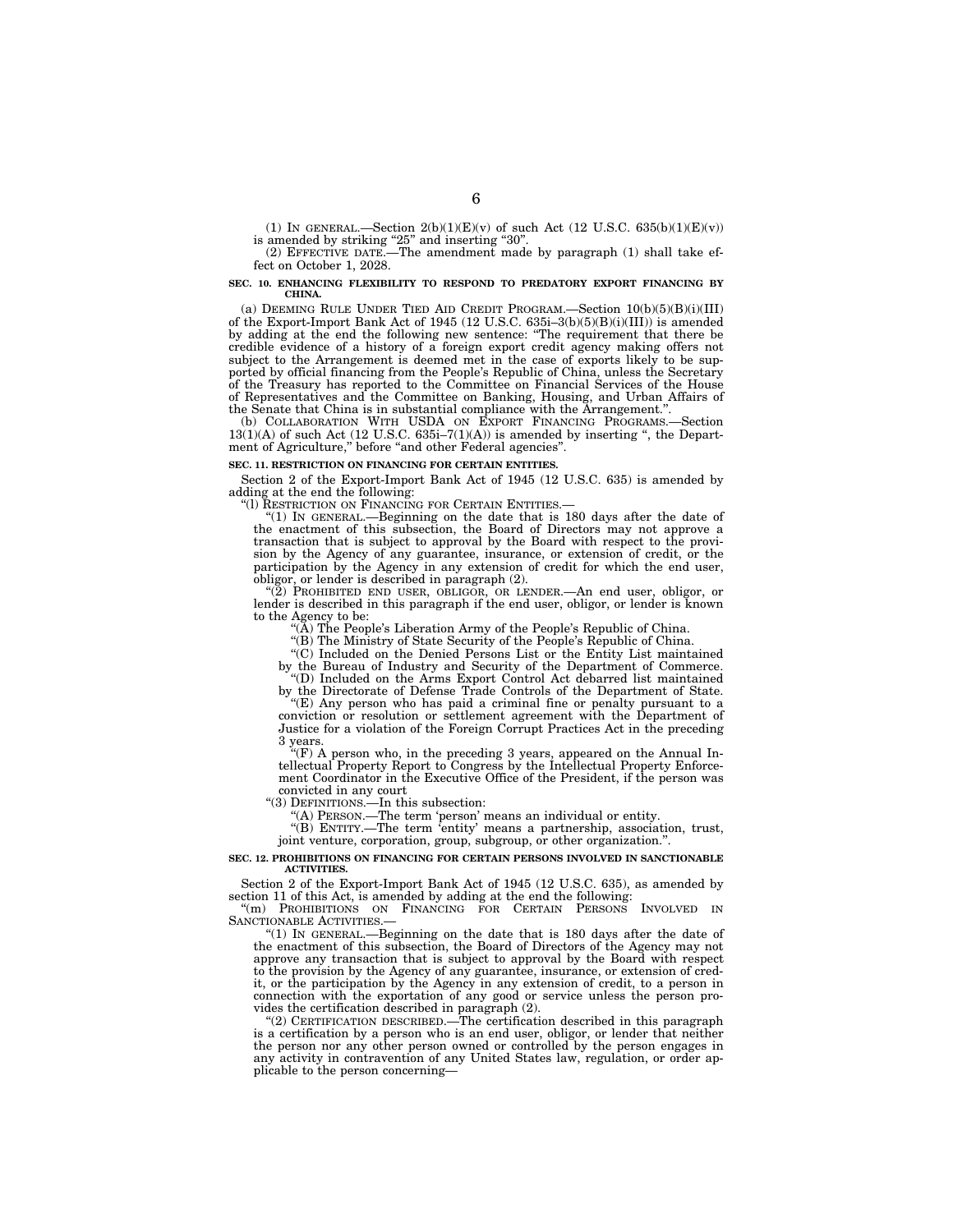'(A) trade and economic sanctions, including an embargo;

''(B) the freezing or blocking of assets of designated persons; or

''(C) other restrictions on exports, imports, investment, payments, or other transactions targeted at particular persons or countries.

''(3) CERTIFICATION REQUIREMENTS.—The certification described in paragraph (2) shall be made after reasonable due diligence and based on best knowledge and belief."

#### **SEC. 13. PROMOTING RENEWABLE ENERGY EXPORTS, ENVIRONMENTAL AND SOCIAL STAND-ARDS, AND ACCOUNTABILITY.**

(a) OFFICE OF FINANCING FOR RENEWABLE ENERGY, ENERGY EFFICIENCY AND EN-ERGY STORAGE EXPORTS.—Section 2(b)(1)(C) of the Export-Import Bank Act of 1945  $(12 \text{ U.S.C. } 635(b)(1)(C))$  is amended to read as follows:

''(C) OFFICE OF FINANCING FOR RENEWABLE ENERGY, ENERGY EFFICIENCY AND EN-ERGY STORAGE.—The President of the Agency shall establish an office whose functions shall be to promote the export of goods and services to be used in the development, production, and distribution of renewable energy resources, and energy efficiency and energy storage technologies, and disseminate information concerning export opportunities and the availability of Agency support for such activities, to increase the total amount of loans, guarantees, and insurance provided by the Agency to support exports related to renewable energy, energy efficiency, and energy storage.'

(b) ENVIRONMENTAL POLICY AND PROCEDURES.—Section 11(a) of such Act (12 U.S.C.  $635i-5(a)$  is amended-

 $(1)$  in paragraph  $(1)$ –

(A) in the 2nd sentence, by inserting '', including to potentially impacted communities in the country in which the activity will be carried out, at least 60 days before the date of the vote," before "and supplemental";

(B) by inserting after the 2nd sentence the following: ''The procedures shall include a requirement for an analysis of the environmental and social impacts, including worker impacts and anticipated health impacts and costs, of the proposed activity and of alternatives to the proposed activity, including mitigation measures, where appropriate.''; and

(C) in the 3rd sentence, by striking ''The preceding sentence'' and inserting ''This paragraph'';

(2) by redesignating paragraph (2) as paragraph (7) and inserting after paragraph  $(1)$  the following:

''(2) CONSULTATIONS WITH POTENTIALLY IMPACTED COMMUNITIES.—In any credit or common terms agreements to which the Agency is a party relating to a transaction described in paragraph (1), the Agency shall include a provision to ensure that robust consultations with potentially impacted communities in the country in which the activity will be carried out have been and will continue to be carried out throughout the project cycle.

''(3) ENVIRONMENTAL AND SOCIAL DUE DILIGENCE PROCEDURES AND GUIDELINES REVIEW.—By the end of 2020 and once at the end of each subsequent 3-year period, the Board of Directors of the Agency shall complete a review of the Environmental and Social Due Diligence Procedures and Guidelines ensuring that the procedures and guidelines incorporate requirements for project consideration that are consistent to limit greenhouse gas emissions and, to the maximum extent possible, to affirm that the Board operates consistently with the multilateral environmental agreements to which the United States is a party that are directly related to transactions in which the Agency is involved.

''(4) The Agency shall operate consistently with Annex VI of the Arrangement on Officially Supported Export Credits, as adopted by the Organisation for Economic Co-operation and Development as of January 2019.

"(5) The Agency shall make publicly available the estimated amounts of  $CO<sub>2</sub>$ emissions expected to be produced from pending projects that the Agency has designated as Category A and B projects and work with other export credit agencies to encourage them to do the same.

"(A) The Agency shall report  $CO<sub>2</sub>$  emissions associated with projects that the Agency has designated as Category A and B fossil fuel projects in its annual report by product categories.

''(B) The Agency shall advocate within the OECD and other multilateral fora for the full reporting of  $CO<sub>2</sub>$  emissions associated with appropriate en-

ergy and non-energy projects including manufacturing and agriculture. ''(C) The Agency shall undertake periodic reviews with stakeholders to ensure that the Agency employs the most appropriate methodology of estimating and tracking the  $CO<sub>2</sub>$  emissions from Category A and B projects the Agency supports.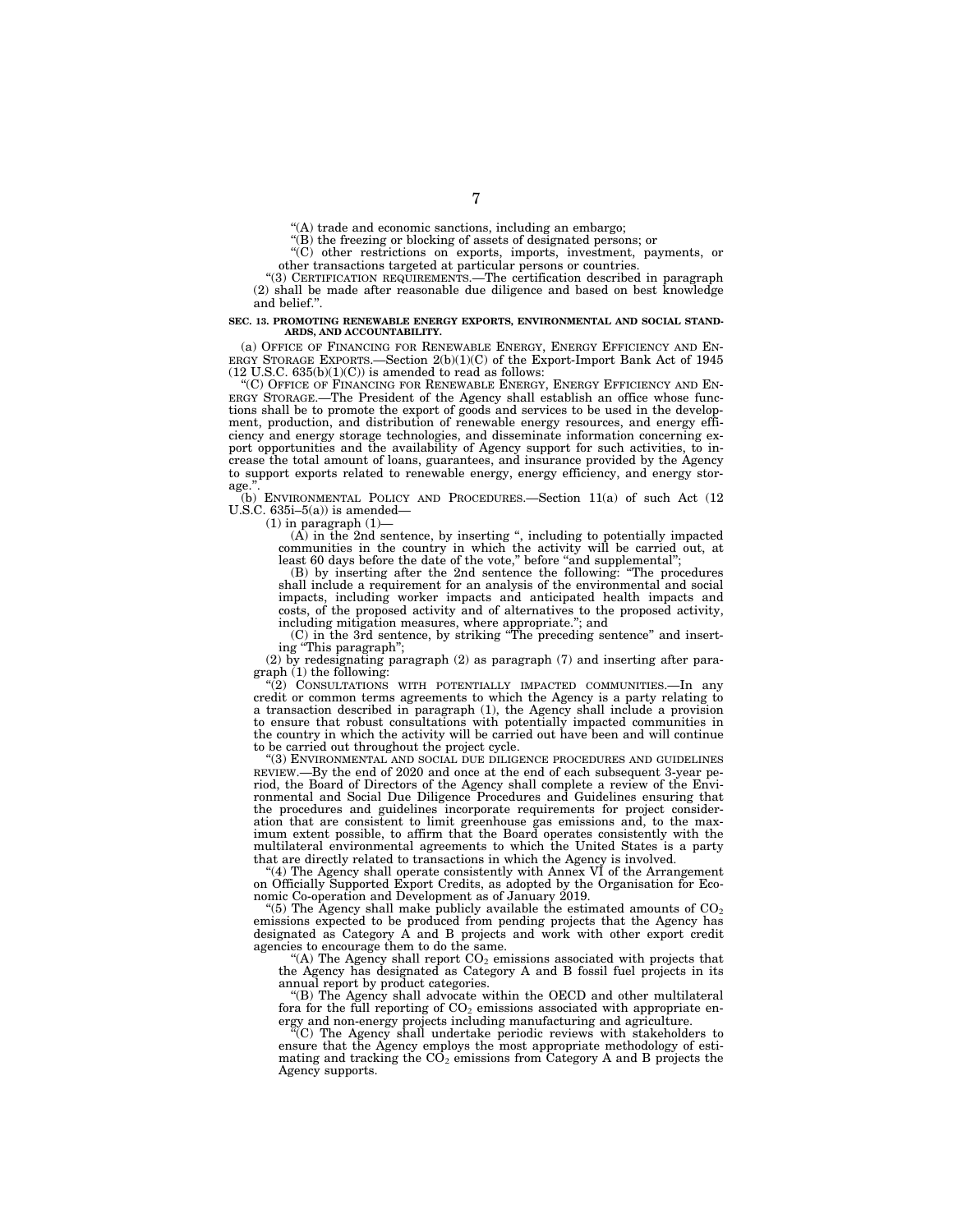''(6) The Agency shall develop and maintain measures to provide increased financing support for evolving technologies that reduce  $CO<sub>2</sub>$  emissions. "(A) The Agency shall develop and maintain measures to encourage for-

eign buyers to seek available, commercially viable technology to reduce the

CO2 footprint of projects. ''(B) The Agency shall develop and maintain initiatives to finance aspects of project development that reduce or mitigate  $CO<sub>2</sub>$  emissions, such as effective carbon capture and sequestration technology, while maintaining the competitiveness of United States exporters.

''(C) In coordination with the Department of the Treasury, the Agency shall advocate in international fora for the availability of financing incentives for low to net zero  $CO_2$ -emitting projects, a common methodology for evaluating and taking into account the social cost of carbon.

"(D) The Agency shall encourage export credit agencies and other relevant lending institutions to adopt similar  $CO<sub>2</sub>$  policies, including encouraging transparency and the involvement of stakeholders.''; and

(3) in paragraph  $(7)$  (as so redesignated by paragraph  $(2)$  of this subsection), by striking "paragraph (1)" and inserting "this subsection".<br>(c) ANNUAL REPORT TO CONGRESS.—Section 11(c) of such Act (12 U.S.C. 635i–5(c))

is amended to read as follows:

''(c) INCLUSION IN ANNUAL REPORT TO CONGRESS.—The Agency shall include in its annual report to Congress under section 8 a summary of its activities under subsections (a) and (b). The Board of Directors shall submit to the Congress a report, which shall be made publicly available on the Internet at the time of delivery-

''(1) that provides a detailed accounting of the methodology used to make greenhouse gas emissions project determinations; and

''(2) details the steps taken to ensure that the Environmental and Social Due Diligence Procedures and Guidelines of the Agency are consistent with—

''(A) reducing greenhouse gas emissions; and

''(B) operating consistently with the multilateral environmental agreements to which the United States is a party that are directly related to transactions in which the Agency is involved.'

(d) FINANCING FOR RENEWABLE ENERGY, ENERGY EFFICIENCY, AND ENERGY STOR-AGE TECHNOLOGIES.—Section  $2(b)(1)(K)$  of such Act (12 U.S.C. 635(b)(1)(K)) is amended by inserting '', energy efficiency, and energy storage. It shall be a goal of the Bank to ensure that not less than 5 percent of the applicable amount (as defined in section  $6(a)(2)$  is made available each fiscal year for the financing of renewable energy, energy efficiency, and energy storage technology exports'' before the period. (e) SENSE OF THE CONGRESS REGARDING AGENCY ACCOUNTABILITY.—It is the sense of the Congress that—

(1) the Board of Directors of the United States Export Finance Agency (in this section referred to as the "Agency") should, after a public consultation process, establish a formal, transparent, and independent accountability mechanism to review, investigate, offer independent dispute resolution to resolve, and publicly report on allegations by affected parties of any failure of the Agency to follow its own policies and procedures with regard to the environmental and social impacts of projects, and on situations where the Agency is alleged to have failed in ensuring the borrower is fulfilling its obligations in financing agreements with respect to the policies and procedures;

(2) the accountability mechanism should be able to provide advice to management on policies, procedures, guidelines, resources, and systems established to ensure adequate review and monitoring of the environmental and social impacts of projects;

(3) in carrying out its mandate, the confidentiality of sensitive business information should be respected, as appropriate, and, in consultation with potentially impacted communities, project sponsors, Agency management, and other relevant parties, a flexible process should be followed aimed primarily at correcting project failures and achieving better results on the ground;

(4) the accountability mechanism should be independent of the line operations of management, and report its findings and recommendations directly to the Board of Directors of the Agency and annually to the Congress;

(5) the annual report of the Agency should include a detailed accounting of the activities of the accountability mechanism for the year covered by the report and the remedial actions taken by the Agency in response to the findings of the accountability mechanism;

(6) in coordination with the accountability mechanism, the Agency and relevant parties should engage in proactive outreach to communities impacted or potentially impacted by Agency financing and activities to provide information on the existence and availability of the accountability mechanism;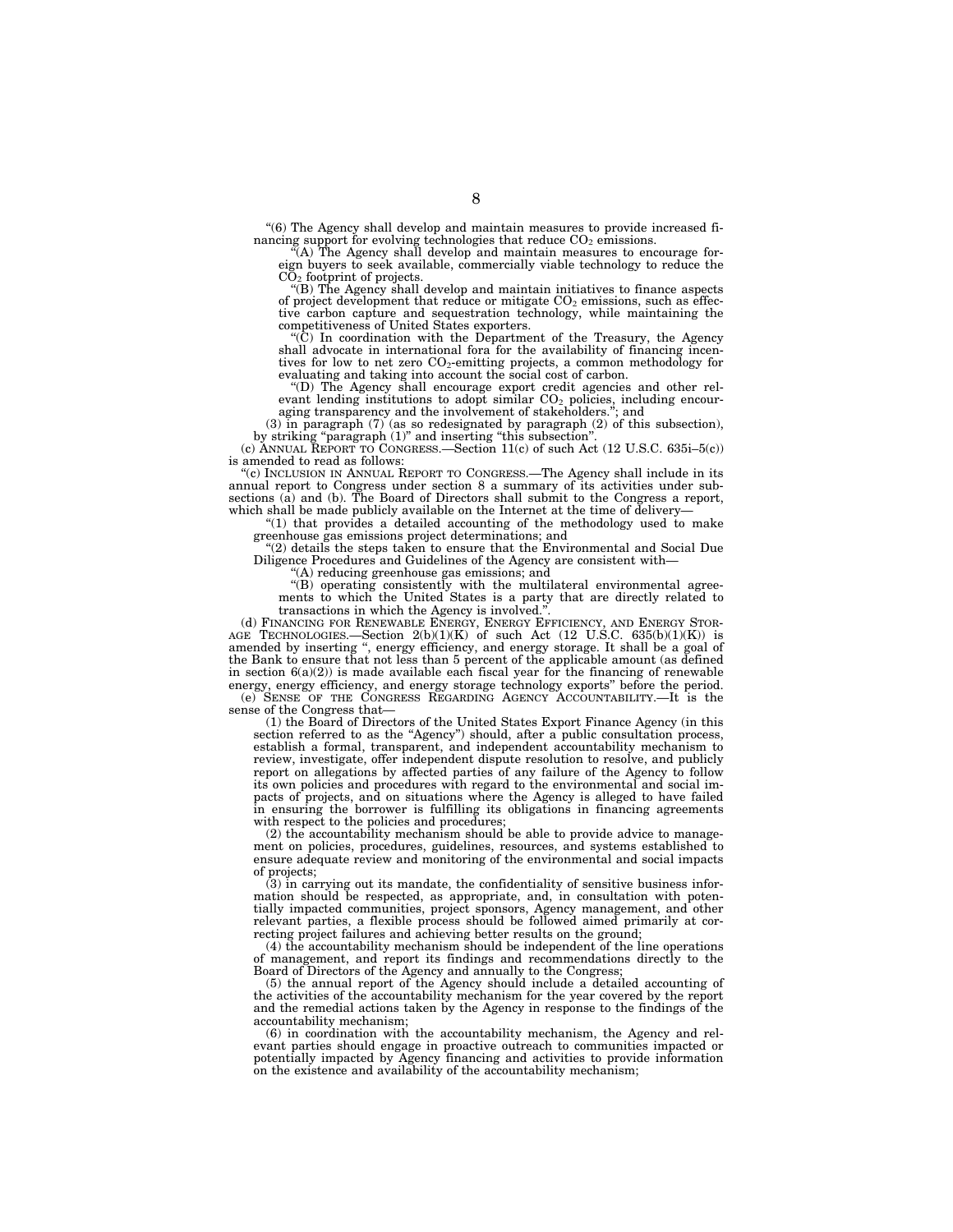(7) the President of the Agency should, subject to the approval of the Board of Directors of the Agency, and consistent with applicable law, through an open and competitive process, including solicitation of input from relevant stakeholders, appoint a director of the accountability mechanism, who would be responsible for the day-to-day operations of the mechanism, and a panel of not less than 3 experts, including the director, who would also serve as chair of the panel; and

(8) The accountability mechanism director and members of the panel should not have been employed by the Agency within the 5 years preceding their ap-pointment, and should be ineligible from future employment at the Agency.

#### **SEC. 14. REINSURANCE PROGRAM.**

Section 51008 of the Fixing America's Surface Transportation Act (12 U.S.C. 635 note) is amended—

(1) in the section heading, by striking ''**PILOT**'';

 $(2)$  in subsection  $(a)$ , by striking "pilot";

(3) in subsection  $(b)(1)$ , by striking "\$1,000,000,000" and inserting ''\$2,000,000,000''; and

(4) by striking subsections (c) through (e) and inserting the following:

"(c) FACTORS FOR CONSIDERATION IN REINSURANCE POOLS.—In implementing this section, the Agency shall, with respect to a reinsurance pool, pursue appropriate objectives to reduce risk and costs to the Agency, including by the following, to the extent practicable:

 $f(1)$  Ensuring a reasonable diversification of risks.

"(2) Including larger exposures where the possibility of default raises overall portfolio risk for the Agency.

"(3) Excluding transactions from the pool that are covered by first-loss protection.

"(4) Excluding transactions from the pool that are collateralized at a rate greater than standard market practice.

''(5) Diversifying reinsurance pools by industry and other appropriate factors. ''(6) Exploring different time periods of coverage.

''(7) Exploring both excess of loss structures on a per-borrower as well as an aggregate basis.

''(d) BIENNIAL REPORTS.—Not later than 1 year after the date of the enactment of this subsection, and every 2 years thereafter through 2029, the Agency shall submit to the Committee on Financial Services of the House of Representatives and the Committee on Banking, Housing, and Urban Affairs of the Senate a written report that contains an assessment of the use of the program carried out under subsection (a) since the most recent report under this subsection.

''(e) RULE OF CONSTRUCTION.—Nothing in this section shall be construed to limit any authority of the Agency described in section  $2(a)(1)$  of the Export-Import Bank Act of 1945.'

#### **SEC. 15. INFORMATION TECHNOLOGY SYSTEMS.**

Section 3(j) of the Export-Import Bank Act of 1945 (12 U.S.C. 635a(j)) is amended—

(1) in paragraph (1), by striking all that precedes subparagraph (A) and inserting the following:

"(1) In GENERAL.—Subject to paragraphs  $(3)$  and  $(4)$ , the Agency may use an amount equal to 1.25 percent of the surplus of the Agency during fiscal years 2020 through 2029 to—''; and

(2) by striking paragraph (3) and inserting the following: ''(3) LIMITATION.—The aggregate of the amounts used in accordance with paragraph (1) for fiscal years 2020 through 2029 shall not exceed \$40,000,000.''.

#### **SEC. 16. ADMINISTRATIVELY DETERMINED PAY.**

Section 3 of the Export-Import Bank Act of 1945 (12 U.S.C. 635a), as amended by section 7(a) of this Act, is amended by adding at the end the following:

''(o) COMPENSATION OF EMPLOYEES.—

"(1) RATES OF PAY.—Subject to paragraph (2), the Board of Directors of the Agency, consistent with standards established by the Director of the Office of Minority and Women Inclusion, may set and adjust rates of basic pay for employees and new hires of the Agency without regard to the provisions of chapter 51 and subchapter III of chapter 53 of title 5, United States Code, except that no employee of the Agency may receive a rate of basic pay that exceeds the rate for level III of the Executive Schedule under section 5313 of such title.

"(2) LIMITATIONS.-The Board of Directors of the Agency may not apply paragraph (1) to more than 35 employees at any point in time. Nothing in paragraph (1) may be construed to apply to any position of a confidential or policy-deter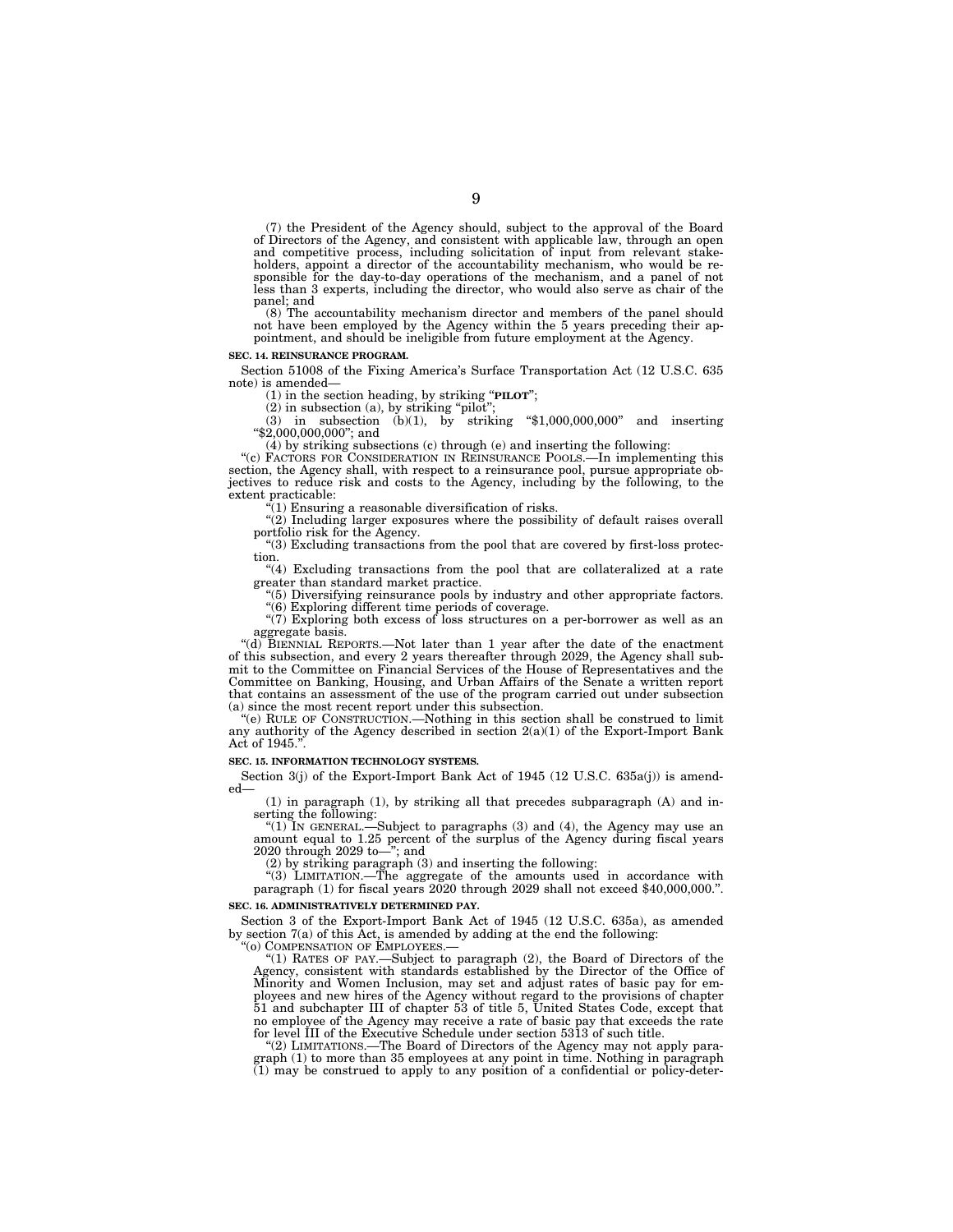mining character that is excepted from the competitive service under section 3302 of title 5, United States Code, (pursuant to schedule C of subpart C of part 213 of title 5 of the Code of Federal Regulations) or to any position that would otherwise be subject to section 5311 or 5376 of title 5, United States Code.''.

#### PURPOSE AND SUMMARY

On October 28, 2019, Chairwoman Maxine Waters introduced H.R. 4863, the "United States Export Finance Agency Act of 2019," which renews the operating charter of the Export-Import Bank of the United States for ten years, through September 30, 2029. H.R. 4863 also increases the Bank's statutory lending authority from \$135 billion to \$175 billion over a ten-year period, re-designates the Bank as the United States Export Finance Agency, and makes several reforms to modernize its practices. The long-term reauthorization of the Bank reflected in H.R. 4863 will provide certainty to U.S. businesses, large and small, that they will have the financing support necessary to compete in the global markets.

#### BACKGROUND AND NEED FOR LEGISLATION

The Export-Import Bank of the United States (the Bank, or EXIM) was established by executive order in  $1934<sup>1</sup>$  and in 1945, became an independent Federal agency. As the official export credit agency of the United States, the Bank's mission is to support U.S. jobs by facilitating the export of U.S. goods and services.

According to the Bank, over the last 10 years, EXIM has financed more than \$255 billion in U.S. exports, supported more than 1.5 million American jobs, and remitted more than \$3.4 billion in deficit-reducing receipts to the Treasury. EXIM's charter requires "reasonable assurance of repayment" for the transactions it authorizes, and Congress subjects EXIM to statutory restrictions and oversight to safeguard its fiscal soundness, limit mismanagement, and prevent corruption. The U.S. Government Accountability Office (GAO) and the Bank's Office of Inspector General (OIG) also regularly audit the Bank's activities.

By its charter, EXIM is not allowed to compete with the private sector. Rather, the role of the Bank is to fill export financing gaps through its insurance, loan guarantee, working capital, and direct lending programs when the private sector is unwilling or unable to provide such support.2 EXIM is one of more than 100 export credit agencies around the world that help their home-country exporters compete in the global markets. The Bank therefore also plays a key role in leveling the playing field for U.S. exporters by offsetting the financing provided by foreign governments to their exporters that are in competition with U.S. exporters for global sales.

To avoid a global race to the bottom on government-backed export credit financing, in 1978, the United States and other advanced economies that offer official export credit formed an ''Arrangement on Officially Supported Export Credits'' through the Or-

<sup>1</sup> Executive Order 6581, Creating the Export-Import Bank of Washington, February 02, 1934. See at https://www.presidency.ucsb.edu/node/208209.<br><sup>2</sup> "The Charter of the Export-Import Bank of the United States, as amended through P.L. 114–

<sup>94,</sup> December 4, 2015.'' Updated February 29, 2016. See at https://www.exim.gov/sites/default/ files/2015\_Charter\_-\_Final\_As\_Codified\_-\_02-29-2016.pdf.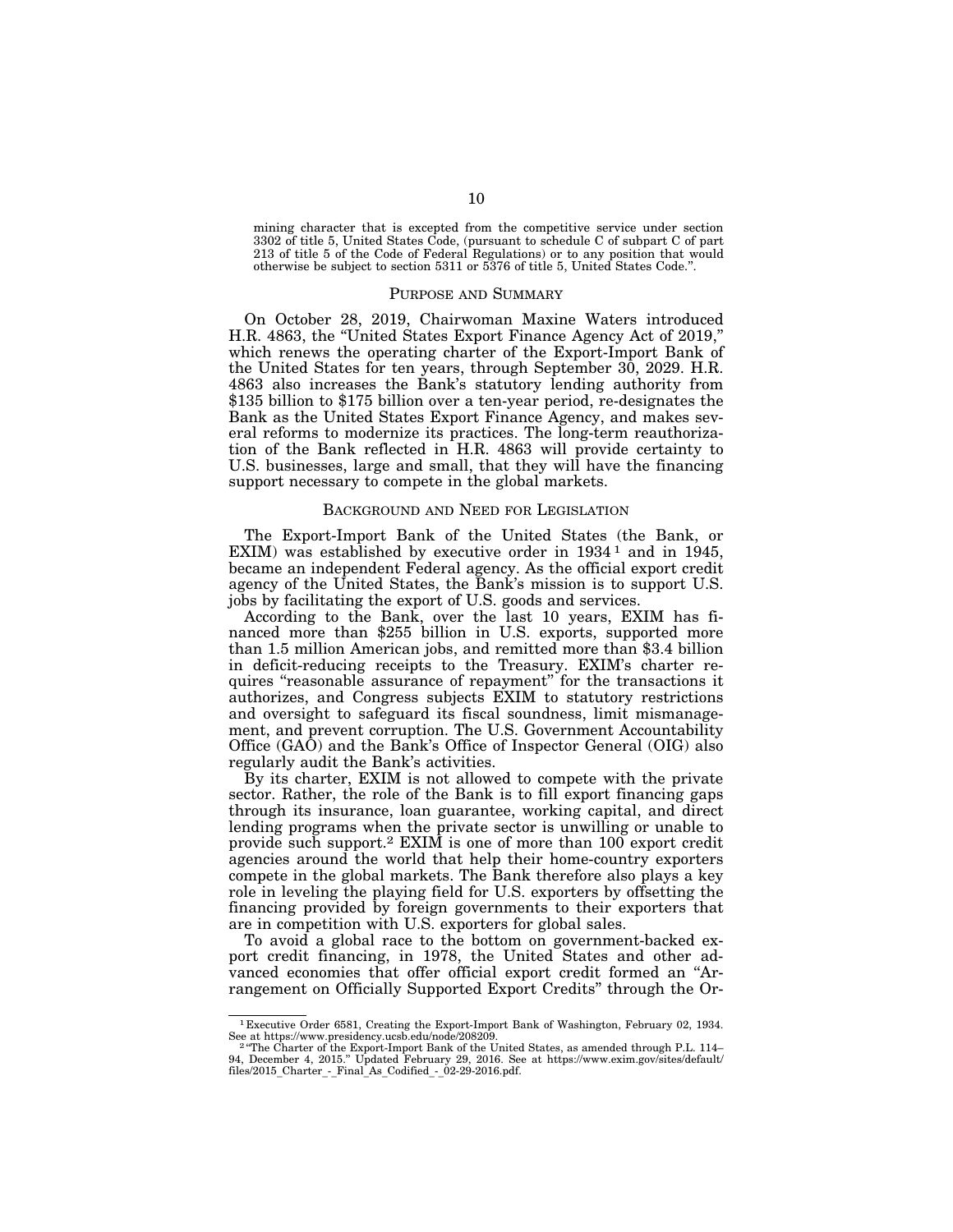ganization for Economic Cooperation and Development (OECD).3 The Arrangement generally establishes limitations on the terms and conditions for government-backed export financing, including minimum interest rates, risk fees, and maximum repayment terms. Although most large providers of export credit are party to the OECD Arrangement, over the past decade an increasing amount of official export credit support has been provided outside the OECD Arrangement. Much of this unregulated financing is offered by China, Brazil, India and Russia, which provide more generous terms than can be offered by the EXIM Bank and other members of the OECD Arrangement.

The charter under which the Bank operates requires periodic Congressional reauthorization, and over the past 85 years, the Bank has been reauthorized 17 times, under both Democratic and Republican Administrations. In December 2015, Congress voted to renew EXIM's operating charter through September 30, 2019.4 Despite strong bicameral support for the Bank's reauthorization in 2015, the Senate did not confirm the directors of EXIM until May 2019. As a result, EXIM lacked a quorum of its Board of Directors for almost 4 years, which meant that it was unable to approve transactions over \$10,000,000. Without the ability to consider the full range of transactions pending approval, EXIM reported that it was unable to approve \$40 billion worth of transactions, which would have supported an estimated 250,000 jobs. In May of 2019, the Senate confirmed three new Board members of EXIM, thereby reviving the agency. On September 27, 2019, a short-term continuing resolution for fiscal year 2020 was enacted to keep the Federal government open until November 21, 2019. The legislation also extended the Export-Import Bank's charter until November 21, 2019.

H.R. 4863 provides for the long-term stability of the Bank in order to regain the confidence of U.S. exporters while sending a message to the world that the U.S. is prepared to compete in the overseas export markets. H.R. 4863 re-designates the Bank as the United States Export Finance Agency (USEFA or Agency). H.R. 4863 renews the operating charter of the Agency for ten years, through September 30, 2029. H.R. 4863 also increases the Agency's statutory lending authority from \$135 billion to \$175 billion over a seven-year period and makes a number of reforms to modernize and improve the Bank's operations. H.R. 4863 also provides for an alternative approach to approving Agency transactions when there is not a quorum for the Board.

H.R. 4863 also prohibits the Agency's Board from approving any transaction subject to Board approval for exports to Chinese military or security entities; any person who, in the preceding three years, has been subject to a criminal penalty for violation of the Foreign Corrupt Practices Act, or was convicted for violating U.S. intellectual property laws. H.R. 4863 also prohibits EXIM support for any person who does not certify that they, or any other person owned or controlled by the person, is not violating any U.S. sanc-

<sup>3</sup>Organization for Economic Cooperation and Development (OECD), Arrangement on Officially Supported Export Credits. See at https://www.oecd.org/trade/topics/export-credits/arrangement-

and-sector-understandings/.<br>" Public Law 114–94, December 4, 2015, Division E of the Fixing America's Surface Transpor-<br>tation Act at https://www.congress.gov/114/plaws/publ94/PLAW-114publ94.pdf.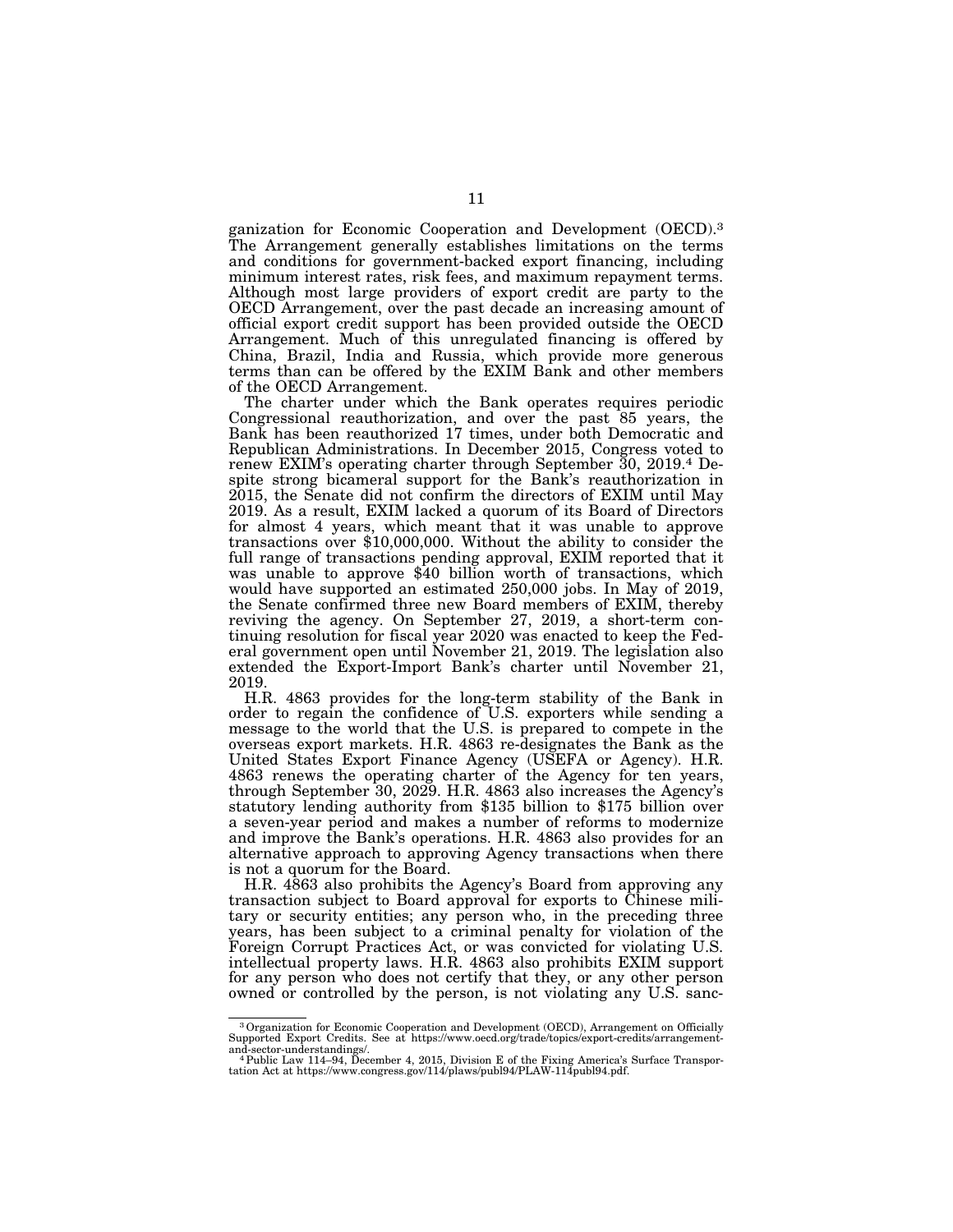tions law, program, or restriction. The legislation also extends the Agency's authority to use a percentage of its annual surplus to modernize its Information Technology systems and authorizes the Agency to use ''Administratively Determined Pay'' to attract and retain highly qualified staff to serve in key roles.

H.R. 4863 also includes provisions to enhance the Agency's attention to environmental and social concerns related to the exports it supports, including by creating an office of financing for renewable energy and related matters; establishing a goal of 5% of its annual transactions to finance renewable energy, energy efficiency, and energy storage technology exports; requiring consultation with potentially impacted communities; and, requiring finalization and periodic review of environmental and social due diligence procedures. H.R. 4863 also requires the Agency to increase financing support for evolving technologies that reduce carbon dioxide and to provide greater transparency on the carbon dioxide emissions of projects that it is supporting, in addition to advocating within the OECD and other multilateral for the international adoption of these standards and practices.

In FY 2018, more than 90 percent of EXIM's transactions were authorized for the direct benefit of small business exporters, which amounted to 90.5% of total transactions. H.R. 4863, strengthens the Agency's support for small business as well as women- and minority-owned businesses, and promotes an increased focus on exports from the U.S. territories. The bill also fosters more diversity and inclusion at the Agency and in its financing programs. It also codifies the Agency's reinsurance program and doubles the program's annual cap while also enhances oversight of the program.

H.R. 4863 is supported by a broad coalition of organizations including the American Federation of Labor and Congress of Industrial Organizations, Aerospace Industries Association, International Association of Machinists and Aerospace Workers, International Brotherhood of Electrical Workers, International Brotherhood of Boilermakers, North America's Building Trades Unions, National Association of Manufacturers, and the U.S. Chamber of Commerce.

## SECTION-BY-SECTION ANALYSIS

## *Section 1. Short title*

This section states that the title of the bill is the United States Export Finance Agency Act of 2019.

## *Section 2. Table of Contents*

## *Section 3. Renaming of the Export-Import Bank of the United States*

This section re-designates the Export-Import Bank of the United States as the ''United States Export Finance Agency.''

#### *Section 4. Authorization period*

This section amends section 7 of the Export-Import Bank Act of 1945 (the Act) to extend the authorization for the Agency for 10 years through September 30, 2029.

## *Section 5. Aggregate loan guarantee and insurance authority*

This section amends section  $6(a)(2)$  of the Act to raise the Agency's aggregate loan, guarantee and insurance authority from its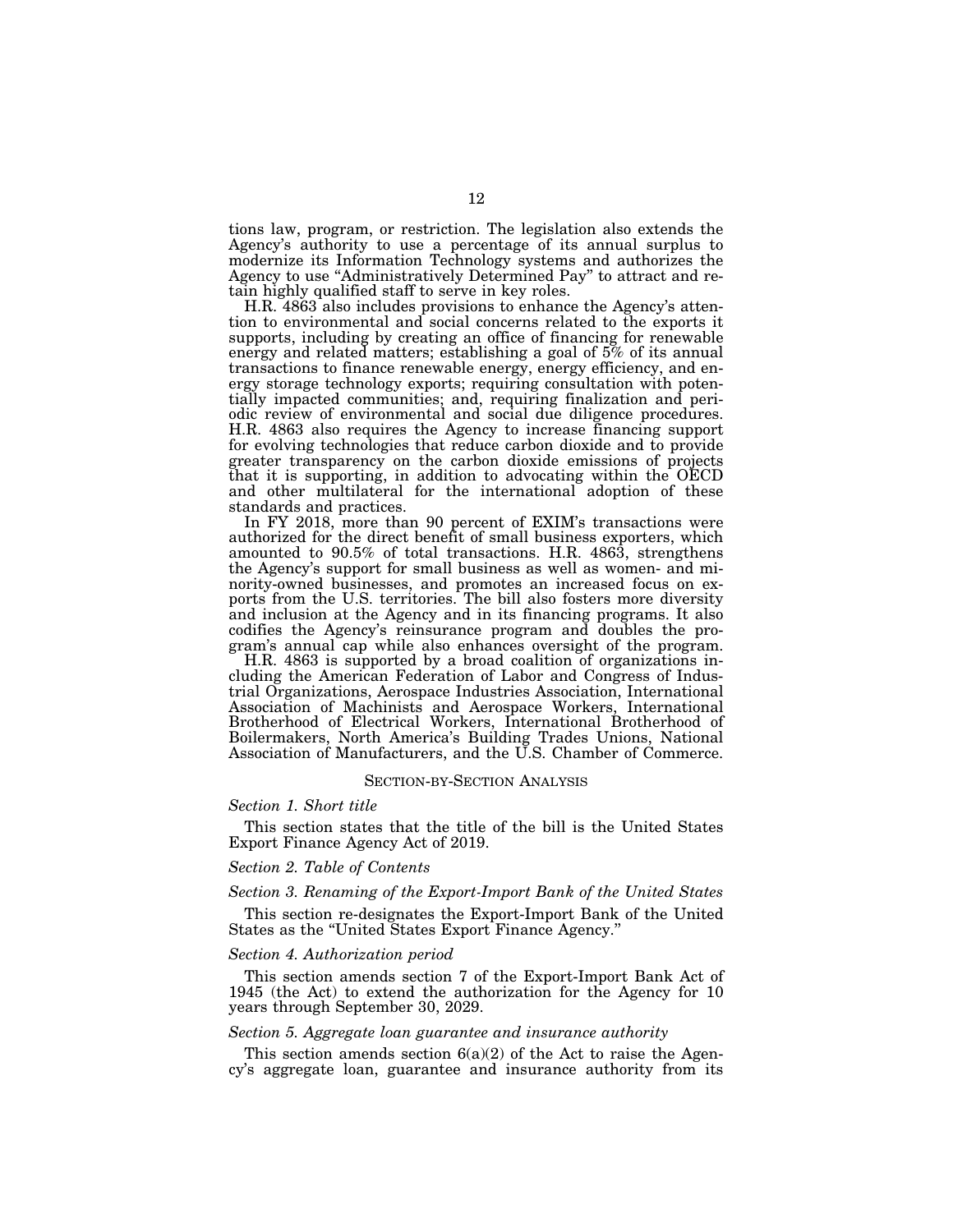current \$135 billion cap to \$175 billion, by \$10 billion in fiscal year 2020, and by \$5 billion in each fiscal year from 2020 through 2026.

## *Section 6. Office of Minority and Women Inclusion*

Subsection (a) amends section 3(i) of the Act to formally establish an office of Minority and Women Inclusion at the agency, and provides for its duties and responsibilities. These include developing standards for increased participation of minority-owned and women-owned businesses in agency's activities and enhancing outreach activities for increased Agency support for socially and economically disadvantaged small business concerns, as defined by the Small Business Act.

Subsection (b) requires that the agency's annual report include a report from the Office of Minority and Women Inclusion.

## *Section 7. Support for the United States territories*

Subsection (a) adds a new subsection (n) to section 3 of the Act, which establishes a new Office of Territorial Exporting. The functions of the Office include promoting the export of goods and services from U.S. Territories, increasing outreach to businesses in the territories, and increasing the total amount of loans, guarantees, and insurance provided by the Agency benefitting the territories. The new subsection (n) also provides that one member of the staff shall be responsible for liaising with Puerto Rico and the United States Virgin Islands, and another member of the staff shall be responsible for liaising with the United States territories of Guam, the Commonwealth of the Northern Mariana Islands, and American Samoa.

Subsection (b) that the Agency's annual report include a report on the steps taken by the Agency in the territories.

#### *Section 8. Alternative procedures during quorum lapse*

Subsection (a) adds a new subparagraph  $(B)$  to section  $3(c)(6)$  of the Act to provide for procedures for approving transactions that come before the Agency's Board. In the absence of a quorum for 90 consecutive days, the new subparagraph (B) establishes a temporary Board consisting of the Agency's Board members, the U.S. Trade Representative, the Secretary of the Treasury and the Secretary of Commerce, which would have the authority to approve transactions that come before the Board. The temporary board would not have authority to change or amend Agency policies, procedures, bylaws or guidelines.

Subsection (b) provides that the amendments made by this section would have no force or effect after the 10-year period that begins with the date of the enactment of this Act.

## *Section 9. Strengthening support for U.S. small business*

Subsection (a) amends section  $2(b)(1)$  of the Act to provide that it is the policy of the United States to encourage the participation in international commerce of small business, including womenowned businesses, minority-owned businesses, veteran-owned businesses, businesses owned by persons with disabilities, and businesses in rural areas, and start-up businesses.

Subsection (b) requires the Agency to prepare and submit to Congress a comprehensive outreach plan to ensure that small business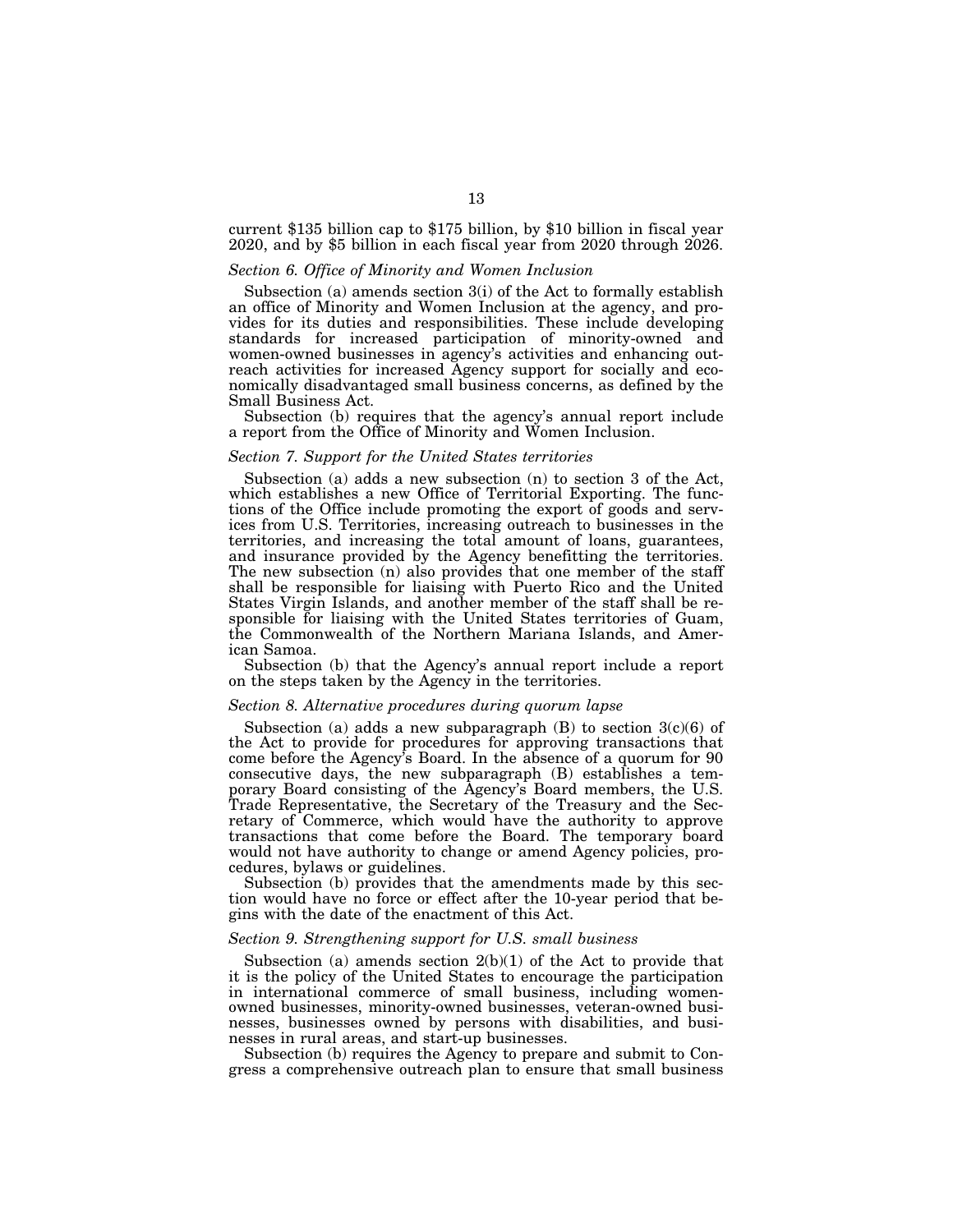owners are aware of financing options available to them through the Agency. It also amends section  $2(b)(1)(E)$  of the Act to require implementation of the plan.

Subsection (c) provides that unutilized authorizations of insurance authorities shall be excluded from calculating the small business threshold.

Subsection (d) amends section  $2(b)(1)(E)(v)$  of the Act to increase the small business threshold from 25 percent to 30 percent, effective on October 1, 2028.

## *Section 10. Enhancing flexibility to respond to predatory export financing by China*

This section amends the Act to provide more autonomy to the Agency and U.S. exporters in responding to China's predatory export credit practices through the Tied Aid Credit Fund, which can be used to offer special terms when a U.S. exporter is confronted by a subsidized offer from China when bidding for a capital project. EXIM has only authorized three matching tied aid offers since the Tied Aid Credit Program was established in 2001. EXIM has had difficulty using this fund because it first must have proof that the other country is subsidizing its export financing, and then it has to gain approval from an interagency process led by the Treasury Department, which has historically strongly opposed the use of subsidized export credit financing. This provision would deem the requirement for credible evidence of subsidized foreign export credit financing met in the case of exports supported by official financing from China.

## *Section 11. Restriction on financing for certain entities*

This section adds a new section 2(l) to the Act that prohibits the Board of Directors from approving a transaction subject to approval of the Board when the end user, obligor, or lender is known to the Agency to be:

(1) The People's Liberation Army of the People's Republic of China.

(2) The Ministry of State Security of the People's Republic of China.

(3) Included on the Denied Persons List or the Entity List maintained by the Bureau of Industry and Security of the Department of Commerce.

(4) Included on the Arms Export Control Act debarred list maintained by the Directorate of Defense Trade Controls of the Department of State.

(5) Any person who has paid a criminal fine or penalty pursuant to a conviction or settlement agreement with the Department of Justice for a violation of the Foreign Corrupt Practices Act in the preceding 3 years.

(6) A person who, in the preceding 3 years, appeared on the Annual Intellectual Property Report to Congress by the Intellectual Property Enforcement Coordinator in the Executive Office of the President, if the person was convicted in any court.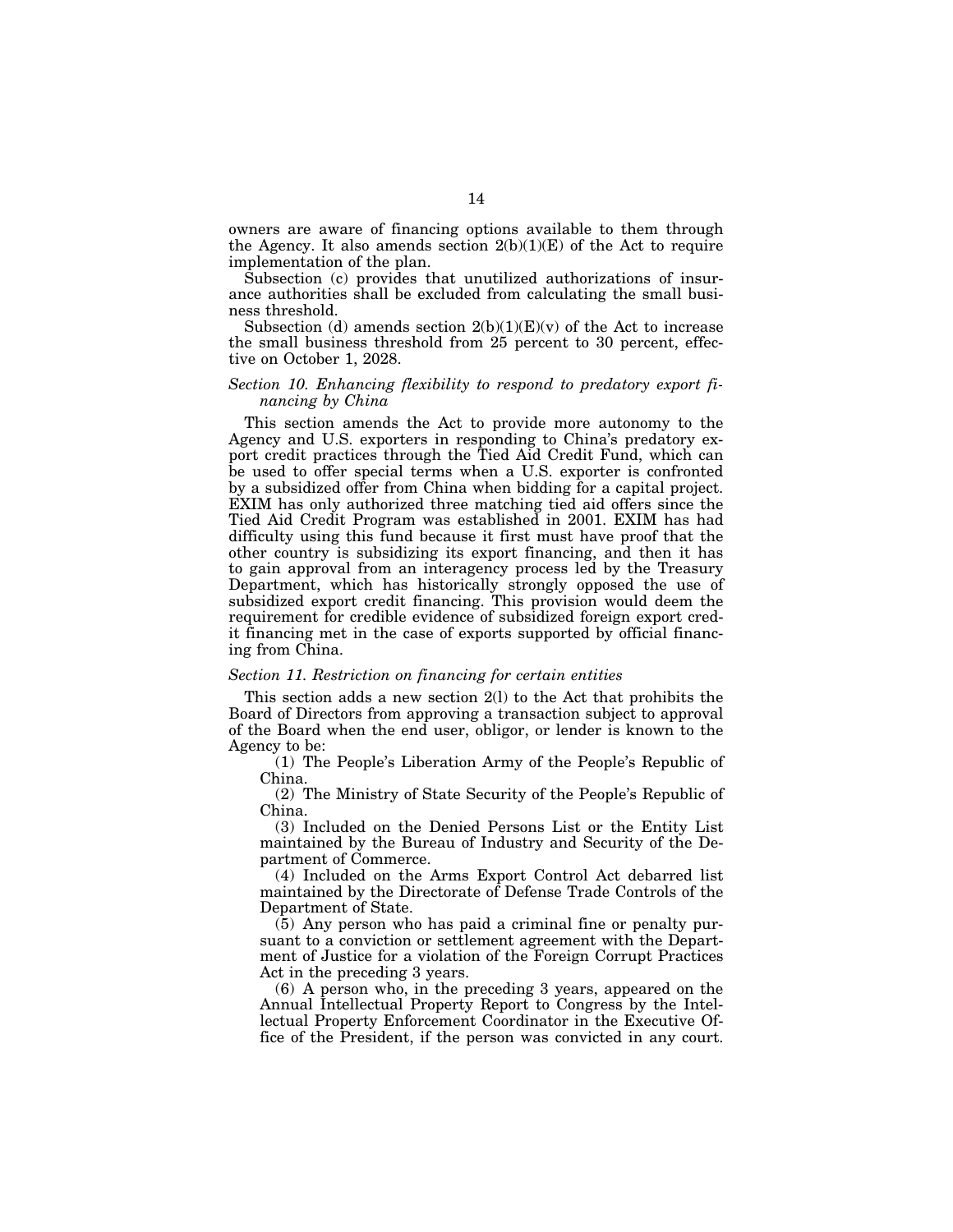## *Section 12. Prohibitions on financing for certain persons involved in sanctionable activities*

This section adds a new section  $2(m)$  of the Act that prohibits the Board of Directors from approving a transaction subject to approval of the Board unless the person receiving the Agency's support certifies that neither the person nor any other person owned or controlled by the person engages in any activity in contravention of any United States law, regulation, or order applicable to the person concerning the following:

(1) trade and economic sanctions, including an embargo;

(2) the freezing or blocking of assets of designated persons; or

(3) other restrictions on exports, imports investment, payments, or other transactions targeted at particular persons or countries.

## *Section 13. Promoting renewable energy exports, environmental and social standards, and accountability*

Subsection (a) amends Section  $2(b)(1)(C)$  of the Act to establish an office within the Agency responsible for supporting exports related to renewable energy, energy efficiency, and energy storage.

Subsection (b) amends section 11(a) of the Act, which provides for the Agency's environmental policy and procedures. The amendments made by this section require procedures for notification and consultation with communities potentially impacted by an Agency supported project at least 60 days ahead of a vote. The amended procedures also include requirement for analysis of environmental and social impacts, including worker impacts and anticipated health impacts of the proposed activity and potential alternatives and mitigation measures. The amended procedures also require the Board of Directors to conduct a review every three years of the Agency's environmental and social due diligence procedures to ensure that project guidelines are consistent with limiting greenhouse gas emissions and that to the maximum extent possible, the Board operates consistently with multilateral environmental agreements to which the United States is party to.

Subsection (b) also codifies Agency practice and imposes new practices by requiring the Agency to:

1. Operate consistent with the OECD Arrangement on Officially Supported Export Credits;

2. Make publicly available estimated amounts of carbon dioxide emissions from pending Category A and B fossil fuel projects and work with other export credit agencies to encourage similar disclosure;

3. Advocate within the OECD and other multilateral institutions for full reporting of carbon dioxide emissions associated with projects;

4. Undertake periodic review with stakeholders to ensure appropriate methodologies for estimating and calculating carbon dioxide emissions from certain projects; and,

5. Develop and maintain measures to increase financing support for technologies that reduce carbon dioxide emissions, in particular: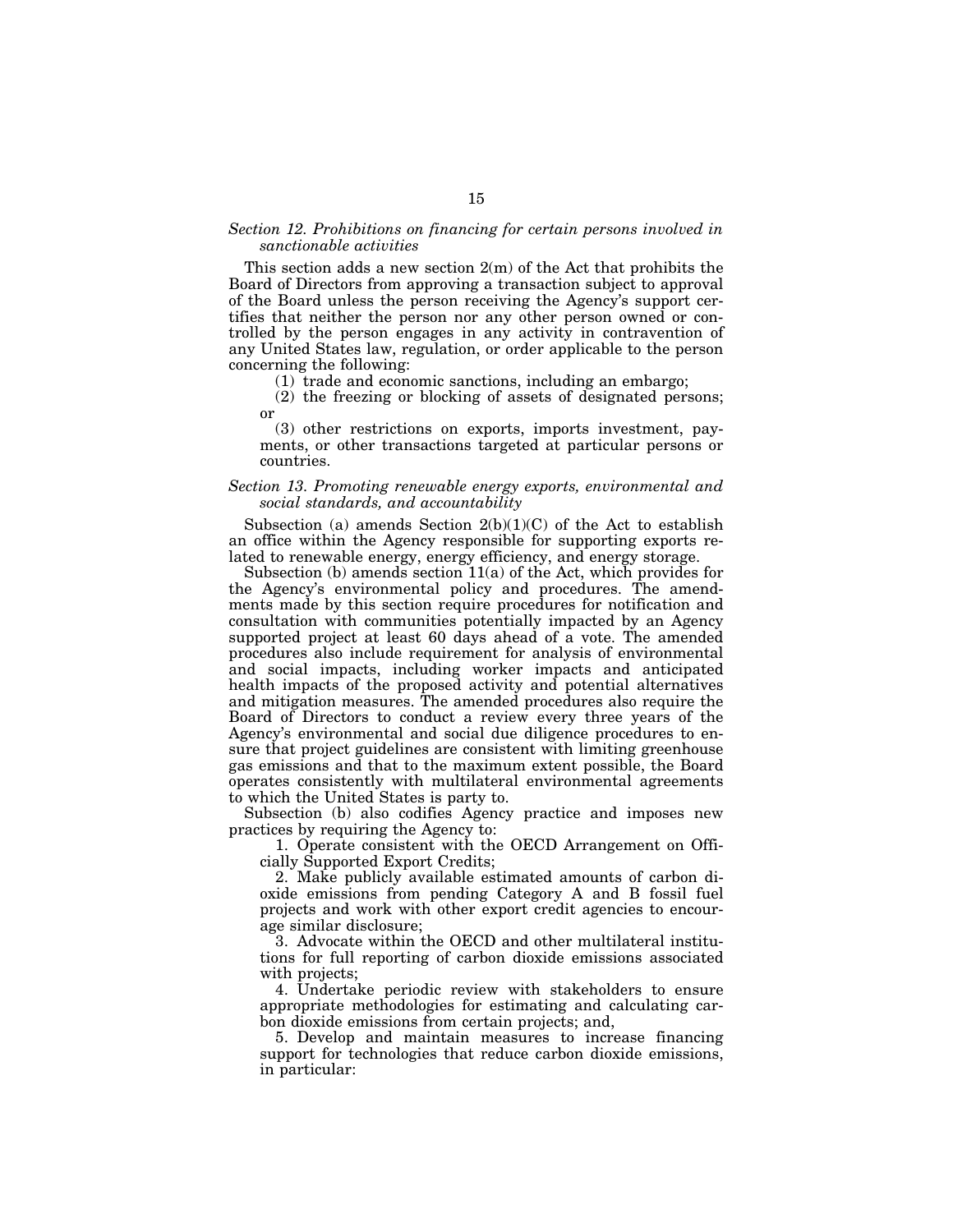a. encouraging foreign buyers to seek out commercially viable technology to reduce the carbon dioxide levels of a project;

b. develop initiatives to finance project development that reduce or mitigate carbon dioxide emissions;

c. coordinate with Treasury to advocate in international fora to increase incentives for low to net zero carbon dioxide-emitting projects and develop a common methodology for evaluating the social cost of carbon; and

d. encourage other export credit agencies, and other relevant international lending institutions that are involved in export financing, to adopt similar carbon dioxide policies that include transparency in methodology and stakeholder involvement.

With respect to the changes made to section 11(a) of the Act, the Committee intends paragraphs  $(6)(A)$  and  $(6)(B)$  to direct the Agency only to provide increased financing support for technologies that will reduce the life cycle emissions over the projected life of the project when compared to the no project alternative.

Subsection (c) amends section  $11(c)$  of the Act to provide that the Agency's annual report congress include a summary of its activities under the new subsections (a) and (b).

Subsection (d) provides that the Agency shall have a goal to ensure that not less than 5 percent of the applicable amount of Agency activities is made available each fiscal year for the financing of renewable energy, energy efficiency and energy storage technology exports.

Subsection (e) provides a Sense of Congress that urges the Agency to work with all stakeholders to establish an independent accountability mechanism, which can help decrease risk and provide stability for successful and sustainable business enterprise. Such a mechanism at the Agency should have two functions. One would be to provide a conflict resolution process for affected people seeking to solve problems with activities supported by the Agency. The purpose of this function is to allow complainants and the Agency client to enter into a structured dialogue with the help of an Agency mediator. This approach can address existing complaints about real, perceived, or potential harm from Agency activities, as well as prevent such harm from escalating or occurring at all. The second function would be compliance review, where a complainant may seek an independent review of the Agency's operation to determine whether the Agency has violated its own policies and procedures. Further, the mechanism should operate independently of Agency management, in a transparent manner with a public registry of complaints and clear rules of procedure. Independent accountability mechanisms are different from Offices of Inspector General, which focus on financial problems, such as fraud, waste and abuse, and internal economy, efficiency and effectiveness. The Committee views an independent accountability mechanism at the Agency as a good governance tool that would decrease project risk to the Agency and its clients, and help ensure successful project outcomes.

#### *Section 14. Reinsurance program*

This section amends section 51008 of the Fixing Americas Surface Transportation Act to make the reinsurance program author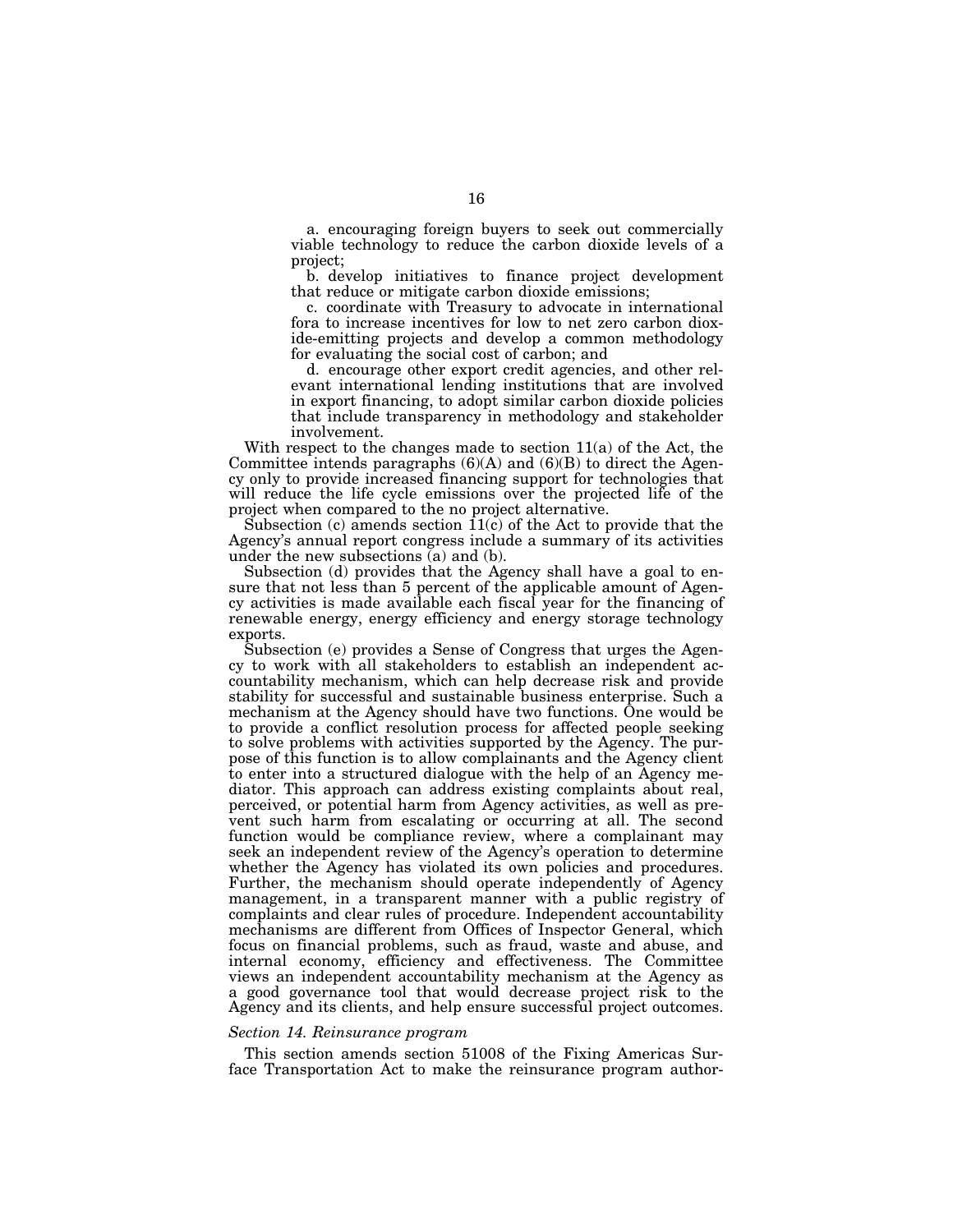ized by that section permanent and increases the total amount authorized from 1,000,000,0000 to \$2,000,000,000. The amendments made by this section also require that the agency to pursue appropriate objectives to reduce risk and costs to the Agency and provide for biennial reports through 2029 to assess the use of the program.

## *Section 15. Information technology systems*

This section amends section 3(j) of the Act to authorize that the Agency may use up to 1.25 percent of its surplus to upgrade its information technology systems during fiscal years 2020 to 2029, and caps those expenditures at \$40,000,000.

## *Section 16. Administratively determined pay*

This section amends section 3 of the Act by adding a new subsection (o), which authorizes the Agency to provide administratively-determined pay for up to 35 employees, capped at a rate of basic pay for level III of the Executive Schedule.

#### **HEARINGS**

For the purposes of section 103(i) of H. Res. 6 for the 116th Congress, the Committee on Financial Services held a hearing entitled ''Promoting American Jobs: Reauthorization of the U.S. Export-Import Bank<sup>"</sup> on June 4, 2019 to develop H.R. 4863. Testifying on the panel was Ms. Linda Menghetti Dempsey, Vice President, International Economic Affairs, National Association of Manufacturers; Mr. Owen Hernstadt, Chief of Staff to the International President, International Association of Machinists & Aerospace Workers; Mr. David Hinson, Vice President, Institute for Diversity & Emerging Business, U.S. Chamber of Commerce; Mr. Roy Kamphausen, Senior Vice President for Research, The National Bureau of Asian Research; Ms. Archana Sharma, Chief Executive Officer, AKAS Tex, LLC; and, Mr. Steven Wilburn, Chief Executive Officer, FirmGreen Incorporated.

## COMMITTEE CONSIDERATION

The Committee on Financial Services met in open session on October 31, 2019 and ordered H.R. 4863 to be reported favorably to the House with an amendment in the nature of a substitute by a vote of 30 yeas and 27 nays, a quorum being present.

## COMMITTEE VOTES AND ROLL CALL VOTES

In compliance with clause 3(b) of rule XIII of the Rules of the House of Representatives, the Committee advises that the following roll call votes occurred during the Committee's consideration of H.R. 4863.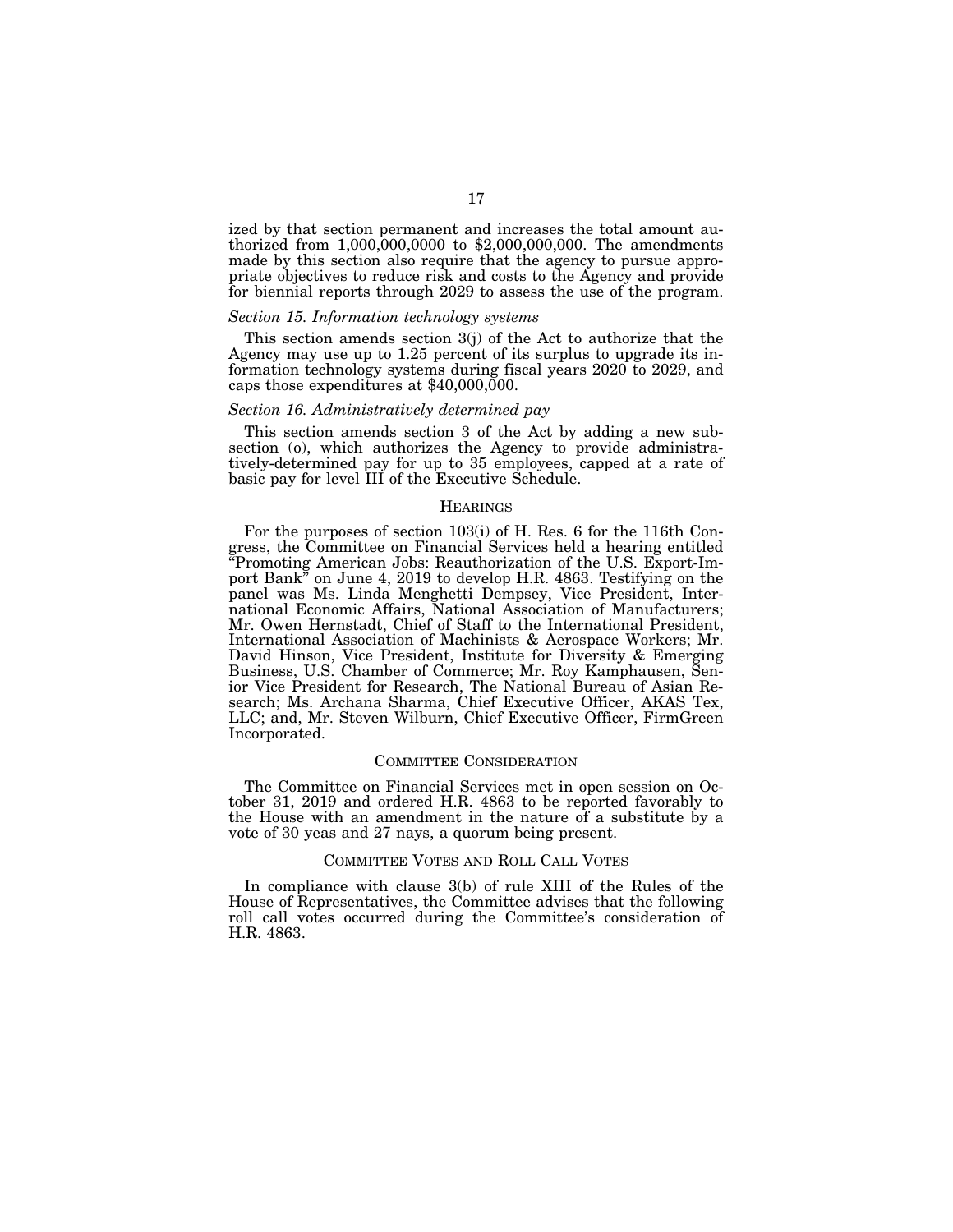| Present | Representatives             | Ayes                    | Nays |
|---------|-----------------------------|-------------------------|------|
|         | Ms. Waters, Chairwoman      | X                       |      |
|         | Mrs. Maloney                |                         |      |
|         | Ms. Velázquez               | X                       |      |
|         | Mr. Sherman                 |                         |      |
|         | Mr. Meeks                   | X                       |      |
|         | Mr. Clay                    | $\overline{\mathbf{x}}$ |      |
|         | Mr. Scott                   | $\overline{\mathbf{x}}$ |      |
|         | Mr. Green                   | $\overline{\mathbf{x}}$ |      |
|         | Mr. Cleaver                 | $\overline{x}$          |      |
|         | Mr. Perlmutter              | $\overline{\mathbf{x}}$ |      |
|         | Mr. Himes                   | $\overline{\mathbf{x}}$ |      |
|         | Mr. Foster                  | X                       |      |
|         | Mrs. Beatty                 |                         |      |
|         | Mr. Heck                    | X                       |      |
|         | Mr. Vargas                  | $\overline{x}$          |      |
|         | Mr. Gottheimer              | X                       |      |
|         | Mr. Gonzalez (TX)           | X                       |      |
|         | Mr. Lawson                  | $\overline{x}$          |      |
|         | Mr. San Nicolas             | $\overline{x}$          |      |
|         | Ms. Tlaib                   | $\overline{\mathbf{x}}$ |      |
|         | Ms. Porter                  | $\overline{\mathbf{x}}$ |      |
|         | Ms. Axne                    | $\overline{x}$          |      |
|         | Mr. Casten                  | $\overline{\mathbf{x}}$ |      |
|         | Ms. Pressley                | X                       |      |
|         | Mr. McAdams                 | $\overline{\mathbf{x}}$ |      |
|         | Ms. Ocasio-Cortez           | $\overline{\mathbf{x}}$ |      |
|         | Ms. Wexton                  | $\overline{\mathbf{x}}$ |      |
|         | Mr. Lynch                   | $\overline{x}$          |      |
|         | Ms. Gabbard                 | $\overline{\mathbf{x}}$ |      |
|         | Ms. Adams                   | $\overline{\mathbf{x}}$ |      |
|         | Ms. Dean                    | $\overline{\mathbf{x}}$ |      |
|         | Mr. Garcia (IL)             | $\overline{\mathbf{x}}$ |      |
|         | Ms. Garcia (TX)             | $\overline{\mathbf{x}}$ |      |
|         | Mr. Phillips                | X                       |      |
| 34      |                             |                         |      |
|         | Mr. McHenry, Ranking Member | X                       |      |
|         | Mrs. Wagner                 | $\overline{\mathbf{x}}$ |      |
|         | Mr. King                    | $\overline{x}$          |      |
|         | Mr. Lucas                   | X                       |      |
|         | Mr. Posey                   | $\overline{\mathbf{x}}$ |      |
|         | Mr. Luetkemeyer             | X                       |      |
|         | Mr. Huizenga                | X                       |      |
|         | Mr. Stivers                 | $\overline{x}$          |      |
|         | Мг. Вагт                    | X                       |      |
|         | Mr. Tipton                  | X                       |      |
|         | Mr. Williams                | $\overline{\mathbf{x}}$ |      |
|         | Mr. Hill                    | $\overline{\mathbf{x}}$ |      |
|         | Mr. Emmer                   | X                       |      |
|         | Mr. Zeldin                  | $\overline{x}$          |      |
|         | Mr. Loudermilk              | $\overline{\mathbf{x}}$ |      |
|         | Mr. Mooney                  | X                       |      |
|         | Mr. Davidson                | $\overline{\mathbf{x}}$ |      |
|         | Mr. Budd                    | $\overline{x}$          |      |
|         | Mr. Kustoff                 | X                       |      |
|         | Mr. Hollingsworth           | $\overline{x}$          |      |
|         | Mr. Gonzalez (OH)           | $\overline{\mathbf{x}}$ |      |
|         | Mr. Rose                    |                         |      |
|         | Mr. Steil                   | X                       |      |
|         | Mr. Gooden                  | $\overline{\mathbf{x}}$ |      |
|         | Mr. Riggleman               | X                       |      |
|         | Mr. Timmons                 |                         |      |
| 26      |                             |                         |      |

j

**Committee on Financial Services**<br>Full Committee<br>116th Congress (1st Session)

Date: 10/29/2019

Measure \_ H.R. 4863

Amendmer 3J

Offered by Mr. San Nicolas to Waters ANS

| Agreed<br>To  | l Yes | lNo | Prsnt | Wdm  |
|---------------|-------|-----|-------|------|
| Voice<br>Vote | Ayes  |     |       | Nays |

| Record |      |
|--------|------|
| ∤Vote: |      |
|        | 55-0 |
|        |      |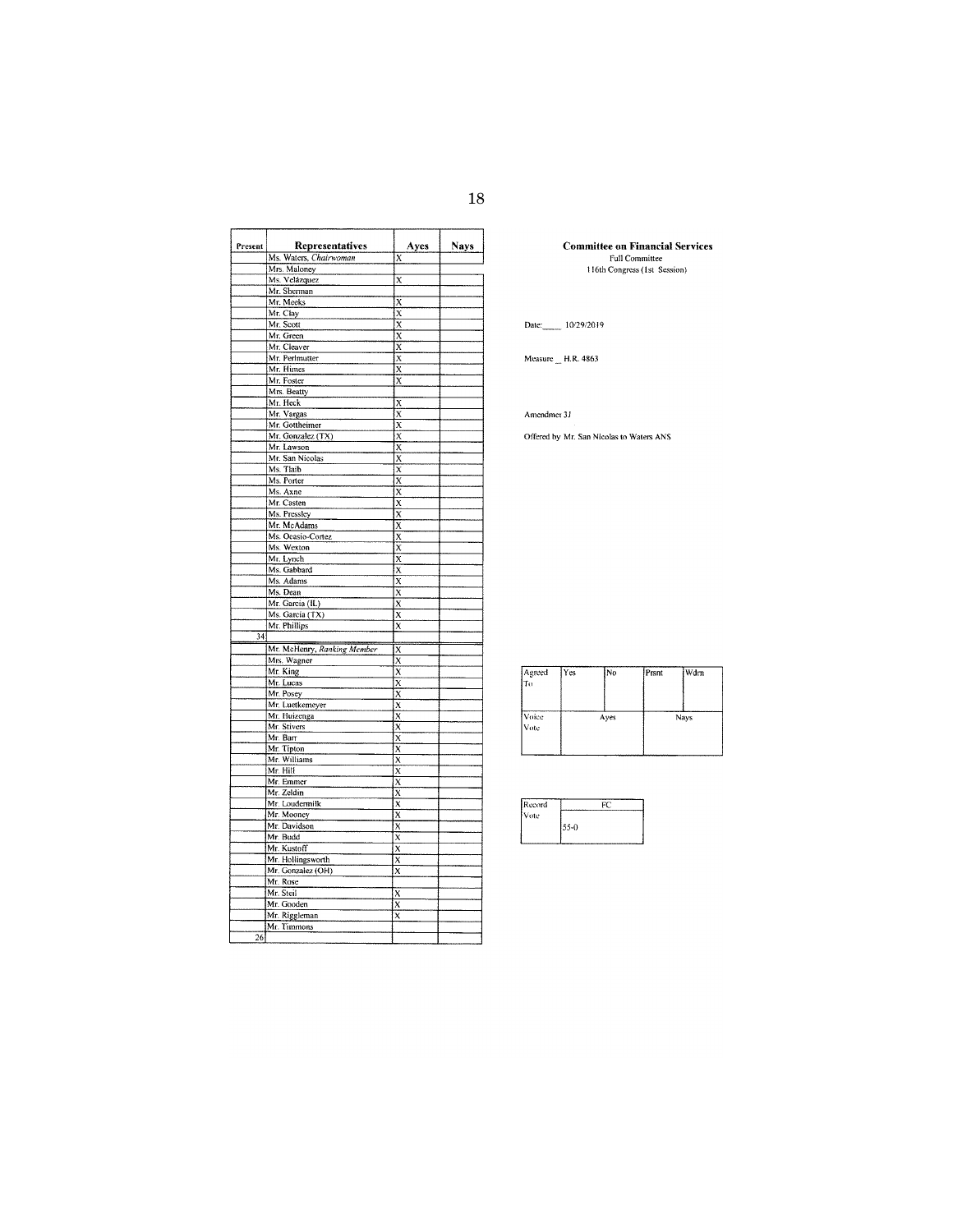| Present | Representatives             | Ayes                    | Nays                    |
|---------|-----------------------------|-------------------------|-------------------------|
|         | Ms. Waters, Chairwoman      |                         | X                       |
|         | Mrs. Maloney                |                         |                         |
|         | Ms. Velázquez               |                         | X                       |
|         | Mr. Sherman                 |                         |                         |
|         | Mr. Meeks                   |                         | X                       |
|         | Mr. Clay                    |                         | X                       |
|         | Mr. Scott                   |                         | $\overline{\mathbf{x}}$ |
|         | Mr. Green                   |                         | $\overline{\mathbf{x}}$ |
|         | Mr. Cleaver                 |                         | $\bar{\mathbf{x}}$      |
|         | Mr. Perlmutter              |                         | X                       |
|         | Mr. Himes                   |                         | $\overline{x}$          |
|         | Mr. Foster                  |                         | X                       |
|         | Mrs. Beatty                 |                         |                         |
|         | Mr. Heck                    |                         | X                       |
|         | Mr. Vargas                  |                         | $\overline{\mathbf{x}}$ |
|         | Mr. Gottheimer              |                         | $\overline{\mathbf{x}}$ |
|         | Mr. Gonzalez (TX)           |                         | X                       |
|         | Mr. Lawson                  |                         | $\overline{x}$          |
|         | Mr. San Nicolas             |                         | $\overline{\mathbf{x}}$ |
|         | Ms. Tlaib                   |                         | X                       |
|         | Ms. Porter                  |                         | X                       |
|         | Ms. Axne                    |                         | $\bar{x}$               |
|         | Mr. Casten                  |                         | X                       |
|         | Ms. Pressley                |                         | $\overline{\mathbf{x}}$ |
|         | Mr. McAdams                 |                         | X                       |
|         | Ms. Ocasio-Cortez           |                         | $\overline{\mathbf{x}}$ |
|         | Ms. Wexton                  |                         | $\overline{\mathbf{x}}$ |
|         | Mr. Lynch                   |                         | $\overline{\mathbf{x}}$ |
|         | Ms. Gabbard                 |                         | $\overline{\mathbf{x}}$ |
|         | Ms. Adams                   |                         | $\bar{\mathbf{x}}$      |
|         | Ms. Dean                    |                         | $\overline{\mathbf{x}}$ |
|         | Mr. Garcia (IL)             |                         | X                       |
|         | Ms. Garcia (TX)             |                         | $\overline{\mathbf{x}}$ |
|         | Mr. Phillips                |                         | X                       |
| 34      |                             |                         |                         |
|         | Mr. McHenry, Ranking Member | x                       |                         |
|         | Mrs. Wagner                 | X                       |                         |
|         | Mr. King                    | $\overline{\mathbf{x}}$ |                         |
|         | Mr. Lucas                   | X                       |                         |
|         | Mr. Posey                   | X                       |                         |
|         | Mr. Luetkemeyer             | $\overline{\mathbf{x}}$ |                         |
|         | Mr. Huizenga                | $\bar{\mathbf{x}}$      |                         |
|         | Mr. Stivers                 | X                       |                         |
|         | Mr. Barr                    | X                       |                         |
|         | Mr. Tipton                  | $\overline{\mathbf{x}}$ |                         |
|         | Mr. Williams                | X                       |                         |
|         | Mr. Hill                    | X                       |                         |
|         | Mr. Emmer                   | X                       |                         |
|         | Mr. Zeldin                  | X                       |                         |
|         | Mr. Loudermilk              | X                       |                         |
|         | Mr. Mooney                  | X                       |                         |
|         | Mr. Davidson                | X                       |                         |
|         | Mr. Budd                    | X                       |                         |
|         | Mr. Kustoff                 | X                       |                         |
|         | Mr. Hollingsworth           | X                       |                         |
|         | Mr. Gonzalez (OH)           | X                       |                         |
|         | Mr. Rose                    |                         |                         |
|         | Mr. Steil                   | X                       |                         |
|         | Mr. Gooden                  | X                       |                         |
|         | Mr. Riggleman               | $\overline{\mathbf{x}}$ |                         |
|         | Mr. Timmons                 |                         |                         |
|         |                             |                         |                         |

Date: 10/29/2019

Measure \_\_\_\_\_\_\_\_ H.R. 4863

Amendment No. 3C

Offered by: Mr. McHenry to Waters ANS #2

| Voice<br>Nays<br>Ayes | Agreed<br>ÍТo | l Yes | IN0 | Prsnt | l Wdrn |
|-----------------------|---------------|-------|-----|-------|--------|
|                       |               |       |     |       |        |
|                       |               |       |     |       |        |
|                       |               |       |     |       |        |
|                       | Vote          |       |     |       |        |

------------

 $\overline{a}$ 

| Record |                  |
|--------|------------------|
| Vote   |                  |
|        | 24 Ayes- 31 Noes |
|        |                  |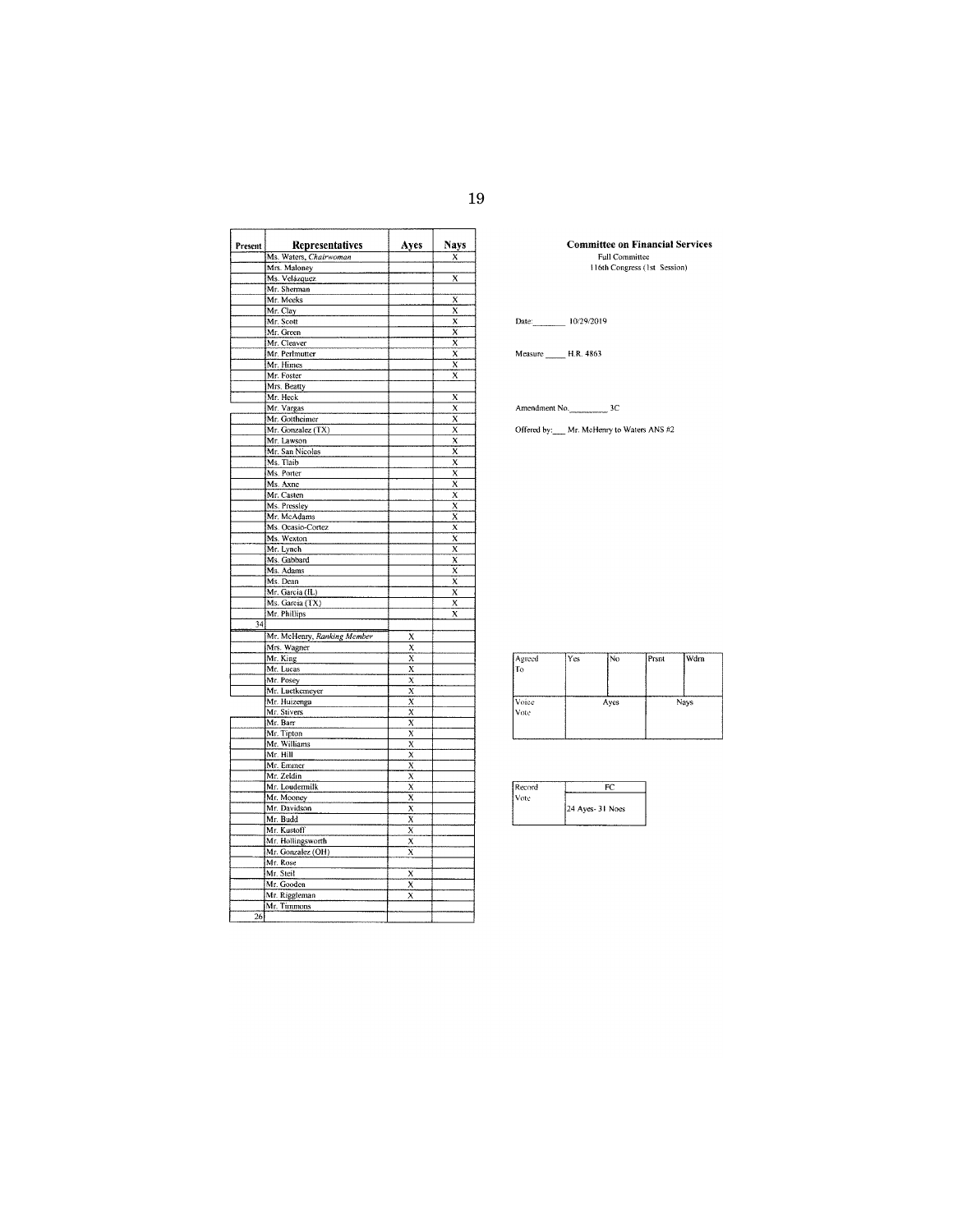| __ | ۰.<br>×<br>۰. |  |
|----|---------------|--|
|    |               |  |

| Present         | Representatives             | Ayes                    | Nays                    |
|-----------------|-----------------------------|-------------------------|-------------------------|
|                 | Ms. Waters, Chairwoman      |                         | X                       |
|                 | Mrs. Maloney                |                         | $\overline{\mathbf{x}}$ |
|                 | Ms. Velázquez               |                         | X                       |
|                 | Mr. Sherman                 |                         |                         |
|                 | Mr. Meeks                   |                         | X                       |
|                 | Mr. Clay                    |                         | $\overline{\mathbf{x}}$ |
|                 | Mr. Scott                   |                         | X                       |
|                 | Mr. Green                   |                         | $\overline{\mathbf{x}}$ |
|                 | Mr. Cleaver                 |                         | $\overline{x}$          |
|                 | Mr. Perlmutter              |                         | X                       |
|                 | Mr. Himes                   |                         | $\overline{\mathbf{x}}$ |
|                 | Mr. Foster                  |                         | $\overline{\mathbf{x}}$ |
|                 |                             |                         |                         |
|                 | Mrs. Beatty                 |                         |                         |
|                 | Mr. Heck                    |                         | X                       |
|                 | Mr. Vargas                  |                         | X                       |
|                 | Mr. Gottheimer              |                         | $\overline{\mathbf{x}}$ |
|                 | Mr. Gonzalez (TX)           |                         | X                       |
|                 | Mr. Lawson                  |                         | $\overline{\mathsf{x}}$ |
|                 | Mr. San Nicolas             |                         | $\overline{\mathbf{x}}$ |
|                 | Ms. Tlaib                   |                         | $\overline{x}$          |
|                 | Ms. Porter                  |                         | X                       |
|                 | Ms. Axne                    |                         | $\bar{\mathbf{x}}$      |
|                 | Mr. Casten                  |                         | $\overline{\mathbf{x}}$ |
|                 | Ms. Pressley                |                         | X                       |
|                 | Mr. McAdams                 |                         | $\overline{\mathbf{x}}$ |
|                 | Ms. Ocasio-Cortez           |                         | $\overline{\mathbf{x}}$ |
|                 |                             |                         | $\overline{\mathbf{x}}$ |
|                 | Ms. Wexton                  |                         |                         |
|                 | Mr. Lynch                   |                         | X                       |
|                 | Ms. Gabbard                 |                         | X                       |
|                 | Ms. Adams                   |                         |                         |
|                 | Ms. Dean                    |                         | X                       |
|                 | Mr. Garcia (IL)             |                         | X                       |
|                 | Ms. Garcia (TX)             |                         | X                       |
|                 | Mr. Phillips                |                         | X                       |
| 34              |                             |                         |                         |
|                 | Mr. McHenry, Ranking Member | X                       |                         |
|                 | Mrs. Wagner                 | $\overline{\mathbf{x}}$ |                         |
|                 | Mr. King                    | X                       |                         |
|                 | Mr. Lucas                   | $\overline{x}$          |                         |
|                 | Mr. Posey                   | $\overline{\mathbf{x}}$ |                         |
|                 |                             |                         |                         |
|                 | Mr. Luetkemeyer             | $\overline{\mathbf{x}}$ |                         |
|                 | Mr. Huizenga                |                         |                         |
|                 | Mr. Stivers                 | X                       |                         |
|                 | Mr. Barr                    | $\overline{\mathbf{x}}$ |                         |
|                 | Mr. Tipton                  | $\overline{x}$          |                         |
|                 | Mr. Williams                | $\overline{\mathbf{x}}$ |                         |
|                 | Mr. Hill                    | $\overline{x}$          |                         |
|                 | Mr. Emmer                   | $\overline{\mathbf{x}}$ |                         |
|                 | Mr. Zeldin                  | X                       |                         |
|                 | Mr. Loudermilk              | X                       |                         |
|                 | Mr. Mooney                  | $\overline{x}$          |                         |
|                 | Mr. Davidson                | $\overline{x}$          |                         |
|                 | Mr. Budd                    | X                       |                         |
|                 | Mr. Kustoff                 | $\overline{x}$          |                         |
|                 | Mr. Hollingsworth           | $\overline{\mathbf{x}}$ |                         |
|                 | Mr. Gonzalez (OH)           |                         |                         |
|                 |                             | X                       |                         |
|                 | Mr. Rose                    |                         |                         |
|                 | Mr. Steil                   | X                       |                         |
|                 | Mr. Gooden                  | $\overline{x}$          |                         |
|                 | Mr. Riggleman               | X                       |                         |
|                 | Mr. Timmons                 |                         |                         |
| $\overline{26}$ |                             |                         |                         |

Date: 10/29/2019

Measure  $_m$  H.R. 4863

Amendmer 3G

Offered by Mr. Tipton to Waters ANS

| Agreed<br>To  | <b>Yes</b> | No   | Prsnt | Wdm |
|---------------|------------|------|-------|-----|
| Voice<br>Vote |            | Ayes | Nays  |     |

| Record |         |
|--------|---------|
| Vote   |         |
|        | $24-31$ |
|        |         |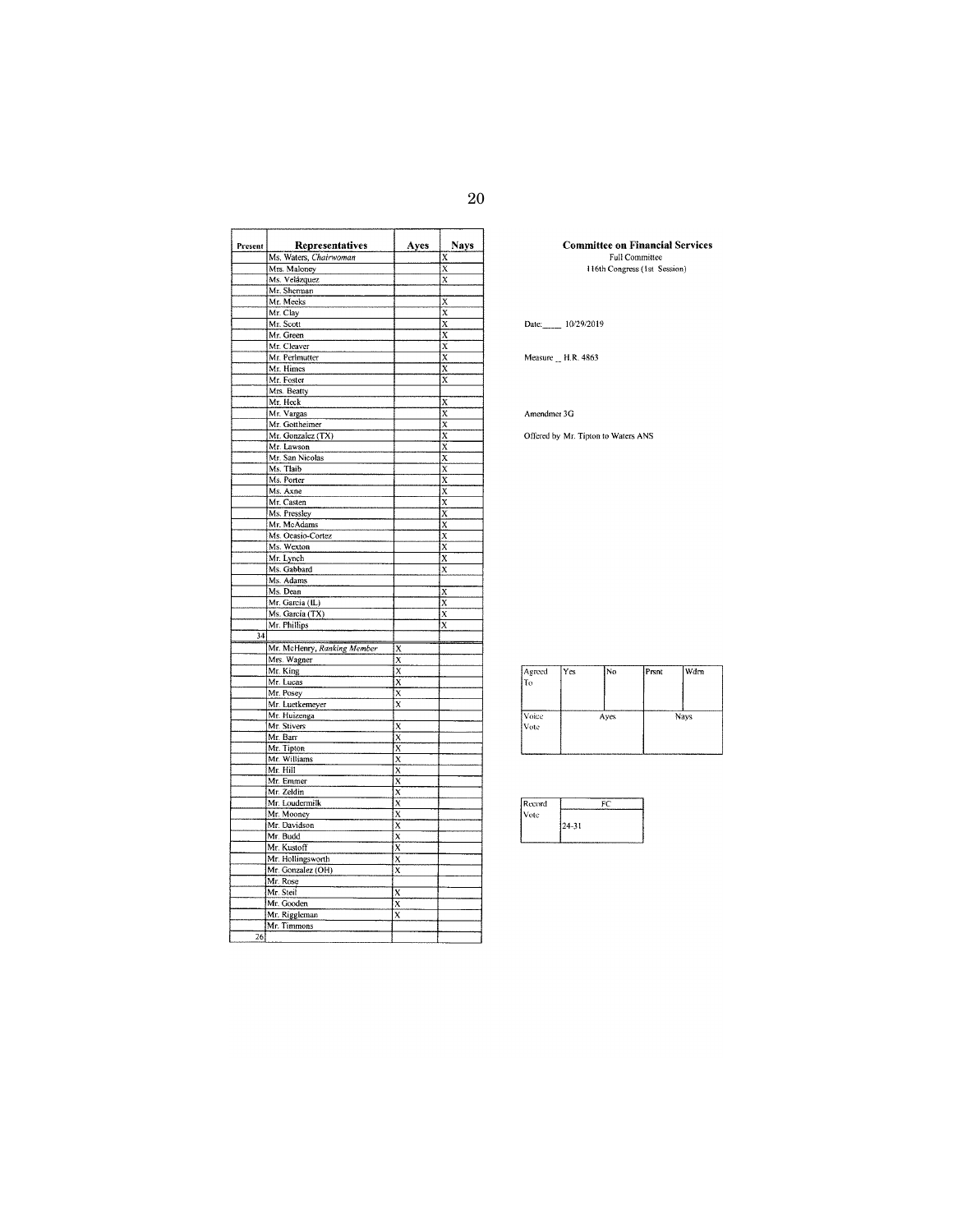| __ |  |
|----|--|
|    |  |

| Present | Representatives             | Ayes                    | Nays                    |
|---------|-----------------------------|-------------------------|-------------------------|
|         | Ms. Waters, Chairwoman      |                         | X                       |
|         | Mrs. Maloney                |                         | X                       |
|         | Ms. Velázquez               |                         | X                       |
|         | Mr. Sherman<br>Mr. Meeks    |                         | X                       |
|         | Mr. Clay                    |                         | $\overline{\mathsf{x}}$ |
|         | Mr. Scott                   |                         | $\bar{x}$               |
|         | Mr. Green                   |                         | $\overline{x}$          |
|         | Mr. Cleaver                 |                         | X                       |
|         | Mr. Perlmutter              |                         | X                       |
|         | Mr. Himes                   |                         | X                       |
|         | Mr. Foster                  |                         | X                       |
|         | Mrs. Beatty                 |                         |                         |
|         | Mr. Heck                    |                         | X                       |
|         | Mr. Vargas                  |                         | X                       |
|         | Mr. Gottheimer              |                         | X                       |
|         | Mr. Gonzalez (TX)           |                         | x                       |
|         | Mr. Lawson                  |                         | $\bar{\mathrm{x}}$      |
|         | Mr. San Nicolas             |                         | $\overline{\mathbf{x}}$ |
|         | Ms. Tlaib                   |                         | X                       |
|         | Ms. Porter                  |                         | X                       |
|         | Ms. Axne                    |                         | X                       |
|         | Mr. Casten                  |                         | X                       |
|         | Ms. Pressley                |                         | $\overline{x}$          |
|         | Mr. McAdams                 |                         | $\overline{\mathbf{x}}$ |
|         | Ms. Ocasio-Cortez           |                         | X                       |
|         | Ms. Wexton                  |                         | X                       |
|         | Mr. Lynch                   |                         | X                       |
|         | Ms. Gabbard                 |                         | $\overline{\mathbf{x}}$ |
|         | Ms. Adams                   |                         | $\bar{\mathbf{x}}$      |
|         | Ms. Dean                    |                         | $\overline{\mathbf{x}}$ |
|         | Mr. Garcia (IL)             |                         | X                       |
|         | Ms. Garcia (TX)             |                         | X                       |
|         | Mr. Phillips                |                         | X                       |
| 34      |                             |                         |                         |
|         | Mr. McHenry, Ranking Member | X                       |                         |
|         | Mrs. Wagner                 | X                       |                         |
|         | Mr. King                    | X                       |                         |
|         | Mr. Lucas                   | $\overline{\mathbf{x}}$ |                         |
|         | Mr. Posey                   | X                       |                         |
|         | Mr. Luetkemeyer             | $\overline{\mathbf{x}}$ |                         |
|         | Mr. Huizenga                | X                       |                         |
|         | Mr. Stivers                 | X                       |                         |
|         | Mr. Barr                    | X                       |                         |
|         | Mr. Tipton                  | X                       |                         |
|         | Mr. Williams                | X                       |                         |
|         | Mr. Hill                    | X                       |                         |
|         | Mr. Emmer                   | $\bar{\mathbf{x}}$      |                         |
|         | Mr. Zeldin                  | X                       |                         |
|         | Mr. Loudermilk              | x                       |                         |
|         | Mr. Mooney                  | X                       |                         |
|         | Mr. Davidson                | X                       |                         |
|         | Mr. Budd                    | X                       |                         |
|         | Mr. Kustoff                 | $\overline{\mathbf{x}}$ |                         |
|         | Mr. Hollingsworth           | X                       |                         |
|         | Mr. Gonzalez (OH)           | X                       |                         |
|         | Mr. Rose                    |                         |                         |
|         | Mr. Steil                   | x                       |                         |
|         | Mr. Gooden                  | X                       |                         |
|         | Mr. Riggleman               | $\overline{\mathbf{x}}$ |                         |
|         | Mr. Timmons                 |                         |                         |
| 26      |                             |                         |                         |

## Date: 10/29/2019

Measure \_\_\_\_\_\_\_\_ H.R. 4863

Amendment No. 3E

Offered by: Mr. Huizenga to Waters ANS #1

| Agreed<br> To | l Yes | INo  | Prsnt | Wdrn |
|---------------|-------|------|-------|------|
| Voice<br>Vote |       | Ayes |       | Nays |
|               |       |      |       |      |

| Record        |                  |
|---------------|------------------|
| <b>l</b> Vote |                  |
|               | 24 Ayes- 32 Noes |
|               |                  |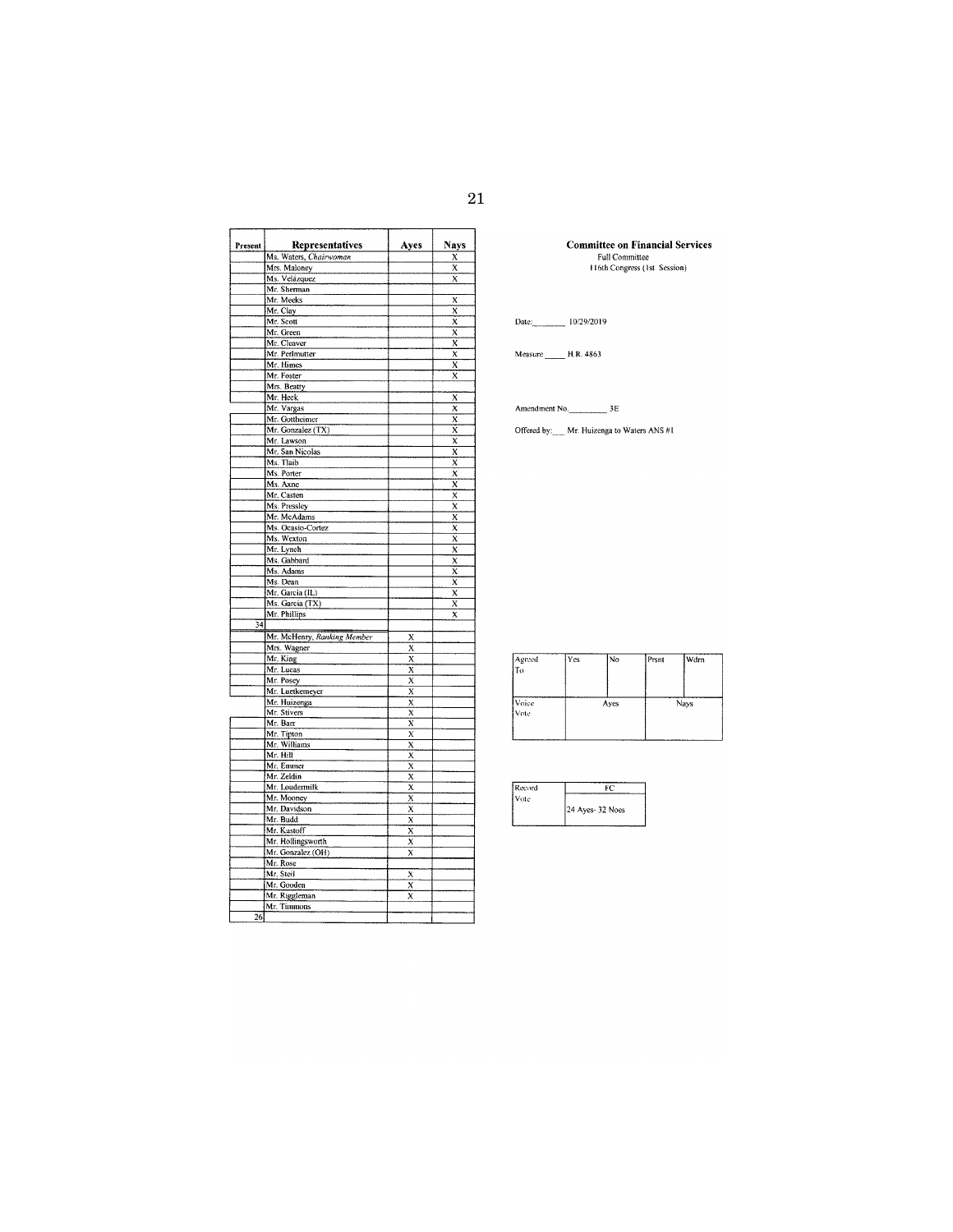| Present | Representatives             | Ayes                    | Nays                    |
|---------|-----------------------------|-------------------------|-------------------------|
|         | Ms. Waters, Chairwoman      |                         | x                       |
|         | Mrs. Maloney                |                         | $\overline{\mathbf{x}}$ |
|         | Ms. Velázquez               |                         | X                       |
|         | Mr. Sherman                 |                         |                         |
|         | Mr. Meeks                   |                         | X                       |
|         | Mr. Clay                    |                         | $\overline{\mathbf{x}}$ |
|         | Mr. Scott                   |                         | $\overline{\mathbf{x}}$ |
|         | Mr. Green                   |                         | X                       |
|         | Mr. Cleaver                 |                         | $\overline{\mathbf{x}}$ |
|         | Mr. Perlmutter              |                         | $\bar{\mathrm{x}}$      |
|         | Mr. Himes                   |                         | X                       |
|         | Mr. Foster                  |                         | X                       |
|         | Mrs. Beatty                 |                         |                         |
|         | Mr. Heck                    |                         | $\overline{\mathbf{x}}$ |
| X       | Mr. Vargas                  |                         |                         |
|         | Mr. Gottheimer              |                         | X                       |
|         | Mr. Gonzalez (TX)           |                         | X                       |
|         | Mr. Lawson                  |                         | X                       |
|         | Mr. San Nicolas             |                         | X                       |
|         | Ms. Tlaib                   |                         | X                       |
|         | Ms. Porter                  | $\overline{\mathsf{x}}$ |                         |
|         | Ms. Axne                    |                         | X                       |
|         | Mr. Casten                  |                         | $\overline{\mathbf{x}}$ |
|         | Ms. Pressley                |                         | $\overline{\mathbf{x}}$ |
|         | Mr. McAdams                 |                         | $\overline{\mathbf{x}}$ |
|         | Ms. Ocasio-Cortez           |                         | X                       |
|         | Ms. Wexton                  |                         | X                       |
|         | Mr. Lynch                   |                         | $\overline{\mathbf{x}}$ |
|         | Ms. Gabbard                 |                         | X                       |
|         | Ms. Adams                   |                         |                         |
|         | Ms. Dean                    |                         | $\overline{\mathsf{x}}$ |
|         | Mr. Garcia (IL)             |                         | X                       |
|         | Ms. Garcia (TX)             |                         | X                       |
|         | Mr. Phillips                |                         | X                       |
| 34      |                             |                         |                         |
|         |                             |                         |                         |
|         | Mr. McHenry, Ranking Member | X                       |                         |
|         | Mrs. Wagner                 | X                       |                         |
|         | Mr. King                    | X                       |                         |
|         | Mr. Lucas                   | X                       |                         |
|         | Mr. Posey                   | $\overline{\mathbf{x}}$ |                         |
|         | Mr. Luetkemeyer             | X                       |                         |
|         | Mr. Huizenga                | X                       |                         |
|         | Mr. Stivers                 | X                       |                         |
|         | Mr. Barr                    | $\bar{\mathbf{x}}$      |                         |
|         | Mr. Tipton                  | X                       |                         |
|         | Mr. Williams                | X                       |                         |
|         | Mr. Hill                    | X                       |                         |
|         | Mr. Emmer                   | $\overline{\mathbf{x}}$ |                         |
|         | Mr. Zeldin                  | X                       |                         |
|         | Mr. Loudermilk              | X                       |                         |
|         | Mr. Mooney                  | X                       |                         |
|         | Mr. Davidson                | X                       |                         |
|         | Mr. Budd                    | $\overline{\mathbf{x}}$ |                         |
|         | Mr. Kustoff                 | X                       |                         |
|         | Mr. Hollingsworth           | X                       |                         |
|         | Mr. Gonzalez (OH)           | x                       |                         |
|         | Mr. Rose                    |                         |                         |
|         | Mr. Steil                   | X                       |                         |
|         | Mr. Gooden                  | X                       |                         |
|         | Mr. Riggleman               | X                       |                         |
|         | Mr. Timmons                 |                         |                         |
|         |                             |                         |                         |

## Date:  $10/29/2019$

Measure \_\_\_\_\_\_\_\_ H.R. 4863

Amendment No. 31

Offered by: \_\_\_\_ Mr. Gonzalez (OH) to Waters ANS

| Agreed<br>To  | l Yes | No   | Prsnt | Wdrn |
|---------------|-------|------|-------|------|
| Voice<br>Vote |       | Ayes |       | Nays |
|               |       |      |       |      |

| Record |                 |
|--------|-----------------|
| Vote   |                 |
|        | 25 Ayes-29 Noes |
|        |                 |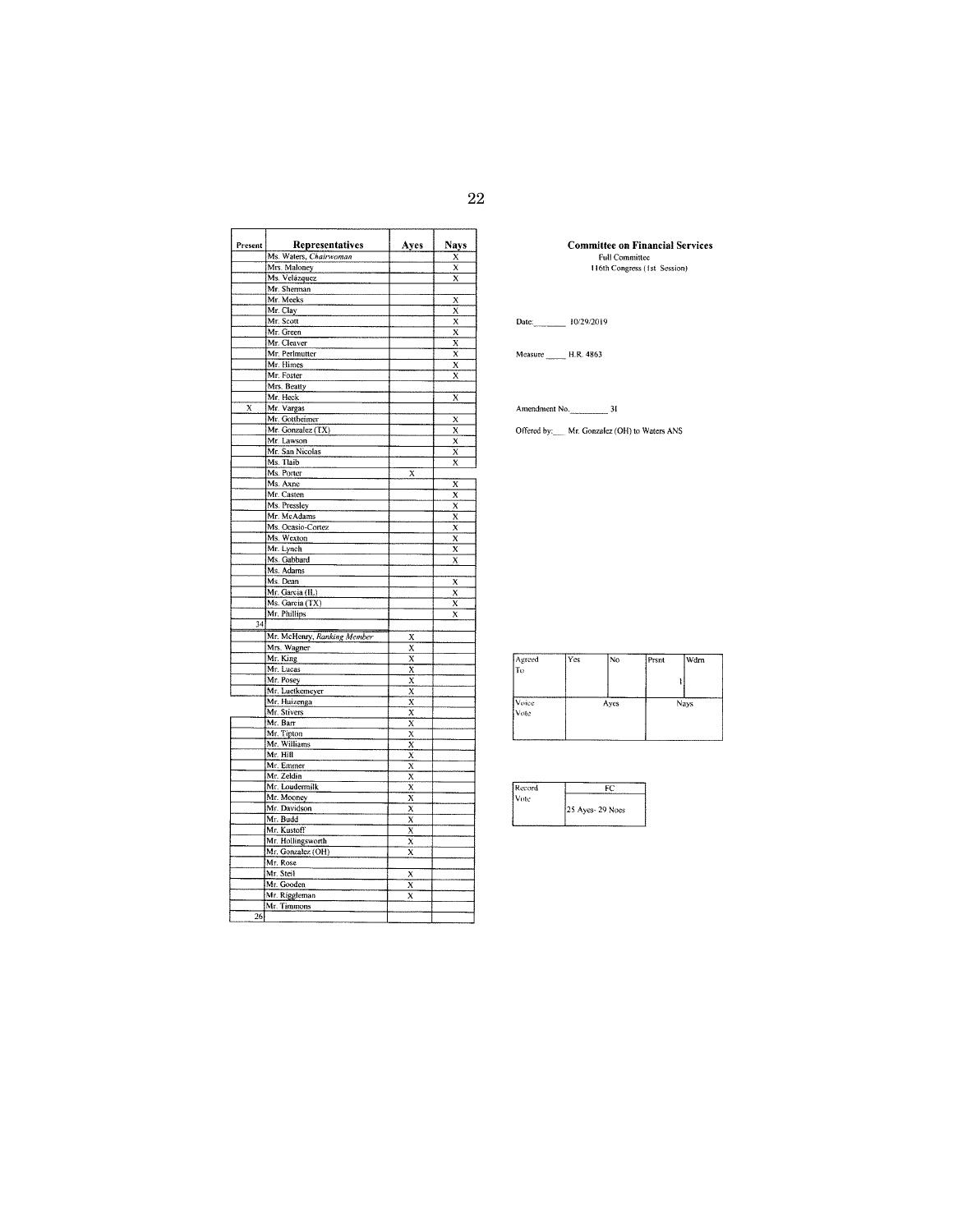| __ | ×<br>۰. |
|----|---------|

| Present | Representatives             | Ayes                    | Nays                         |
|---------|-----------------------------|-------------------------|------------------------------|
|         | Ms. Waters, Chairwoman      |                         | X                            |
|         | Mrs. Maloney                |                         | X                            |
|         | Ms. Velázquez               |                         | X                            |
|         | Mr. Sherman                 |                         |                              |
|         | Mr. Meeks                   |                         | X                            |
|         | Mr. Clay                    |                         | X                            |
|         | Mr. Scott                   |                         | $\overline{\mathbf{x}}$      |
|         | Mr. Green                   |                         | $\overline{\mathbf{x}}$      |
|         | Mr. Cleaver                 |                         | X                            |
|         | Mr. Perlmutter              |                         | X                            |
|         | Mr. Himes                   |                         | $\overline{\mathbf{x}}$      |
|         | Mr. Foster                  |                         | X                            |
|         | Mrs. Beatty                 |                         |                              |
|         | Mr. Heck                    |                         | X                            |
|         | Mr. Vargas                  |                         | $\overline{\mathsf{x}}$      |
|         | Mr. Gottheimer              |                         | $\overline{\mathbf{x}}$      |
|         | Mr. Gonzalez (TX)           |                         | $\overline{x}$               |
|         | Mr. Lawson                  |                         | $\overline{\mathbf{x}}$      |
|         | Mr. San Nicolas             |                         | $\overline{x}$               |
|         | Ms. Tlaib                   |                         | X                            |
|         | Ms. Porter                  |                         | $\overline{\mathbf{x}}$      |
|         | Ms. Axne                    |                         | X                            |
|         | Mr. Casten                  |                         | $\overline{\mathbf{x}}$      |
|         | Ms. Pressley                |                         | $\overline{x}$               |
|         | Mr. McAdams                 |                         | X                            |
|         | Ms. Ocasio-Cortez           |                         | X                            |
|         | Ms. Wexton                  |                         | $\overline{\mathbf{x}}$      |
|         | Mr. Lynch                   |                         | X                            |
|         | Ms. Gabbard                 |                         | X                            |
|         | Ms. Adams                   |                         |                              |
|         | Ms. Dean                    |                         | X                            |
|         | Mr. Garcia (IL)             |                         | $\bar{\mathrm{x}}$           |
|         |                             |                         |                              |
|         | Ms. Garcia (TX)             |                         | X<br>$\overline{\mathbf{x}}$ |
| 34      | Mr. Phillips                |                         |                              |
|         |                             |                         |                              |
|         | Mr. McHenry, Ranking Member | X                       |                              |
|         | Mrs. Wagner                 | $\overline{\mathbf{x}}$ |                              |
|         | Mr. King                    | X                       |                              |
|         | Mr. Lucas                   | X                       |                              |
|         | Mr. Posey                   | $\overline{\mathbf{x}}$ |                              |
|         | Mr. Luetkemeyer             | x                       |                              |
|         | Mr. Huizenga                | X                       |                              |
|         | Mr. Stivers                 | X                       |                              |
|         | Mr. Barr                    | X                       |                              |
|         | Mr. Tipton                  | X                       |                              |
|         | Mr. Williams                | X                       |                              |
|         | Mr. Hill                    | x                       |                              |
|         | Mr. Emmer                   | x                       |                              |
|         | Mr. Zeldin                  | X                       |                              |
|         | Mr. Loudermilk              | x                       |                              |
|         | Mr. Mooney                  | X                       |                              |
|         | Mr. Davidson                | X                       |                              |
|         | Mr. Budd                    | X                       |                              |
|         | Mr. Kustoff                 | X                       |                              |
|         | Mr. Hollingsworth           | X                       |                              |
|         | Mr. Gonzalez (OH)           | X                       |                              |
|         | Mr. Rose                    |                         |                              |
|         | Mr. Steil                   | X                       |                              |
|         | Mr. Gooden                  | X                       |                              |
|         | Mr. Riggleman               | X                       |                              |
|         |                             |                         |                              |
|         | Mr. Timmons                 |                         |                              |

## Date: 10/29/2019

Measure \_\_\_\_\_\_\_ H.R. 4863

Amendment No. 3H

Offered by: \_\_\_ Mr. Davidson to Waters ANS

| Agreed<br>To  | Yes | No   | Prsnt | Wdm  |
|---------------|-----|------|-------|------|
| Voice<br>Vote |     | Ayes |       | Nays |

| Record |                  |
|--------|------------------|
| Vote   |                  |
|        | 24 Ayes- 31 Noes |
|        |                  |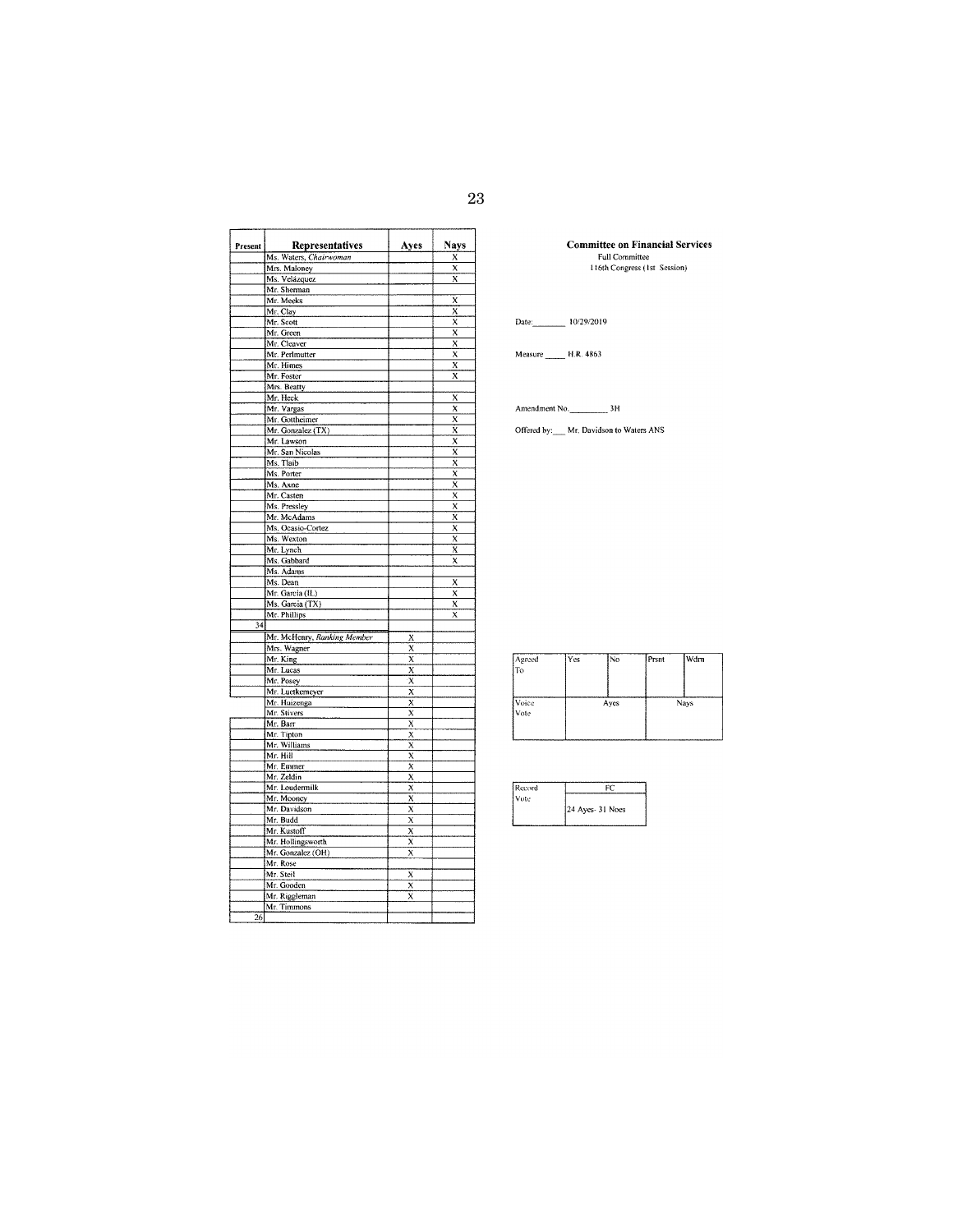| Present                      | Representatives             | Ayes                    | Nays                    |
|------------------------------|-----------------------------|-------------------------|-------------------------|
|                              | Ms. Waters, Chairwoman      | X                       |                         |
|                              | Mrs. Maloney                | X                       |                         |
|                              | Ms. Velázquez               | X                       |                         |
|                              | Mr. Sherman                 |                         |                         |
|                              | Mr. Meeks                   | Х                       |                         |
|                              | Mr. Clay                    | x                       |                         |
|                              | Mr. Scott                   | X                       |                         |
|                              | Mr. Green                   | X                       |                         |
|                              | Mr. Cleaver                 | X                       |                         |
|                              | Mr. Perlmutter              | X                       |                         |
|                              | Mr. Himes                   | X                       |                         |
|                              | Mr. Foster                  | X                       |                         |
|                              | Mrs. Beatty                 |                         |                         |
|                              | Mr. Heck                    | X                       |                         |
|                              | Mr. Vargas                  | X                       |                         |
|                              | Mr. Gottheimer              | $\overline{\mathbf{x}}$ |                         |
|                              | Mr. Gonzalez (TX)           | X                       |                         |
|                              | Mr. Lawson                  | X                       |                         |
|                              | Mr. San Nicolas             | X                       |                         |
|                              | Ms. Tlaib                   | X                       |                         |
|                              | Ms. Porter                  | X                       |                         |
|                              | Ms. Axne                    | X                       |                         |
|                              | Mr. Casten                  | X                       |                         |
|                              | Ms. Pressley                | X                       |                         |
|                              | Mr. McAdams                 | X                       |                         |
|                              | Ms. Ocasio-Cortez           | X                       |                         |
|                              | Ms. Wexton                  | х                       |                         |
|                              | Mr. Lynch                   | X                       |                         |
|                              | Ms. Gabbard                 | X                       |                         |
|                              | Ms. Adams                   | X                       |                         |
|                              | Ms. Dean                    | X                       |                         |
|                              | Mr. Garcia (IL)             | X                       |                         |
|                              | Ms. Garcia (TX)             | X<br>X                  |                         |
| 34                           | Mr. Phillips                |                         |                         |
|                              |                             |                         |                         |
|                              | Mr. McHenry, Ranking Member |                         | X                       |
|                              | Mrs. Wagner                 |                         | X                       |
|                              | Mr. King                    |                         | $\overline{\mathbf{x}}$ |
|                              | Mr. Lucas                   |                         | $\overline{\mathbf{x}}$ |
|                              | Mr. Posey                   |                         | $\overline{\mathbf{x}}$ |
|                              | Mr. Luetkemeyer             |                         | $\overline{\mathbf{x}}$ |
| X<br>$\overline{\mathbf{x}}$ | Mr. Huizenga<br>Mr. Stivers |                         |                         |
|                              | Mr. Barr                    |                         | X                       |
|                              | Mr. Tipton                  |                         | $\overline{\mathbf{x}}$ |
|                              | Mr. Williams                |                         | $\overline{\mathsf{x}}$ |
|                              | Mr. Hill                    |                         | $\overline{\mathbf{x}}$ |
|                              | Mr. Emmer                   |                         | $\overline{\mathbf{x}}$ |
|                              | Mr. Zeldin                  |                         | $\overline{\mathbf{x}}$ |
|                              | Mr. Loudermilk              |                         |                         |
|                              | Mr. Mooney                  |                         | $\overline{\mathbf{x}}$ |
|                              | Mr. Davidson                |                         | $\overline{\mathbf{x}}$ |
|                              | Mr. Budd                    |                         | $\overline{x}$          |
|                              | Mr. Kustoff                 |                         | X                       |
|                              | Mr. Hollingsworth           |                         | X                       |
|                              | Mr. Gonzalez (OH)           |                         | $\overline{\mathbf{x}}$ |
|                              | Mr. Rose                    |                         |                         |
|                              | Mr. Steil                   |                         | X                       |
|                              | Mr. Gooden                  |                         | X                       |
|                              | Mr. Riggleman               |                         | $\overline{\mathbf{x}}$ |
|                              | Mr. Timmons                 |                         |                         |
|                              |                             |                         |                         |

## Date: 10/29/2019

Measure \_\_\_\_\_\_\_ H.R. 4863

Amendment No. 3b

Offered by: \_\_\_\_ Mr. Casten to Waters ANS

| Agreed<br>To | Yes | No   | Prsnt | Wdm  |
|--------------|-----|------|-------|------|
| Voice        |     | Ayes |       | Nays |
| l Vote       |     |      |       |      |

| Record |                 |
|--------|-----------------|
| Vote   |                 |
|        | 32 Ayes-21 Noes |
|        |                 |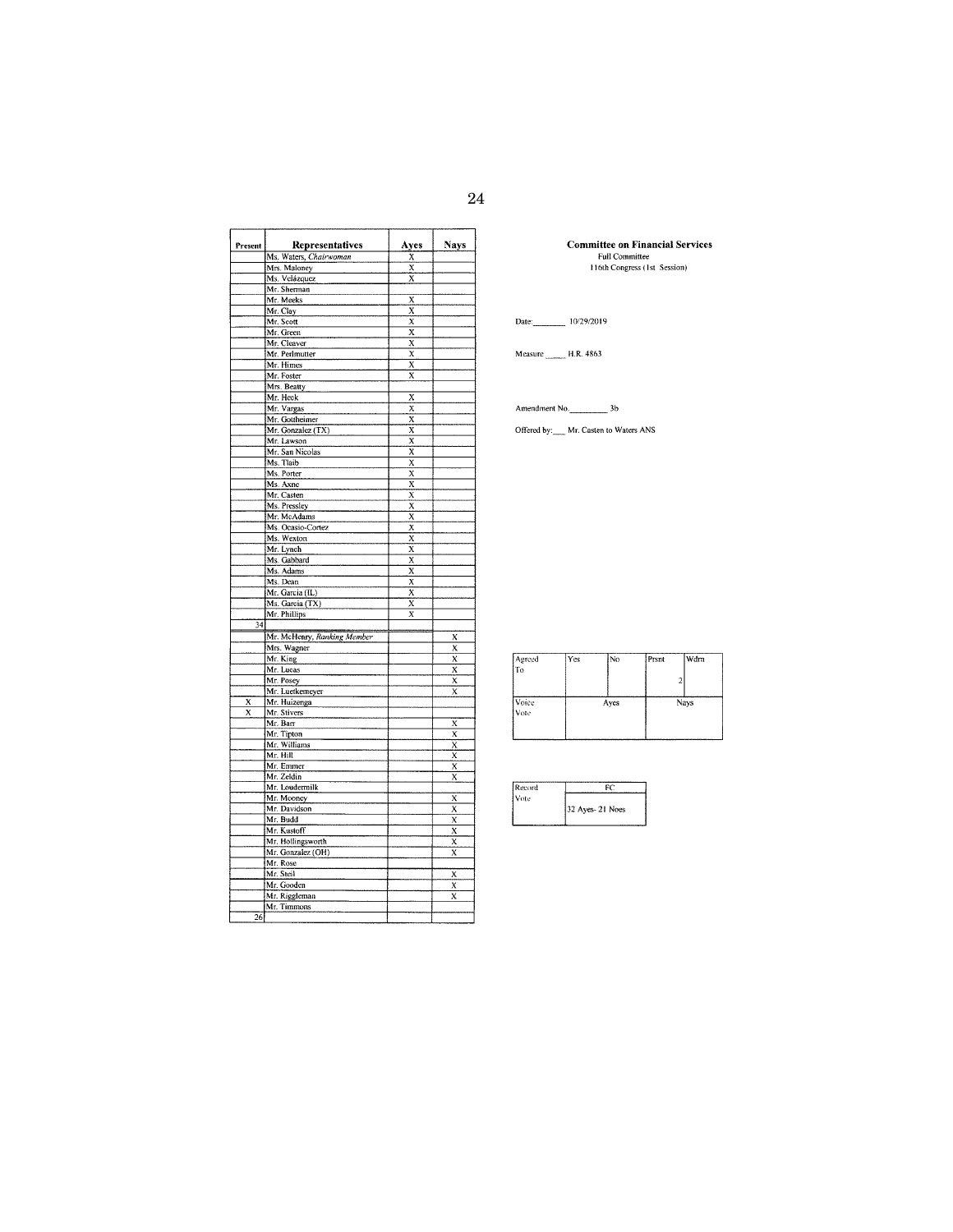| Present                 | Representatives               | Ayes                    | Nays                                      |
|-------------------------|-------------------------------|-------------------------|-------------------------------------------|
|                         | Ms. Waters, Chairwoman        |                         | X                                         |
|                         | Mrs. Maloney                  | Х                       |                                           |
|                         | Ms. Velázquez                 | $\overline{\mathbf{x}}$ |                                           |
|                         | Mr. Sherman                   |                         |                                           |
|                         | Mr. Meeks                     |                         | X                                         |
|                         | Mr. Clay                      |                         | $\overline{\mathbf{x}}$                   |
|                         | Mr. Scott                     |                         | X                                         |
|                         | Mr. Green                     |                         | $\overline{x}$                            |
|                         | Mr. Cleaver<br>Mr. Perlmutter |                         | $\overline{x}$<br>$\overline{\mathbf{x}}$ |
|                         | Mr. Himes                     |                         | $\overline{\mathbf{x}}$                   |
|                         | Mr. Foster                    |                         | x                                         |
|                         | Mrs. Beatty                   |                         |                                           |
|                         | Mr. Heck                      |                         | X                                         |
|                         | Mr. Vargas                    |                         | X                                         |
|                         | Mr. Gottheimer                |                         | $\overline{\mathbf{x}}$                   |
|                         | Mr. Gonzalez (TX)             |                         | X                                         |
|                         | Mr. Lawson                    |                         | X                                         |
| $\overline{\mathsf{x}}$ | Mr. San Nicolas               |                         |                                           |
|                         | Ms. Tlaib                     | X                       |                                           |
|                         | Ms. Porter                    |                         | X                                         |
|                         | Ms. Axne                      |                         | $\bar{\mathbf{x}}$                        |
|                         | Mr. Casten                    |                         | $\overline{\mathbf{x}}$                   |
|                         | Ms. Pressley                  | $\overline{\mathbf{x}}$ |                                           |
|                         | Mr. McAdams                   |                         | X                                         |
|                         | Ms. Ocasio-Cortez             | X                       |                                           |
|                         | Ms. Wexton                    |                         | x                                         |
|                         | Mr. Lynch                     |                         | X                                         |
|                         | Ms. Gabbard                   | X                       |                                           |
|                         | Ms. Adams                     |                         | X                                         |
|                         | Ms. Dean                      |                         | X                                         |
|                         | Mr. Garcia (IL)               | $\overline{\mathbf{x}}$ |                                           |
|                         | Ms. Garcia (TX)               |                         | X                                         |
|                         | Mr. Phillips                  |                         | X                                         |
| $\overline{34}$         |                               |                         |                                           |
|                         | Mr. McHenry, Ranking Member   |                         | X                                         |
|                         | Mrs. Wagner                   |                         | X                                         |
|                         | Mr. King                      |                         | X                                         |
|                         | Mr. Lucas                     |                         | $\overline{\mathbf{x}}$                   |
|                         | Mr. Posey                     |                         | X                                         |
|                         | Mr. Luetkemeyer               |                         | $\overline{\mathbf{x}}$                   |
| X                       | Mr. Huizenga                  |                         |                                           |
| $\overline{\mathbf{x}}$ | Mr. Stivers                   |                         |                                           |
|                         | Mr. Barr                      |                         | X                                         |
|                         | Mr. Tipton                    |                         | $\overline{\mathbf{x}}$                   |
|                         | Mr. Williams                  |                         | $\overline{\mathbf{x}}$                   |
|                         | Mr. Hill                      |                         | $\overline{\mathbf{x}}$                   |
|                         | Mr. Emmer                     |                         | $\overline{\mathbf{x}}$                   |
|                         | Mr. Zeldin                    |                         | $\overline{\mathbf{x}}$                   |
|                         | Mr. Loudermilk                |                         |                                           |
|                         | Mr. Mooney                    |                         | $\frac{x}{x}$                             |
|                         | Mr. Davidson                  |                         | $\frac{X}{X}$                             |
|                         | Mr. Budd                      |                         |                                           |
|                         | Mr. Kustoff                   |                         | $\bar{x}$                                 |
|                         | Mr. Hollingsworth             |                         | X                                         |
|                         | Mr. Gonzalez (OH)             |                         | $\overline{\mathbf{x}}$                   |
|                         | Mr. Rose                      |                         |                                           |
|                         | Mr. Steil                     |                         | X                                         |
|                         | Mr. Gooden                    |                         | X                                         |
|                         | Mr. Riggleman                 |                         | x                                         |
|                         | Mr. Timmons                   |                         |                                           |
| 26                      |                               |                         |                                           |

| <b>Committee on Financial Services</b> |
|----------------------------------------|
| <b>Full Committee</b>                  |
| 116th Congress (1st Session)           |

# Date: 10/29/2019

Measure \_\_\_\_\_\_\_ H.R. 4863

Amendment No. 3F

Offered by: \_\_\_\_ Ms. Pressley to Waters ANS

| Agreed<br>iTo.  | l Yes | No   | <b>Prsnt</b> | Wdm  |
|-----------------|-------|------|--------------|------|
|                 |       |      |              |      |
| Voice<br>  Vote |       | Ayes |              | Nays |
|                 |       |      |              |      |

| Record |               |
|--------|---------------|
| Vote   |               |
|        | Ayes- 45 Noes |
|        |               |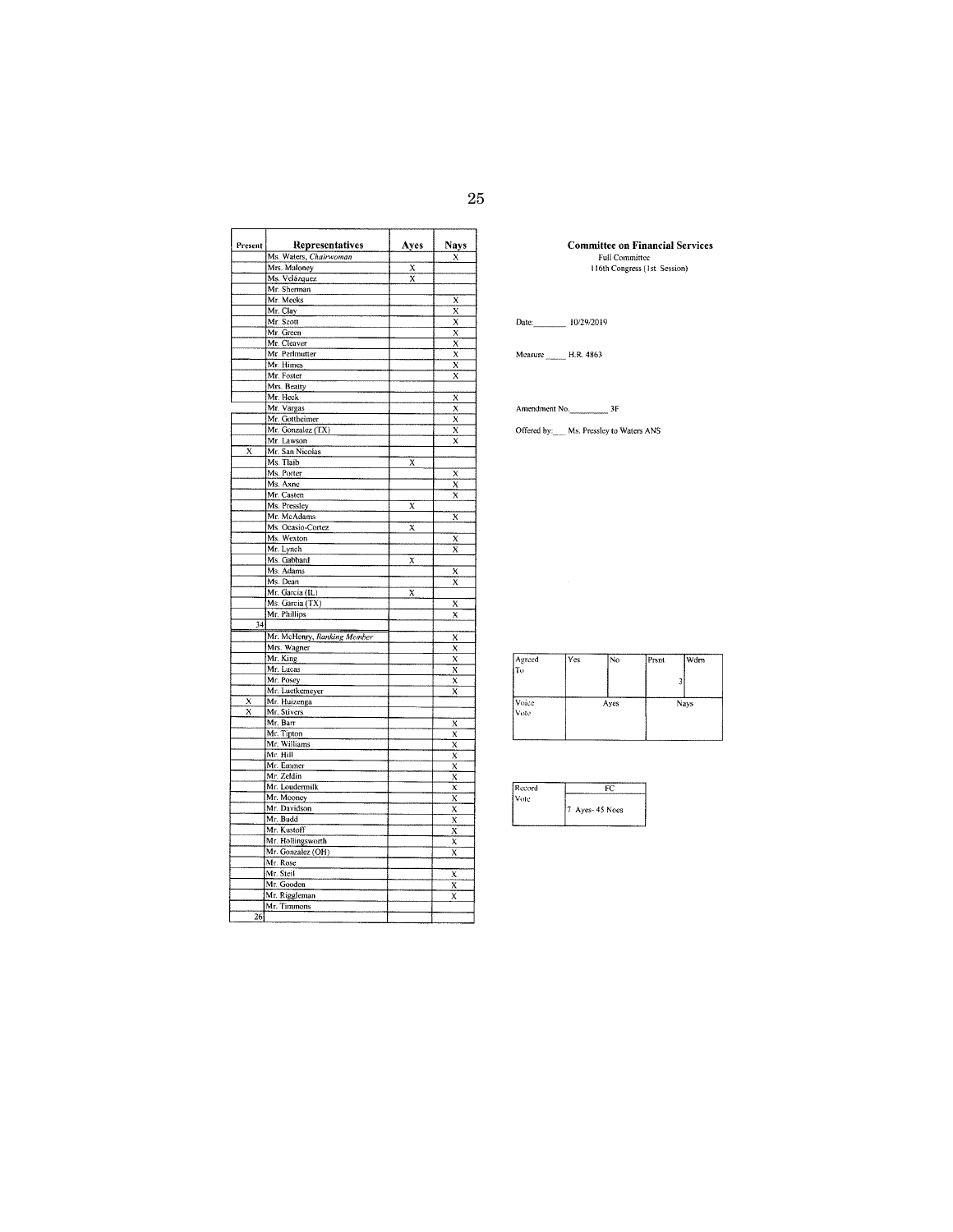| Present                 | Representatives              | Ayes                         | <b>Nays</b>                         |
|-------------------------|------------------------------|------------------------------|-------------------------------------|
|                         | Ms. Waters, Chairwoman       |                              | x                                   |
|                         | Mrs. Maloney                 | X<br>$\overline{\mathbf{x}}$ |                                     |
|                         | Ms. Velázquez<br>Mr. Sherman |                              |                                     |
|                         | Mr. Meeks                    |                              | X                                   |
|                         | Mr. Clay                     |                              | $\overline{\mathbf{x}}$             |
|                         | Mr. Scott                    |                              | X                                   |
|                         | Mr. Green                    |                              | $\overline{x}$                      |
|                         | Mr. Cleaver                  |                              | $\overline{\mathbf{x}}$             |
|                         | Mr. Perlmutter               |                              | X                                   |
|                         | Mr. Himes                    |                              | $\overline{\mathbf{x}}$             |
|                         | Mr. Foster                   |                              | $\overline{\mathbf{x}}$             |
|                         | Mrs. Beatty                  |                              |                                     |
|                         | Mr. Heck                     |                              | X                                   |
|                         | Mr. Vargas                   |                              | X                                   |
|                         | Mr. Gottheimer               |                              | X                                   |
|                         | Mr. Gonzalez (TX)            |                              | X                                   |
|                         | Mr. Lawson                   |                              | $\overline{\mathbf{x}}$             |
|                         | Mr. San Nicolas              |                              | X                                   |
|                         | Ms. Tlaib                    | X                            |                                     |
|                         | Ms. Porter                   |                              | X                                   |
|                         | Ms. Axne                     |                              | X                                   |
|                         | Mr. Casten                   |                              | X                                   |
|                         | Ms. Pressley                 | x                            |                                     |
|                         | Mr. McAdams                  |                              | $\overline{\mathbf{x}}$             |
|                         | Ms. Ocasio-Cortez            | $\overline{\mathbf{x}}$      |                                     |
|                         | Ms. Wexton                   |                              | X                                   |
|                         | Mr. Lynch                    |                              | $\overline{\mathbf{x}}$             |
|                         | Ms. Gabbard                  | X                            |                                     |
|                         | Ms. Adams                    |                              |                                     |
|                         | Ms. Dean                     |                              | X                                   |
|                         | Mr. Garcia (IL)              | X                            |                                     |
|                         | Ms. Garcia (TX)              |                              | X                                   |
|                         | Mr. Phillips                 |                              | X                                   |
| $\overline{34}$         |                              |                              |                                     |
|                         | Mr. McHenry, Ranking Member  |                              | x                                   |
|                         | Mrs. Wagner                  |                              | X                                   |
|                         | Mr. King                     |                              | X                                   |
|                         | Mr. Lucas                    |                              | X                                   |
|                         | Mr. Posey                    |                              | $\overline{\mathbf{x}}$             |
|                         | Mr. Luetkemeyer              |                              | X                                   |
| X                       | Mr. Huizenga                 |                              |                                     |
| $\overline{\mathbf{x}}$ | Mr. Stivers                  |                              |                                     |
|                         | Mr. Barr                     |                              | X                                   |
|                         | Mr. Tipton                   |                              | $\overline{\mathbf{x}}$             |
|                         | Mr. Williams                 |                              |                                     |
|                         | Mr. Hill                     |                              |                                     |
|                         | Mr. Emmer                    |                              | $\frac{\overline{x}}{\overline{x}}$ |
|                         | Mr. Zeldin                   |                              |                                     |
|                         | Mr. Loudermilk               |                              | $\overline{\mathbf{x}}$             |
|                         | Mr. Mooney                   |                              |                                     |
|                         | Mr. Davidson                 |                              | $\frac{x}{x}$                       |
|                         | Mr. Budd                     |                              | $\overline{\mathbf{x}}$             |
|                         | Mr. Kustoff                  |                              | $\overline{\mathbf{x}}$             |
|                         | Mr. Hollingsworth            |                              | $\overline{\mathbf{x}}$             |
|                         | Mr. Gonzalez (OH)            |                              | X                                   |
|                         | Mr. Rose                     |                              |                                     |
|                         | Mr. Steil                    |                              | X                                   |
|                         | Mr. Gooden                   |                              | $\overline{\mathbf{x}}$             |
|                         | Mr. Riggleman                |                              | $\overline{\mathbf{x}}$             |
|                         | Mr. Timmons                  |                              |                                     |
| 26                      |                              |                              |                                     |
|                         |                              |                              |                                     |

Date: 10/29/2019

Measure  $\_$  H.R. 4863

Amendmer 3D

Offered by Ms. Tlaib to Waters ANS

| Agreed<br>To. | l Yes | No   | Prsnt | Wdrn |
|---------------|-------|------|-------|------|
|               |       |      |       |      |
| Voice<br>Vote |       | Ayes |       | Nays |
|               |       |      |       |      |

| Record |       |  |
|--------|-------|--|
| Vote   |       |  |
|        | $-48$ |  |
|        |       |  |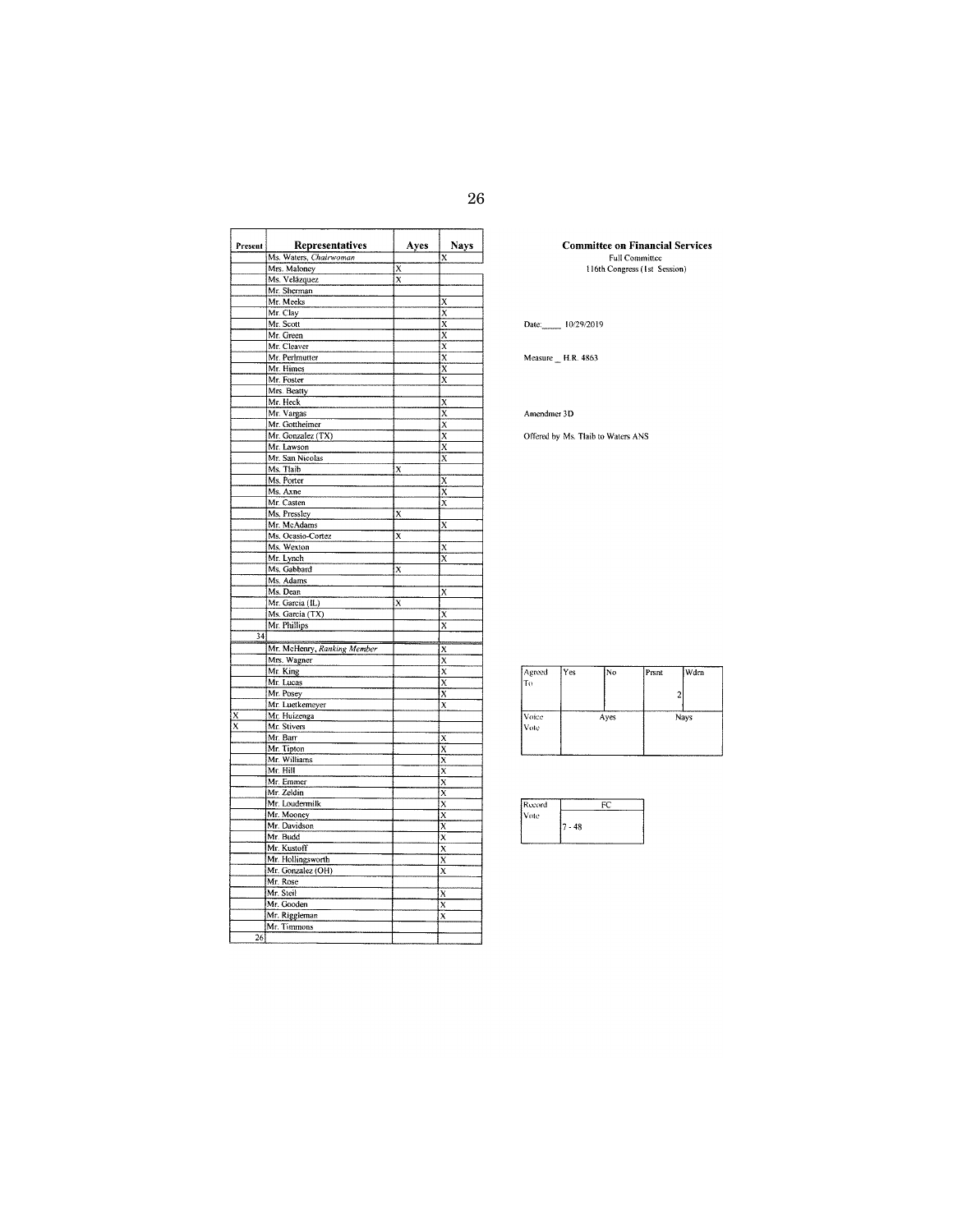| __ |  |
|----|--|
|    |  |

T

T

| Present | Representatives             | Ayes                      | Nays                                |
|---------|-----------------------------|---------------------------|-------------------------------------|
|         | Ms. Waters, Chairwoman      | x                         |                                     |
|         | Mrs. Maloney                | X                         |                                     |
|         | Ms. Velázquez               | $\overline{\mathbf{x}}$   |                                     |
|         | Mr. Sherman                 | $\overline{x}$            |                                     |
|         | Mr. Meeks                   | $\bar{\mathbf{x}}$        |                                     |
|         | Mr. Clay                    | $\overline{x}$            |                                     |
|         | Mr. Scott                   | $\overline{x}$            |                                     |
|         | Mr. Green                   | $\boldsymbol{\mathsf{x}}$ |                                     |
|         | Mr. Cleaver                 | $\overline{\mathbf{x}}$   |                                     |
|         | Mr. Perimutter              | $\overline{\mathbf{x}}$   |                                     |
|         | Mr. Himes                   | $\overline{\mathbf{x}}$   |                                     |
|         | Mr. Foster                  | X                         |                                     |
|         | Mrs. Beatty                 |                           |                                     |
|         | Mr. Heck                    | X                         |                                     |
|         | Mr. Vargas                  | $\overline{x}$            |                                     |
|         | Mr. Gottheimer              | X                         |                                     |
|         | Mr. Gonzalez (TX)           | X                         |                                     |
|         | Mr. Lawson                  | $\overline{x}$            |                                     |
|         | Mr. San Nicolas             | $\overline{x}$            |                                     |
|         | Ms. Tlaib                   | $\overline{\mathbf{x}}$   |                                     |
|         | Ms. Porter                  | $\overline{\mathbf{x}}$   |                                     |
|         | Ms. Axne                    | X                         |                                     |
|         | Mr. Casten                  | $\overline{\mathbf{x}}$   |                                     |
|         | Ms. Pressley                | X                         |                                     |
|         |                             |                           |                                     |
|         | Mr. McAdams                 | $\overline{x}$            |                                     |
|         | Ms. Ocasio-Cortez           | X                         |                                     |
|         | Ms. Wexton                  | $\overline{\mathbf{x}}$   |                                     |
|         | Mr. Lynch                   | $\overline{\mathbf{x}}$   |                                     |
|         | Ms. Gabbard                 | X                         |                                     |
|         | Ms. Adams                   | $\overline{\mathbf{x}}$   |                                     |
|         | Ms. Dean                    | $\overline{x}$            |                                     |
|         | Mr. Garcia (IL)             | X                         |                                     |
|         | Ms. Garcia (TX)             | $\overline{\mathbf{x}}$   |                                     |
|         | Mr. Phillips                | X                         |                                     |
| 34      |                             |                           |                                     |
|         | Mr. McHenry, Ranking Member |                           | X                                   |
|         | Mrs. Wagner                 |                           | $\overline{\mathbf{x}}$             |
|         | Mr. King                    |                           | X                                   |
|         | Mr. Lucas                   |                           | $\overline{\mathbf{x}}$             |
|         | Mr. Posey                   |                           | $\overline{\mathbf{x}}$             |
|         | Mr. Luetkemeyer             |                           | X                                   |
|         | Mr. Huizenga                |                           | $\overline{\overline{x}}$           |
|         | Mr. Stivers                 |                           | $\overline{x}$                      |
|         | Mr. Barr                    |                           | X                                   |
|         | Mr. Tipton                  |                           | $\frac{\overline{x}}{\overline{x}}$ |
|         | Mr. Williams                |                           |                                     |
|         | Mr. Hill                    |                           | X                                   |
|         | Mr. Emmer                   |                           | $\overline{x}$                      |
|         | Mr. Zeldin                  |                           | $\overline{\mathbf{x}}$             |
|         | Mr. Loudermilk              |                           |                                     |
|         | Mr. Mooney                  |                           | $\frac{\overline{x}}{\overline{x}}$ |
|         | Mr. Davidson                |                           |                                     |
|         | Mr. Budd                    |                           | $\bar{\mathbf{x}}$                  |
|         | Mr. Kustoff                 |                           | $\overline{\mathbf{x}}$             |
|         | Mr. Hollingsworth           |                           | $\overline{x}$                      |
|         | Mr. Gonzalez (OH)           |                           | $\overline{\mathbf{x}}$             |
|         | Mr. Rose                    |                           |                                     |
|         | Mr. Steil                   |                           | X                                   |
|         | Mr. Gooden                  |                           | $\overline{\mathbf{x}}$             |
|         | Mr. Riggleman               |                           | x                                   |
|         | Mr. Timmons                 |                           |                                     |
| 26      |                             |                           |                                     |
|         |                             |                           |                                     |

r

 $\overline{\mathbf{r}}$ 

**Committee on Financial Services**<br>Full Committee<br>116th Congress (1st Session)

## Date: 10/29/2019

Measure \_\_\_\_\_\_\_ H.R. 4863

Amendment No. 3L

Offered by: Mr. Heck to McHenry Substitute

| Record |                   |
|--------|-------------------|
| Vote   |                   |
|        | 133 Ayes- 24 Noes |
|        |                   |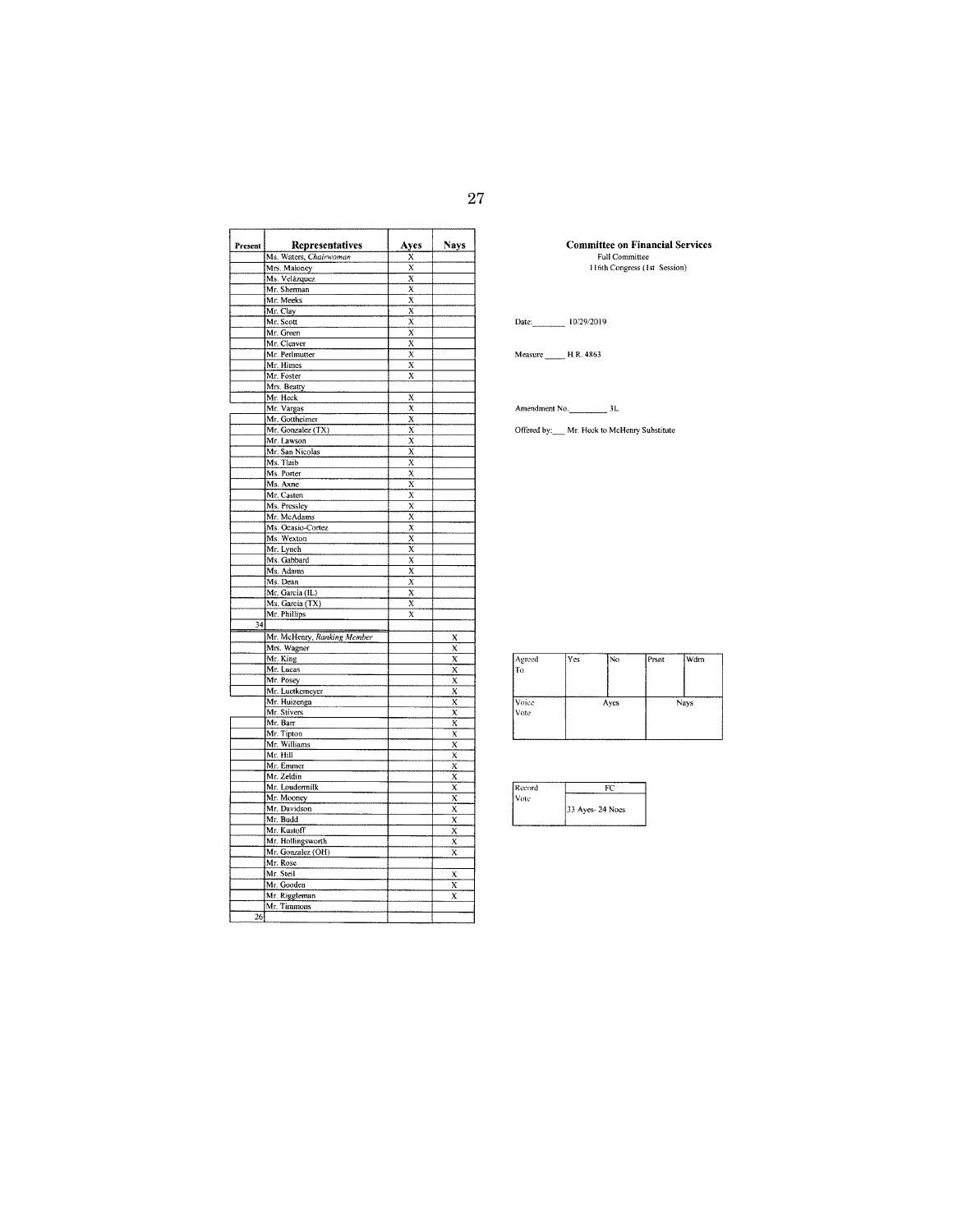| ۰.<br>w<br>۰.<br>__ |  |
|---------------------|--|
|                     |  |

| Present | Representatives<br>Ms. Waters, Chairwoman | Ayes                    | Nays                         |
|---------|-------------------------------------------|-------------------------|------------------------------|
|         | Mrs. Maloney                              |                         | х<br>$\overline{\mathsf{x}}$ |
|         | Ms. Velázquez                             |                         | X                            |
|         | Mr. Sherman                               |                         | X                            |
|         | Mr. Meeks                                 |                         | X                            |
|         | Mr. Clay                                  |                         | $\overline{\mathbf{x}}$      |
|         | Mr. Scott                                 |                         | $\overline{x}$               |
|         | Mr. Green                                 |                         | $\overline{\mathbf{x}}$      |
|         | Mr. Cleaver                               |                         | X                            |
|         | Mr. Perlmutter                            |                         | X                            |
|         | Mr. Himes                                 |                         | $\overline{\mathsf{x}}$      |
|         | Mr. Foster                                |                         | X                            |
|         | Mrs. Beatty                               |                         |                              |
|         | Mr. Heck                                  |                         | X                            |
|         | Mr. Vargas                                |                         | X                            |
|         |                                           |                         |                              |
|         | Mr. Gottheimer                            |                         | X                            |
|         | Mr. Gonzalez (TX)                         |                         | X                            |
|         | Mr. Lawson                                |                         | X                            |
|         | Mr. San Nicolas                           |                         | $\overline{\mathbf{x}}$      |
|         | Ms. Tlaib                                 |                         | $\overline{\mathbf{x}}$      |
|         | Ms. Porter                                |                         | $\overline{\mathbf{x}}$      |
|         | Ms. Axne                                  |                         | X                            |
|         | Mr. Casten                                |                         | $\boldsymbol{\mathsf{x}}$    |
|         | Ms. Pressley                              |                         | X                            |
|         | Mr. McAdams                               |                         | $\overline{\mathbf{x}}$      |
|         | Ms. Ocasio-Cortez                         |                         | X                            |
|         | Ms. Wexton                                |                         | $\overline{\mathbf{x}}$      |
|         | Mr. Lynch                                 |                         | $\bar{\mathbf{x}}$           |
|         | Ms. Gabbard                               |                         | X                            |
|         | Ms. Adams                                 |                         | X                            |
|         | Ms. Dean                                  |                         | X                            |
|         | Mr. Garcia (IL)                           |                         | $\overline{\mathsf{x}}$      |
|         | Ms. Garcia (TX)                           |                         | $\overline{\mathbf{x}}$      |
|         | Mr. Phillips                              |                         | X                            |
| 34      |                                           |                         |                              |
|         | Mr. McHenry, Ranking Member               | X                       |                              |
|         | Mrs. Wagner                               | X                       |                              |
|         | Mr. King                                  | $\overline{\mathbf{x}}$ |                              |
|         | Mr. Lucas                                 | x                       |                              |
|         | Mr. Posey                                 | X                       |                              |
|         | Mr. Luetkemeyer                           | $\overline{\mathbf{x}}$ |                              |
|         | Mr. Huizenga                              | X                       |                              |
|         | Mr. Stivers                               | x                       |                              |
|         | Mr. Barr                                  | $\overline{\mathbf{x}}$ |                              |
|         | Mr. Tipton                                | X                       |                              |
|         | Mr. Williams                              | x                       |                              |
|         | Mr. Hill                                  | X                       |                              |
|         | Mr. Emmer                                 | X                       |                              |
|         | Mr. Zeldin                                | X                       |                              |
|         | Mr. Loudermilk                            | X                       |                              |
|         | Mr. Mooney                                | $\overline{\mathsf{x}}$ |                              |
|         | Mr. Davidson                              | $\overline{\mathbf{x}}$ |                              |
|         | Mr. Budd                                  | X                       |                              |
|         | Mr. Kustoff                               | X                       |                              |
|         | Mr. Hollingsworth                         | X                       |                              |
|         | Mr. Gonzalez (OH)                         | x                       |                              |
|         | Mr. Rose                                  |                         |                              |
|         | Mr. Steil                                 | X                       |                              |
|         | Mr. Gooden                                | x                       |                              |
|         | Mr. Riggleman                             | X                       |                              |
|         | Mr. Timmons                               |                         |                              |
| 26      |                                           |                         |                              |
|         |                                           |                         |                              |

## Date: 10/29/2019

Measure \_\_\_\_\_\_\_\_\_\_ H.R. 4863

Amendment No. 3M

Offered by: Mr. Riggleman to McHenry Substitute

| Agreed<br>ÍТo | l Yes | INo  | Prsnt | Wdm  |
|---------------|-------|------|-------|------|
| Voice<br>Vote |       | Ayes |       | Nays |
|               |       |      |       |      |

j.

| l Record |                 |
|----------|-----------------|
| Vote     |                 |
|          | 24 Ayes-33 Noes |
|          |                 |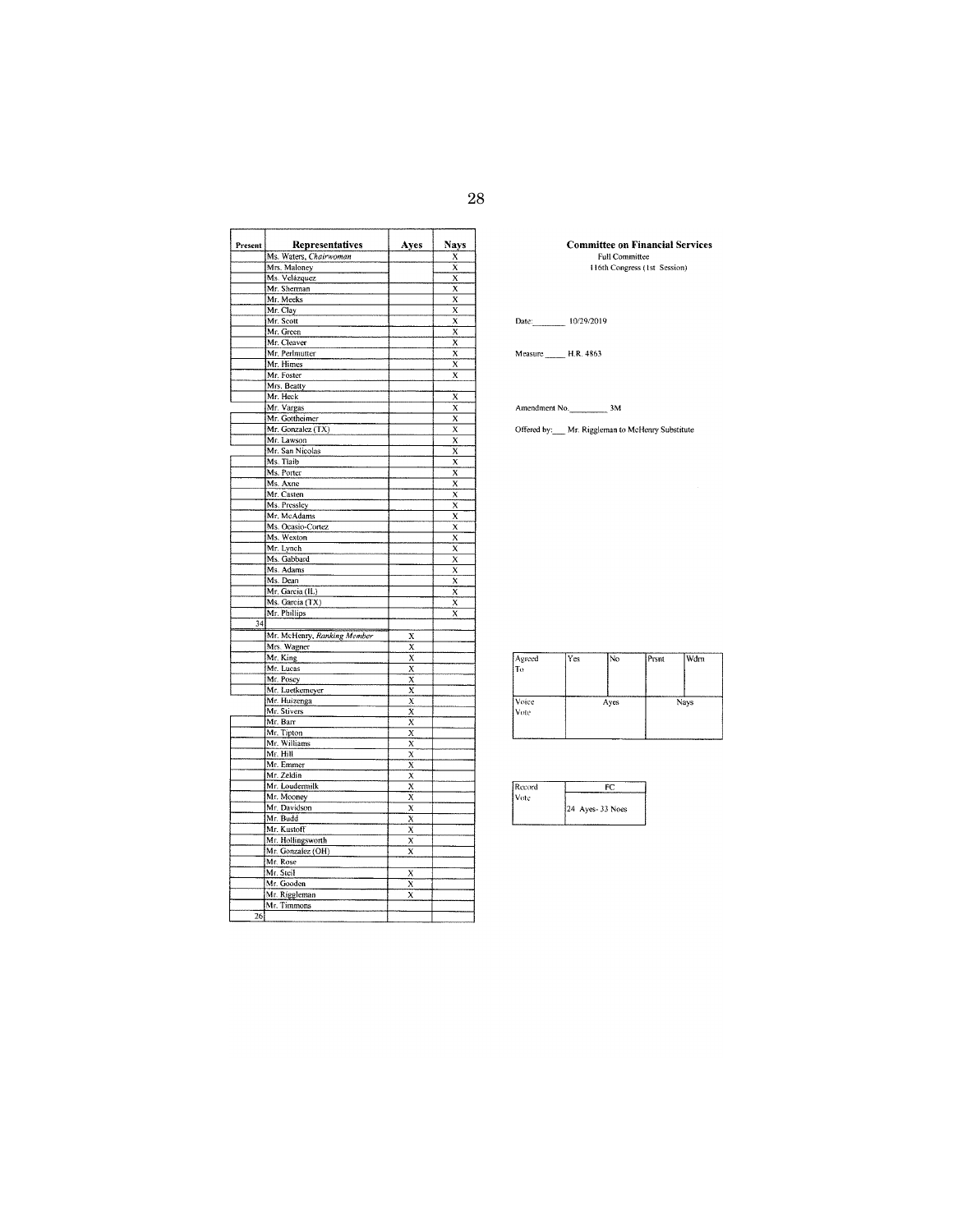| C<br>s. |  |
|---------|--|
|         |  |

| Present | Representatives             | Ayes                    | Nays                    |
|---------|-----------------------------|-------------------------|-------------------------|
|         | Ms. Waters, Chairwoman      | x                       |                         |
|         | Mrs. Maloney                | $\overline{x}$          |                         |
|         | Ms. Velázquez               | $\overline{\mathbf{x}}$ |                         |
|         | Mr. Sherman                 | $\overline{\mathbf{x}}$ |                         |
|         | Mr. Meeks                   | X                       |                         |
|         | Mr. Clay                    | $\overline{\mathbf{x}}$ |                         |
|         | Mr. Scott                   | X                       |                         |
|         | Mr. Green                   | X                       |                         |
|         | Mr. Cleaver                 | $\overline{\mathbf{x}}$ |                         |
|         | Mr. Perlmutter              | X                       |                         |
|         | Mr. Himes                   | x                       |                         |
|         | Mr. Foster                  | X                       |                         |
|         | Mrs. Beatty                 |                         |                         |
|         | Mr. Heck                    | X                       |                         |
|         |                             |                         |                         |
|         | Mr. Vargas                  | X                       |                         |
|         | Mr. Gottheimer              | X                       |                         |
|         | Mr. Gonzalez (TX)           | X                       |                         |
|         | Mr. Lawson                  | X                       |                         |
|         | Mr. San Nicolas             | $\overline{x}$          |                         |
|         | Ms. Tlaib                   |                         | X                       |
|         | Ms. Porter                  | X                       |                         |
|         | Ms. Axne                    | $\overline{\mathbf{x}}$ |                         |
|         | Mr. Casten                  | X                       |                         |
|         | Ms. Pressley                |                         | X                       |
|         | Mr. McAdams                 | X                       |                         |
|         | Ms. Ocasio-Cortez           |                         | X                       |
|         | Ms. Wexton                  | X                       |                         |
|         | Mr. Lynch                   | $\overline{\mathbf{x}}$ |                         |
|         |                             |                         |                         |
|         | Ms. Gabbard                 | X                       |                         |
|         | Ms. Adams                   | $\overline{\mathbf{x}}$ |                         |
|         | Ms. Dean                    | $\overline{\mathbf{x}}$ |                         |
|         | Mr. Garcia (IL)             | X                       |                         |
|         | Ms. Garcia (TX)             | X                       |                         |
|         | Mr. Phillips                | $\bar{\mathbf{x}}$      |                         |
| 34      |                             |                         |                         |
|         | Mr. McHenry, Ranking Member |                         | X                       |
|         | Ms. Wagner                  |                         | $\bar{\mathrm{x}}$      |
|         | Mr. King                    |                         | X                       |
|         | Mr. Lucas                   |                         | $\overline{\mathbf{x}}$ |
|         | Mr. Posey                   |                         |                         |
|         |                             |                         | $\overline{\mathbf{x}}$ |
|         | Mr. Luetkemeyer             |                         | $\overline{x}$          |
|         | Mr. Huizenga                |                         | $\overline{x}$          |
|         | Mr. Stivers                 |                         | X                       |
|         | Mr. Barr                    |                         | X                       |
|         | Mr. Tipton                  |                         | $\overline{\mathbf{x}}$ |
|         | Mr. Williams                |                         | X                       |
|         | Mr. Hill                    |                         | $\overline{x}$          |
|         | Mr. Emmer                   |                         | $\overline{x}$          |
|         | Mr. Zeldin                  |                         | $\overline{\mathbf{x}}$ |
|         | Mr. Loudermilk              |                         | X                       |
|         | Mr. Mooney                  |                         | X                       |
|         | Mr. Davidson                |                         | $\overline{\mathbf{x}}$ |
|         | Mr. Budd                    |                         | X                       |
|         | Mr. Kustoff                 |                         | $\overline{\mathbf{x}}$ |
|         | Mr. Hollingsworth           |                         | X                       |
|         |                             |                         |                         |
|         | Mr. Gonzalez (OH)           |                         | X                       |
|         | Mr. Rose                    |                         |                         |
|         | Mr. Steil                   |                         | x                       |
|         | Mr. Gooden                  |                         | X                       |
|         | Mr. Riggleman               |                         | X                       |
|         | Mr. Timmons                 |                         |                         |
| 26      |                             |                         |                         |

## Date: 10/29/2019

Measure \_\_\_\_\_\_\_ H.R. 4863

Amendment No.

Offered by: \_\_\_\_ Ms. Waters- Final Passage

| To              |      |      |
|-----------------|------|------|
| Voice<br>  Vote | Ayes | Nays |

| Record |                   |
|--------|-------------------|
| Vote   |                   |
|        | 30 Ayes - 27 Noes |
|        |                   |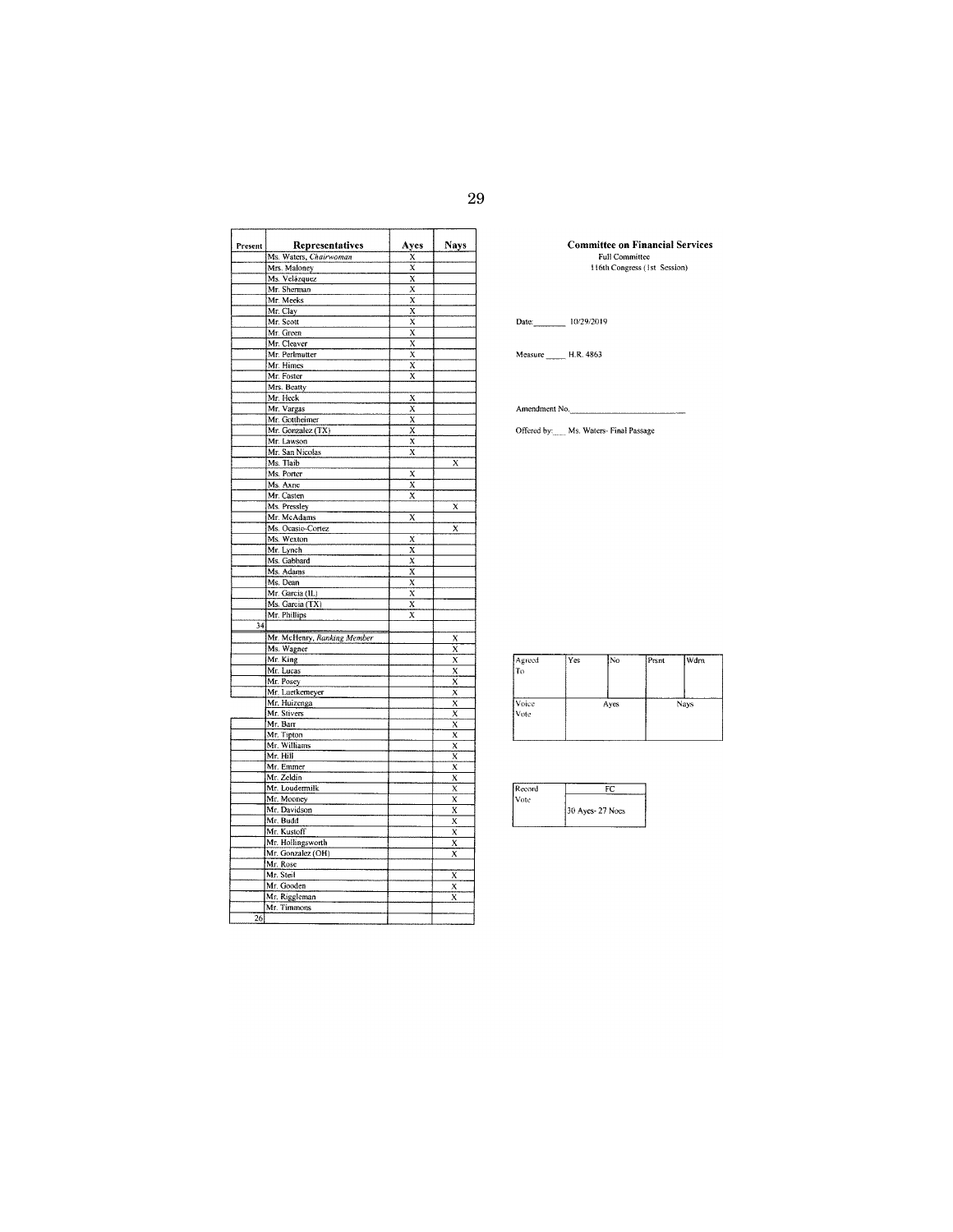## STATEMENT OF OVERSIGHT FINDINGS AND RECOMMENDATIONS OF THE COMMITTEE

In compliance with clause  $3(c)(1)$  of rule XIII and clause  $2(b)(1)$ of rule X of the Rules of the House of Representatives, the Committee's oversight findings and recommendations are reflected in the descriptive portions of this report.

#### STATEMENT OF PERFORMANCE GOALS AND OBJECTIVES

Pursuant to clause  $(3)(c)$  of rule XIII of the Rules of the House of Representatives, the goals of H.R. 4863 are to provide for a more stable operating environment for the Agency, including authorizing the operations of the agency through September 30, 2029.

## NEW BUDGET AUTHORITY AND CBO COST ESTIMATE

Pursuant to clause  $3(c)(2)$  of rule XIII of the Rules of the House of Representatives and section 308(a) of the *Congressional Budget Act of 1974*, and pursuant to clause  $3(c)(3)$  of rule XIII of the Rules of the House of Representatives and section 402 of the *Congressional Budget Act of 1974*, the Committee has received the following partial estimate for H.R. 4863 from the Director of the Congressional Budget Office relating to direct spending, revenue effects and applicability of pay-as-you-go procedures.

## U.S. CONGRESS, CONGRESSIONAL BUDGET OFFICE, *Washington, DC, November 4, 2019.*

Re Direct Spending and Revenue Effects of H.R. 4863, the United States Export Finance Agency Act of 2019.

Hon. MAXINE WATERS, *Chairwoman, Committee on Financial Services, House of Representatives, Washington, DC.* 

DEAR MADAM CHAIRWOMAN: The Congressional Budget Office has completed an initial review of H.R. 4863, the United States Export Finance Agency Act of 2019, as ordered reported by the House Committee on Financial Services on October 31, 2019. CBO estimates that enacting the bill would not affect direct spending or revenues; thus, statutory pay-as-you-go procedures do not apply.

CBO is reviewing the bill for effects on spending subject to appropriation and will provide that estimate as soon as possible.

If you wish further details on this estimate, we will be pleased to provide them. The CBO staff contact is Sunita D'Monte.

Sincerely,

#### PHILLIP L. SWAGEL, *Director.*

## Enclosure.

#### COMMITTEE COST ESTIMATE

Clause  $3(d)(1)$  of rule XIII of the Rules of the House of Representatives requires an estimate and a comparison of the costs that would be incurred in carrying out H.R. 4863. However, clause  $3(d)(2)(B)$  of that rule provides that this requirement does not apply when the committee has included in its report a timely sub-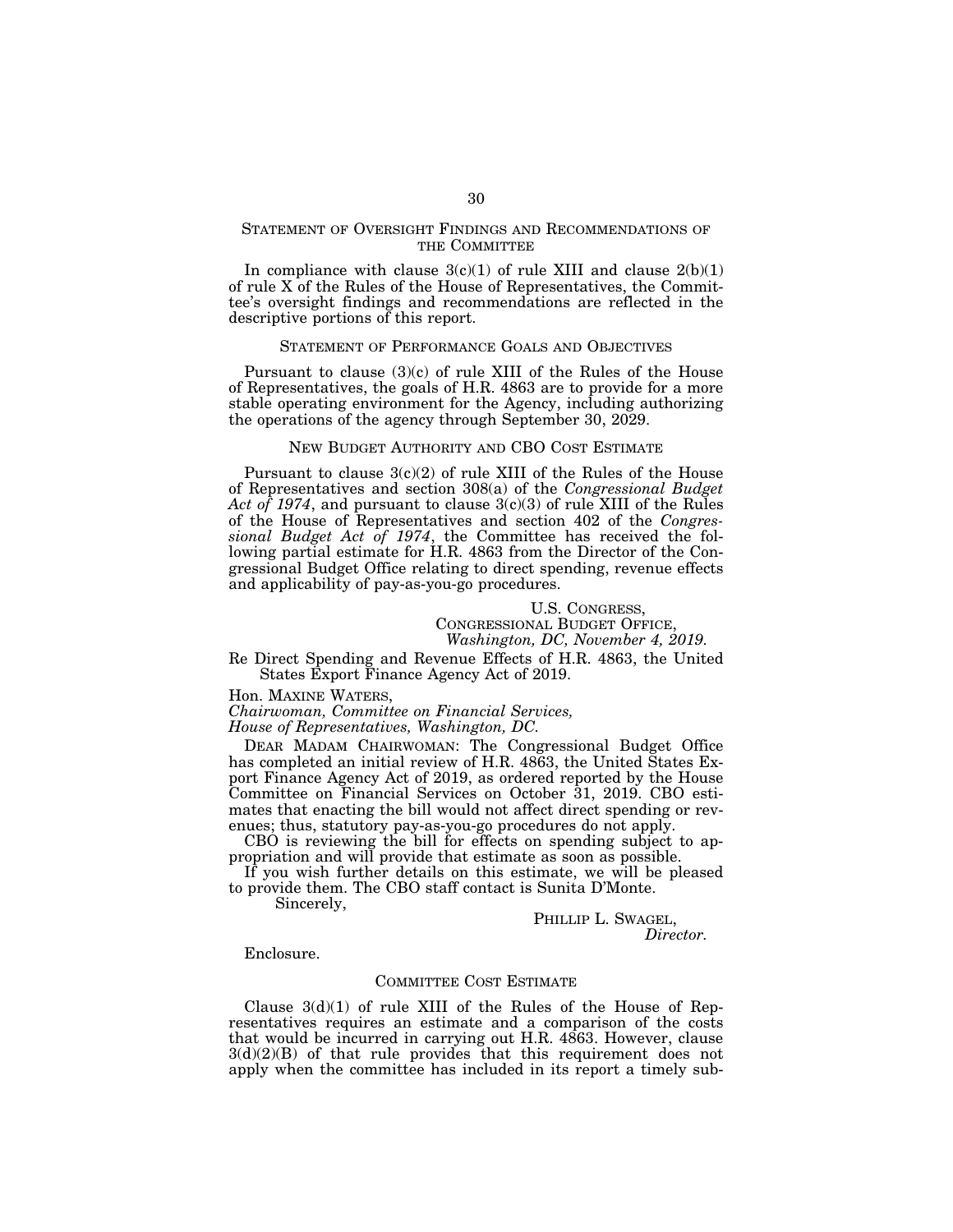mitted cost estimate of the bill prepared by the Director of the Congressional Budget Office under section 402 of the *Congressional Budget Act*. While the Committee has received a partial cost estimate from the Congressional Budget Office providing that H.R. 4863 does not increase direct spending or increase the budget, the Committee has not received a timely estimate regarding H.R. 4863's effects on spending subject to appropriations. The Committee has reviewed CBO's estimate for the Export-Import Bank Reauthorization Act of 2015, which provided estimates for the FY2016–2020 time period. Based on this estimate and informal consultations with CBO and other interested entities, the Committee estimates that the reauthorization of U.S. Export Finance Agency by H.R. 4863 would reduce spending subject to appropriation. Given the reduced activity caused by the lack of a quorum and its impact on appropriations through fiscal year 2018, the Committee estimates that the budgetary effect of new loans and guarantees issued by the bank during the FY2020–2024 will, at a minimum, offset the administrative expenses of such activity and the additional requirements in H.R. 4863.

## UNFUNDED MANDATE STATEMENT

Pursuant to Section 423 of the *Congressional Budget and Impoundment Control Act* (as amended by Section 101(a)(2) of the *Unfunded Mandates Reform Act*, Pub. L. 104–4), the Committee adopts as its own the estimate of federal mandates regarding H.R. 4863, as amended, prepared by the Director of the Congressional Budget Office.

#### ADVISORY COMMITTEE

No advisory committees within the meaning of section 5(b) of the Federal Advisory Committee Act were created by this legislation.

## APPLICATION OF LAW TO THE LEGISLATIVE BRANCH

Pursuant to section 102(b)(3) of the *Congressional Accountability Act,* Pub. L. No. 104–1, H.R. 4863, as amended, does not apply to terms and conditions of employment or to access to public services or accommodations within the legislative branch.

## EARMARK STATEMENT

In accordance with clause 9 of rule XXI of the Rules of the House of Representatives, H.R. 4863 does not contain any congressional earmarks, limited tax benefits, or limited tariff benefits as described in clauses  $9(e)$ ,  $9(f)$ , and  $9(g)$  of rule XXI.

## DUPLICATION OF FEDERAL PROGRAMS

Pursuant to clause  $3(c)(5)$  of rule XIII of the Rules of the House of Representatives, the Committee states that no provision of H.R. 4863 establishes or reauthorizes a program of the Federal Government known to be duplicative of another federal program, a program that was included in any report from the Government Accountability Office to Congress pursuant to section 21 of Public Law 111–139, or a program related to a program identified in the most recent Catalog of Federal Domestic Assistance.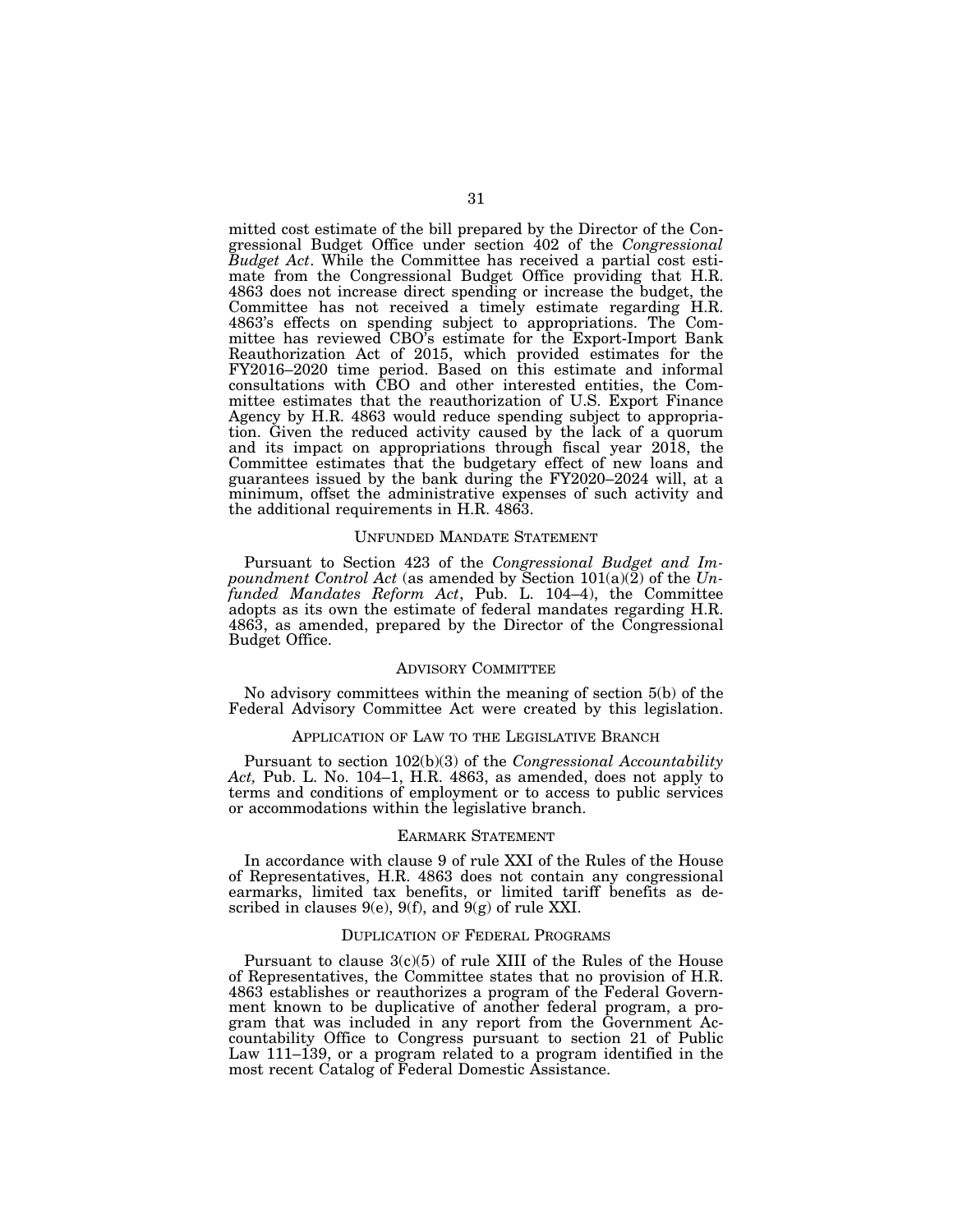## CHANGES TO EXISTING LAW

In compliance with clause 3(e) of rule XIII of the Rules of the House of Representatives, changes in existing law made by the bill, H.R. 4863, as reported, are shown as follows:

## CHANGES IN EXISTING LAW MADE BY THE BILL, AS REPORTED

In compliance with clause 3(e) of rule XIII of the Rules of the House of Representatives, changes in existing law made by the bill, as reported, are shown as follows (existing law proposed to be omitted is enclosed in black brackets, new matter is printed in italic, and existing law in which no change is proposed is shown in roman):

## **EXPORT-IMPORT BANK ACT OF 1945**

\* \* \* \* \* \* \* SEC. 2. (a)(1) There is hereby created a corporation with the name Export-Import Bank of the United States which shall be an agency of the United States of America. The objects and purposes of the Bank shall be to aid in financing and to facilitate exports of goods and services, imports, and the exchange of commodities and services between the United States or any of its territories or insular possessions and any foreign country or the agencies or nationals of any such country, and in so doing to contribute to the employment of United States workers. The Bank's objective in authorizing loans, guarantees, insurance, and credits shall be to contribute to maintaining or increasing employment of United States workers. In connection with and in furtherance of its objects and purposes, the Bank is authorized and empowered to do a general banking business except that of circulation; to receive deposits; to purchase, discount, rediscount, sell, and negotiate, with or without its endorsement or guaranty, and to guarantee notes, drafts, checks, bills of exchange, acceptances, including bankers' acceptances, cable transfers, and other evidences of indebtedness; to guarantee, insure, coinsure, reinsure against political and credit risks of loss; to purchase, sell, and guarantee securities but not to purchase with its funds any stock in any other corporation except that it may acquire any such stock, through the enforcement of any lien or pledge or otherwise to satisfy a previously contracted indebtedness to it; to accept bills and drafts drawn upon it; to issue letters of credit; to purchase and sell coin, bullion, and exchange; to borrow and to lend money; to perform any act herein authorized in participation with any other person, including any individual, partnership, corporation, or association; to adopt, alter, and use a corporate seal, which shall be judicially noticed; to sue and to be sued, to complain and to defend in any court of competent jurisdiction; to represent itself or to contract for representation in all legal and arbitral proceedings outside the United States; and the enumeration of the foregoing powers shall not be deemed to exclude other powers necessary to the achievement of the objects and purposes of the Bank. The Bank shall be entitled to the use of the United States mails in the same manner and upon the same conditions as the executive departments of the Government. The Bank is authorized to publish or arrange for the publications of any documents, reports, con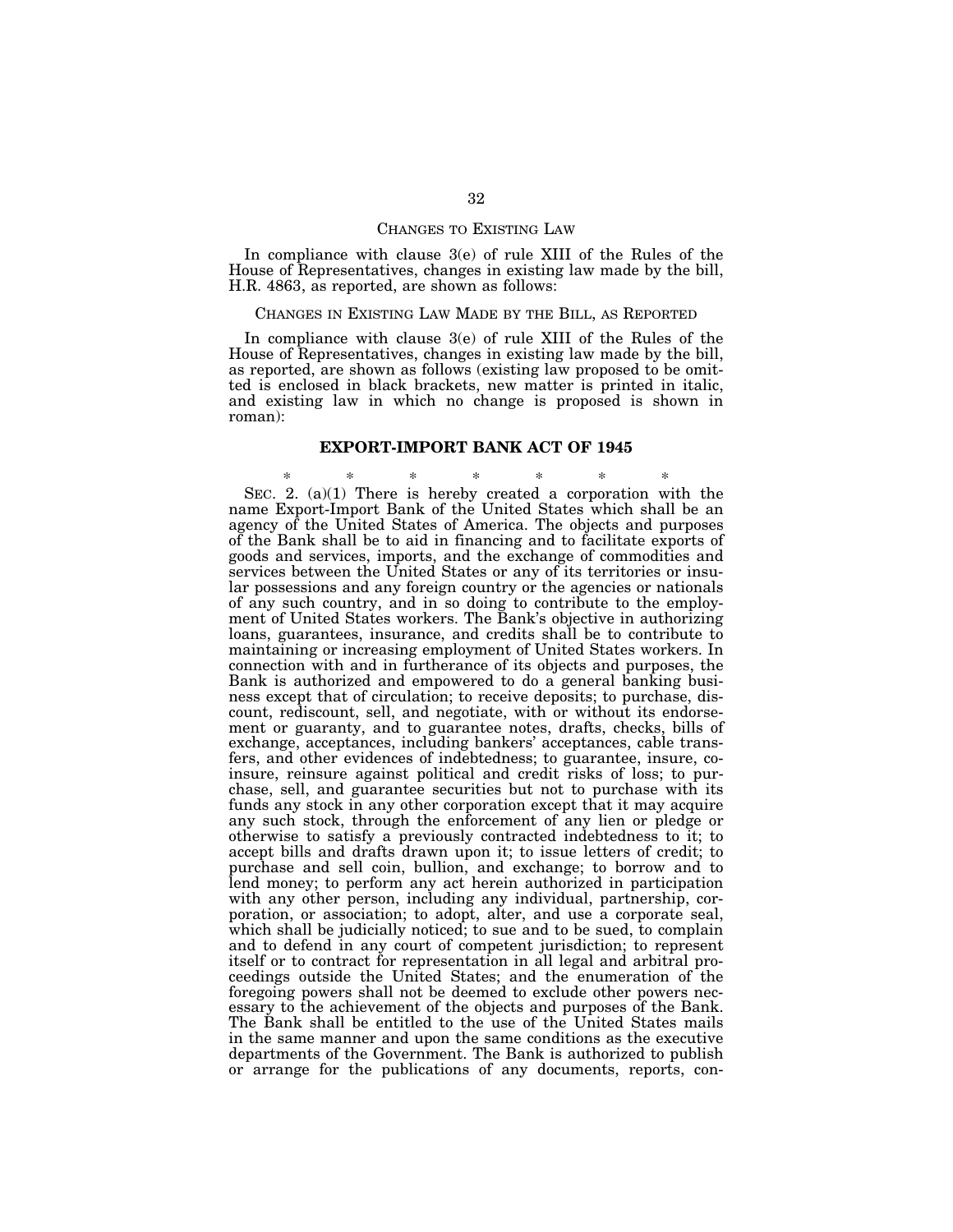tracts, or other material necessary in connection with or in furtherance of its objects and purposes without regard to the provisions of section 501 of title 44, United States Code, whenever the Bank determines that publication in accordance with the provisions of such section would not be practicable. Subject to regulations which the Bank shall issue pursuant to section 553 of title 5, United States Code, the Bank may impose and collect reasonable fees to cover the costs of conferences and seminars sponsored by, and publications provided by, the Bank, and may accept reimbursement for travel and subsistence expenses incurred by a director, officer, or employee of the Bank, in accordance with subchapter I of chapter 57 of title 5, United States Code. Amounts received under the preceding sentence shall be credited to the fund which initially paid for such activities and shall be offset against the expenses of the Bank for such activities. The Bank is hereby authorized to use all of its assets and all moneys which have been or may thereafter be allocated to or borrowed by it in the exercise of its functions. Net earnings of the Bank after reasonable provision for possible losses shall be used for payment of dividends on capital stock. Any such dividends shall be deposited into the Treasury as miscellaneous receipts.

 $(2)$  In order for the Bank to be competitive in all of its financing programs with countries whose exports compete with United States exports, the Bank shall establish a program that—

(A) provides medium-term financing where necessary to be fully competitive—

(i) at rates of interest to the customer which are equal to rates established in international agreements;

(ii) in amounts up to 85 percent of the total cost of the exports involved; and

(iii) with principal amounts of not more than \$25,000,000; and

(B) enables the Bank to cooperate fully with the Secretary of Commerce and the Administrator of the Small Business Administration to develop a program for purposes of disseminating information (using existing private institutions) to small business concerns regarding the medium-term financing provided under this paragraph.

(3) ENHANCEMENT OF MEDIUM-TERM PROGRAM.—To enhance the medium-term financing program established pursuant to paragraph (2), the Bank shall establish measures to—

(A) improve the competitiveness of the Bank's medium-term financing and ensure that its medium-term financing is fully competitive with that of other major official export credit agencies;

(B) ease the administrative burdens and procedural and documentary requirements imposed on the users of medium-term financing;

(C) attract the widest possible participation of private financial institutions and other sources of private capital in the medium-term financing of United States exports; and

(D) render the Bank's medium-term financing as supportive of United States exports as is its Direct Loan Program.

 $(b)(1)(A)$  It is the policy of the United States to foster expansion of exports of manufactured goods, agricultural products, and other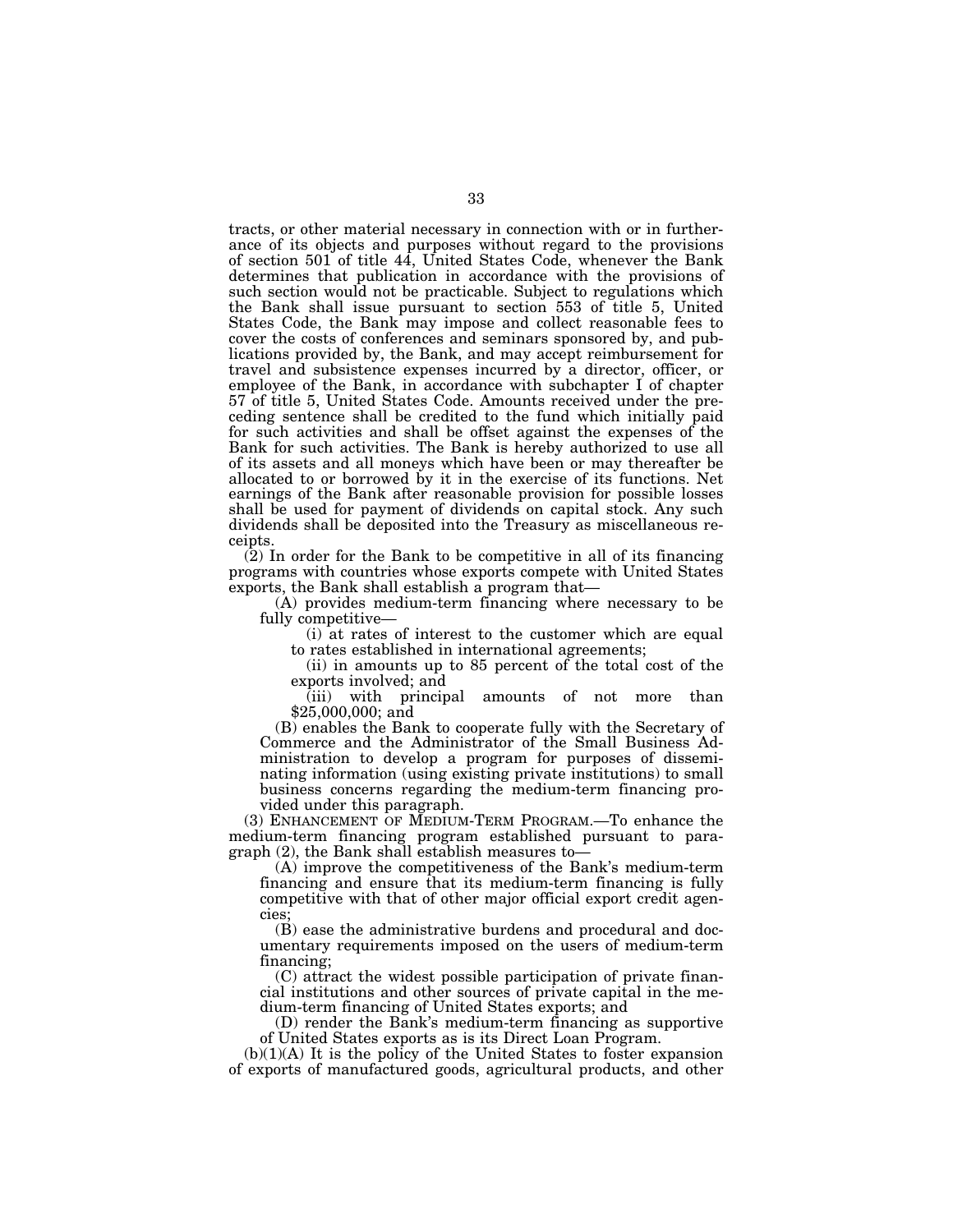goods and services, thereby contributing to the promotion and maintenance of high levels of employment and real income, a commitment to reinvestment and job creation, and the increased development of the productive resources of the United States. To meet this objective in all its programs, the Export-Import Bank is directed, in the exercise of its functions, to provide guarantees, insurance, and extensions of credit at rates and on terms and other conditions which are fully competitive with the Government-supported rates and terms and other conditions available for the financing of exports of goods and services from the principal countries whose exporters compete with United States exporters, including countries the governments of which are not members of the Arrangement (as defined in section 10(h)(3)). The Bank shall, in cooperation with the export financing instrumentalities of other governments, seek to minimize competition in Government-supported export financing and shall, in cooperation with other appropriate United States Government agencies, seek to reach international agreements to reduce government subsidized export financing.

(B) It is further the policy of the United States that loans made by the Bank in all its programs shall bear interest at rates determined by the Board of Directors, consistent with the Bank's mandate to support United States exports at rates and on terms and conditions which are fully competitive with exports of other countries, and consistent with international agreements. For the purpose of the preceding sentence, rates and terms and conditions need not be identical in all respects to those offered by foreign countries, but should be established so that the effect of such rates, terms, and conditions for all the Bank's programs, including those for small businesses and for medium-term financing, will be to neutralize the effect of such foreign credit on international sales competition. The Bank shall consider its average cost of money as one factor in its determination of interest rates, where such consideration does not impair the Bank's primary function of expanding United States exports through fully competitive financing. The Bank may not impose a credit application fee unless (i) the fee is competitive with the average fee charged by the Bank's primary foreign competitors, and (ii) the borrower or the exporter is given the option of paying the fee at the outset of the loan or over the life of the loan and the present value of the fee determined under either such option is the same amount. It is also the policy of the United States that the Bank in the exercise of its functions should supplement and encourage, and not compete with, private capital; that the Bank, in determining whether to provide support for a transaction under the loan, guarantee, or insurance program, or any combination thereof, shall consider the need to involve private capital in support of United States exports as well as the cost of the transaction as calculated in accordance with the requirements of the Federal Credit Reform Act of 1990; that the Bank shall accord equal opportunity to export agents and managers, independent export firms, export trading companies, and small commercial banks in the formulation and implementation of its programs; that the Bank should give emphasis to assisting new and small business entrants in the agricultural export market, and shall, in cooperation with other relevant Government agencies, including the Commodity Credit Corporation, develop a program of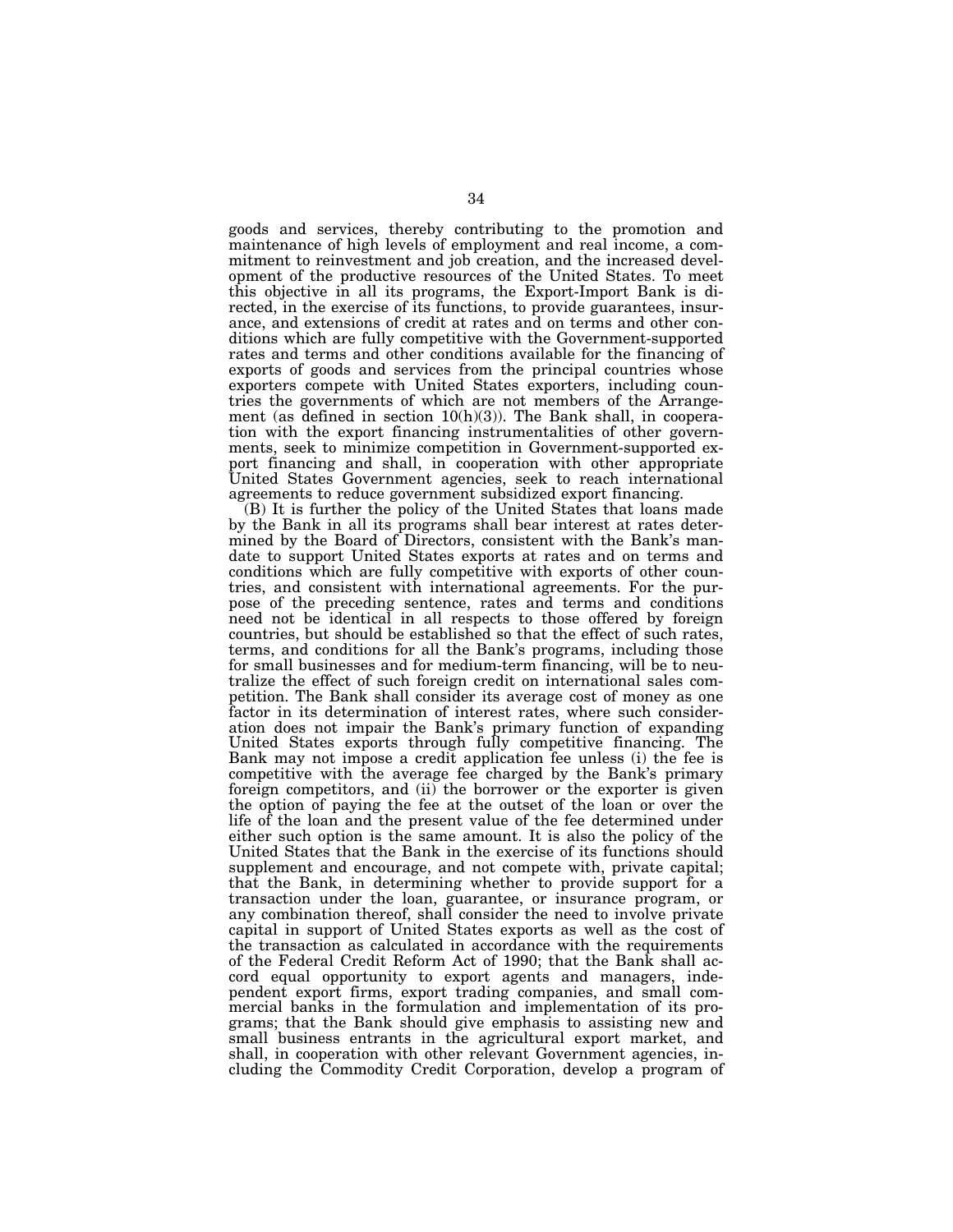education to increase awareness of export opportunities among small agribusinesses and cooperatives, that loans, so far as possible consistent with the carrying out of the purposes of subsection (a) of this section, shall generally be for specific purposes, and, in the judgment of the Board of Directors, offer reasonable assurance of repayment; and that in authorizing any loan or guarantee, the Board of Directors shall take into account any serious adverse effect of such loan or guarantee on the competitive position of United States industry, the availability of materials which are in short supply in the United States, and employment in the United States, and shall give particular emphasis to the objective of strengthening the competitive position of United States exporters and thereby of expanding total United States exports. Only in cases where the President, after consultation with the Committee on Financial Services of the House of Representatives and the Committee on Banking, Housing, and Urban Affairs of the Senate, determines that such action would be in the national interest where such action would clearly and importantly advance United States policy in such areas as international terrorism (including, when relevant, a foreign nation's lack of cooperation in efforts to eradicate terrorism), nuclear proliferation, the enforcement of the Foreign Corrupt Practices Act of 1977, the Arms Export Control Act, the International Emergency Economic Powers Act, or the Export Administration Act of 1979, environmental protection and human rights (such as are provided in the Universal Declaration of Human Rights adopted by the United Nations General Assembly on December 10, 1948) (including child labor), should the Export-Import Bank deny applications for credit for nonfinancial or noncommercial considerations. Each such determination shall be delivered in writing to the President of the Bank, shall state that the determination is made pursuant to this section, and shall specify the applications or categories of applications for credit which should be denied by the Bank in furtherance of the national interest.

 $(C)$  Consistent with the policy of section 501 of the Nuclear Non-Proliferation Act of 1978 and section 119 of the Foreign Assistance Act of 1961, the Board of Directors shall name an officer of the Bank whose duties shall include advising the President of the Bank on ways or promoting the export of goods and services to be used in the development, production, and distribution of nonnuclear renewable energy resources, disseminating information concerning export opportunities and the availability of Bank support for such activities, and acting as a liaison between the Bank and the Department of Commerce and other appropriate departments and agencies.

*(C) OFFICE OF FINANCING FOR RENEWABLE ENERGY, ENERGY EF-FICIENCY AND ENERGY STORAGE.—The President of the Agency shall establish an office whose functions shall be to promote the export of goods and services to be used in the development, production, and distribution of renewable energy resources, and energy efficiency and energy storage technologies, and disseminate information concerning export opportunities and the availability of Agency support for such activities, to increase the total amount of loans, guarantees, and insurance provided by the Agency to support exports related to renewable energy, energy efficiency, and energy storage.*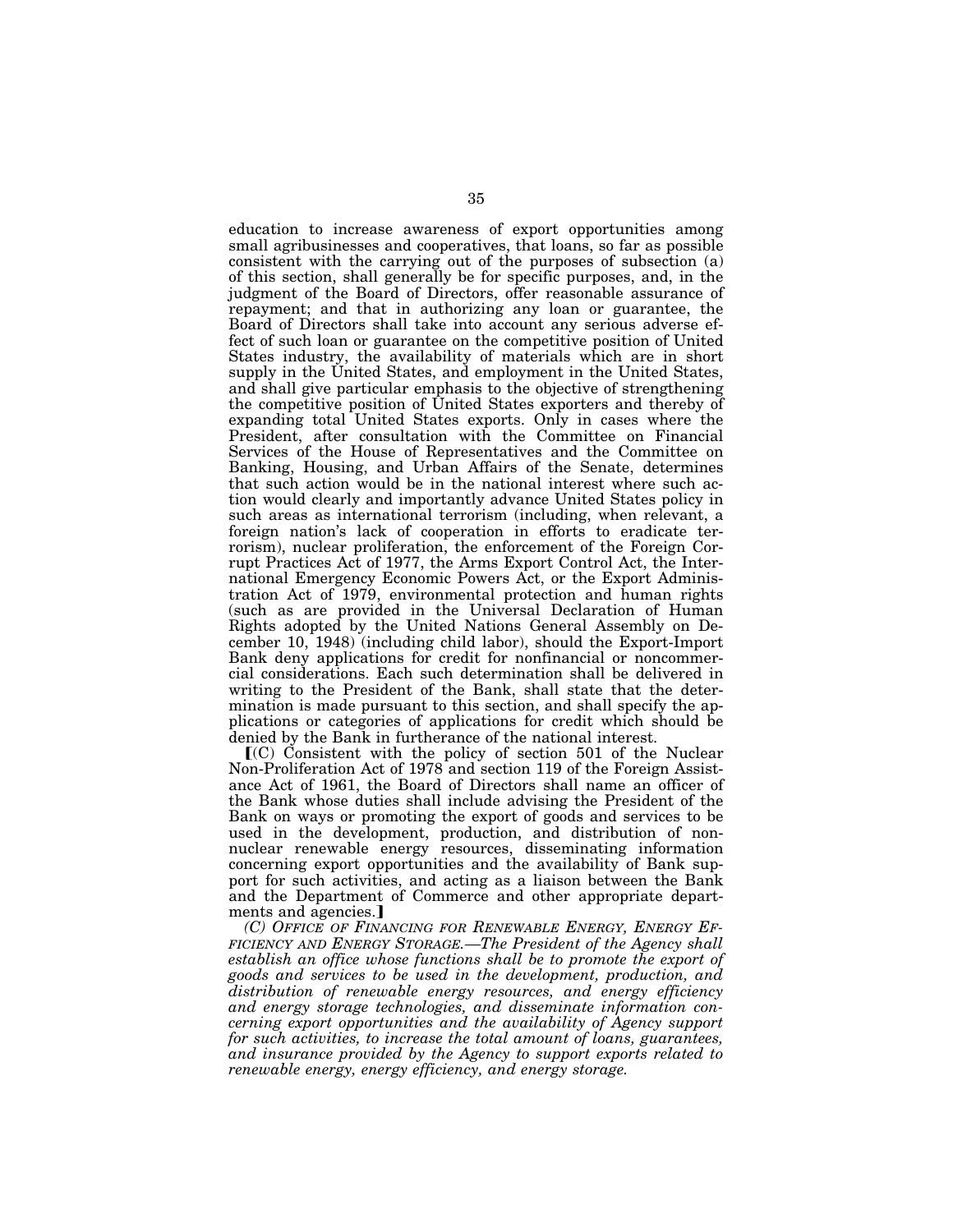(D) It is further the policy of the United States to foster the delivery of United States services in international commerce. In exercising its powers and functions, the Bank shall give full and equal consideration to making loans and providing guarantees for the export of services (independently, or in conjunction with the export of manufactured goods, equipment, hardware or other capital goods) consistent with the Bank's policy to neutralize foreign subsidized credit competition and to supplement the private capital market.

 $(E)(i)$  I(I) It is further the policy of the United States to encourage the participation of small business in international commerce.]  $(I)$ *It is further the policy of the United States to encourage the participation of small business (including women-owned businesses, minority-owned businesses, veteran-owned businesses, businesses owned by persons with disabilities, and businesses in rural areas) and start-up businesses in international commerce, and to educate such businesses about how to export goods using the United States Export Finance Agency.* 

(II) In exercising its authority, the Bank shall develop a program which gives fair consideration to making loans and providing guarantees for the export of goods and services by small businesses.

(ii) It is further the policy of the United States that the Bank shall give due recognition to the policy stated in section 2(a) of the Small Business Act that ''the Government should aid, counsel, assist, and protect, insofar as is possible, the interests of small business concerns in order to preserve free competitive enterprise''.

(iii) In furtherance of this policy, the Board of Directors shall designate an officer of the Bank who—

(I) shall be responsible to the President of the Bank for all matters concerning or affecting small business concerns; and

(II) among other duties, shall be responsible for advising small business concerns of the opportunities for small business concerns in the functions of the Bank, with particular emphasis on conducting outreach and increasing loans to socially and economically disadvantaged small business concerns (as defined in section 8(a)(4) of the Small Business Act), small business concerns (as defined in section 3(a) of the Small Business Act) owned by women, and small business concerns (as defined in section 3(a) of the Small Business Act) employing fewer than 100 employees, and for maintaining liaison with the Small Business Administration and other departments and agencies in matters affecting small business concerns.)

(iv) The Director appointed to represent the interests of small business under section 3(c) of this Act shall ensure that the Bank carries out its responsibilities under clauses (ii) and (iii) of this subparagraph and that the Bank's financial and other resources are, to the maximum extent possible, appropriately used for small business needs.

(v) To assure that the purposes of clauses (i) and (ii) of this subparagraph are carried out, the Bank shall make available, from the aggregate loan, guarantee, and insurance authority available to it, an amount to finance exports directly by small business concerns (as defined under section 3 of the Small Business Act) which shall be not less than [25] 30 percent of such authority for each fiscal year. From the amount made available under the preceding sen-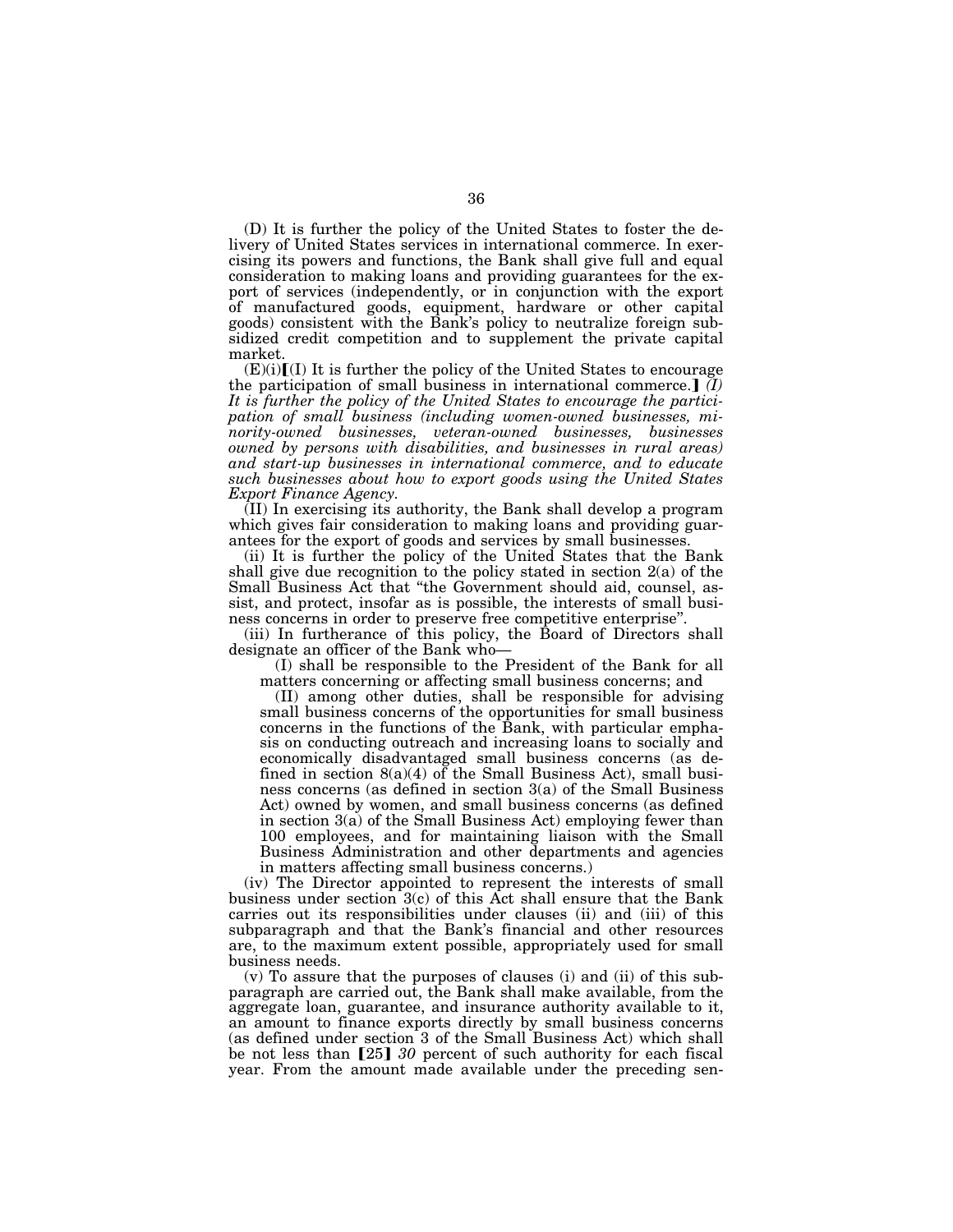tence, it shall be a goal of the Bank to increase the amount made available to finance exports directly by small business concerns referred to in section 3(i)(1). *For the purpose of calculating the amounts of authority required under this clause, the Agency shall, with respect to insurance, exclude unutilized authorizations that terminated during the fiscal year.* 

(vi) The Bank shall utilize the amount set-aside pursuant to clause (v) of this subparagraph to offer financing for small business exports on terms which are fully competitive with regard to interest rates and with regard to the portion of financing which may be provided, guaranteed, or insured. Financing under this clause (vi) shall be available without regard to whether financing for the particular transaction was disapproved by any other Federal agency.

(vii)(I) The Bank shall utilize a part of the amount set aside pursuant to clause (v) to provide lines of credit or guarantees to consortia of small or medium size banks, export trading companies, State export finance agencies, export financing cooperatives, small business investment companies (as defined in section 103 of the Small Business Investment Act of 1958), or other financing institutions or entities in order to finance small business exports.

(II) Financing under this clause (vii) shall be made available only where the consortia or the participating institutions agree to undertake processing, servicing, and credit evaluation functions in connection with such financing.

(III) To the maximum extent practicable, the Bank shall delegate to the consortia or other financing institutions or entities the authority to approve financing under this clause (vii).

(IV) In the administration of the program under this clause (vii), the Bank shall provide appropriate technical assistance to participating consortia and may require such consortia periodically to furnish information to the Bank regarding the number and amount of loans made and the creditworthiness of the borrowers.

(viii) In order to assure that the policy stated in clause (i) is carried out, the Bank shall promote small business exports and its small business export financing programs in cooperation with the Secretary of Commerce, the Office of International Trade of the Small Business Administration, and the private sector, particularly small business organizations, State agencies, chambers of commerce, banking organizations, export management companies, export trading companies and private industry.

(ix) The Bank shall provide, through creditworthy trade associations, export trading companies, State export finance companies, export finance cooperatives, and other multiple-exporter organizations, medium-term risk protection coverage for the members and clients of such organizations. Such coverage shall be made available to each such organization under a single risk protection policy covering its members or clients. Nothing in this provision shall be interpreted as limiting the Bank's authority to deny support for specific transactions or to disapprove a request by such an organization to participate in such coverage.

(x) The Bank shall implement technology improvements that are designed to improve small business outreach, including allowing customers to use the Internet to apply for the Bank's small business programs.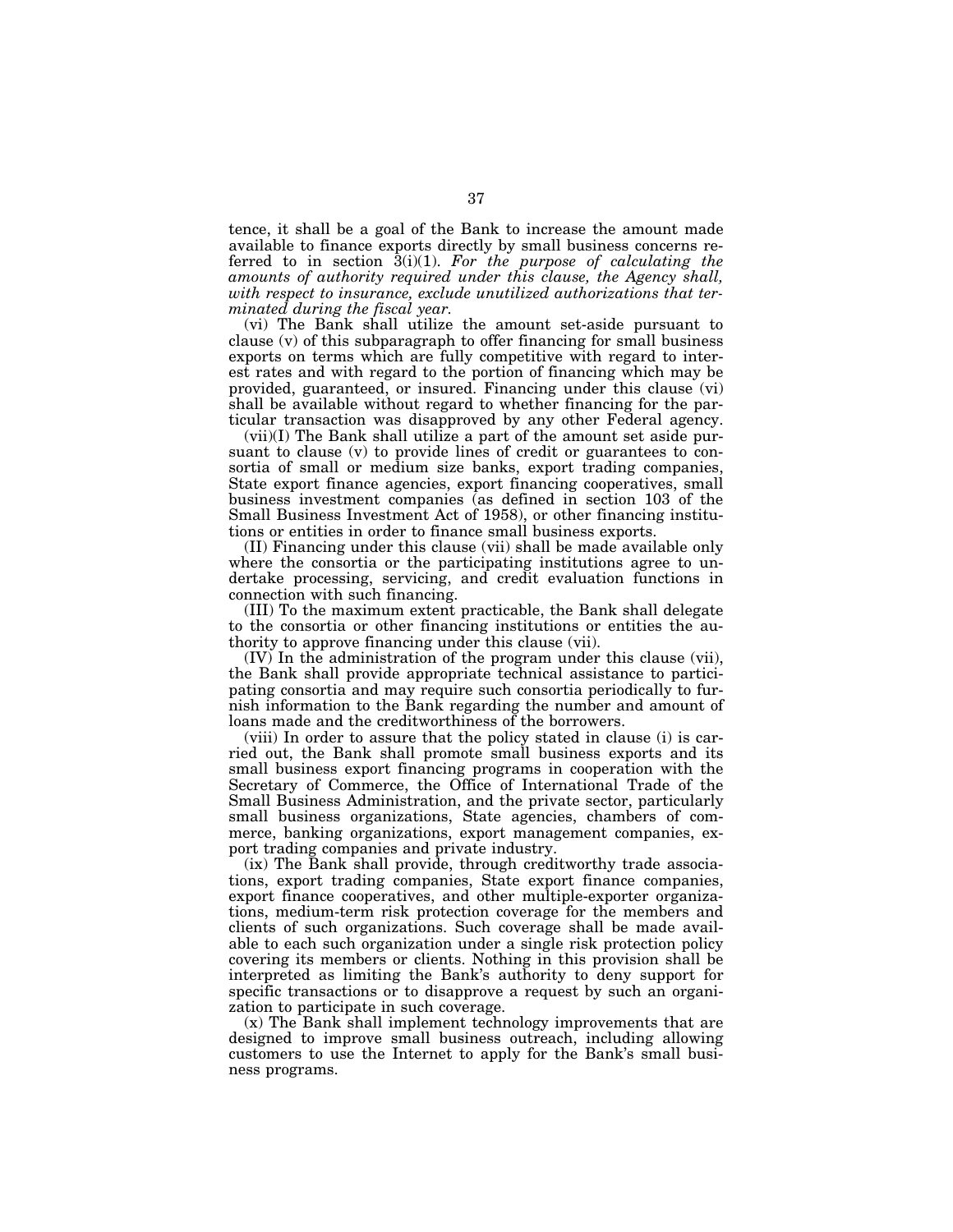*(xi) After consultation with the Committee on Financial Services of the House of Representatives and the Committee on Banking, Housing, and Urban Affairs of the Senate, the Agency shall implement the outreach plan referred to in section 9(b)(1) of the United States Export Finance Agency Act of 2019.* 

(F) Consistent with international agreements, the Bank shall urge the Foreign Credit Insurance Association to provide coverage against 100 per centum of any loss with respect to exports having a value of less than \$100,000.

(G) Participation in or access to long-, medium-, and short-term financing, guarantees, and insurance provided by the Bank shall not be denied solely because the entity seeking participation or access is not a bank or is not a United States person.

(H)(i) It is further the policy of the United States to foster the development of democratic institutions and market economies in countries seeking such development, and to assist the export of high technology items to such countries.

(ii) In exercising its authority, the Bank shall develop a program for providing guarantees and insurance with respect to the export of high technology items to countries making the transition to market based economies, including eligible East European countries (within the meaning of section 3 of the Support For East European Democracy (SEED) Act of 1989).

(iii) As part of the ongoing marketing and outreach efforts of the Bank, the Bank shall, to the maximum extent practicable, inform high technology companies, particularly small business concerns (as such term is defined in section 3 of the Small Business Act), about the programs of the Bank for United States companies interested in exporting high technology goods to countries making the transition to market based economies, including any eligible East European country (within the meaning of section 3 of the Support For East European Democracy (SEED) Act of 1989).

 $(iv)$  In carrying out clause  $(iii)$ , the Bank shall-

(I) work with other agencies involved in export promotion and finance; and

(II) invite State and local governments, trade centers, commercial banks, and other appropriate public and private organizations to serve as intermediaries for the outreach efforts.

(I) The President of the Bank shall undertake efforts to enhance the Bank's capacity to provide information about the Bank's programs to small and rural companies which have not previously participated in the Bank's programs. Not later than 1 year after the date of enactment of this subparagraph, the President of the Bank shall submit to Congress a report on the activities undertaken pursuant to this subparagraph.

(J) The Bank shall implement an electronic system designed to track all pending transactions of the Bank.

(K) The Bank shall promote the export of goods and services related to renewable energy sources*, energy efficiency, and energy storage. It shall be a goal of the Bank to ensure that not less than 5 percent of the applicable amount (as defined in section 6(a)(2)) is made available each fiscal year for the financing of renewable energy, energy efficiency, and energy storage technology exports*.

(L) The Bank shall require an applicant for assistance from the Bank to disclose whether the applicant has been found by a court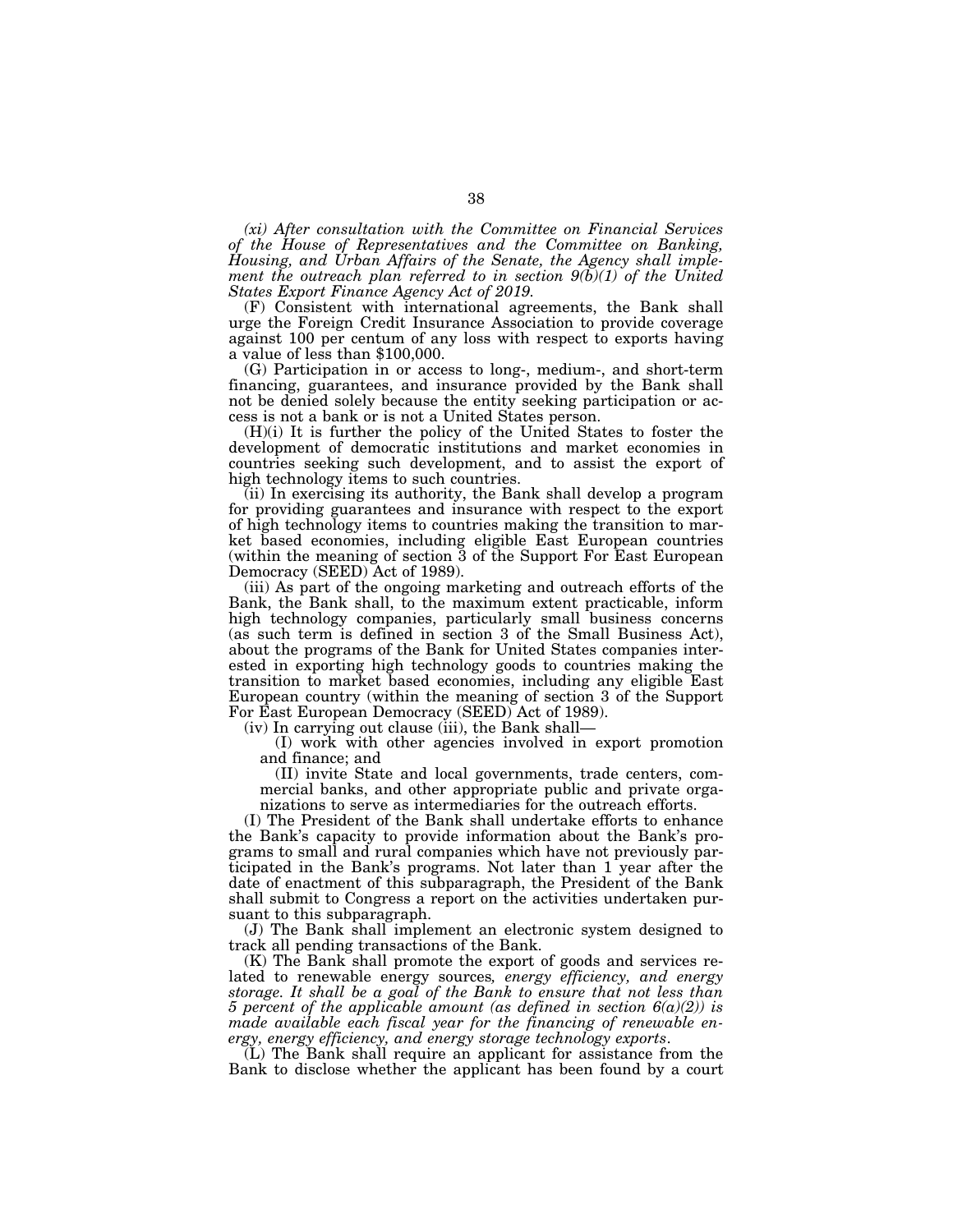of the United States to have violated the Foreign Corrupt Practices Act of 1977, the Arms Export Control Act, the International Emergency Economic Powers Act, or the Export Administration Act of 1979 within the preceding 12 months, and shall maintain, in cooperation with the Department of Justice, for not less than 3 years a record of such applicants so found to have violated any such Act.

(M) Not later than 2 years after the date of the enactment of the Export-Import Bank Reform and Reauthorization Act of 2015, the Bank shall implement policies—

(i) to accept electronic documents with respect to transactions whenever possible, including copies of bills of lading, certifications, and compliance documents, in such manner so as not to undermine any potential civil or criminal enforcement related to the transactions; and

(ii) to accept electronic payments in all of its programs.

(2) PROHIBITION ON AID TO MARXIST-LENINIST COUNTRIES.—

(A) IN GENERAL.—The Bank in the exercise of its functions shall not guarantee, insure, extend credit, or participate in the extension of credit—

(i) in connection with the purchase or lease of any product by a Marxist-Leninist country, or agency or national thereof; or

(ii) in connection with the purchase or lease of any product by any other foreign country, or agency or national thereof, if the product to be purchased or leased by such other country, agency, or national is, to the knowledge of the Bank, principally for use in, or sale or lease to, a Marxist-Leninist country.

(B) MARXIST-LENINIST COUNTRY DEFINED.—

(i) IN GENERAL.—For purposes of this paragraph, the term ''Marxist-Leninist country'' means any country that maintains a centrally planned economy based on the principles of Marxism-Leninism, or is economically and militarily dependent on any other such country.

(ii) SPECIFIC COUNTRIES DEEMED TO BE MARXIST-LEN-INIST.—Unless otherwise determined by the President in accordance with subparagraph (C), the following countries are deemed to be Marxist-Leninist countries for purposes of this paragraph:

(I) Democratic People's Republic of Korea.

(II) Democratic Republic of Afghanistan.

(III) People's Republic of China.

(IV) Republic of Cuba.

(V) Socialist Republic of Vietnam.

(VI) Tibet.

(C) PRESIDENTIAL DETERMINATION THAT A COUNTRY HAS CEASED TO BE MARXIST-LENINIST.—If the President determines that any country on the list contained in subparagraph (B)(ii) has ceased to be a Marxist-Leninist country (within the definition of such term in subparagraph  $(B)(i)$ , such country shall not be treated as a Marxist-Leninist country for purposes of this paragraph after the date of such determination, unless the President subsequently determines that such country has again become a Marxist-Leninist country.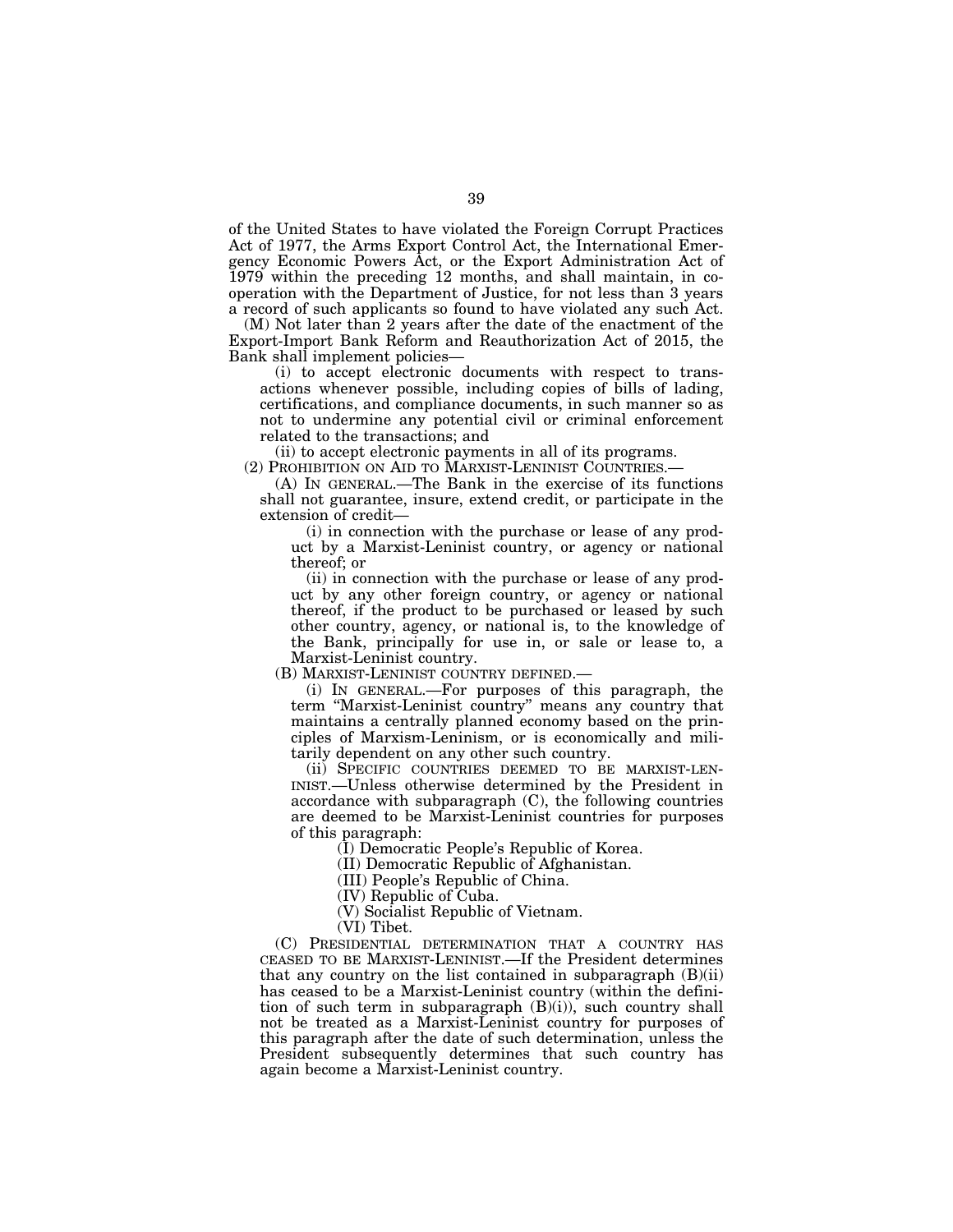(D) PRESIDENTIAL DETERMINATION RELATING TO FINANCING IN THE NATIONAL INTEREST.—

 $I$ ) In GENERAL.—Subparagraph  $(A)$  shall not apply to guarantees, insurance, or extensions of credit by the Bank to a country, agency, or national described in clause (i) or (ii) of subparagraph (A) (in connection with transactions described in such clauses) if the President determines that such guarantees, insurance, or extensions of credit are in the national interest.<br>(ii) SEPARATE DETERMINATION FOR CERTAIN TRANS-

ACTIONS.—The President shall make a separate determination under clause (i) for each transaction described in clause (i) or (ii) of subparagraph (A) for which the Bank would extend a loan in an amount equal to or greater than \$50,000,000.

(iii) REPORT OF CLAUSE (i) DETERMINATIONS TO CON-GRESS.—Any determination by the President under clause (i) shall be reported to the Congress not later than the earlier of—

(I) the end of the 30-day period beginning on the date of such determination; or

(II) the date the Bank takes final action with respect to the first transaction involving the country, agency, or national for which such determination is made after the date of the enactment of the Export-Import Bank Amendments of 1974, unless a report of a determination with respect to such date of enactment.

(iv) REPORT OF CLAUSE (ii) DETERMINATIONS TO CON-GRESS.—Any determination by the President under clause (ii) shall be reported to the Congress not later than the earlier of—

(I) the end of the 30-day period beginning on the date of such determination; or

(II) the date the Bank takes final action with respect to the transaction for which such determination is made.

(3) Except as provided by the fourth sentence of this paragraph, no loan or financial guarantee or general guarantee or insurance facility or combination thereof (i) in an amount which equals or exceeds \$100,000,000, or (ii) for the export of technology, fuel, equipment, materials, or goods or services to be used in the construction, alteration, operation, or maintenance of nuclear power, enrichment, reprocessing, research, or heavy water production facilities, shall be finally approved by the Board of Directors of the Bank, unless in each case the Bank has submitted to the Congress with respect to such loan, financial guarantee, or combination thereof, a detailed statement describing and explaining the transaction, at least 25 days of continuous session of the Congress prior to the date of final approval. For the purpose of the preceding sentence, continuity of a session of the Congress shall be considered as broken only by an adjournment of the Congress sine die, and the days on which either House is not in session because of an adjournment of more than 3 days to a day certain shall be excluded in the computation of the 25 day period referred to in such sentence. Such statement shall contain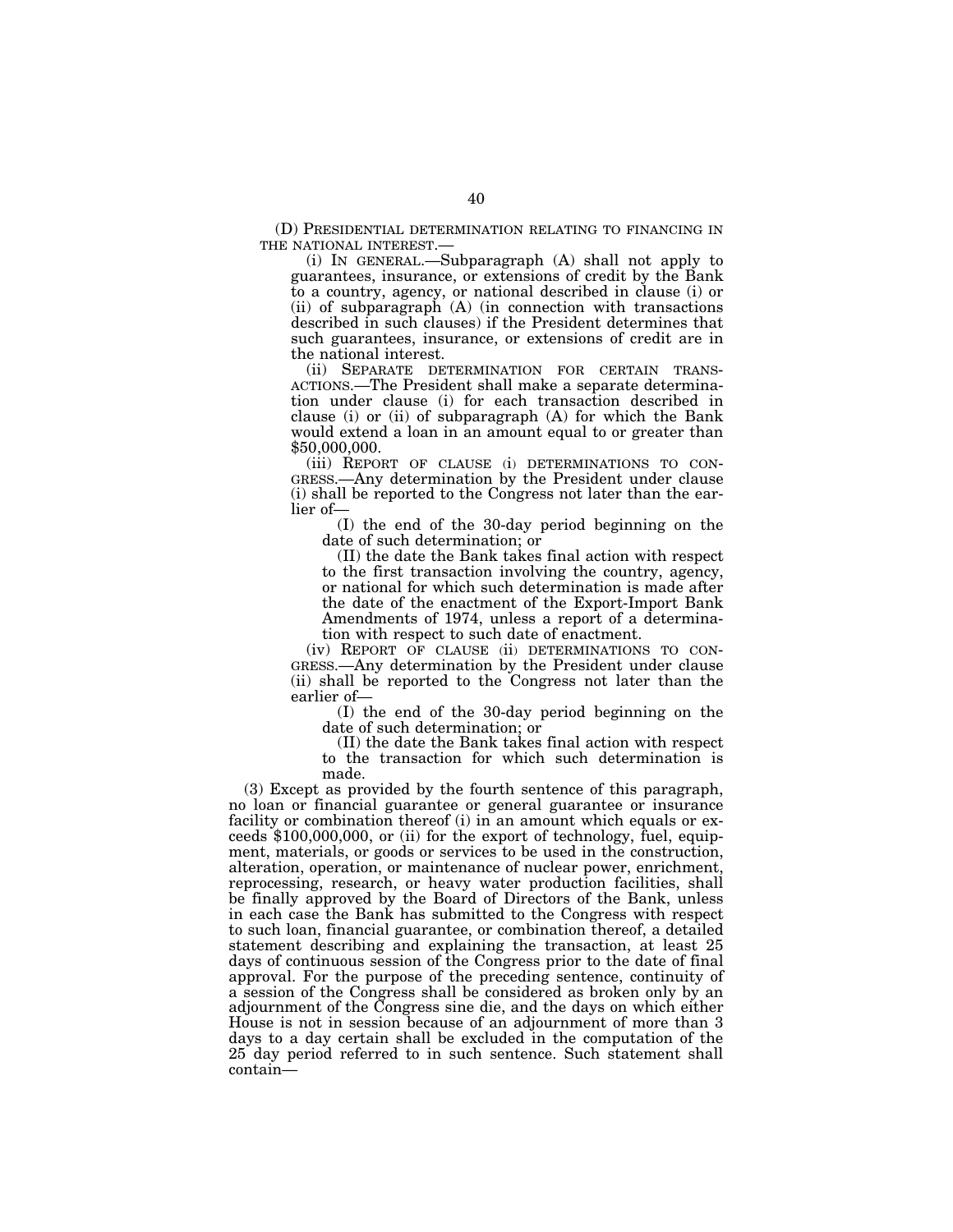(A) in the case of a loan or financial guarantee—

(i) a brief description of the purposes of the transaction;

(ii) the identity of the party or parties requesting the loan or financial guarantee;

(iii) the nature of the goods or services to be exported and the use for which the goods or services are to be exported; and

(iv) in the case of a general guarantee or insurance facility—

(I) a description of the nature and purpose of the facility;

(II) the total amount of guarantees or insurance; and

(III) the reasons for the facility and its methods of operation; and

(B) a full explanation of the reasons for Bank financing of the transaction, the amount of the loan to be provided by the Bank, the approximate rate and repayment terms at which such loan will be made available and the approximate amount of the financial guarantee.

If the Bank submits a statement to the Congress under this paragraph and either House of Congress is in an adjournment for a period which continues for at least ten days after the date of submission of the statement, then any such loan or guarantee or combination thereof may, subject to the second sentence of this paragraph, be finally approved by the Board of Directors upon the termination of the twenty-five-day period referred to in the first sentence of this paragraph or upon the termination of a thirty-five-calendar-day period (which commences upon the date of submission of the statement), whichever occurs sooner.

(4)(A) If the Secretary of State determines that—

(i) any country that has agreed to International Atomic Energy Agency nuclear safeguards materially violates, abrogates, or terminates, after October 26, 1977, such safeguards;

(ii) any country that has entered into an agreement for cooperation concerning the civil use of nuclear energy with the United States materially violates, abrogates, or terminates, after October 26, 1977, any guarantee or other undertaking to the United States made in such agreement;

(iii) any country that is not a nuclear-weapon state detonates, after October 26, 1977, a nuclear explosive device;

(iv) any country willfully aids or abets, after June 29, 1994, any non-nuclear-weapon state to acquire any such nuclear explosive device or to acquire unsafeguarded special nuclear material; or

(v) any person knowingly aids or abets, after the date of enactment of the National Defense Authorization Act for Fiscal Year 1997, any non-nuclear-weapon state to acquire any such nuclear explosive device or to acquire unsafeguarded special nuclear material,

then the Secretary of State shall submit a report to the appropriate committees of the Congress and to the Board of Directors of the Bank stating such determination and identifying each country or person the Secretary determines has so acted.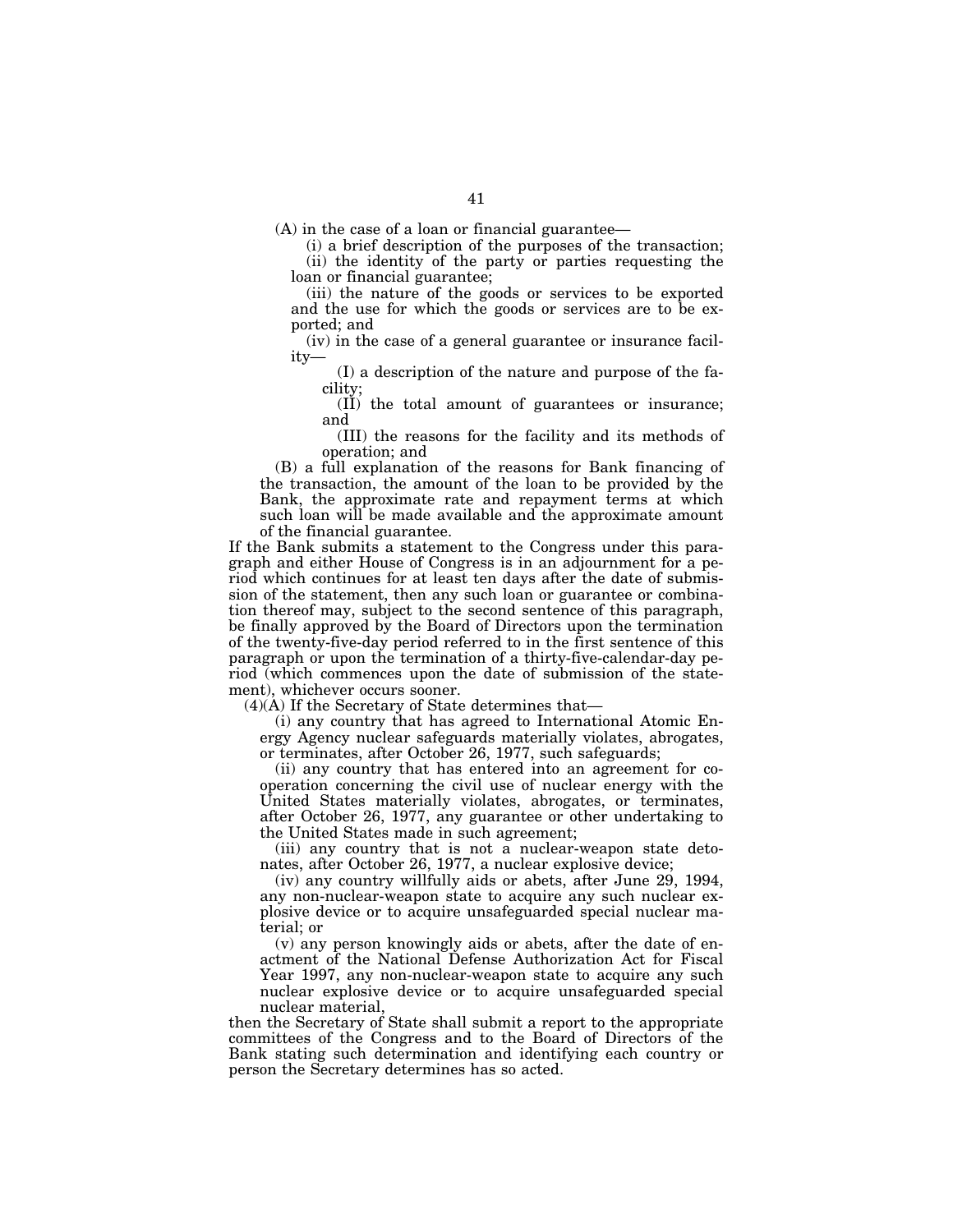(B)(i) If the Secretary of State makes a determination under subparagraph  $(A)(v)$  with respect to a foreign person, the Congress urges the Secretary to initiate consultations immediately with the government with primary jurisdiction over that person with respect to the imposition of the prohibition contained in subparagraph  $(C)$ .

(ii) In order that consultations with that government may be pursued, the Board of Directors of the Bank shall delay imposition of the prohibition contained in subparagraph (C) for up to 90 days if the Secretary of State requests the Board to make such delay. Following these consultations, the prohibition contained in subparagraph (C) shall apply immediately unless the Secretary determines and certifies to the Congress that that government has taken specific and effective actions, including appropriate penalties, to terminate the involvement of the foreign person in the activities described in subparagraph  $(A)(v)$ . The Board of Directors of the Bank shall delay the imposition of the prohibition contained in subparagraph (C) for up to an additional 90 days if the Secretary requests the Board to make such additional delay and if the Secretary determines and certifies to the Congress that that government is in the process of taking the actions described in the preceding sentence.

(iii) Not later than 90 days after making a determination under subparagraph  $(A)(v)$ , the Secretary of State shall submit to the appropriate committees of the Congress a report on the status of consultations with the appropriate government under this subparagraph, and the basis for any determination under clause (ii) that such government has taken specific corrective actions.

(C) The Board of Directors of the Bank shall not give approval to guarantee, insure, or extend credit, or participate in the extension of credit in support of United States exports to any country, or to or by any person, identified in the report described in subparagraph<sup>(A)</sup>.

(D) The prohibition in subparagraph (C) shall not apply to approvals to guarantee, insure, or extend credit, or participate in the extension of credit in support of United States exports to a country with respect to which a determination is made under clause (i), (ii), (iii), or (iv) of subparagraph (A) regarding any specific event described in such clause if the President determines and certifies in writing to the Congress not less than 45 days prior to the date of the first approval following the determination that it is in the national interest for the Bank to give such approvals.

 $(E)$  The prohibition in subparagraph  $(C)$  shall not apply to approvals to guarantee, insure, or extend credit, or participate in the extension of credit in support of United States exports to or by a person with respect to whom a determination is made under clause (v) of subparagraph (A) regarding any specific event described in such clause if—

(i) the Secretary of State determines and certifies to the Congress that the appropriate government has taken the corrective actions described in subparagraph (B)(ii); or

(ii) the President determines and certifies in writing to the Congress not less than 45 days prior to the date of the first approval following the determination that—

(I) reliable information indicates that—

(aa) such person has ceased to aid or abet any nonnuclear-weapon state to acquire any nuclear explosive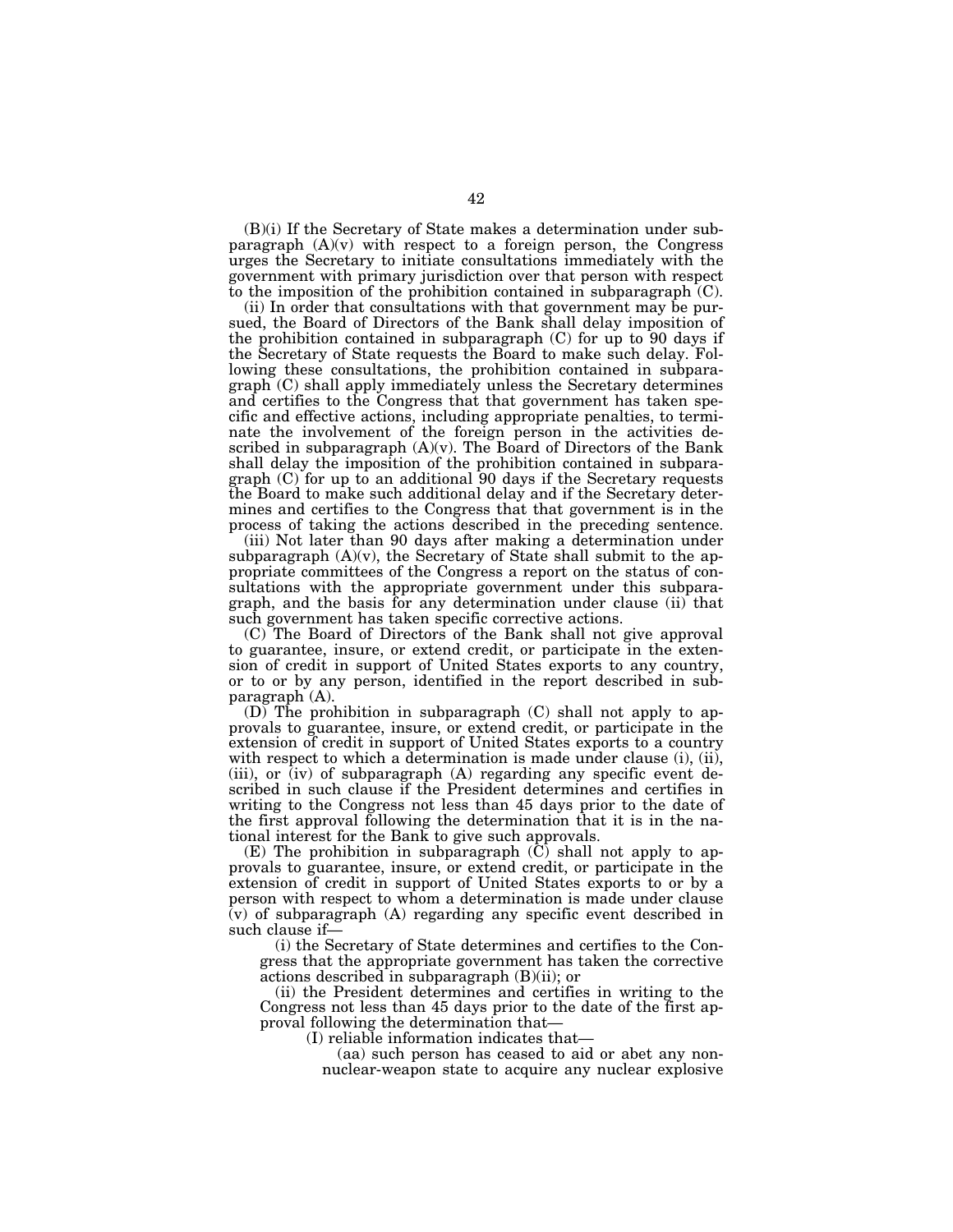device or to acquire unsafeguarded special nuclear material; and

(bb) steps have been taken to ensure that the activities described in item (aa) will not resume; or

(II) the prohibition would have a serious adverse effect on vital United States interests.

(F) For purposes of this paragraph:

(i) The term ''country'' has the meaning given to ''foreign state'' in section 1603(a) of title 28, United States Code.

(ii) The term ''knowingly'' is used within the meaning of the term "knowing" in section  $104(h)(3)$  of the Foreign Corrupt Practices Act (15 U.S.C. 78dd–2(h)(3)).

(iii) The term "person" means a natural person as well as a corporation, business association, partnership, society, trust, any other nongovernmental entity, organization, or group, and any governmental entity operating as a business enterprise, and any successor of any such entity.

(iv) The term ''nuclear-weapon state'' has the meaning given the term in Article IX(3) of the Treaty on the Non-Proliferation of Nuclear Weapons, signed at Washington, London, and Moscow on July 1, 1968.

(v) The term ''non-nuclear-weapon state'' has the meaning given the term in section 830(5) of the Nuclear Proliferation Prevention Act of 1994 (Public Law 103–236; 108 Stat. 521).

(vi) The term ''nuclear explosive device'' has the meaning given the term in section  $830(4)$  of the Nuclear Proliferation Prevention Act of 1994 (Public Law 103–236; 108 Stat. 521).

(vii) The term ''unsafeguarded special nuclear material'' has the meaning given the term in section 830(8) of the Nuclear Proliferation Prevention Act of 1994.

(5) The Bank shall not guarantee, insure, or extend credit, or participate in the extension of credit in connection with (A) the purchase of any product, technical data, or other information by a national or agency of any nation which engages in armed conflict declared or otherwise, with the Armed Forces of the United States, (B) the purchase by any nation (or national or agency thereof) of any product, technical data, or other information which is to be used principally by or in any such nation described in clause (A), or (C) the purchase of any liquid metal fast breeder nuclear reactor or any nuclear fuel reprocessing facility. The Bank shall not guarantee, insure, or extend credit, or participate in the extension of credit in connection with the purchase of any product, technical data, or other information by a national or agency of any nation if the President determines that any such transaction would be contrary to the national interest.

(6)(A) The Bank shall not guarantee, insure, or extend credit, or participate in an extension of credit in connection with any credit sale of defense articles and defense services to any country.

(B) Subparagraph (A) shall not apply to any sale of defense articles or services if—

(i) the Bank is requested to provide a guarantee or insurance for the sale;

(ii) the President determines that the defense articles or services are being sold primarily for anti-narcotics purposes;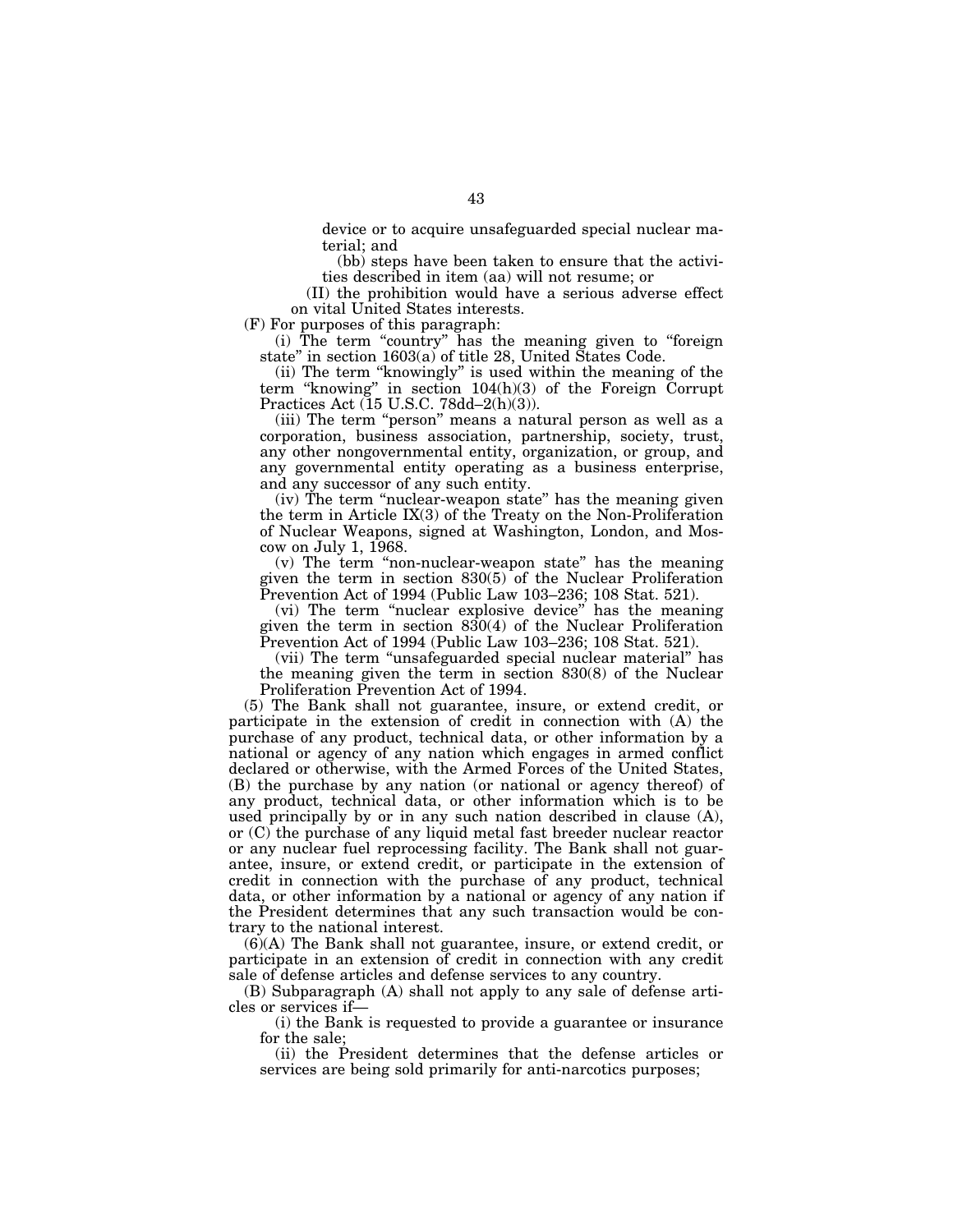(iii) section 490(e) of the Foreign Assistance Act of 1961 does not apply with respect to the purchasing country; and

(iv) the President determines, in accordance with subparagraph (C), that the sale is in the national interest of the United States; and

(v) the Bank determines that, notwithstanding the provision of a guarantee or insurance for the sale, not more than 5 percent of the guarantee and insurance authority available to the Bank in any fiscal year will be used by the Bank to support the sale of defense articles or services.

(C) In determining whether a sale of defense articles or services would be in the national interest of the United States, the President shall take into account whether the sale would—

(i) be consistent with the anti-narcotics policy of the United States;

(ii) involve the end use of a defense article or service in a major illicit drug producing or major drug-transit country (as defined in section 481(e) of the Foreign Assistance Act of 1961); and

(iii) be made to a country with a democratic form of government.

(D)(i) The Board shall not give approval to guarantee or insure a sale of defense articles or services unless—

(I) the President determines, in accordance with subparagraph (C), that it is in the national interest of the United States for the Bank to provide such guarantee or insurance;

(II) the President determines, after consultation with the Assistant Secretary of State for Human Rights and Humanitarian Affairs, that the purchasing country has complied with all restrictions imposed by the United States on the end use of any defense articles or services for which a guarantee or insurance was provided under subparagraph  $(\overrightarrow{B})$ , and has not used any such defense articles or services to engage in a consistent pattern of gross violations of internationally recognized human rights; and

(III) such determinations have been reported to the Speaker and the Committee on Financial Services of the House of Representatives, and to the Committee on Banking, Housing, and Urban Affairs and the Committee on Foreign Relations of the Senate, not less than 25 days of continuous session of the Congress before the date of such approval.

(ii) For purposes of clause  $(i)$ , continuity of a session of the Congress shall be considered as broken only by an adjournment of the Congress sine die, and the days on which either House is not in session because of an adjournment of more than 3 days to a day certain shall be excluded in the computation of the 25–day period referred to in such clause.

(E) The provision of a guarantee or insurance under subparagraph (B) shall be deemed to be the provision of security assistance for purposes of section 502B of the Foreign Assistance Act of 1961 (relating to governments which engage in a consistent pattern of gross violations of internationally recognized human rights).

(F) To the extent that defense articles or services for which a guarantee or insurance is provided under subparagraph (B) are used for a purpose other than anti-narcotics purposes, they may be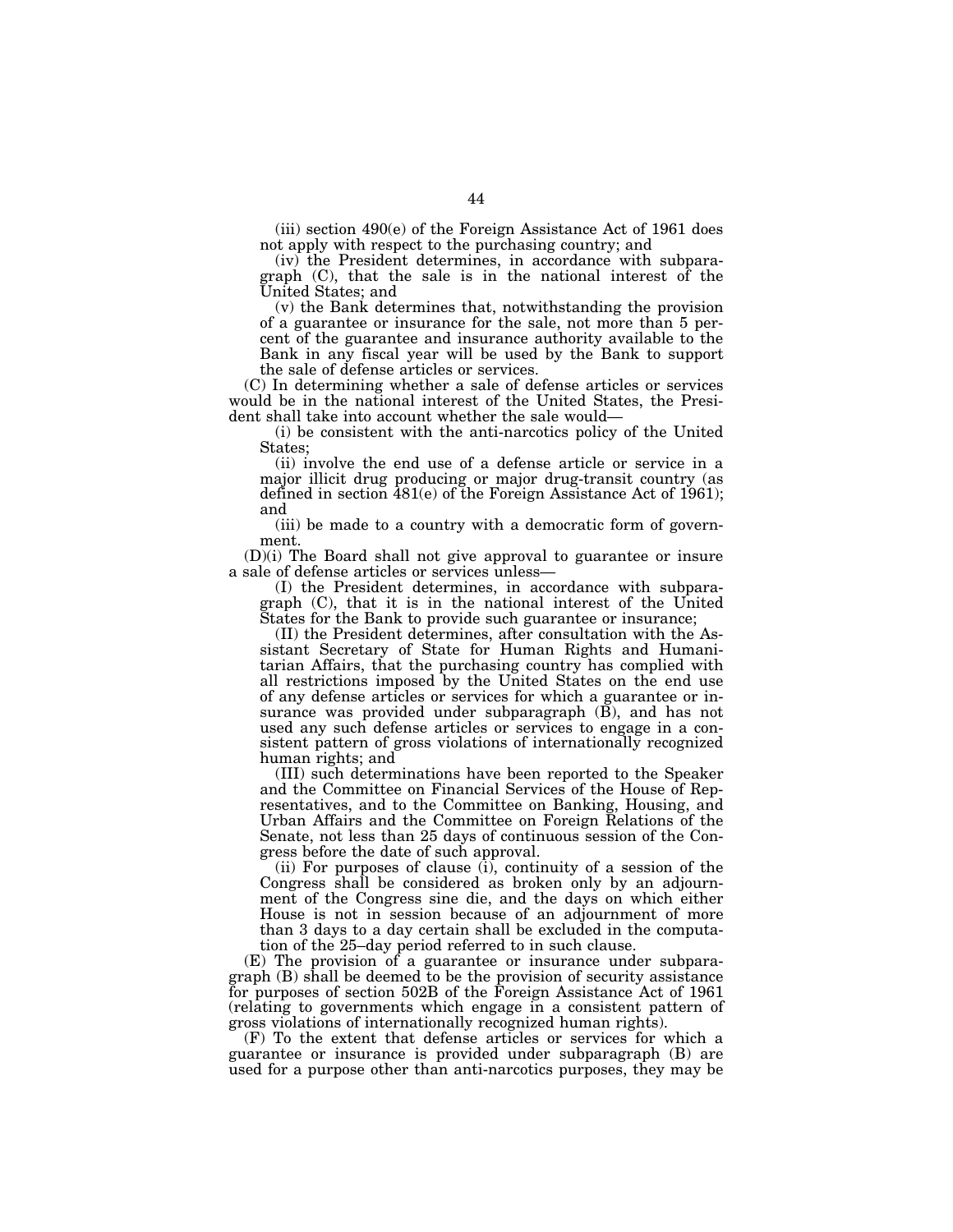used only for those purposes for which defense articles and defense services sold under the Arms Export Control Act (relating to the foreign military sales program) may be used under section 4 of such Act.

 $(G)$  As used in subparagraphs  $(B)$ ,  $(C)$ ,  $(D)$ , and  $(F)$ , the term "defense articles or services'' means articles, services, and related technical data that are designated as defense articles and defense services pursuant to sections 38 and 47(7) of the Arms Export Control Act and listed on the United States Munitions List (part 121 of title 22 of the Code of Federal Regulations).

(H) Once in each calendar quarter, the Bank shall submit a report to the Committee on Banking, Housing, and Urban Affairs of the Senate, and the Committee on Financial Services of the House of Representatives on all instances in which the Bank, during the reporting quarter, guaranteed, insured, or extended credit or participated in an extension of credit in connection with any credit sale of an article, service, or related technical data described in subparagraph (G) that the Bank determined would not be put to a military use or described in subparagraph (I)(i). Such report shall include a description of each of the transactions and the justification for the Bank's actions.

(I)(i) Subparagraph (A) shall not apply to a transaction involving defense articles or services if—

(I) the Bank determines that—

(aa) the defense articles or services are nonlethal; and

(bb) the primary end use of the defense articles or services will be for civilian purposes; and

(II) at least 15 calendar days before the date on which the Board of Directors of the Bank gives final approval to Bank participation in the transaction, the Bank provides notice of the transaction to the Committees on Financial Services and on Appropriations of the House of Representatives and the Committees on Banking, Housing, and Urban Affairs and on Appropriations of the Senate.

(ii) Not more than 10 percent of the loan, guarantee, and insurance authority available to the Bank for a fiscal year may be used by the Bank to support the sale of defense articles or services to which subparagraph (A) does not apply by reason of clause (i) of this subparagraph.

(iii) Not later than September 1 of each fiscal year, the Comptroller General of the United States, in consultation with the Bank, shall submit to the Committees on Financial Services and on Appropriations of the House of Representatives and the Committees on Banking, Housing, and Urban Affairs and on Appropriations of the Senate a report on the end uses of any defense articles or services described in clause (i) with respect to which the Bank provided support during the second preceding fiscal year.

 $(7)$  In no event shall the Bank have outstanding at any time in excess of  $7\frac{1}{2}$  per centum of the limitation imposed by section 7 of this Act for such guarantees, insurance, credits or participation in credits with respect to exports of defense articles and services to countries which, in the judgment of the Board of Directors of the Bank, are less developed.

(8) The Bank shall supplement but not compete with private capital and the programs of the Commodity Credit Corporation to en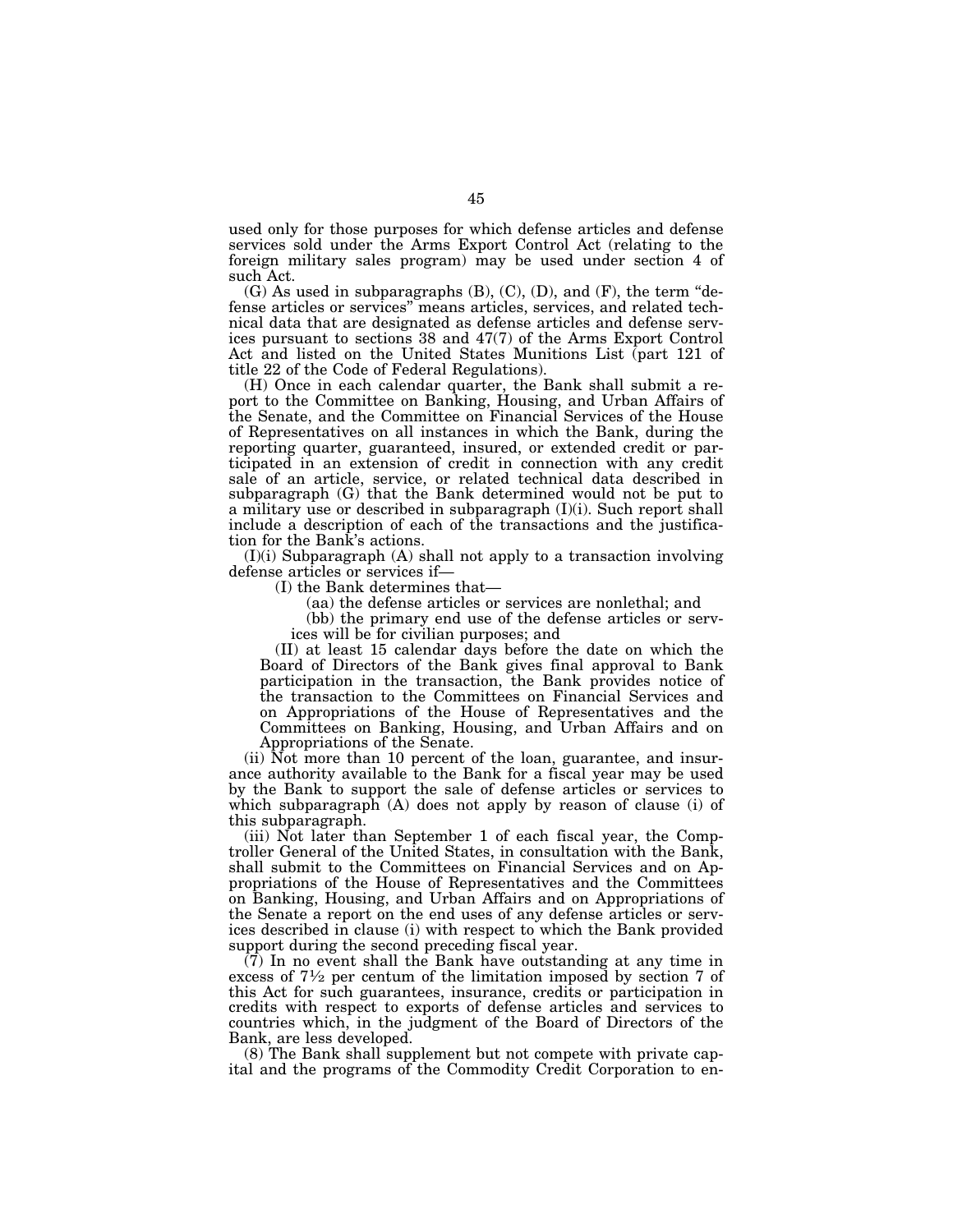sure that adequate financing will be made available to assist the export of agricultural commodities, except that, consistent with section  $2(b)(1)(A)$  of this Act, the Bank in assisting any such export transactions shall, in cooperation with the export financing instrumentalities of other governments, seek to minimize competition in Government-supported export financing, and shall, in cooperation with other appropriate United States Government agencies, seek to reach international agreements to reduce Government subsidized export financing. In order to carry out the purposes of this subsection, the Bank shall consult with the Secretary of Agriculture and where the Secretary of Agriculture has recommended against Bank financing of the export of a particular agricultural commodity, shall take such recommendation into consideration in determining whether to provide credit or other assistance for any export sale of such commodity, and shall consider the importance of agricultural commodity exports to the United States export market and the Nation's balance of trade in deciding whether or not to provide assistance under this subsection.

(9)(A) The Board of Directors of the Bank shall, in consultation with the Secretary of Commerce and the Trade Promotion Coordinating Committee, take prompt measures, consistent with the credit standards otherwise required by law, to promote the expansion of the Bank's financial commitments in sub-Saharan Africa under the loan, guarantee, and insurance programs of the Bank.

(B)(i) The Board of Directors shall establish and use an advisory committee to advise the Board of Directors on the development and implementation of policies and programs designed to support the expansion described in subparagraph (A).

(ii) The advisory committee shall make recommendations to the Board of Directors on how the Bank can facilitate greater support by United States commercial banks for trade with sub-Saharan Africa.

(iii) The advisory committee shall terminate on the date on which the authority of the Bank expires under section 7.

(C) The Bank shall include in the annual report to the Congress submitted under section 8(a) a separate section that contains a report on the efforts of the Bank to—

(i) improve its working relationships with the African Development Bank, the African Export-Import Bank, and other institutions in the region that are relevant to the purposes of subparagraph (A) of this paragraph; and

(ii) coordinate closely with the United States Foreign Service and Foreign Commercial Service, and with the overall strategy of the United States Government for economic engagement with Africa pursuant to the African Growth and Opportunity Act.

(D) Consistent with the requirement that the Bank obtain a reasonable assurance of repayment in connection with each transaction the Bank supports, the Bank shall, in consultation with the entities described in subparagraph (C), seek to qualify a greater number of appropriate African entities for participation in programs of the Bank.

(10)(A) The Bank shall not, without a specific authorization by law, guarantee, insure, or extend credit (or participate in the extension of credit) to—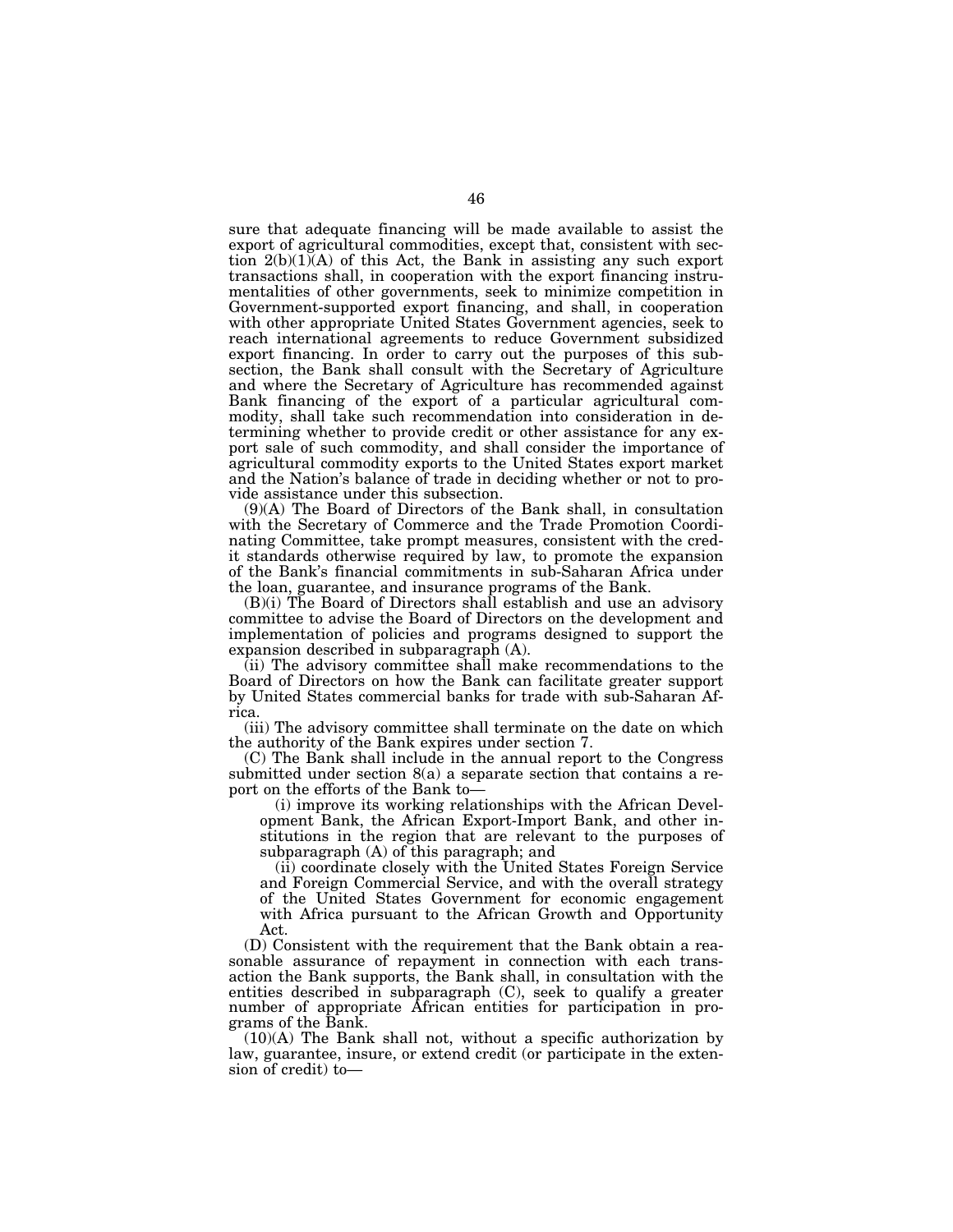(i) assist specific countries with balance of payments financing; or

(ii) assist (as the primary purpose of any such guarantee, insurance, or credit) any country in the management of its international indebtedness, other than its outstanding obligations to the Bank.

(B) Nothing contained in subparagraph (A) shall preclude guarantees, insurance, or credit the primary purpose of which is to support United States exports.

(11) PROHIBITION RELATING TO ANGOLA.—The Bank may not guarantee, insure, or extend (or participate in the extension of) credit in connection with any export of any good (other than food or an agricultural commodity) or service to the People's Republic of Angola until the President certifies to the Congress that free and fair elections have been held in Angola in which all participants were afforded free and fair access, and that the government of Angola—

(A) is willing, and is actively seeking, to achieve an equitable political settlement of the conflict in Angola, including free and fair elections, through a mutual cease-fire and a dialogue with the opposition armed forces;

(B) has demonstrated progress in protecting internationally recognized human rights, and particularly in—

(i) ending, through prosecution or other means, involvement of members of the military and security forces in political violence and abuses of internationally recognized human rights;

(ii) vigorously prosecuting persons engaged in political violence who are connected with the government; and

(iii) bringing to justice those responsible for the abduction, torture, and murder of citizens of Angola and citizens of the United States; and

(C) has demonstrated progress in its respect for, and protection of—

(i) the freedom of the press;

(ii) the freedom of speech;

(iii) the freedom of assembly;

(iv) the freedom of association (including the right to organize for political purposes);

(v) internationally recognized worker rights; and

(vi) other attributes of political pluralism and democracy.

The President shall include in each report made pursuant to this paragraph a detailed statement with respect to each of the conditions set forth in this paragraph. This paragraph shall not be construed to impose any requirement with respect to Angola that is more restrictive than any requirement imposed by this section generally on all other countries.

(12) PROHIBITION RELATING TO RUSSIAN TRANSFERS OF CERTAIN MISSILE SYSTEMS.—If the President of the United States determines that the military or Government of the Russian Federation has transferred or delivered to the People's Republic of China an SS– N–22 missile system and that the transfer or delivery represents a significant and imminent threat to the security of the United States, the President of the United States shall notify the Bank of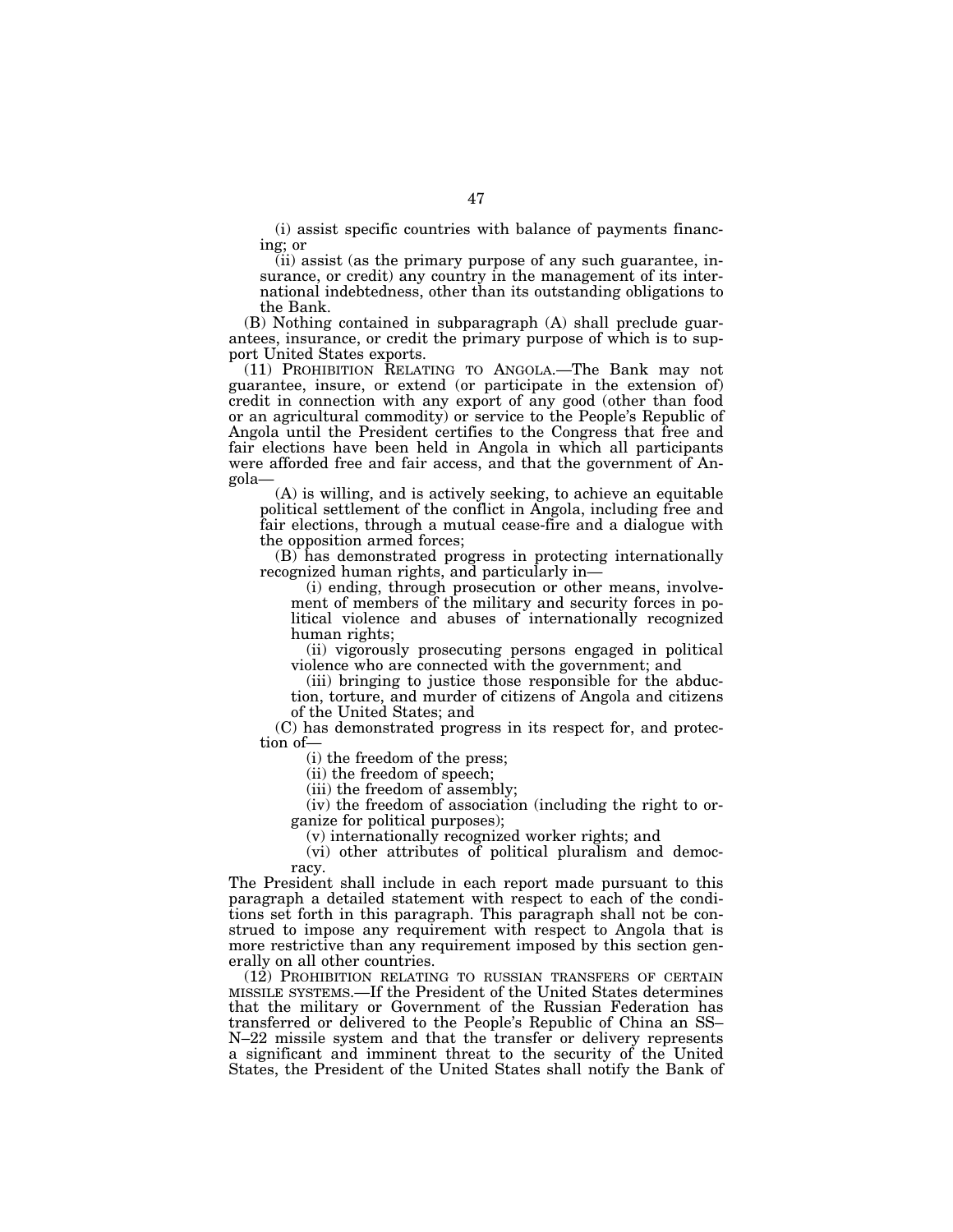the transfer or delivery as soon as practicable. Upon receipt of the notice and if so directed by the President of the United States, the Board of Directors of the Bank shall not give approval to guarantee, insure, extend credit, or participate in the extension of credit in connection with the purchase of any good or service by the military or Government of the Russian Federation.<br>(13) PROHIBITION ON ASSISTANCE TO DEVELOP OR PROMOTE CER-

TAIN RAILWAY CONNECTIONS AND RAILWAY-RELATED CONNECTIONS.—<br>The Bank shall not guarantee, insure, or extend (or participate in the extension of) credit in connection with the export of any good or service relating to the development or promotion of any railway connection or railway-related connection that does not traverse or connect with Armenia and does traverse or connect Baku, Azerbaijan, Tbilisi, Georgia, and Kars, Turkey.

 $(c)(1)$  The Bank shall charge fees and premiums commensurate, in the judgment of the Bank, with risks covered in connection with the contractual liability that the Bank incurs for guarantees, insurance, coinsurance, and reinsurance against political and credit risks of loss.

(2) The Bank may issue such guarantees, insurance, coinsurance, and reinsurance to or with exporters, insurance companies, financial institutions, or others, or groups thereof, and where appropriate may employ any of the same to act as its agent in the issuance and servicing of such guarantees, insurance, coinsurance, and reinsurance, and the adjustment of claims arising thereunder.

(3) TRANSFERABILITY OF GUARANTEES.— (A) IN GENERAL.—With respect to medium-term and longterm obligation insured or guaranteed by the Bank after the date of the enactment of the Export-Import Bank Act Amendments of 1986, the Bank shall authorize the unrestricted transfer of such obligations by the originating lenders or their transferees to other lenders without affecting, limiting, or terminating the guarantee or insurance provided by the Bank.

(B) GUARANTEE COVERAGE.—For the guarantee program provided for in this subsection, the Bank may provide up to 100 percent coverage of the interest and principal if the Board of Directors determines such coverage to be necessary to ensure acceptance of Bank guarantees by financial institutions for any transaction in any export market in which the Bank is open for business.

 $(d)(1)$  In carrying out its responsibilities under this Act, the Bank shall work to ensure that United States companies are afforded an equal and nondiscriminatory opportunity to bid for insurance in connection with transactions assisted by the Bank.

(2) COMPETITIVE OPPORTUNITY FOR INSURANCE COMPANIES.—In the case of any long-term loan or guarantee of not less than \$25,000,000, the Bank shall seek to ensure that United States insurance companies are accorded a fair and open competitive opportunity to provide insurance against risk of loss in connection with any transaction with respect to which such loan or guarantee is provided.

(3) RESPONSIVE ACTIONS.—If the Bank becomes aware that a fair and open competitive opportunity is not accorded to any United States insurance company in a foreign country with respect to which the Bank is considering a loan or guarantee, the Bank—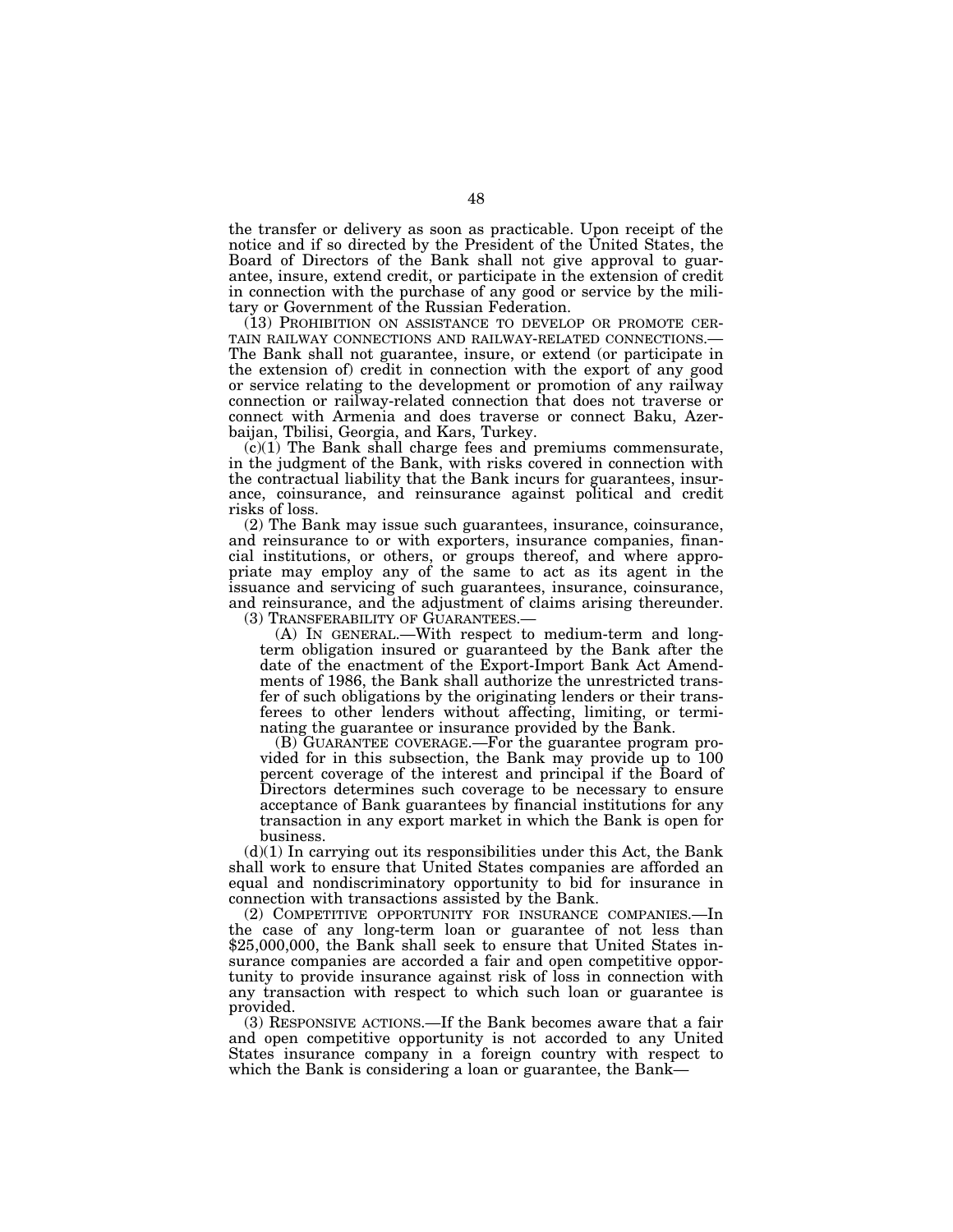(A) may approve or deny the loan or guarantee after considering whether such action would be likely to achieve competitive access for United States insurance companies; and

(B) shall forward information regarding any foreign country that denies United States insurance companies a fair and open competitive opportunity to the Secretary of Commerce and to the United States Trade Representative for consideration of a recommendation to the President that access by such country to export credit of the United States should be restricted.

(4) NOTICE OF APPROVAL.—If the Bank approves a loan or guarantee with respect to a foreign country notwithstanding information regarding denial by that foreign country of competitive opportunities for United States insurance companies, the Bank shall include notice of such approval and the reason for such approval in the report on competition in officially supported export credit required under subsection  $(b)(1)(A)$ .

(5) DEFINITIONS.—For purposes of this section—

(A) the term ''United States insurance company''—

(i) includes an individual, partnership, corporation, holding company, or other legal entity which is authorized (or in the case of a holding company, subsidiaries of which are authorized) by a State to engage in the business of issuing insurance contracts or reinsuring the risk underwritten by insurance companies; and

(ii) includes foreign operations, branches, agencies, subsidiaries, affiliates, or joint ventures of any entity described in clause (i); and

(B) the term "fair and open competitive opportunity" means, with respect to the provision of insurance by a United States insurance company, that the company—

(i) has received notice of the opportunity to provide such insurance; and

(ii) has been evaluated for such opportunity on a nondiscriminatory basis.

(e) LIMITATION ON ASSISTANCE WHICH ADVERSELY AFFECT THE UNITED STATES.—<br>(1) IN GENERAL.—The Bank may not extend any direct credit

of financial guarantee for establishing or expanding production of any commodity for export by any country other than the United States, if—

(A) the Bank determines that—

(i) the commodity is likely to be in surplus on world markets at the time the resulting commodity will first be sold; or

(ii) the resulting production capacity is expected to compete with United States production of the same, similar, or competing commodity; and

(B) the Bank determines that the extension of such credit or guarantee will cause substantial injury to United States producers of the same, similar, or competing commodity.

In making the determination under subparagraph (B), the Bank shall determine whether the facility that would benefit from the extension of a credit or guarantee is reasonably likely to produce a commodity in addition to, or other than, the com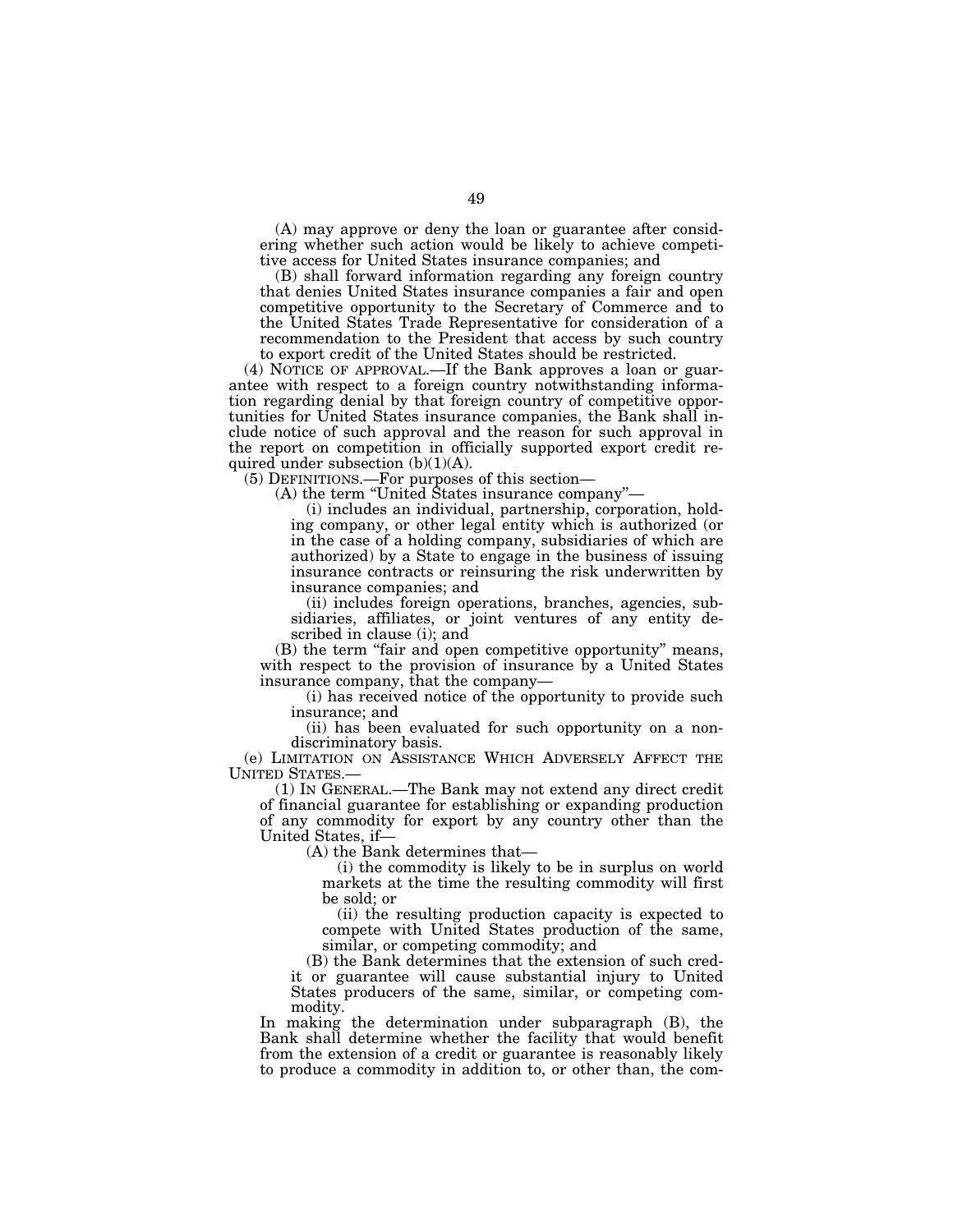modity specified in the application and whether the production of the additional commodity may cause substantial injury to United States producers of the same, or a similar or competing, commodity.<br>
(2) OUTSTANDING ORDERS AND PRELIMINARY INJURY DETER-

MINATIONS.—<br>(A) ORDERS.—The Bank shall not provide any loan or

guarantee to an entity for the resulting production of substantially the same product that is the subject of—

(i) a countervailing duty or antidumping order under title VII of the Tariff Act of 1930; or

(ii) a determination under title II of the Trade Act of 1974.

(B) AFFIRMATIVE DETERMINATION.—Within 60 days after the date of the enactment of this paragraph, the Bank shall establish procedures regarding loans or guarantees provided to any entity that is subject to a preliminary determination of a reasonable indication of material injury to an industry under title VII of the Tariff Act of 1930. The procedures shall help to ensure that these loans and guarantees are likely to not result in a significant increase in imports of substantially the same product covered by the preliminary determination and are likely to not have a significant adverse impact on the domestic industry. The Bank shall report to the Committee on Financial Services of the House of Representatives and the Committee on Banking, Housing, and Urban Affairs of the Senate on the implementation of these procedures.

(C) COMMENT PERIOD.—The Bank shall establish procedures under which the Bank shall notify interested parties and provide a comment period of not less than 14 days (which, on request of any affected party, shall be extended to a period of not more than 30 days) with regard to loans or guarantees reviewed pursuant to subparagraph (B) or (D).

(D) CONSIDERATION OF INVESTIGATIONS UNDER TITLE II OF THE TRADE ACT OF 1974.—In making any determination under paragraph (1) for a transaction involving more than \$10,000,000, the Bank shall consider investigations under title II of the Trade Act of 1974 that have been initiated at the request of the President of the United States, the United States Trade Representative, the Committee on Finance of the Senate, or the Committee on Ways and Means of the House of Representatives, or by the International Trade Commission on its own motion.

(E) ANTI-CIRCUMVENTION.—The Bank shall not provide a loan or guarantee if the Bank determines that providing the loan or guarantee will facilitate circumvention of an order or determination referred to in subparagraph (A).

(3) EXCEPTION.—Paragraphs (1) and (2) shall not apply in any case where, in the judgment of the Board of Directors of the Bank, the short- and long-term benefits to industry and employment in the United States are likely to outweigh the short- and long-term injury to United States producers and employment of the same, similar, or competing commodity.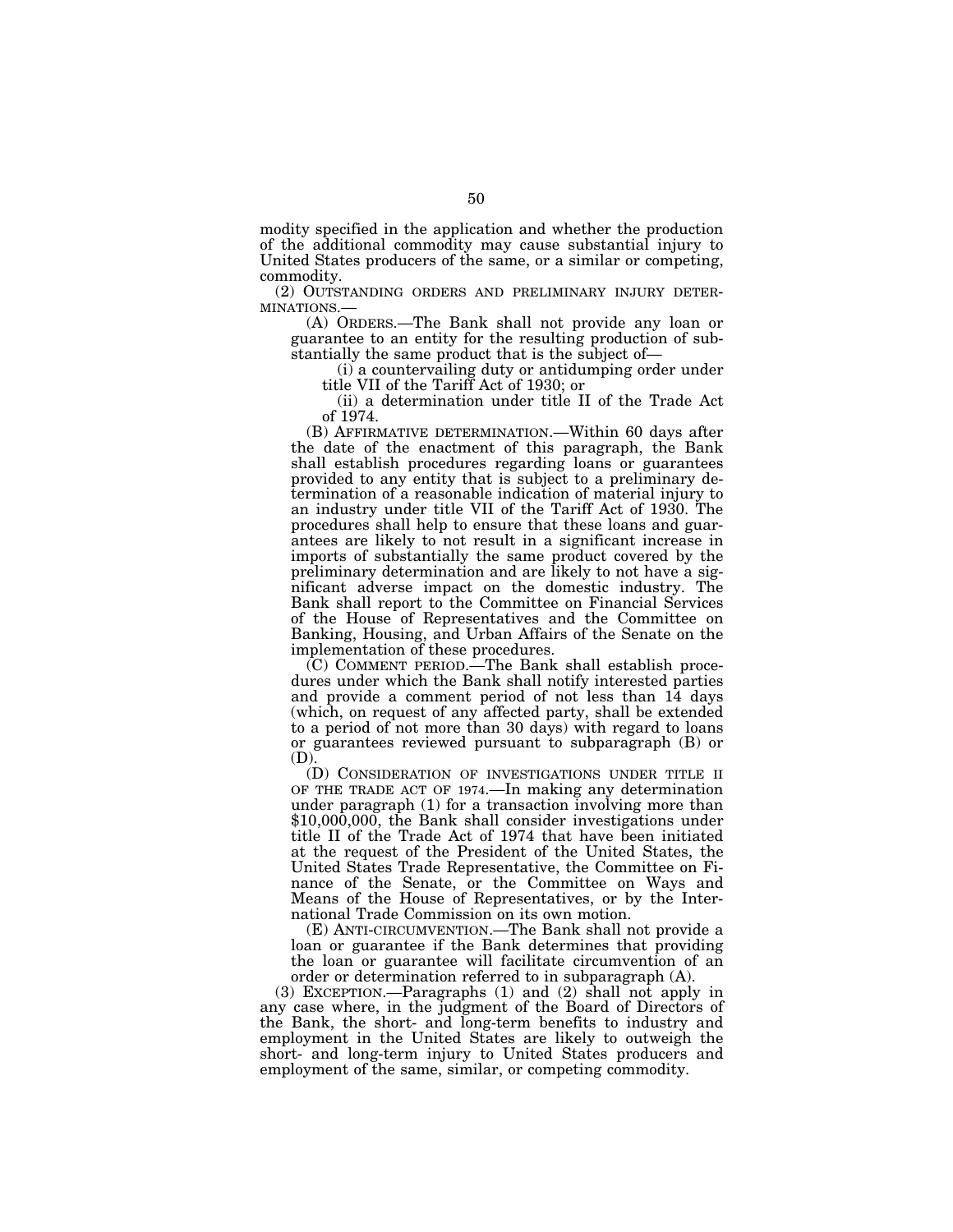(4) DEFINITION.—For purposes of paragraph  $(1)(B)$ , the extension of any credit or guarantee by the Bank will cause substantial injury if the amount of the capacity for production established, or the amount of the increase in such capacity expanded, by such credit or guarantee equals or exceeds 1 percent of United States production.

(5) DESIGNATION OF SENSITIVE COMMERCIAL SECTORS AND PRODUCTS.—Not later than 120 days after the date of the enactment of this Act, the Bank shall submit a list to the Committee on Banking, Housing, and Urban Affairs of the Senate and the Committee on Financial Services of the House of Representatives, which designates sensitive commercial sectors and products with respect to which the provision of financing support by the Bank is deemed unlikely by the President of the Bank due to the significant potential for a determination that such financing support would result in an adverse economic impact on the United States. The President of the Bank shall review on an annual basis thereafter the list of sensitive commercial sectors and products and the Bank shall submit an updated list to the Committee on Banking, Housing, and Urban Affairs of the Senate and the Committee on Financial Services of the House of Representatives of such sectors and products.

(6) FINANCIAL THRESHOLD DETERMINATIONS.—For purposes of determining whether a proposed transaction exceeds a financial threshold under this subsection or under the procedures or rules of the Bank, the Bank shall aggregate the dollar amount of the proposed transaction and the dollar amounts of all loans and guarantees, approved by the Bank in the preceding 24 month period, that involved the same foreign entity and substantially the same product to be produced.

(7) PROCEDURES TO REDUCE ADVERSE EFFECTS OF LOANS AND GUARANTEES ON INDUSTRIES AND EMPLOYMENT IN UNITED STATES.

(A) CONSIDERATION OF ECONOMIC EFFECTS OF PROPOSED TRANSACTIONS.—If, in making a determination under this paragraph with respect to a loan or guarantee, the Bank conducts a detailed economic impact analysis or similar study, the analysis or study, as the case may be, shall include consideration of—

(i) the factors set forth in subparagraphs (A) and (B) of paragraph (1); and

(ii) the views of the public and interested parties.

(B) NOTICE AND COMMENT REQUIREMENTS.—

(i) IN GENERAL.—If, in making a determination under this subsection with respect to a loan or guarantee, the Bank intends to conduct a detailed economic impact analysis or similar study, the Bank shall publish in the Federal Register a notice of the intent, and provide a period of not less than 14 days (which, on request by any affected party, shall be extended to a period of not more than 30 days) for the submission to the Bank of comments on the economic effects of the provision of the loan or guarantee, including comments on the factors set forth in subparagraphs (A) and (B) of paragraph (1). In addition, the Bank shall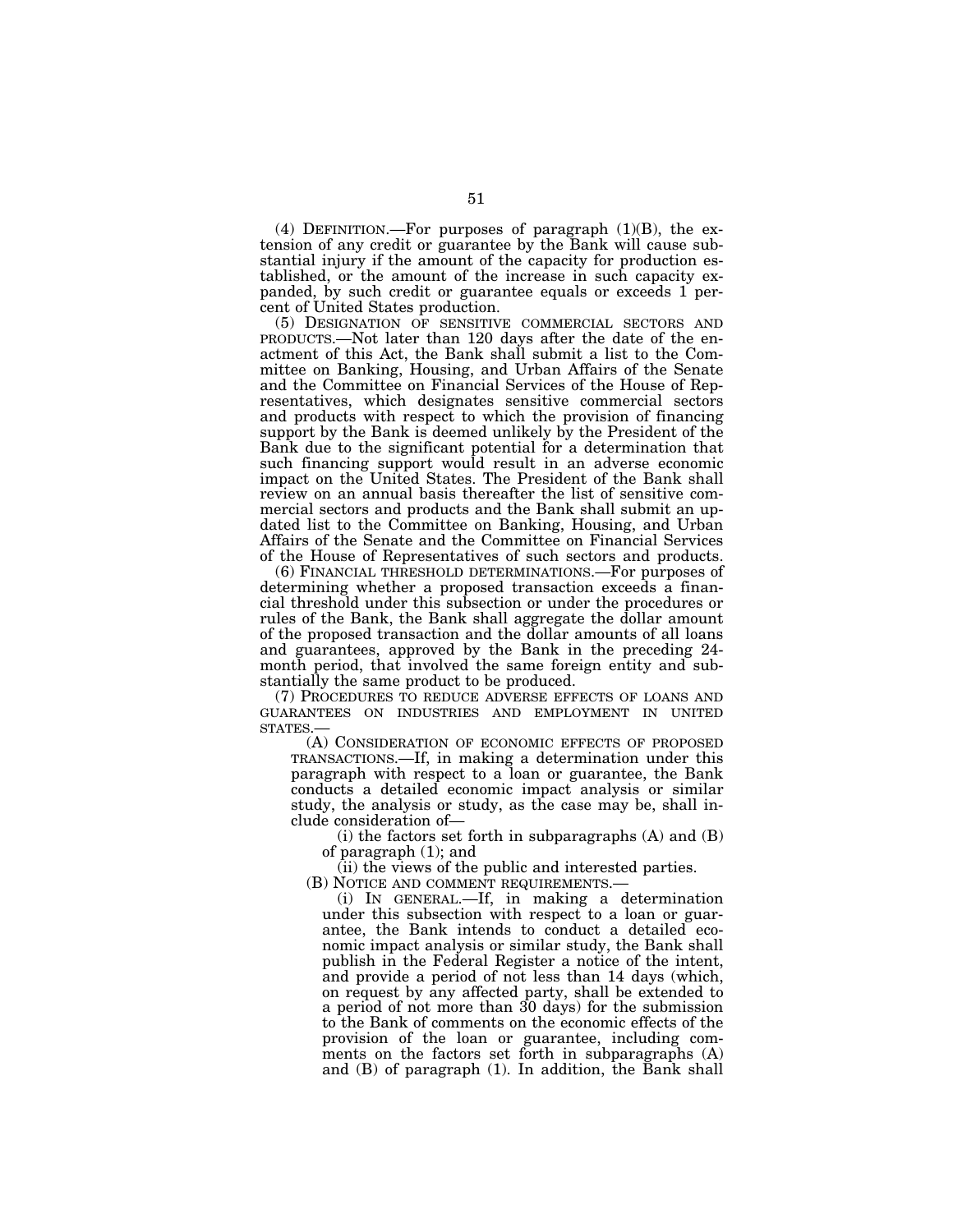seek comments on the economic effects from the Department of Commerce, the Office of Management and Budget, the Committee on Banking, Housing, and Urban Affairs of the Senate, and the Committee on Financial Services of the House of Representatives.

(ii) CONTENT OF NOTICE.—The notice shall include appropriate, nonproprietary information about—

(I) the country to which the goods involved in the transaction will be shipped;

(II) the type of goods being exported;

(III) the amount of the loan or guarantee involved;

(IV) the goods that would be produced as a result of the provision of the loan or guarantee;

(V) the amount of increased production that will result from the transaction;

(VI) the potential sales market for the resulting goods; and

(VII) the value of the transaction.

(iii) PROCEDURE REGARDING MATERIALLY CHANGED APPLICATIONS.—

(I) IN GENERAL.—If a material change is made to an application for a loan or guarantee from the Bank after a notice with respect to the intent described in clause (i) is published under this subparagraph, the Bank shall publish in the Federal Register a revised notice of the intent, and shall provide for a comment period, as provided in clauses (i) and (ii).

(II) MATERIAL CHANGE DEFINED.—As used in subclause (I), the term "material change", with respect to an application, includes—

(aa) a change of at least 25 percent in the amount of a loan or guarantee requested in the application; and

(bb) a change in the principal product to be produced as a result of any transaction that would be facilitated by the provision of the loan or guarantee.

(C) REQUIREMENT TO ADDRESS VIEWS OF ADVERSELY AF-FECTED PERSONS.—Before taking final action on an application for a loan or guarantee to which this section applies, the staff of the Bank shall provide in writing to the Board of Directors the views of any person who submitted comments pursuant to subparagraph (B).

(D) PUBLICATION OF CONCLUSIONS.—Within 30 days after a party affected by a final decision of the Board of Directors with respect to a loan or guarantee makes a written request therefor, the Bank shall provide to the affected party a non-confidential summary of the facts found and conclusions reached in any detailed economic impact analysis or similar study conducted pursuant to subparagraph (B) with respect to the loan or guarantee, that were submitted to the Board of Directors.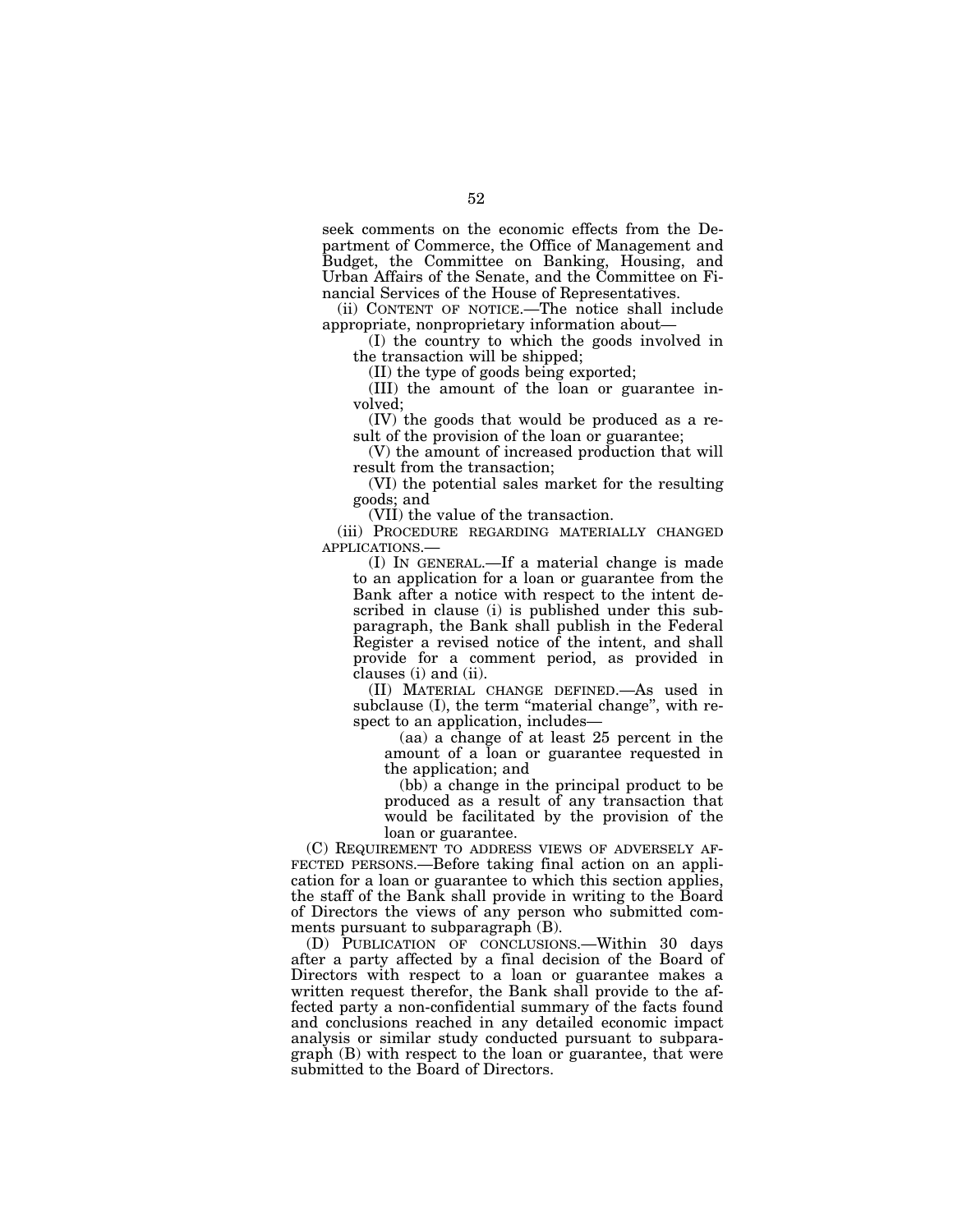(E) MAINTENANCE OF DOCUMENTATION.—The Bank shall maintain documentation relating to economic impact analyses and similar studies conducted under this subsection in a manner consistent with the Standards for Internal Control of the Federal Government issued by the Comptroller General of the United States.

(F) RULE OF INTERPRETATION.—This paragraph shall not be construed to make subchapter II of chapter 5 of title 5, United States Code, applicable to the Bank.

(G) REGULATIONS.—The Bank shall implement such regulations and procedures as may be appropriate to carry out this paragraph.

(f) AUTHORITY TO DENY APPLICATION FOR ASSISTANCE BASED ON FRAUD OR CORRUPTION BY PARTY INVOLVED IN THE TRANSACTION.— In addition to any other authority of the Bank, the Bank may deny an application for assistance with respect to a transaction if the Bank has substantial credible evidence that any party to the transaction or any party involved in the transaction has committed an act of fraud or corruption in connection with the transaction.

(g) PROCESS FOR NOTIFYING APPLICANTS OF APPLICATION STA-TUS.—The Bank shall establish and adhere to a clearly defined process for—

(1) acknowledging receipt of applications;

(2) informing applicants that their applications are complete or, if incomplete or containing a minor defect, of the additional material or changes that, if supplied or made, would make the application eligible for consideration; and

 $(3)$  keeping applicants informed of the status of their applications, including a clear and timely notification of approval or disapproval, and, in the case of disapproval, the reason for disapproval, as appropriate.

(h) RESPONSE TO APPLICATION FOR FINANCING; IMPLEMENTATION OF ONLINE LOAN REQUEST AND TRACKING PROCESS.

(1) RESPONSE TO APPLICATIONS.—Within 5 days after the Bank receives an application for financing, the Bank shall notify the applicant that the application has been received, and shall include in the notice—

(A) a request for such additional information as may be necessary to make the application complete;

(B) the name of a Bank employee who may be contacted with questions relating to the application; and

(C) a unique identification number which may be used to review the status of the application at a website established by the Bank.

(2) WEBSITE.—Not later than September 1, 2007, the Bank shall exercise the authority granted by subparagraphs  $(E)(x)$ and  $(J)$  of subsection  $(b)(1)$  to establish, and thereafter to maintain, a website through which—

(A) Bank products may be applied for; and

(B) information may be obtained with respect to—

(i) the status of any such application;

(ii) the Small Business Division of the Bank; and

(iii) incentives, preferences, targets, and goals relat-

ing to small business concerns (as defined in section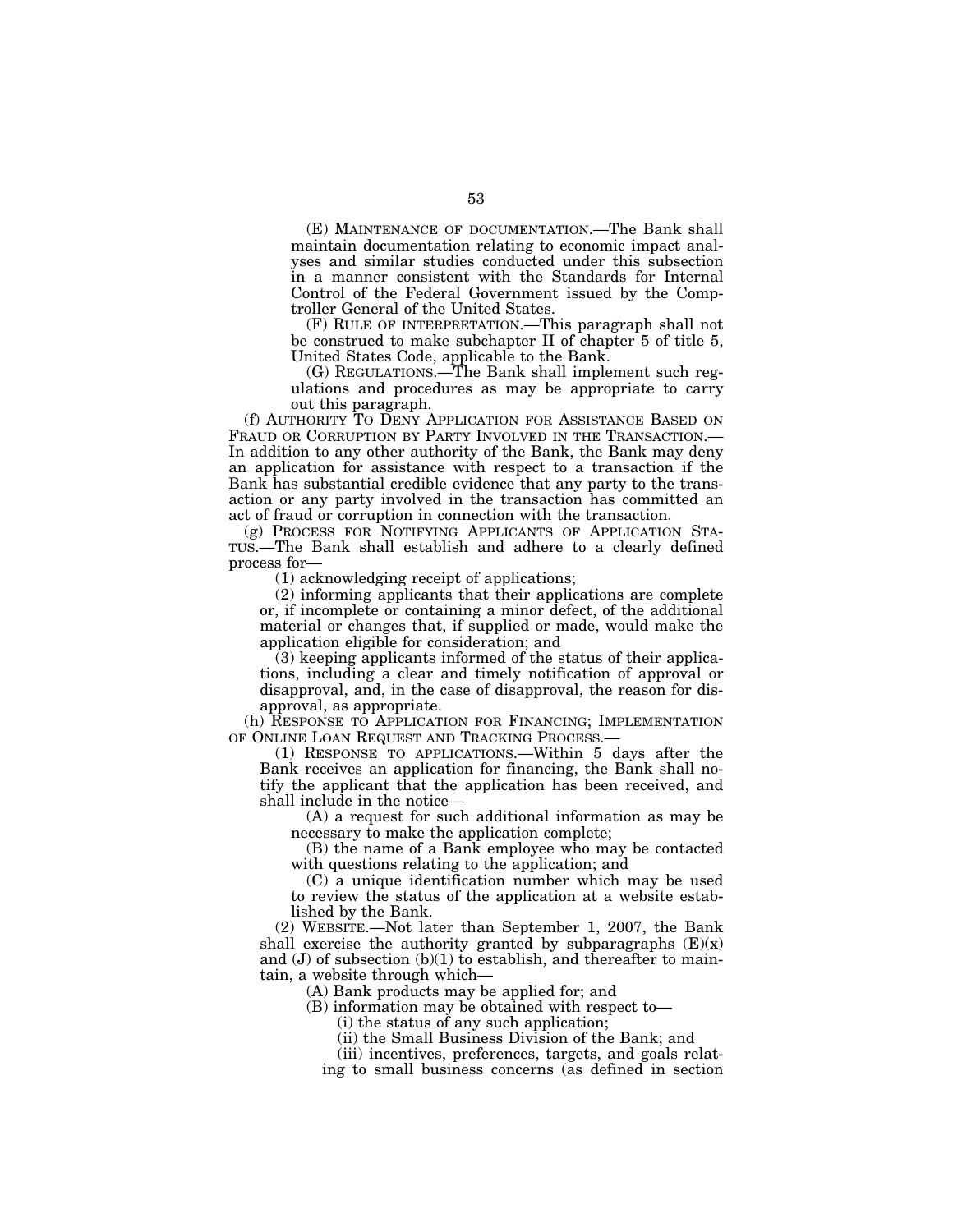3(a) of the Small Business Act), including small business concerns exporting to Africa.

(i) DUE DILIGENCE STANDARDS FOR LENDER PARTNERS.—The Bank shall set due diligence standards for its lender partners and participants, which should be applied across all programs consistently. To minimize or prevent fraudulent activity, the Bank should require all delegated lenders to implement ''Know your customer practices''.

(j) NON-SUBORDINATION REQUIREMENT.—In entering into financing contracts, the Bank shall seek a creditor status which is not subordinate to that of all other creditors, in order to reduce the risk to, and enhance recoveries for, the Bank.

(k) PROHIBITION ON DISCRIMINATION BASED ON INDUSTRY.—

(1) IN GENERAL.—Except as provided in this Act, the Bank may not—

(A) deny an application for financing based solely on the industry, sector, or business that the application concerns; or

(B) promulgate or implement policies that discriminate against an application based solely on the industry, sector, or business that the application concerns.

(2) APPLICABILITY.—The prohibitions under paragraph (1) apply only to applications for financing by the Bank for projects concerning the exploration, development, production, or export of energy sources and the generation or transmission of electrical power, or combined heat and power, regardless of the energy source involved.<br>(1) RESTRICTION ON FINANCING FOR CERTAIN ENTITIES.

*(1) In GENERAL.*— Beginning on the date that is 180 days after the date of the enactment of this subsection, the Board of *Directors may not approve a transaction that is subject to approval by the Board with respect to the provision by the Agency of any guarantee, insurance, or extension of credit, or the participation by the Agency in any extension of credit for which the end user, obligor, or lender is described in paragraph (2).* 

*(2) PROHIBITED END USER, OBLIGOR, OR LENDER.—An end user, obligor, or lender is described in this paragraph if the end user, obligor, or lender is known to the Agency to be:* 

*(A) The People's Liberation Army of the People's Republic of China.* 

*(B) The Ministry of State Security of the People's Republic of China.* 

*(C) Included on the Denied Persons List or the Entity*  List maintained by the Bureau of Industry and Security of *the Department of Commerce.* 

*(D) Included on the Arms Export Control Act debarred list maintained by the Directorate of Defense Trade Controls of the Department of State.* 

*(E) Any person who has paid a criminal fine or penalty pursuant to a conviction or resolution or settlement agreement with the Department of Justice for a violation of the Foreign Corrupt Practices Act in the preceding 3 years.* 

*(F) A person who, in the preceding 3 years, appeared on the Annual Intellectual Property Report to Congress by the Intellectual Property Enforcement Coordinator in the Exec-*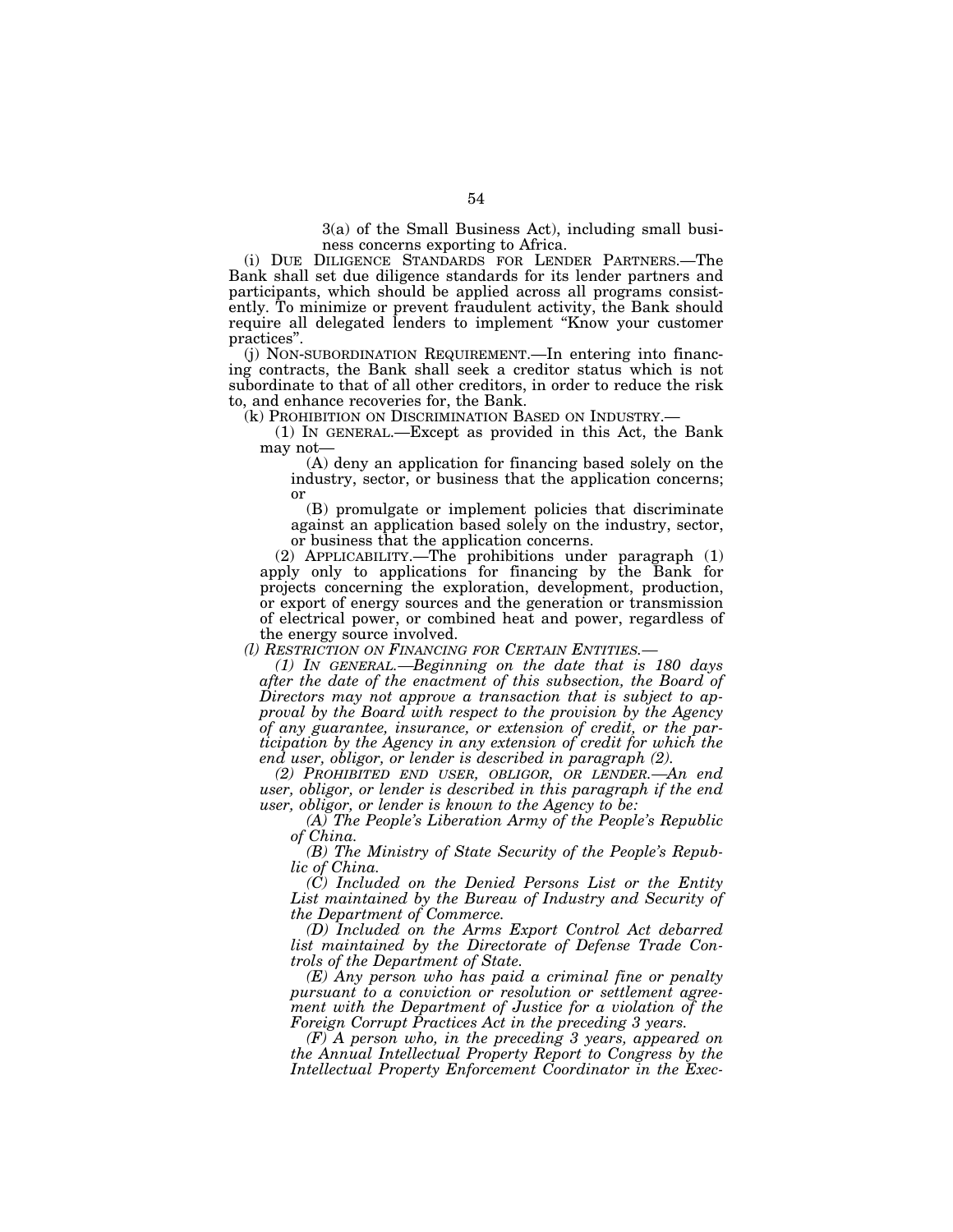*utive Office of the President, if the person was convicted in any court* 

*(3) DEFINITIONS.—In this subsection:* 

*(A) PERSON.—The term ''person'' means an individual or entity.* 

*(B) ENTITY.—The term ''entity'' means a partnership, association, trust, joint venture, corporation, group, subgroup, or other organization.* 

*(m) PROHIBITIONS ON FINANCING FOR CERTAIN PERSONS IN-*

*(1)* In GENERAL.—Beginning on the date that is 180 days *after the date of the enactment of this subsection, the Board of Directors of the Agency may not approve any transaction that is subject to approval by the Board with respect to the provision by the Agency of any guarantee, insurance, or extension of credit, or the participation by the Agency in any extension of credit, to a person in connection with the exportation of any good or service unless the person provides the certification described in paragraph (2).* 

*(2) CERTIFICATION DESCRIBED.—The certification described in this paragraph is a certification by a person who is an end*  user, obligor, or lender that neither the person nor any other *person owned or controlled by the person engages in any activity in contravention of any United States law, regulation, or order applicable to the person concerning—* 

*(A) trade and economic sanctions, including an embargo; (B) the freezing or blocking of assets of designated persons; or* 

*(C) other restrictions on exports, imports, investment, payments, or other transactions targeted at particular persons or countries.* 

*(3) CERTIFICATION REQUIREMENTS.—The certification described in paragraph (2) shall be made after reasonable due diligence and based on best knowledge and belief.* 

SEC. 3. (a) The Export-Import Bank of the United States shall constitute an independent agency of the United States and neither the Bank nor any of its functions, powers, or duties shall be transferred to or consolidated with any other department, agency, or corporation of the Government unless the Congress shall otherwise by law provide.

(b) There shall be a President of the Export-Import Bank of the United States, who shall be appointed by the President of the United States by and with the advice and consent of the Senate, who shall receive a salary at the rate of \$40,000 per annum, and who shall serve as chief executive officer of the Bank. There shall be a First Vice President of the Bank, who shall be appointed by the President of the United States by and with the advice and consent of the Senate, who shall receive a salary at the rate of \$38,000 per annum, who shall serve as President of the Bank during the absence or disability of or in the event of a vacancy in the office of President of the Bank, and who shall at other times perform such functions as the President of the Bank may from time to time prescribe.

 $(c)(1)$  There shall be a Board of Directors of the Bank consisting of the President of the Export-Import Bank of the United States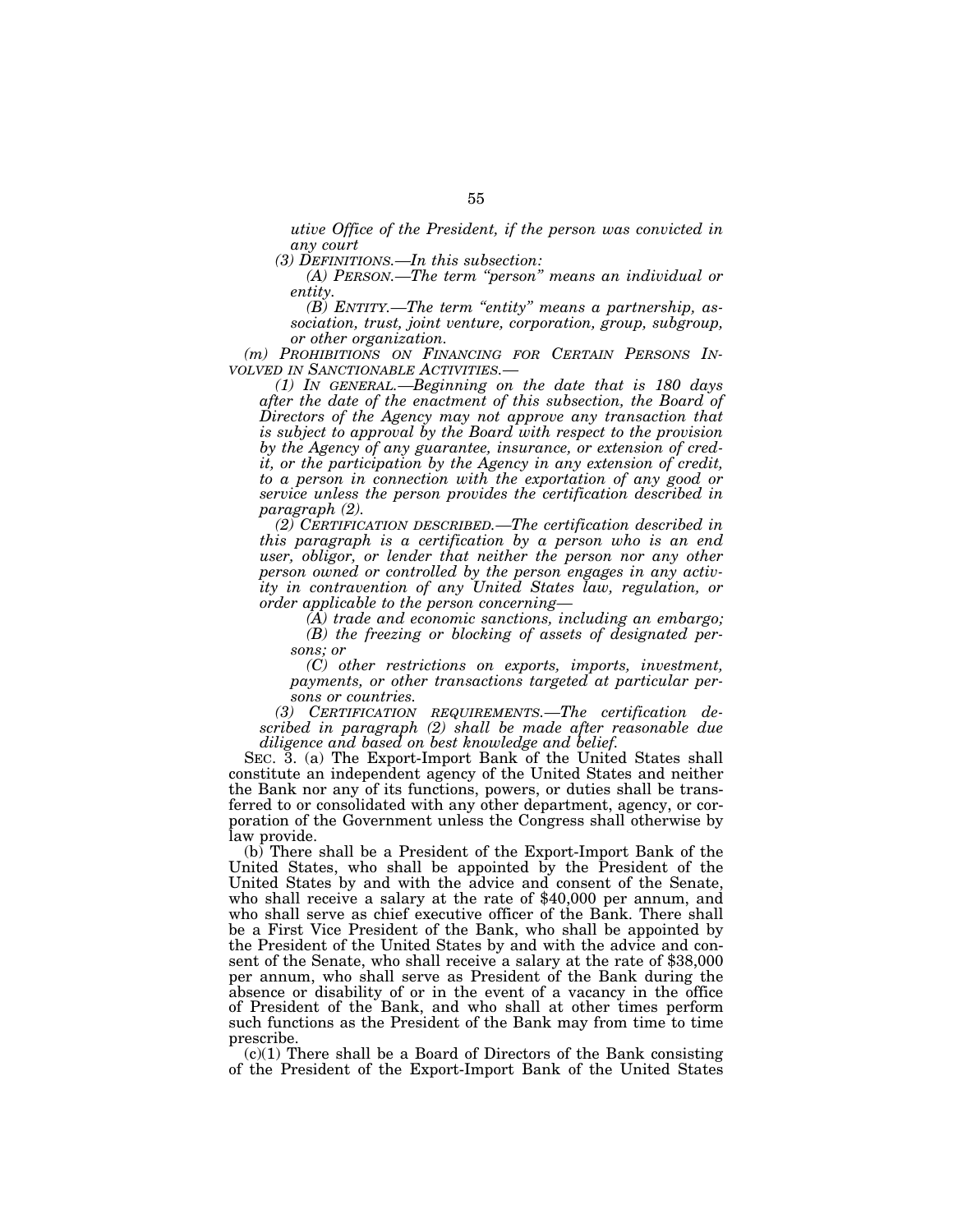who shall serve as Chairman, the First Vice President who shall serve as Vice Chairman, and three additional persons appointed by the President of the United States by and with the advice and consent of the Senate.

(2) Of the five members of the Board, not more than three shall be members of any one political party.

(3) Each director, other than the President of the Export-Import Bank and the Vice President of the Export-Import Bank, shall receive a salary at the rate of \$38,000 per annum.

(4) Before entering upon his duties, each of the directors shall take an oath faithfully to discharge the duties of his office.

(5) The directors, in addition to their duties as members of the Board, shall perform such additional duties and may hold such other offices in the administration of the Bank as the President of the Bank may from time to time prescribe.

(6)*(A)* A quorum of the Board of Directors shall consist of at least three members.

*(B)(i) If there is an insufficient number of directors to constitute a quorum under subparagraph (A) for 90 consecutive days during the term of a President of the United States, a temporary Board, consisting of the following members, shall act in the stead of the Board of Directors:* 

*(I) The United States Trade Representative,* 

*(II) The Secretary of the Treasury,* 

*(III) The Secretary of Commerce, and* 

*(IV) The members of the Board of Directors.* 

*(ii) If, at a meeting of the temporary Board—* 

*(I) a member referred to in clause (i)(IV) is present, the meeting shall be chaired by such a member, consistent with Agency bylaws; or* 

*(II) no such member is present, the meeting shall be chaired by the United States Trade Representative.* 

*(iii) A member described in subclause (I), (II), or (III) of clause (i) may delegate the authority of the member to vote on whether to authorize a transaction, whose value does not exceed \$100,000,000, to—* 

*(I) if the member is the United States Trade Representative, the Deputy United States Trade Representative; or* 

*(II) if the member is referred to in such subclause (II) or (III), the Deputy Secretary of the department referred to in the subclause.* 

*(iv) If the temporary Board consists of members of only 1 political party, the President of the United States shall, to the extent practicable, appoint to the temporary Board a qualified member of a different political party who occupies a position requiring nomination by the President, by and with the consent of the Senate.* 

*(v) The temporary board may not change or amend Agency policies, procedures, bylaws, or guidelines.* 

*(vi)* The temporary Board shall expire at the end of the term of *the President of the United States in office at the time the temporary Board was constituted or upon restoration of a quorum of the Board of Directors as defined in subparagraph (A).* 

*(vii) With respect to a transaction that equals or exceeds \$100,000,000, the Chairperson of the temporary Board shall ensure that the Agency complies with section 2(b)(3).*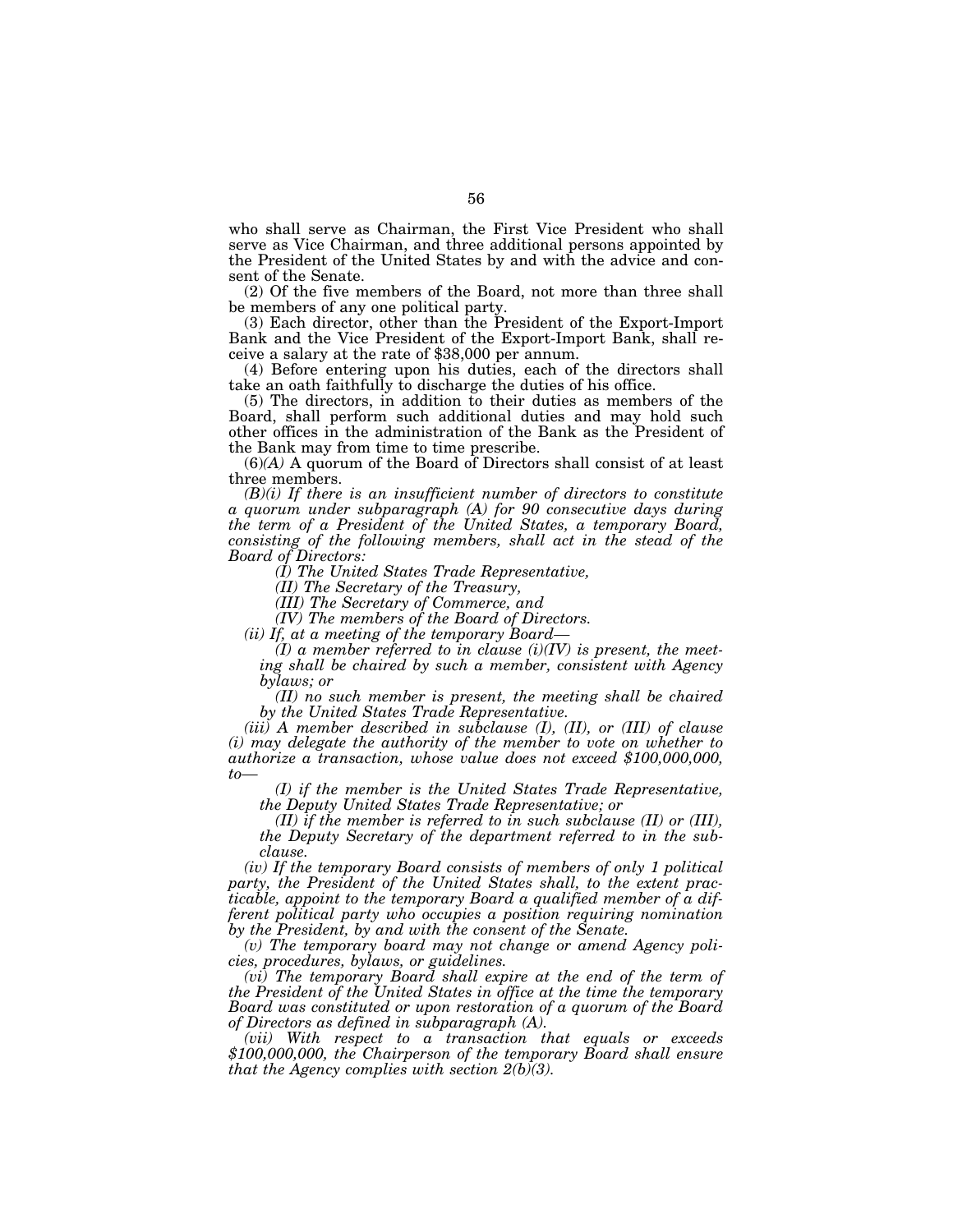(7) The Board of Directors shall adopt, and may from time to time amend, such bylaws as are necessary for the proper management and functioning of the Bank, and shall, in such bylaws, designate the vice presidents and other officers of the Bank and prescribe their duties.

(8)(A) The terms of the directors, including the President and the First Vice President of the Bank, appointed under this section shall be four years, except that—

(i) during their terms of office, the directors shall serve at the pleasure of the President of the United States;

(ii) the term of any director appointed after the date of enactment of this paragraph to serve before January 20, 1985, shall expire on January 20, 1985;

(iii) of the directors first appointed to serve beginning on or after January 21, 1985, two directors (other than the President and First Vice President of the Bank) shall be appointed for terms of two years, as designated by the President of the United States at the time of their appointment; and

(iv) any director first appointed to serve for a term beginning on any date after January 21, 1985, shall serve only for the remainder of the period for which such director would have been appointed if such director's term had begun on January 21, 1985. If such term would have expired before the date on which such director's term actually begins, the term of such director shall be the four-year period, or remainder thereof, as if such director had been preceded by a director whose term had begun on January 21, 1985.

(B) Of the five members of the Board appointed by the President, not less than one such member shall be selected from among the small business community and shall represent the interests of small business.

(C) Any person chosen to fill a vacancy shall be appointed only for the unexpired term of the director whom such person succeeds.

(D) Any director whose term has expired may be reappointed.

(E) Any director whose term has expired may continue to serve on the Board of Directors until the earlier of—

(i) the date on which such director's successor is qualified; or (ii) the end of the 6–month period beginning on the date

such director's term expires.

(9) At the request of any 2 members of the Board of Directors, the Chairman of the Board shall place an item pertaining to the policies or procedures of the Bank on the agenda for discussion by the Board. Within 30 days after the date such a request is made, the Chairman shall hold a meeting of the Board at which the item shall be discussed.

(10) NOTICE AND COMMENT REQUIREMENTS.—

(A) IN GENERAL.—Before any meeting of the Board for final consideration of a long-term transaction the value of which exceeds  $$100,000,000$ , and concurrent with any statement required to be submitted under section  $2(b)(3)$ with respect to the transaction, the Bank shall provide a notice and comment period.

(B) FINANCIAL THRESHOLD DETERMINATIONS.—For purposes of determining whether the value of a proposed transaction exceeds the financial threshold set forth in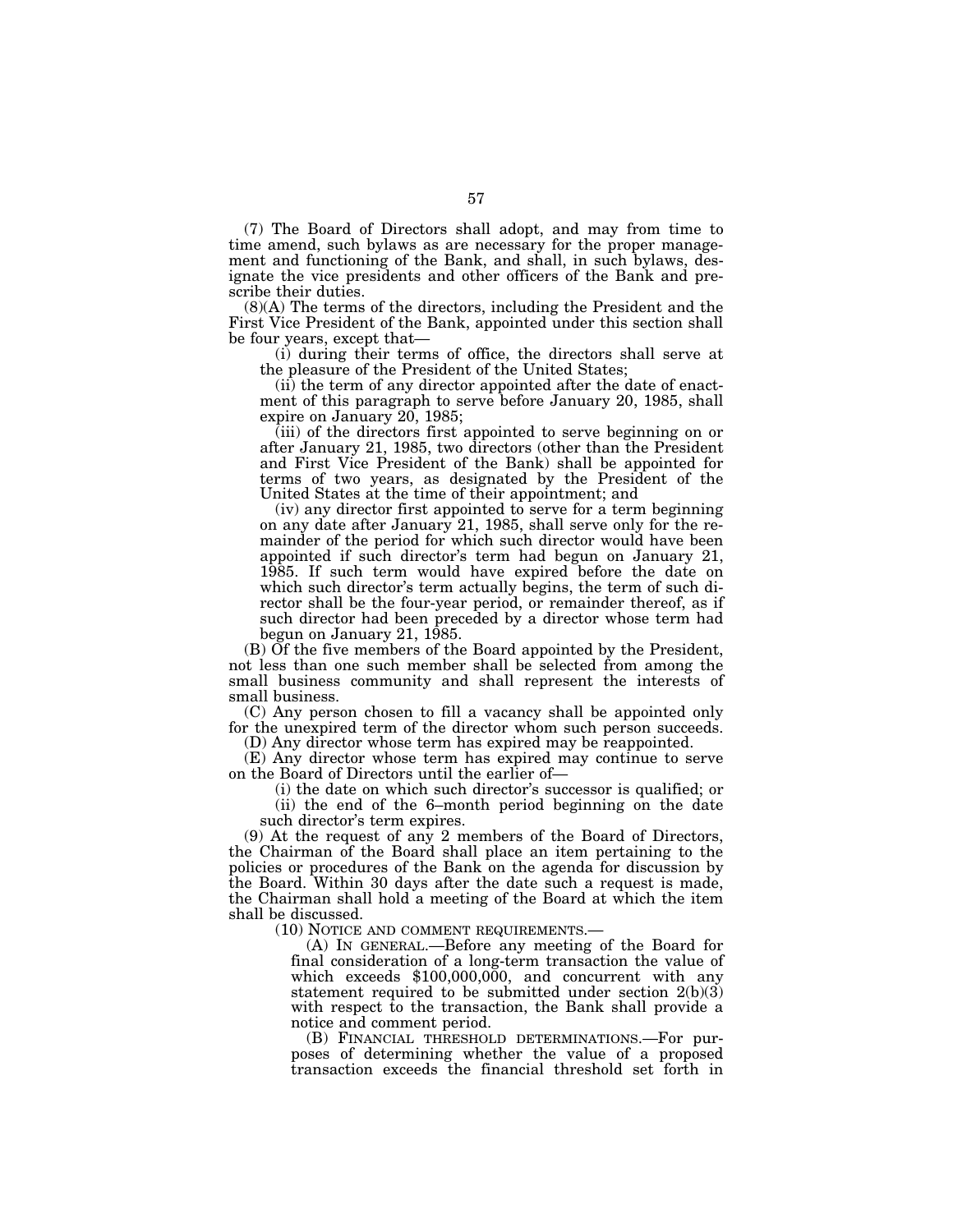subparagraph (A), the Bank shall aggregate the dollar amount of the proposed transaction and the dollar amounts of all long-term loans and guarantees, approved by the Bank in the preceding 12-month period, that involved the same foreign entity and substantially the same product to be produced.<br>
(C) SPECIFIC REQUIREMENTS.

 $(i)$  In GENERAL.—The Bank shall—

(I) publish in the Federal Register a notice of the application proposing the transaction;

(II) provide a period of not less than 25 days for the submission to the Bank of comments on the application; and

(III) notify the Committee on Banking, Housing, and Urban Affairs of the Senate, and the Committee on Financial Services of the House of Representatives of the application, and seek comments on the application from the Department of Commerce and the Office of Management and Budget.

(ii) CONTENT OF NOTICE.—The notice published under clause (i)(I) with respect to an application for a loan or financial guarantee shall include appropriate information about—

(I) a brief non-proprietary description of the purposes of the transaction and the anticipated use of any item being exported, including, to the extent the Bank is reasonably aware, whether the item may be used to produce exports or provide services in competition with the exportation of goods or the provision of services by a United States industry;

(II) the identities of the obligor, principal supplier, and guarantor; and

(III) a description, such as type or model number, of any item with respect to which Bank financing is being sought, but only to the extent the description does not disclose any information that is confidential or proprietary business information, that would violate the Trade Secrets Act, or that would jeopardize jobs in the United States by supplying information which competitors could use to compete with companies in the United States.

(D) PROCEDURE REGARDING MATERIALLY CHANGED APPLI-CATIONS.—

(i) IN GENERAL.—If a material change is made to an application to which this paragraph applies, after a notice with respect to the application is published under subparagraph  $(C)(i)(I)$ , the Bank shall publish in the Federal Register a revised notice of the application and provide for an additional comment period as provided in subparagraph  $(C)(i)(II)$ .

(ii) MATERIAL CHANGE DEFINED.—In clause (i), the term ''material change'', with respect to an application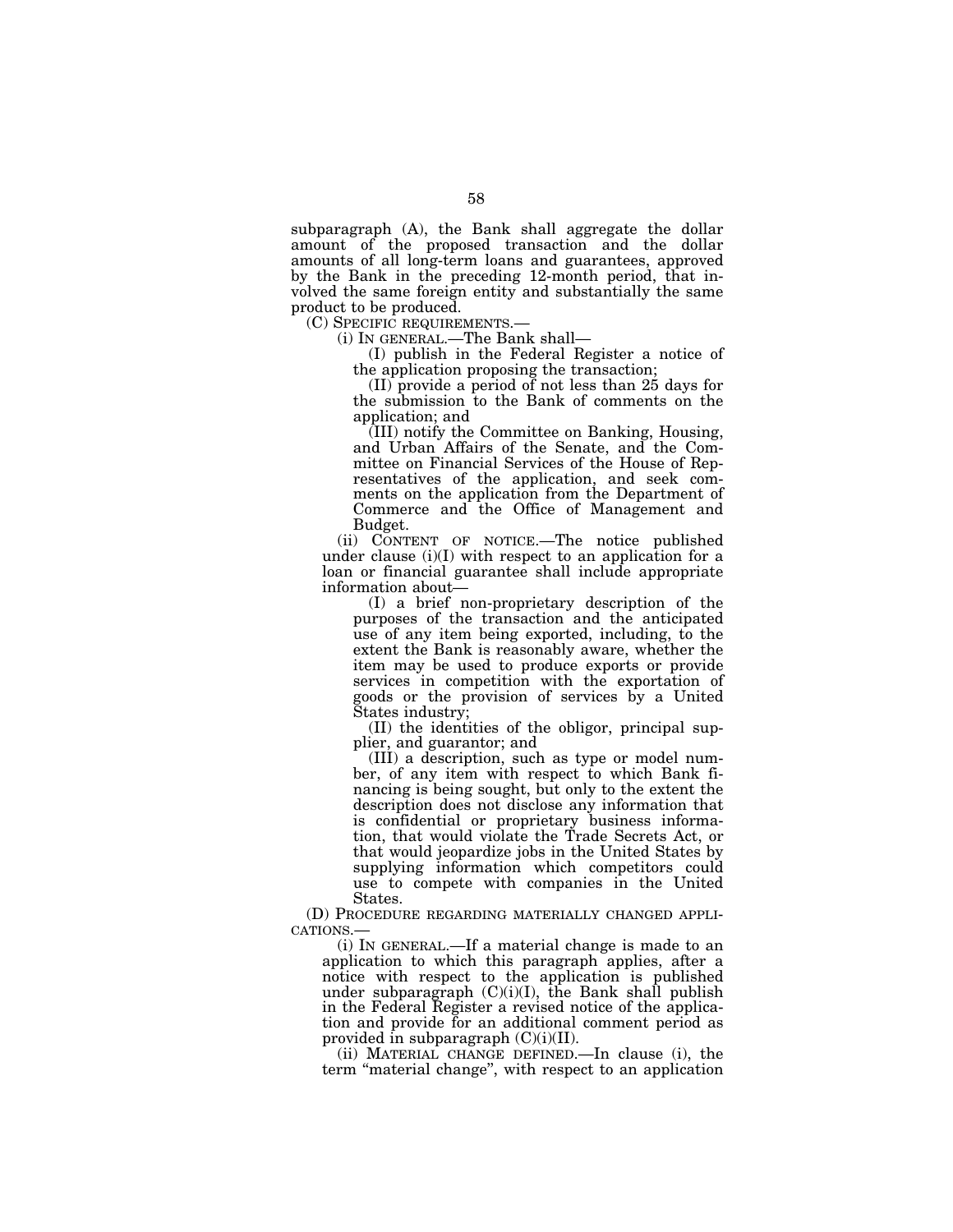for a loan or guarantee, includes an increase of at least 25 percent in the amount of a loan or guarantee requested in the application.

(E) REQUIREMENT TO ADDRESS VIEWS OF COMMENTERS.— Before taking final action on an application to which this paragraph applies, the staff of the Bank shall provide in writing to the Board of Directors the views of any person who submitted comments on the application pursuant to this paragraph.

(F) PUBLICATION OF CONCLUSIONS.—Within 30 days after a final decision of the Board of Directors with respect to an application to which this paragraph applies, the Bank shall provide to a commenter on the application or the decision who makes a request therefor, a non-confidential summary of the facts found and conclusions reached in any detailed analysis or similar study with respect to the loan or guarantee that is the subject of the application, that was submitted to the Board of Directors. Such summary should be sent within 30 days of the receipt of the written request or date of the final decision of the Board of Directors, whichever is later.

(G) RULE OF INTERPRETATION.—The obligations imposed by this paragraph shall not be interpreted to create, modify, or preclude any legal right of action.

 $(d)(1)(A)$  There is established an Advisory Committee to consist of 17 members who shall be appointed by the Board of Directors on the recommendation of the President of the Bank.

(B) Such members shall be broadly representative of environment, production, commerce, finance, agriculture, labor, services, State government, and the textile industry.

(2)(A) Not less than three members appointed to the Advisory Committee shall be representative of the small business community.

(B) Not less than 2 members appointed to the Advisory Committee shall be representative of the labor community, except that no 2 representatives of the labor community shall be selected from the same labor union.

(C) Not less than 2 members appointed to the Advisory Committee shall be representative of the environmental nongovernmental organization community, except that no 2 of the members shall be from the same environmental organization.

(3) The Advisory Committee shall meet at least once each quarter.

(4) The Advisory Committee shall advise the Bank on its programs, and shall submit, with the report specified in section  $2(b)(1)(A)$  of this Act, its own comments to the Congress on the extent to which the Bank is meeting its mandate to provide competitive financing to expand United States exports, and any suggestions for improvements in this regard.

(5) In carrying out paragraph (4), the Advisory Committee shall consider ways to promote the financing of Bank transactions for the textile industry, consistent with the requirement that the Bank obtain a reasonable assurance of repayment, and determine ways to—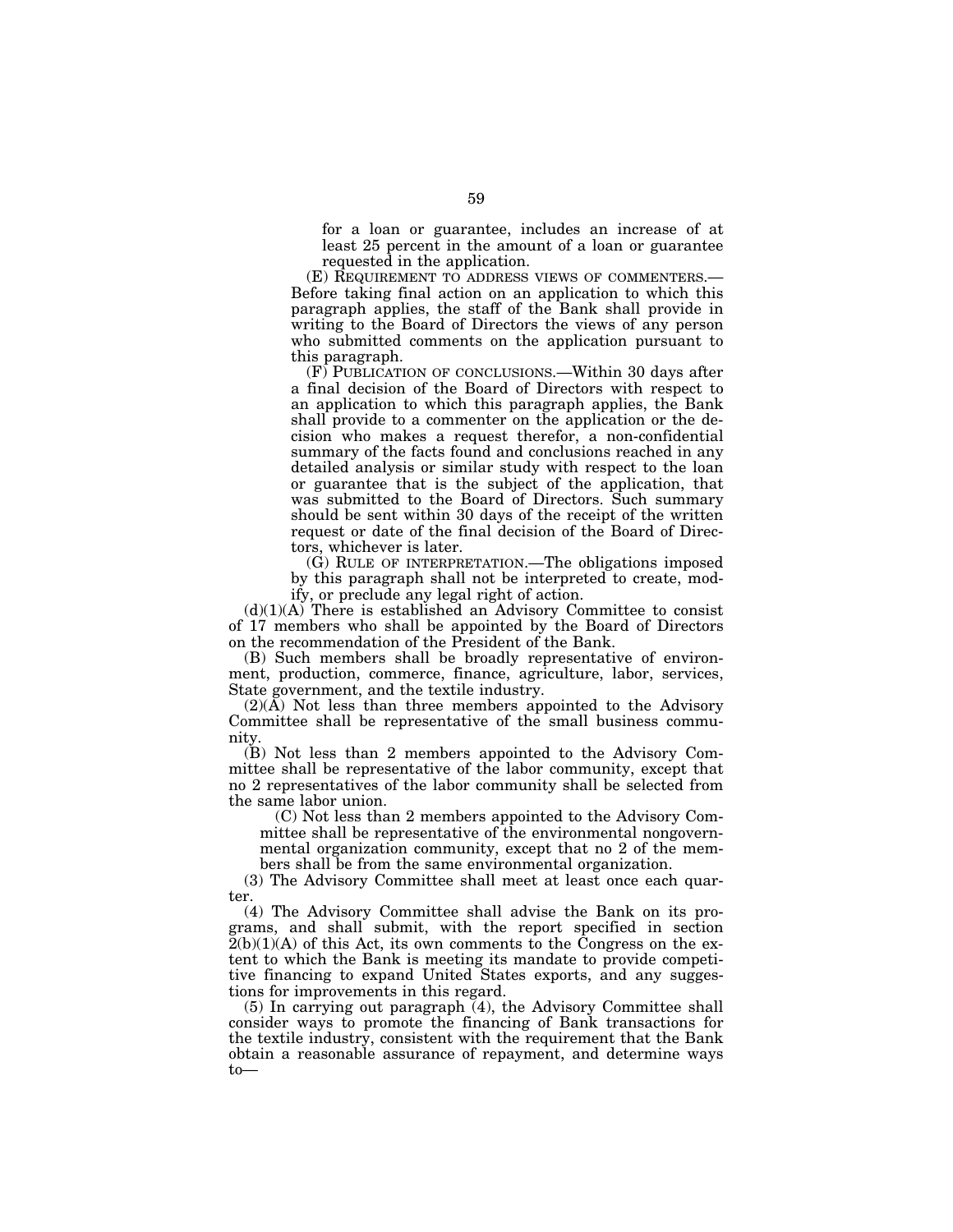(A) increase Bank support for the exports of textile components or inputs made in the United States; and

(B) support the maintenance, promotion and expansion of jobs in the United States that are critical to the manufacture of textile components and inputs.

(e)(1) No director, officer, attorney, agent, or employee of the bank shall in any manner, directly or indirectly, participate in the deliberation upon or the determination of any question affecting such individual's personal interests, or the interests of any corporation, partnership, or association in which such individual is directly or indirectly personally interested.

(2) The General Counsel of the Bank shall ensure that the directors, officers, and employees of the Bank have available appropriate legal counsel for advice on, and oversight of, issues relating to personnel matters and other administrative law matters by designating an attorney to serve as Assistant General Counsel for Administration, whose duties, under the supervision of the General Counsel, shall be concerned solely or primarily with such issues.

(f) SMALL BUSINESS DIVISION.—

(1) ESTABLISHMENT.—There is established a Small Business Division (in this subsection referred to as the ''Division'') within the Bank in order to—

(A) carry out the provisions of subparagraphs (E) and (I) of section 2(b)(1) relating to outreach, feedback, product improvement, and transaction advocacy for small business concerns (as defined in section 3(a) of the Small Business Act);

(B) advise and seek feedback from small business concerns on the opportunities and benefits for small business concerns in the financing products offered by the Bank, with particular emphasis on conducting outreach, enhancing the tailoring of products to small business needs and increasing loans to small business concerns;

(C) maintain liaison with the Small Business Administration and other departments and agencies in matters affecting small business concerns; and

(D) provide oversight of the development, implementation, and operation of technology improvements to strengthen small business outreach, including the technology improvement required by section  $2(b)(1)(E)(x)$ .

(2) MANAGEMENT.—The President of the Bank shall appoint an officer, who shall rank not lower than senior vice president and whose sole executive function shall be to manage the Division. The officer shall—

(A) have substantial recent experience in financing exports by small business concerns; and

(B) advise the Board, particularly the director appointed under section  $3(c)(8)(B)$  to represent the interests of small business, on matters of interest to, and concern for, small business.

(g) SMALL BUSINESS SPECIALISTS.—

(1) DEDICATED PERSONNEL.—The President of the Bank shall ensure that each operating division within the Bank has staff that specializes in processing transactions that primarily ben-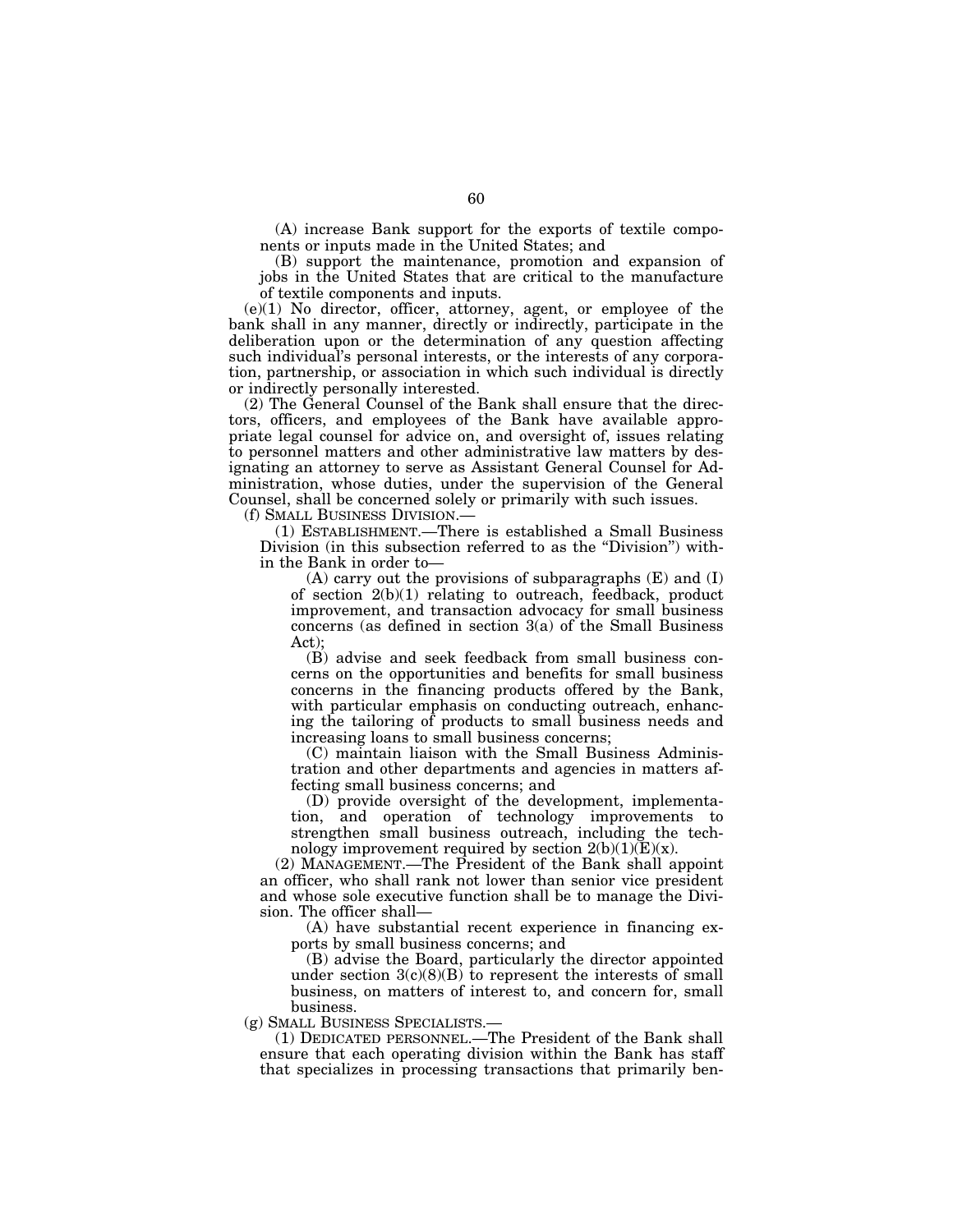efit small business concerns (as defined in section 3(a) of the Small Business Act).

(2) RESPONSIBILITIES.—The small business specialists shall be involved in all aspects of processing applications for loans, guarantees, and insurance to support exports by small business concerns, including the approval or disapproval, or staff recommendations of approval or disapproval, as applicable, of such applications. In carrying out these responsibilities, the small business specialists shall consider the unique business requirements of small businesses and shall develop exporter performance criteria tailored to small business exporters.

(3) APPROVAL AUTHORITY.—In an effort to maximize the speed and efficiency with which the Bank processes transactions primarily benefitting small business concerns, the small business specialists shall be authorized to approve applications for working capital loans and guarantees, and insurance in accordance with policies and procedures established by the Board. It is the sense of Congress that the policies and procedures should not prohibit, where appropriate, small business specialists from approving applications for working capital loans and guarantees, and for insurance, in support of exports which have a value of less than \$25,000,000.

(4) IDENTIFICATION.—The Bank shall prominently identify the small business specialists on its website and in promotional material.

(5) EMPLOYEE EVALUATIONS.—The evaluation of staff designated by the President of the Bank under paragraph (1), including annual reviews of performance of duties related to transactions in support of exports by small business concerns, and any resulting recommendations for salary adjustments, promotions, and other personnel actions, shall address the criteria established pursuant to subsection  $(h)(2)(B)(iii)$  and shall be conducted by the manager of the relevant operating division following consultation with the officer appointed to manage the Small Business Division pursuant to subsection (f)(2).

(6) STAFF RECOMMENDATIONS.—Staff recommendations of denial or withdrawal for medium-term applications, exporter held multi-buyer policies, single buyer policies, and working capital applications processed by the Bank shall be transmitted to the officer appointed to manage the Small Business Division pursuant to subsection  $(f)(2)$  not later than 2 business days before a final decision.

(7) RULE OF INTERPRETATION.—Nothing in this Act shall be construed to prevent the delegation to the Division of any authority necessary to carry out subparagraphs (E) and (I) of section 2(b)(1).

(h) SMALL BUSINESS COMMITTEE.—

(1) ESTABLISHMENT.—There is established a management committee to be known as the ''Small Business Committee''.

(2) PURPOSE AND DUTIES.— (A) PURPOSE.—The purpose of the Small Business Committee shall be to coordinate the Bank's initiatives and policies with respect to small business concerns (as defined in section 3(a) of the Small Business Act), including the timely processing and underwriting of transactions involv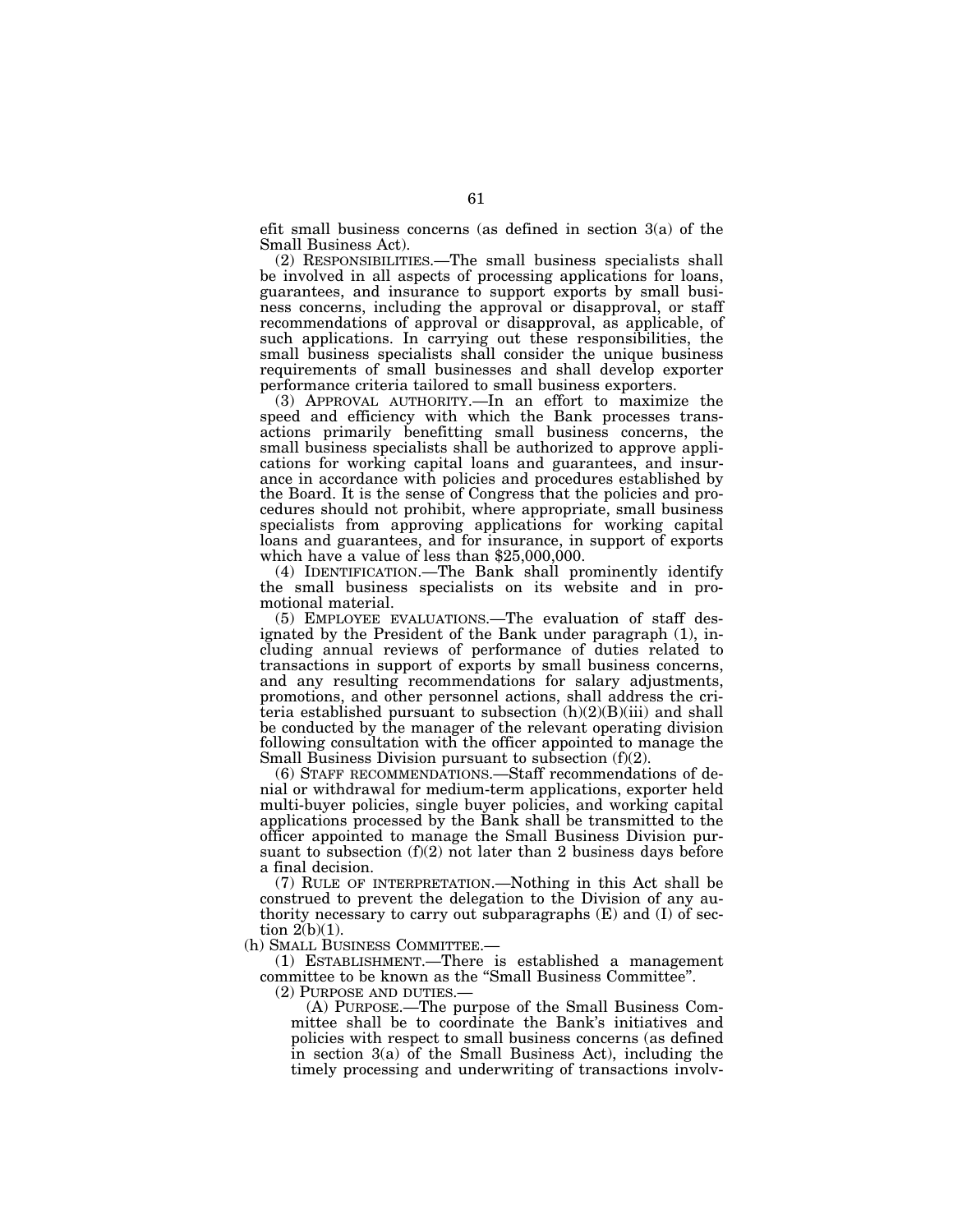ing direct exports by small business concerns, and the development and coordination of efforts to implement new or enhanced Bank products and services pertaining to small business concerns.

(B) DUTIES.—The duties of the Small Business Committee shall be determined by the President of the Bank and shall include the following:

(i) Assisting in the development of the Bank's small business strategic plans, including the Bank's plans for carrying out section  $2(b)(1)(E)$  (v) and (x), and measuring and reporting in writing to the President of the Bank, at least once a year, on the Bank's progress in achieving the goals set forth in the plans.

(ii) Evaluating and reporting in writing to the President of the Bank, at least once a year, with respect to—

(I) the performance of each operating division of the Bank in serving small business concerns;

(II) the impact of processing and underwriting standards on transactions involving direct exports by small business concerns; and

(III) the adequacy of the staffing and resources of the Small Business Division.

(iii) Establishing criteria for evaluating the performance of staff designated by the President of the Bank under subsection  $(g)(1)$ .

(iv) Coordinating the provision of services with other United States Government departments and agencies to small business concerns.

(3) COMPOSITION.—

(A) CHAIRPERSON.—The Chairperson of the Small Business Committee shall be the officer appointed to manage the Small Business Division pursuant to subsection  $(f)(\tilde{2})$ . The Chairperson shall have the authority to call meetings of the Small Business Committee, set the agenda for Committee meetings, and request policy recommendations from the Committee's members.

(B) OTHER MEMBERS.—Except as otherwise provided in this subsection, the President of the Bank shall determine the composition of the Small Business Committee, and shall appoint or remove the members of the Small Business Committee. In making such appointments, the President of the Bank shall ensure that the Small Business Committee is comprised of—

(i) the senior managing officers responsible for underwriting and processing transactions; and

(ii) other officers and employees of the Bank with responsibility for outreach to small business concerns and underwriting and processing transactions that involve small business concerns.

(4) REPORTING.—The Chairperson shall provide to the President of the Bank minutes of each meeting of the Small Business Committee, including any recommendations by the Committee or its individual members.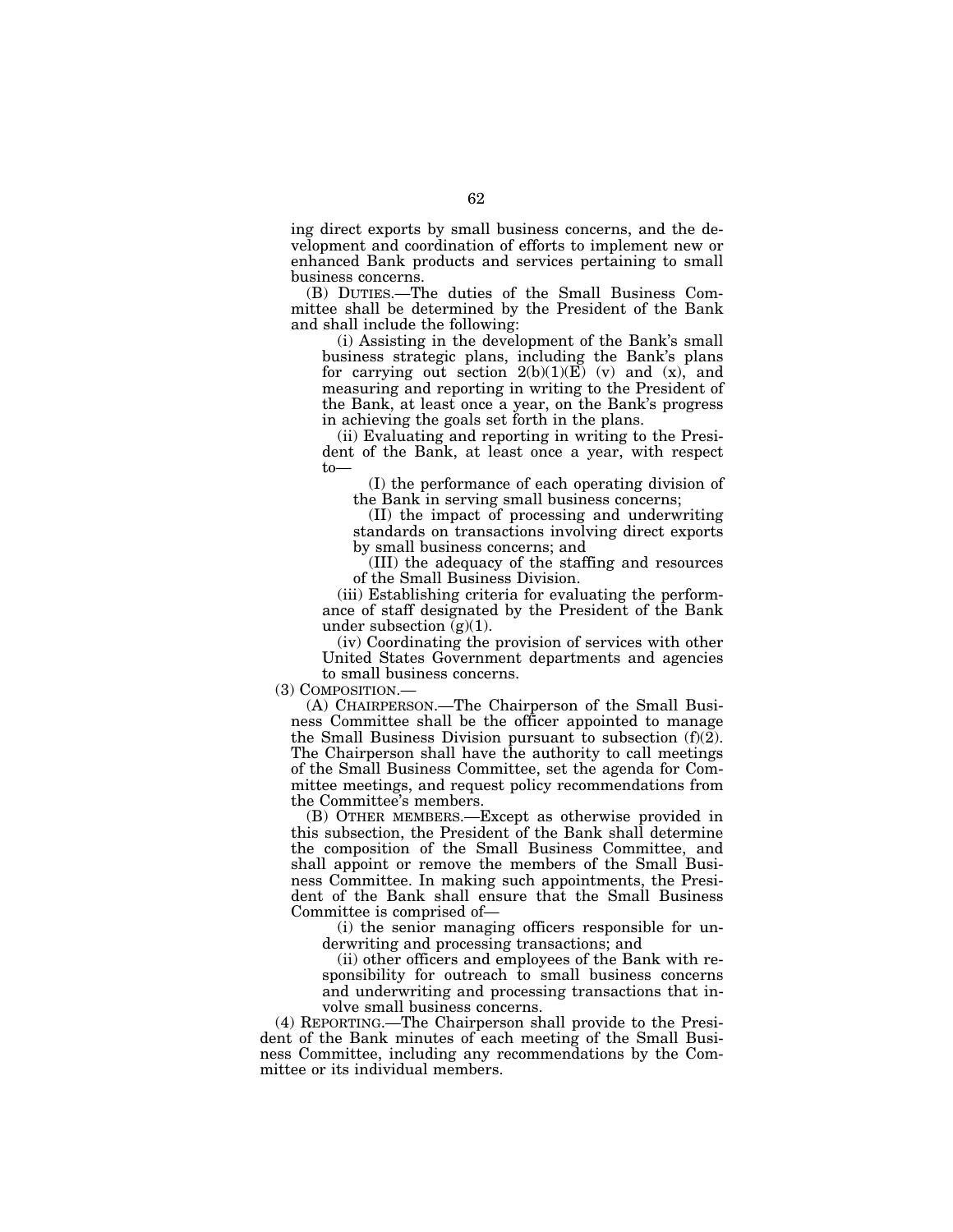ø(i) OFFICE OF FINANCING FOR SOCIALLY AND ECONOMICALLY DIS-ADVANTAGED SMALL BUSINESS CONCERNS AND SMALL BUSINESS CONCERNS OWNED BY WOMEN.

 $(1)$  ESTABLISHMENT.—The President of the Bank shall establish in the Small Business Division an office whose sole functions shall be to continue and enhance the outreach activities of the Bank with respect to, and increase the total amount of loans, guarantees, and insurance provided by the Bank to support exports by, socially and economically disadvantaged small business concerns (as defined in section 8(a)(4) of the Small Business Act) and small business concerns owned by women.

 $(Q)$  MANAGEMENT.—The office shall be managed by a Bank officer of appropriate rank who shall report to the Bank officer designated under subsection (f)(2).

 $(3)$  STAFFING.—To the maximum extent practicable, the President of the Bank shall ensure that qualified minority and women applicants are considered when filling any position in the office.  $\blacksquare$ 

*(i) OFFICE OF MINORITY AND WOMEN INCLUSION.—* 

*(1) ESTABLISHMENT.—The Agency shall establish an Office of Minority and Women Inclusion which shall be responsible for carrying out this subsection and all matters relating to diversity in management, employment, and business activities in accordance with such standards and requirements as the Director of the Office shall establish.* 

*(2) TRANSFER OF RESPONSIBILITIES.—The Agency shall ensure that, to the extent that the responsibilities described in paragraph (1) (or comparable responsibilities) were, as of the date of the enactment of this subsection, performed by another office of the Agency, the responsibilities shall be transferred to the Office.* 

*(3) DUTIES WITH RESPECT TO CIVIL RIGHTS LAWS.—The responsibilities described in paragraph (1) shall not include enforcement of statutes, regulations, or executive orders pertaining to civil rights, except that the Director of the Office shall coordinate with the President of the Agency, or the designee of the President of the Agency, regarding the design and implementation of any remedies resulting from violations of the statutes, regulations, or executive orders.* 

*(4) DIRECTOR.—* 

*(A) IN GENERAL.—The Director of the Office shall be appointed by, and shall report directly to, the President of the Agency. The position of Director of the Office shall be a career reserved position in the Senior Executive Service, as that position is defined in section 3132 of title 5, United States Code, or an equivalent designation.* 

*(B) DUTIES.—The Director shall—* 

*(i) develop standards for equal employment opportunity and the racial, ethnic, and gender diversity of the workforce and senior management of the Agency;* 

*(ii) develop standards for increased participation of minority-owned and women-owned businesses in the programs and contracts of the Agency, including stand-*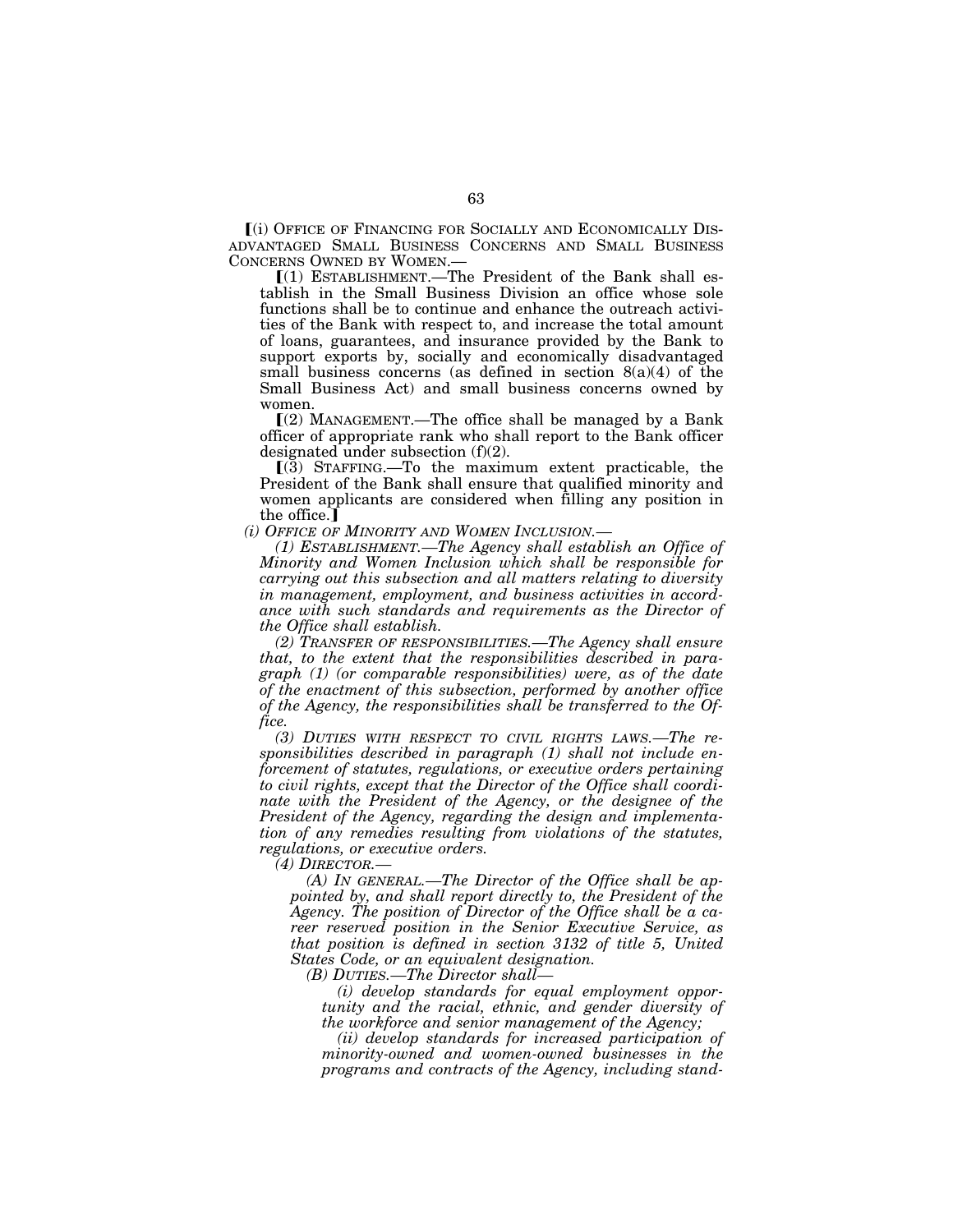*ards for coordinating technical assistance to the businesses; and* 

*(iii) enhance the outreach activities of the Agency with respect to, and increase the total amount of loans, guarantees, and insurance provided by the Agency to support exports by socially and economically disadvantaged small business concerns (as defined in section 8(a)(4) of the Small Business Act) and small business concerns owned by women.* 

*(C) OTHER DUTIES.—The Director shall advise the President of the Agency on the impact of the policies of the Agency on minority-owned and women-owned businesses.* 

*(5) INCLUSION IN ALL LEVELS OF BUSINESS ACTIVITIES.—* 

*(A) CONTRACTS.—The Director of the Office shall develop and implement standards and procedures to ensure, to the maximum extent possible, the inclusion and utilization of minorities (as defined in section 1204(c) of the Financial Institutions Reform, Recovery, and Enforcement Act of 1989 (12 U.S.C. 1811 note)) and women, and minority- and women-owned businesses (as such terms are defined in section 21A(r)(4) of the Federal Home Loan Bank Act (12 U.S.C. 1441a(r)(4)) in all business and activities of the Agency at all levels, including in procurement, insurance, and all types of contracts. The processes established by the Agency for review and evaluation for contract proposals and to hire service providers shall include a component that gives consideration to the diversity of the applicant.* 

*(B) APPLICABILITY.—This paragraph shall apply to all contracts for services of any kind, including all contracts for all business and activities of the Agency, at all levels.* 

*(C) OUTREACH.—The Agency shall establish a minority outreach program to ensure the inclusion (to the maximum extent practicable) of contracts entered into with the enterprises of minorities and women and businesses owned by minorities and women, including financial institutions, investment banking firms, underwriters, accountants, brokers, and providers of legal services.* 

*(6) DIVERSITY IN AGENCY WORKFORCE.—The Agency shall take affirmative steps to seek diversity in its workforce at all levels of the Agency consistent with the demographic diversity of the United States, in a manner consistent with applicable law, including—* 

*(A) to the extent the Agency engages in recruitment efforts to fill vacancies—* 

*(i) recruiting at historically Black colleges and universities, Hispanic-serving institutions, Tribal colleges and universities, women's colleges, and colleges that typically serve majority minority populations; and* 

*(ii) recruiting at job fairs in urban communities, and placing employment advertisements in print and dig-*

*ital media oriented toward women and people of color; (B) partnering with organizations that are focused on developing opportunities for minorities and women to place talented young minorities and women in industry internships, summer employment, and full-time positions; and*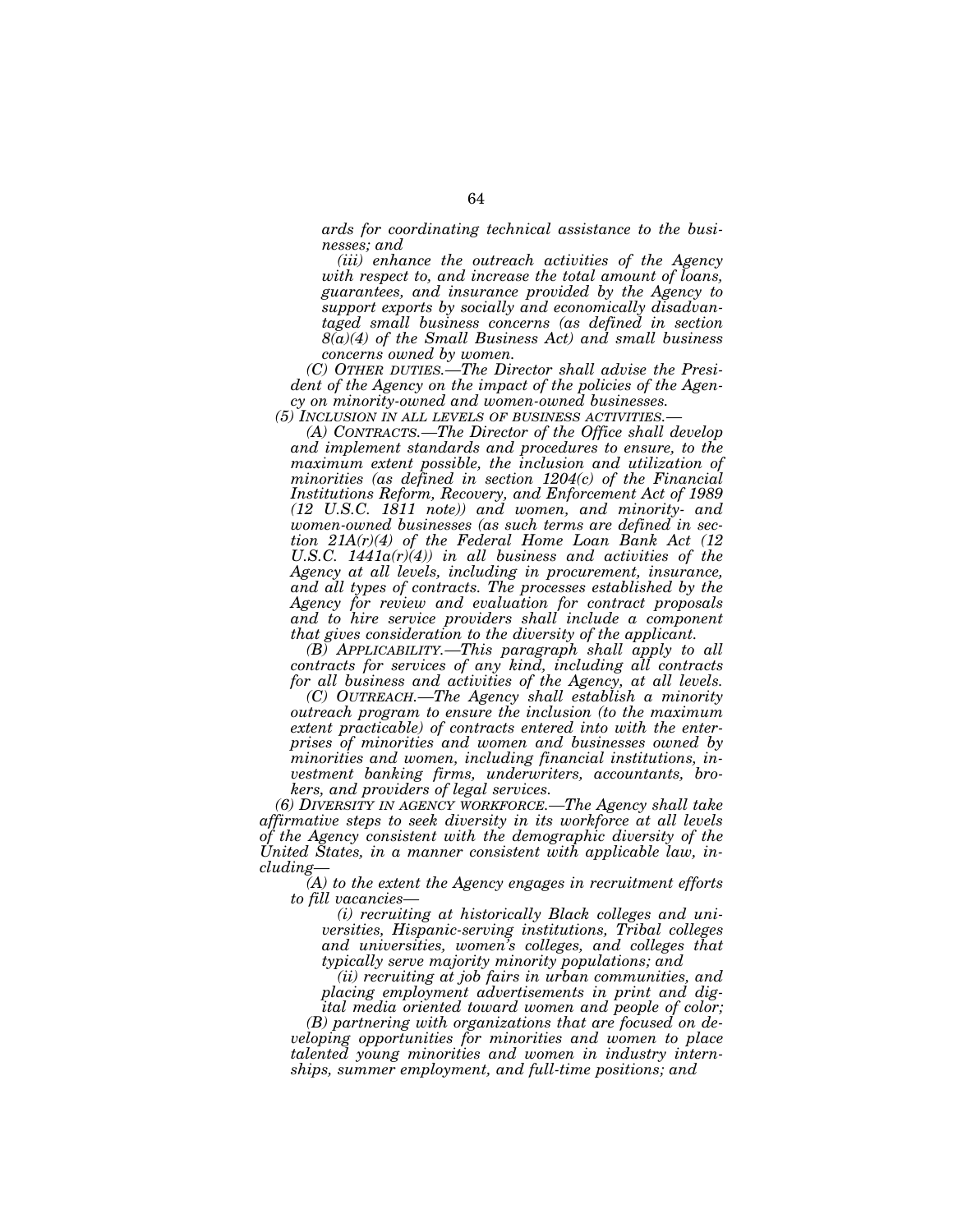*(C) by use of any other mass media communications that the Director of the Office determines necessary.* 

(j) AUTHORITY TO USE PORTION OF BANK SURPLUS TO UPDATE INFORMATION TECHNOLOGY SYSTEMS.—

(1) IN GENERAL.— $[Subject to paragraphs (3) and (4), the$ Bank may use an amount equal to 1.25 percent of the surplus of the Bank during fiscal years 2015 through 2019 to-]  $\tilde{S}ub$ *ject to paragraphs (3) and (4), the Agency may use an amount equal to 1.25 percent of the surplus of the Agency during fiscal years 2020 through 2029 to—* 

(A) seek to remedy any of the operational weakness and risk management vulnerabilities of the Bank which are the result of the information technology system of the Bank;

(B) remedy data fragmentation, enhance information flow throughout the Bank, and manage data across the Bank; and

(C) enhance the operational capacity and risk management capabilities of the Bank to better enable the Bank to increase exports and grow jobs while protecting the taxpayer.

 $(2)$  SURPLUS.—In paragraph  $(1)$ , the term "surplus" means the amount (if any) by which—

(A) the sum of the interest and fees collected by the Bank; exceeds

(B) the sum of—

(i) the funds set aside to cover expected losses on transactions financed by the Bank; and

(ii) the costs incurred to cover the administrative expenses of the Bank.

 $(3)$  LIMITATION.—The aggregate of the amounts used in accordance with paragraph  $\overline{(1)}$  for fiscal years 2015 through 2019 shall not exceed  $$20,000,000$ .

*(3) LIMITATION.—The aggregate of the amounts used in accordance with paragraph (1) for fiscal years 2020 through 2029 shall not exceed \$40,000,000.* 

(4) SUBJECT TO APPROPRIATIONS.—The authority provided by paragraph (1) may be exercised only to such extent and in such amounts as are provided in advance in appropriations Acts.

(k) OFFICE OF ETHICS.—

(1) ESTABLISHMENT.—There is established an Office of Ethics within the Bank, which shall oversee all ethics issues within the Bank.

(2) HEAD OF OFFICE.—

(A) IN GENERAL.—The head of the Office of Ethics shall be the Chief Ethics Officer, who shall report to the Board of Directors.

(B) APPOINTMENT.—Not later than 180 days after the date of the enactment of the Export-Import Bank Reform and Reauthorization Act of 2015, the Chief Ethics Officer shall be—

(i) appointed by the President of the Bank from among persons—

 $(I)$  with a background in law who have experience in the fields of law and ethics; and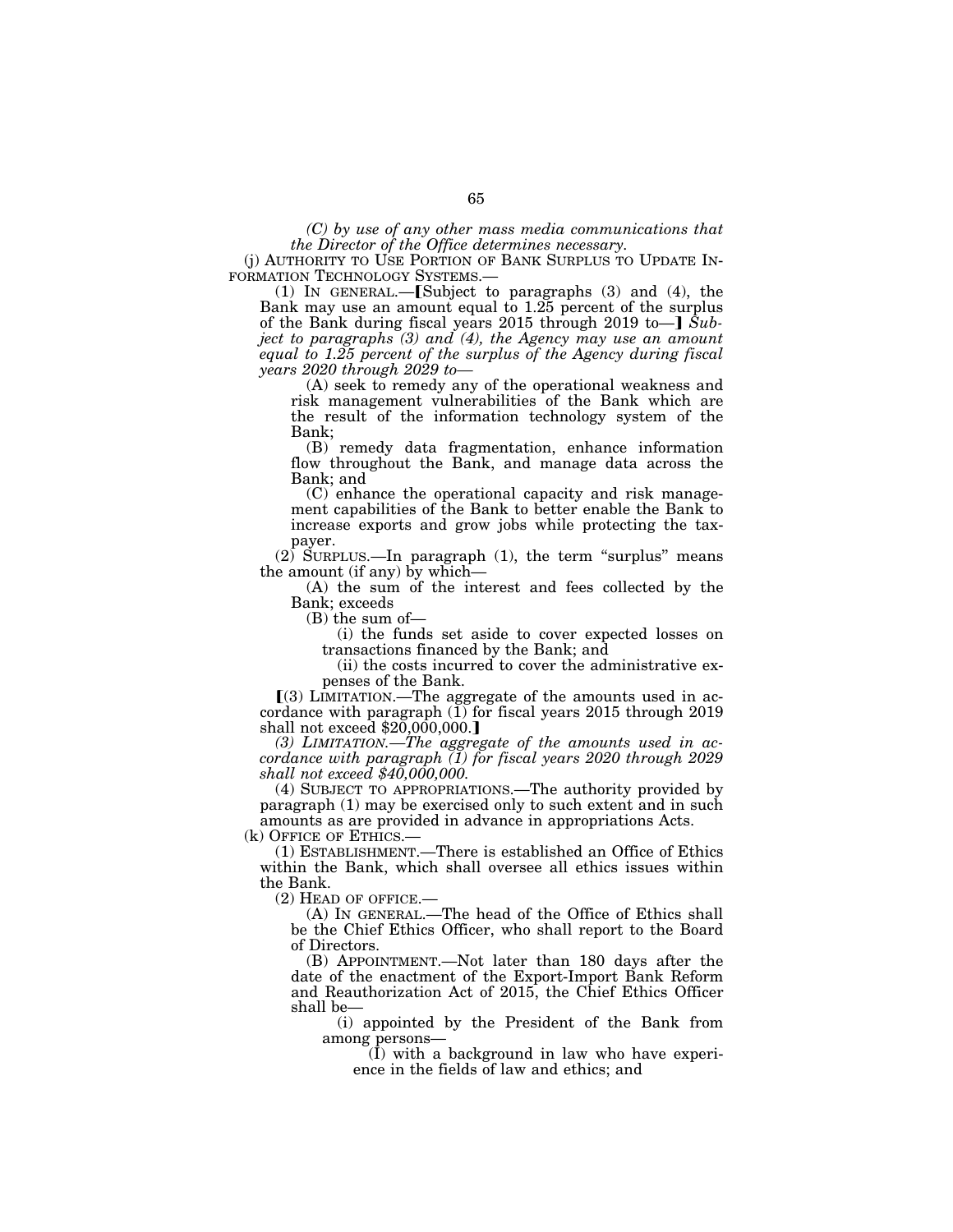(II) who are not serving in a position requiring appointment by the President of the United States before being appointed to be Chief Ethics Officer; and

(ii) approved by the Board.

(C) DESIGNATED AGENCY ETHICS OFFICIAL.—The Chief Ethics Officer shall serve as the designated agency ethics official for the Bank pursuant to the Ethics in Government Act of 1978 (5 U.S.C. App. 101 et seq.).

(3) DUTIES.—The Office of Ethics has jurisdiction over all employees of, and ethics matters relating to, the Bank. With respect to employees of the Bank, the Office of Ethics shall—

(A) recommend administrative actions to establish or enforce standards of official conduct;

(B) refer to the Office of the Inspector General of the Bank alleged violations of—

(i) the standards of ethical conduct applicable to employees of the Bank under parts 2635 and 6201 of title 5, Code of Federal Regulations;

(ii) the standards of ethical conduct established by the Chief Ethics Officer; and

(iii) any other laws, rules, or regulations governing the performance of official duties or the discharge of official responsibilities that are applicable to employees of the Bank;

(C) report to appropriate Federal or State authorities substantial evidence of a violation of any law applicable to the performance of official duties that may have been disclosed to the Office of Ethics; and

(D) render advisory opinions regarding the propriety of any current or proposed conduct of an employee or contractor of the Bank, and issue general guidance on such matters as necessary.

(l) CHIEF RISK OFFICER.—

(1) IN GENERAL.—There shall be a Chief Risk Officer of the Bank, who shall—

(A) oversee all issues relating to risk within the Bank; and

(B) report to the President of the Bank.

(2) APPOINTMENT.—Not later than 180 days after the date of the enactment of the Export-Import Bank Reform and Reauthorization Act of 2015, the Chief Risk Officer shall be—

(A) appointed by the President of the Bank from among persons—

(i) with a demonstrated ability in the general management of, and knowledge of and extensive practical experience in, financial risk evaluation practices in large governmental or business entities; and

(ii) who are not serving in a position requiring appointment by the President of the United States before being appointed to be Chief Risk Officer; and

(B) approved by the Board.

(3) DUTIES.—The duties of the Chief Risk Officer are—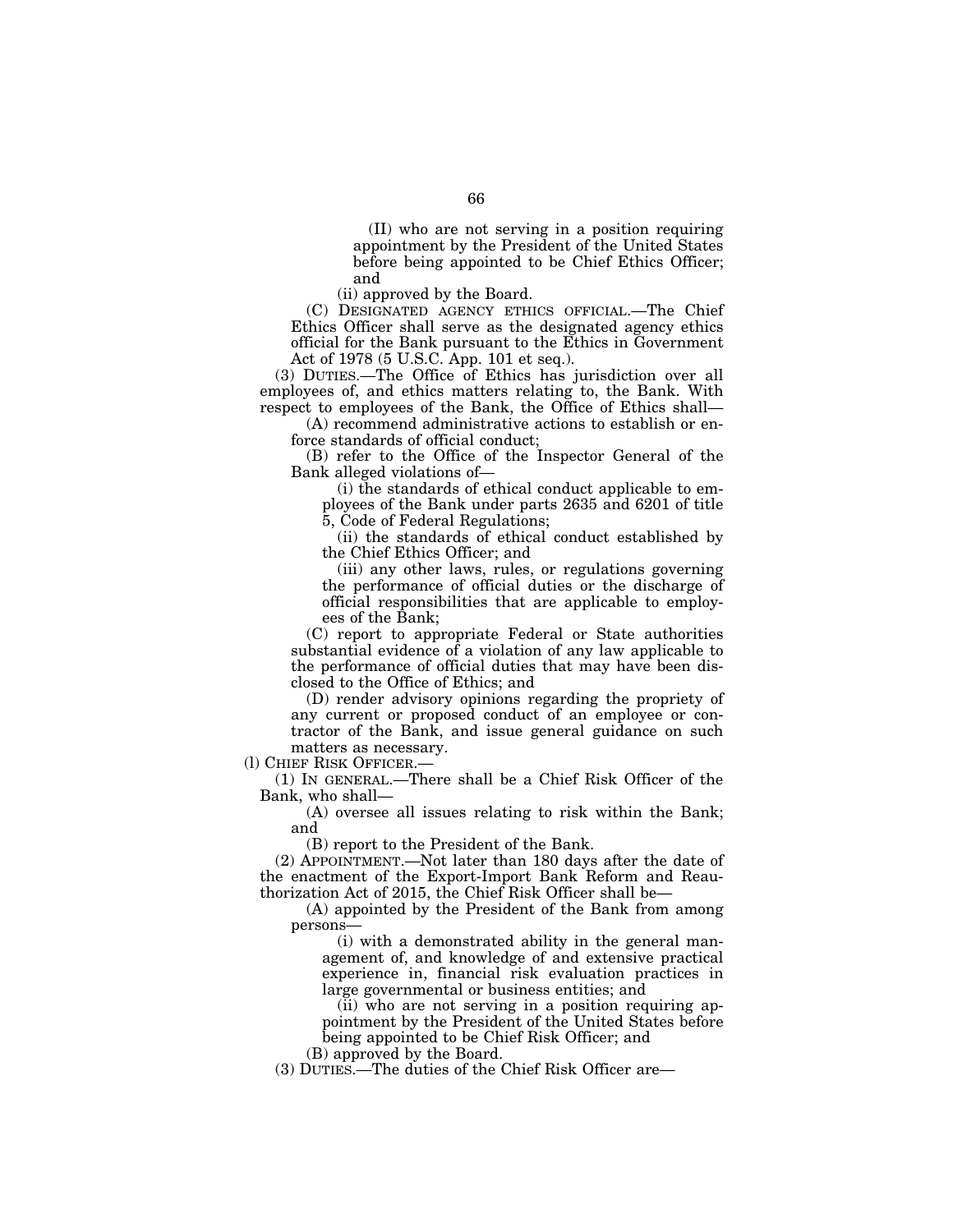(A) to be responsible for all matters related to managing and mitigating all risk to which the Bank is exposed, including the programs and operations of the Bank;

(B) to establish policies and processes for risk oversight, the monitoring of management compliance with risk limits, and the management of risk exposures and risk controls across the Bank;

(C) to be responsible for the planning and execution of all Bank risk management activities, including policies, reporting, and systems to achieve strategic risk objectives;

(D) to develop an integrated risk management program that includes identifying, prioritizing, measuring, monitoring, and managing internal control and operating risks and other identified risks;

(E) to ensure that the process for risk assessment and underwriting for individual transactions considers how each such transaction considers the effect of the transaction on the concentration of exposure in the overall port-<br>folio of the Bank, taking into account fees, folio of the Bank, taking into account fees, collateralization, and historic default rates; and

(F) to review the adequacy of the use by the Bank of qualitative metrics to assess the risk of default under various scenarios.

(m) RISK MANAGEMENT COMMITTEE.—

(1) ESTABLISHMENT.—There is established a management committee to be known as the ''Risk Management Committee''.

(2) MEMBERSHIP.—The membership of the Risk Management Committee shall be the members of the Board of Directors, with the President and First Vice President of the Bank serving as ex officio members.

(3) DUTIES.—The duties of the Risk Management Committee shall be—

(A) to oversee, in conjunction with the Office of the Chief Financial Officer of the Bank—

(i) periodic stress testing on the entire Bank portfolio, reflecting different market, industry, and macroeconomic scenarios, and consistent with common practices of commercial and multilateral development banks; and

(ii) the monitoring of industry, geographic, and obligor exposure levels; and

(B) to review all required reports on the default rate of the Bank before submission to Congress under section 8(g). *(n) OFFICE OF TERRITORIAL EXPORTING.—* 

*(1) IN GENERAL.—The President of the Agency shall establish an Office of Territorial Exporting, the functions of which shall be to—* 

*(A) promote the export of goods and services from the territories;* 

*(B) conduct outreach, education, and disseminate information concerning export opportunities and the availability of Agency support for such activities; and* 

*(C) increase the total amount of loans, guarantees, and insurance provided by the Agency benefitting the territories.*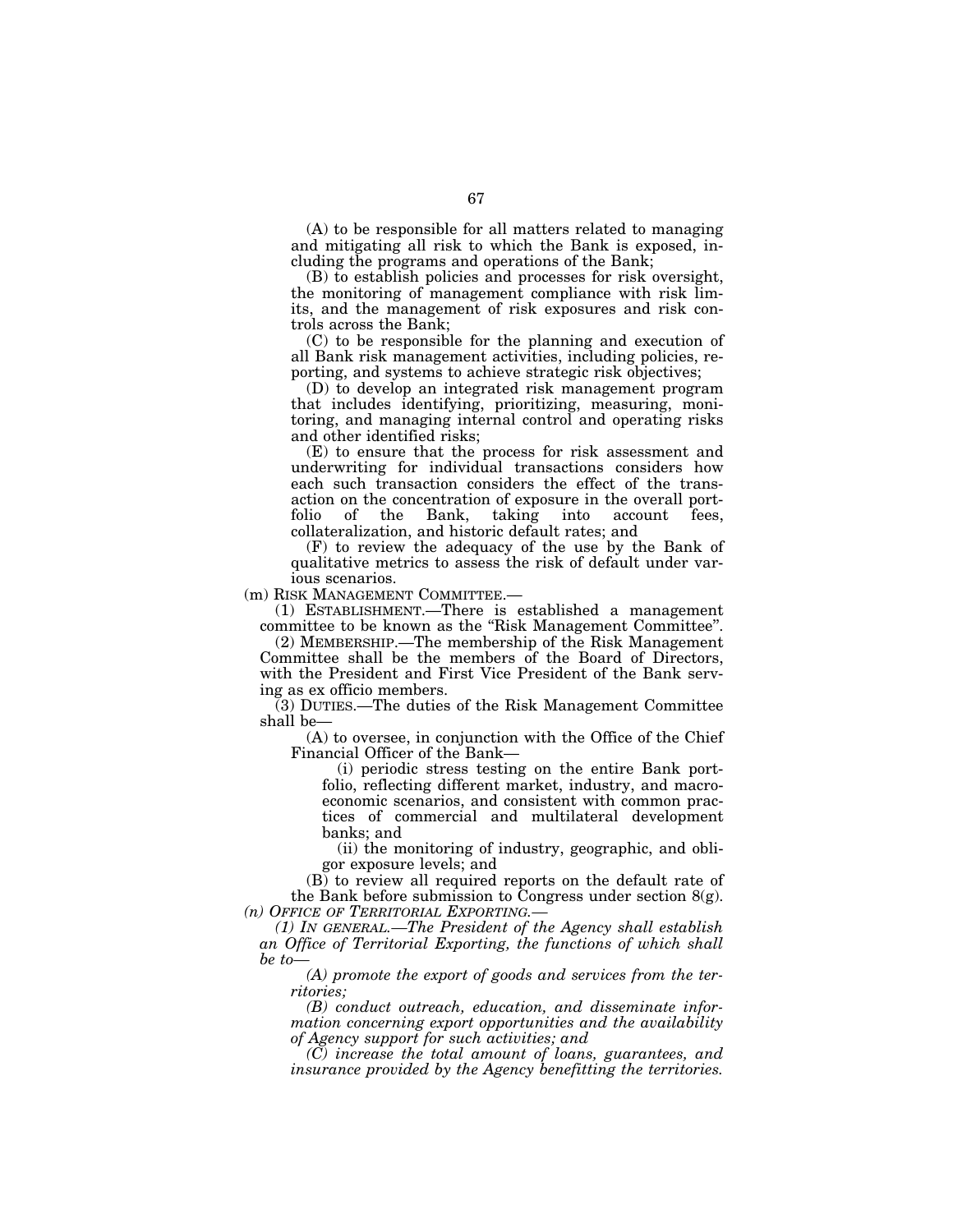*(2) STAFF.—The President of the Agency shall hire such staff as may be necessary to perform the functions of the Office, including—* 

*(A) at least 1 staffer responsible for liaising with Puerto Rico and the United States Virgin Islands; and* 

*(B) at least 1 staffer responsible for liaising with the United States territories of Guam, the Commonwealth of the Northern Mariana Islands, and American Samoa.* 

*(3) DEFINITION OF TERRITORY.—In this Act, the term ''territory'' means the Commonwealth of Puerto Rico, the United States Virgin Islands, Guam, the Commonwealth of the Northern Mariana Islands, and American Samoa.* 

*(o) COMPENSATION OF EMPLOYEES.—* 

*(1) RATES OF PAY.—Subject to paragraph (2), the Board of Directors of the Agency, consistent with standards established by the Director of the Office of Minority and Women Inclusion, may set and adjust rates of basic pay for employees and new hires of the Agency without regard to the provisions of chapter 51 and subchapter III of chapter 53 of title 5, United States Code, except that no employee of the Agency may receive a rate of basic pay that exceeds the rate for level III of the Executive Schedule under section 5313 of such title.* 

*(2) LIMITATIONS.—The Board of Directors of the Agency may not apply paragraph (1) to more than 35 employees at any point in time. Nothing in paragraph (1) may be construed to apply to any position of a confidential or policy-determining character that is excepted from the competitive service under section 3302 of title 5, United States Code, (pursuant to schedule C of subpart C of part 213 of title 5 of the Code of Federal Regulations) or to any position that would otherwise be subject to section 5311 or 5376 of title 5, United States Code.* 

## \* \* \* \* \* \* \* **SEC. 6. AGGREGATE LOAN, GUARANTEE, AND INSURANCE AUTHORITY.**

(a) LIMITATION ON OUTSTANDING AMOUNTS.— (1) IN GENERAL.—The Export-Import Bank of the United States shall not have outstanding at any one time loans, guarantees, and insurance in an aggregate amount in excess of the applicable amount.

 $(2)$  APPLICABLE AMOUNT DEFINED.—In this subsection, the term "applicable amount", for each of fiscal years 2015 through 2019, means \$135,000,000,000.]

*(2) APPLICABLE AMOUNT DEFINED.—In this subsection, the term ''applicable amount'' means—* 

*(A) \$145,000,000,000 for fiscal year 2020;* 

*(B) \$150,000,000,000 for fiscal year 2021;* 

*(C) \$155,000,000,000 for fiscal year 2022;* 

*(D) \$160,000,000,000 for fiscal year 2023;* 

*(E) \$165,000,000,000 for fiscal year 2024;* 

*(F) \$170,000,000,000 for fiscal year 2025; and* 

*(G) \$175,000,000,000 for each of fiscal years 2026 through 2029.* 

(3) FREEZING OF LENDING CAP IF DEFAULT RATE IS 2 PERCENT OR MORE.—If the rate calculated under section  $8(g)(1)$  is 2 percent or more for a quarter, the Bank may not exceed the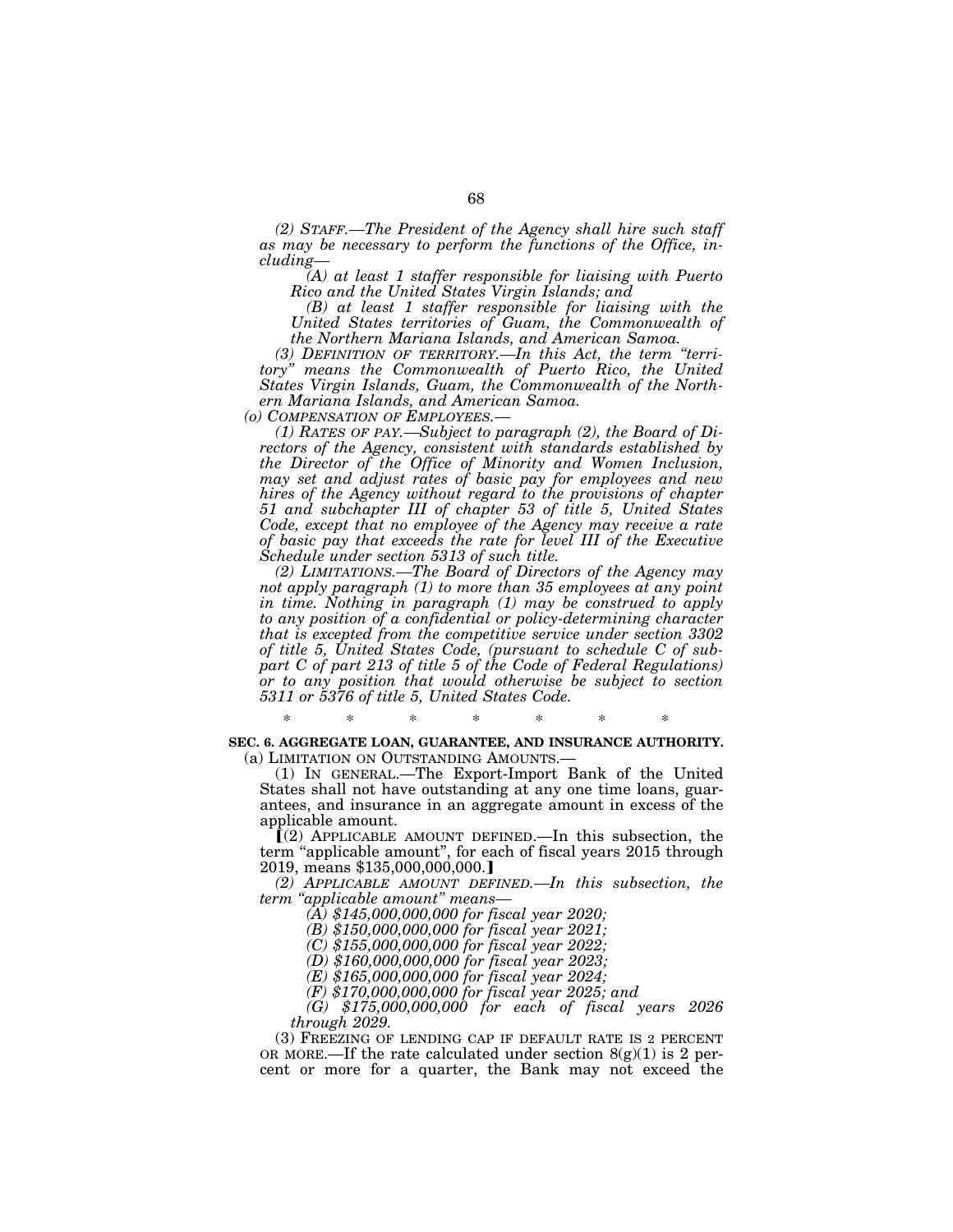amount of loans, guarantees, and insurance outstanding on the last day of that quarter until the rate calculated under section  $8(g)(1)$  is less than 2 percent.

(4) SUBJECT TO APPROPRIATIONS.—All spending and credit authority provided under this Act shall be effective for any fiscal year only to such extent or in such amounts as are provided in appropriation Acts.

(b) RESERVE REQUIREMENT.—The Bank shall build to and hold in reserve, to protect against future losses, an amount that is not less than 5 percent of the aggregate amount of disbursed and outstanding loans, guarantees, and insurance of the Bank.

(c) PRESIDENTIAL DETERMINATION.—

(1) IN GENERAL.—Not later than March 31 of each fiscal year, the President of the United States shall determine whether the authority available to the Bank for such fiscal year will be sufficient to meet the Bank's needs, particularly those needs arising from—

(A) increases in the level of exports unforeseen at the time of the original budget request for such fiscal year;

(B) any increased foreign export credit subsidies; or

(C) the lack of progress in negotiations to reduce or eliminate export credit subsidies.<br>(2) REQUEST FOR LEGISLATION.—

(A) IN GENERAL.—If the President of the United States finds that the amount of direct loan authority or guarantee authority available to the Bank for the fiscal year involved exceeds the amount which will be necessary to carry out the Bank's functions consistent with the availability of qualified applications and limitations imposed by law during such year, the President of the United States shall promptly transmit to the Congress a request for legislation to eliminate the amount of such excess direct loan, loan guarantee, or insurance authority.

(B) CONTINUED AVAILABILITY OF AUTHORITY.—The Bank shall continue to make remaining amounts of its authority available for the fiscal year involved, in accordance with its practices and the requirements of this Act, unless otherwise directed pursuant to law.

SEC. 7. The Export-Import Bank of the United States shall continue to exercise its functions in connection with and in furtherance of its object and purposes until the close of business on September 30, [2019] *2029*, but the provisions of this section shall not be construed as preventing the Bank from acquiring obligations prior to such date which mature subsequent to such date or from assuming prior to such date liability as guarantor, endorser, or acceptor of obligations which mature subsequent to such date, or from issuing either prior or subsequent to such date, for purchase by the Secretary of the Treasury or any other purchasers, its notes, debentures, bonds, or other obligations which mature subsequent to such date or from continuing as a corporate agency of the United States and exercising any of its functions subsequent to such date for purposes of orderly liquidation, including the administration of its assets and the collection of any obligations held by the Bank.

SEC. 8. (a) The Export-Import Bank of the United States shall transmit to the Congress annually a complete and detailed report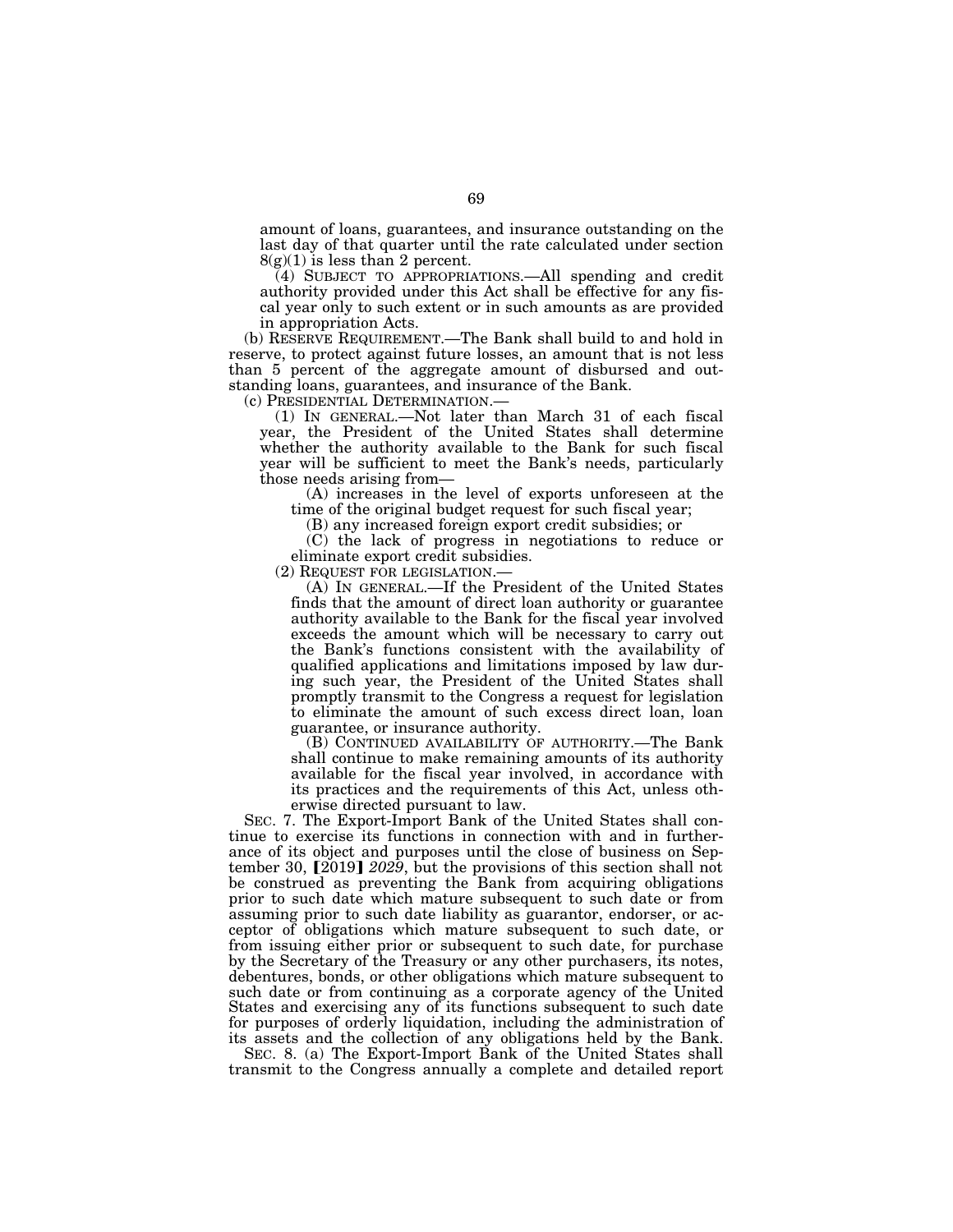of its operations. The report shall be as of the close of business on the last day of each fiscal year.

(b)(1) The Bank shall include in its annual report to the Congress a report on the allocation of the sums set aside for small business exports pursuant to section  $2(b)(1)(E)$ .

 $(2)$  Such report shall specify-

(A) the total number and dollar volume of loans made from the sums set aside;

(B) the number and dollar volume of loans made through the consortia program under section  $2(b)(1)(E)(vii)$ ;

(C) the amount of guarantees and insurance provided for small business exports;

(D) the number of recipients of financing from the sums set aside who have not previously participated in the Bank's programs;

(E) the number of commitments entered into in amounts less than \$500,000; and

(F) any recommendations for increasing the participation of banks and other institutions in the programs authorized under section  $2(b)(1)(E)$ .

(3) For the purpose of this subsection, the Bank's report shall be transmitted to the Committee on Small Business of the Senate and the Committee on Small Business of the House of Representatives.

(c) TECHNOLOGY TO ASSIST SMALL BUSINESSES.—The Bank shall include in its annual report to the Congress under subsection (a) of this section for each of fiscal years 2002 through 2006 a report on the efforts made by the Bank to carry out subparagraphs  $(\vec{E})(x)$ and  $(J)$  of section  $2(b)$  $(1)$  of this Act, and on how the efforts are assisting small business concerns (as defined in section 3(a) of the Small Business Act).<br>(d) NUMBER OF SMALL BUSINESS SUPPLIERS OF BANK USERS.—

The Bank shall estimate on the basis of an annual survey or tabulation the number of entities that are suppliers of users of the Bank and that are small business concerns (as defined in section 3(a) of the Small Business Act) located in the United States, and shall include the estimate in its annual report to the Congress under subsection (a) of this section.

(e) OUTREACH TO CERTAIN SMALL BUSINESSES.—The Bank shall include in its annual report to the Congress under subsection (a) of this section a description of outreach efforts made by the Bank to any socially and economically disadvantaged small business concerns (as defined in section  $\dot{8}(a)(4)$  of the Small Business Act), small business concerns (as defined in section 3(a) of the Small Business Act) owned by women, and small business concerns (as defined in section 3(a) of the Small Business Act) employing fewer than 100 employees.

(f) ADDITIONAL REPORTS.—Not later than March 31 of each year, the Bank shall submit to the Committee on Financial Services of the House of Representatives and the Committee on Banking, Housing, and Urban Affairs of the Senate reports on—

(1) the extent to which the Bank has been able to use the authority provided, and has complied with the mandates contained, in section  $2(b)(1)(E)$ , and to the extent the Bank has been unable to fully use such authority and comply with such mandates, a report on the reasons for the Bank's inability to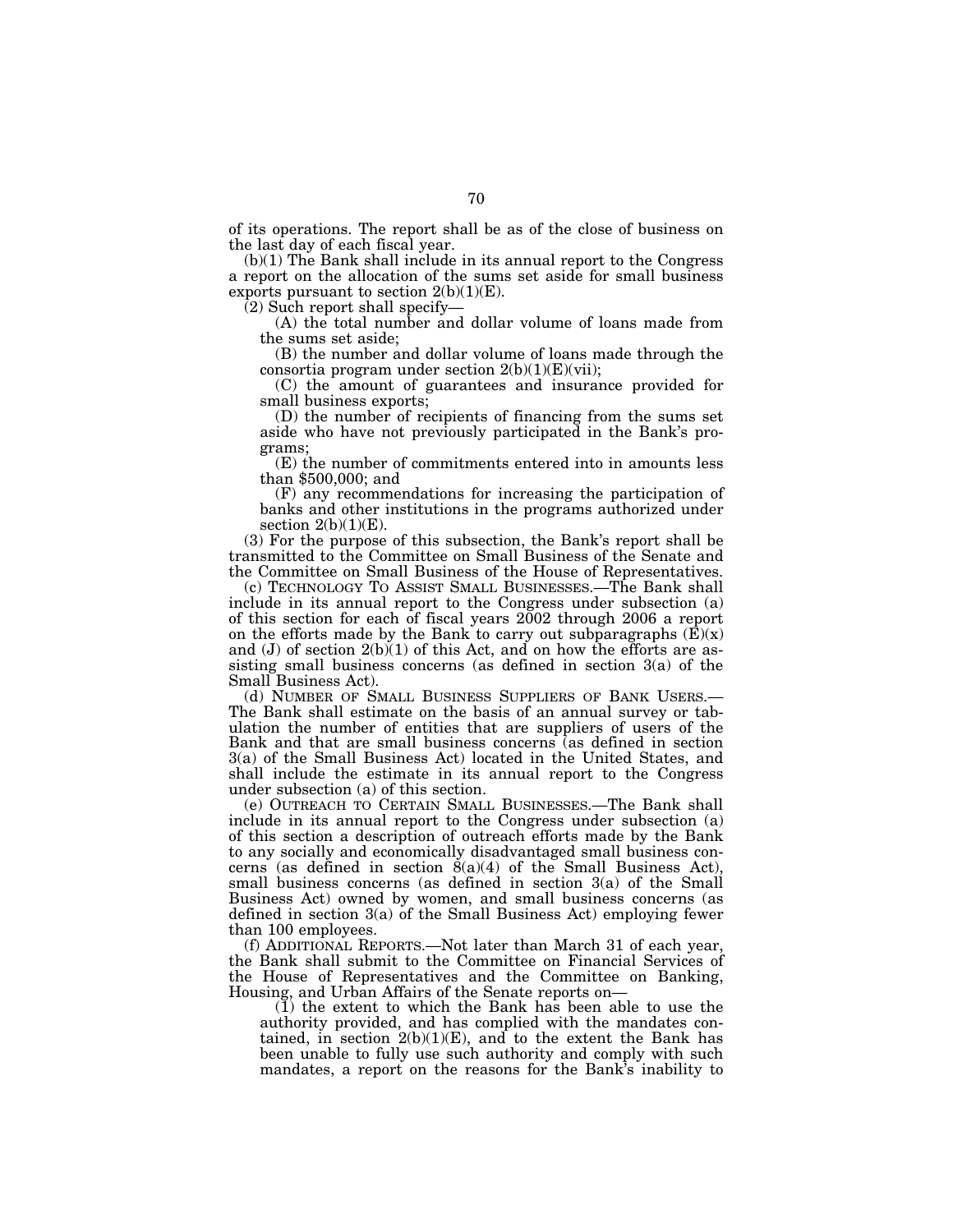do so and the steps the Bank is taking to remedy such inability;

(2) the extent to which financing has been made available to small business concerns (described in subsection (e)) to enable them to participate in exports by major contractors, including through access to the supply chains of the contractors through direct or indirect funding;

(3) the specific measures the Bank will take in the upcoming year to achieve the small business objectives of the Bank, including expanded outreach, product improvements, and related actions;

 $(4)$  the progress made by the Bank in supporting exports by socially and economically disadvantaged small business concerns (defined in section  $8(a)(4)$  of the Small Business Act) and small business concerns (as defined in section 3(a) of the Small Business Act) owned by women, including estimates of the amounts made available to finance exports directly by such small business concerns, a comparison of these amounts with the amounts made available to all small business concerns, and a comparison of such amounts with the amounts so made available during the 2 preceding years;]

 $(5)$  *(4)* with respect to each type of transaction, the interest and fees charged by the Bank to exporters (including a description of fees and interest, if any, charged to small business concerns), buyers, and other applicants in connection with each financing program of the Bank, and the highest, lowest, and average fees charged by the Bank for short term insurance transactions;

 $(6)$  (5) the effects of the fees on the ability of the Bank to achieve the objectives of the Bank relating to small business;

 $\lceil (7) \rceil$  (6) the fee structure of the Bank as compared with those of foreign export credit agencies; and

 $[(8)]$  (7)(A) the efforts made by the Bank to carry out subparagraphs  $(E)(x)$  and  $(J)$  of section  $2(b)(1)$  of the Export-Import Bank Act of 1945, including the total amount expended by the Bank to do so; and

(B) if the Bank has been unable to comply with such subparagraphs—

(i) an analysis of the reasons therefor; and

(ii) what the Bank is doing to achieve, and the date by

which the Bank expects to have achieved, such compliance. (g) MONITORING OF DEFAULT RATES ON BANK FINANCING; RE-PORTS ON DEFAULT RATES; SAFETY AND SOUNDNESS REVIEW.—

(1) MONITORING OF DEFAULT RATES.—Not less frequently than quarterly, the Bank shall calculate the rate at which the entities to which the Bank has provided short-, medium-, or long-term financing are in default on a payment obligation under the financing, by dividing the total amount of the required payments that are overdue by the total amount of the financing involved.

(2) ADDITIONAL CALCULATION BY TYPE OF PRODUCT, BY KEY MARKET, AND BY INDUSTRY SECTOR; REPORT TO CONGRESS.—In addition, the Bank shall, not less frequently than quarterly—

(A) calculate the rate of default—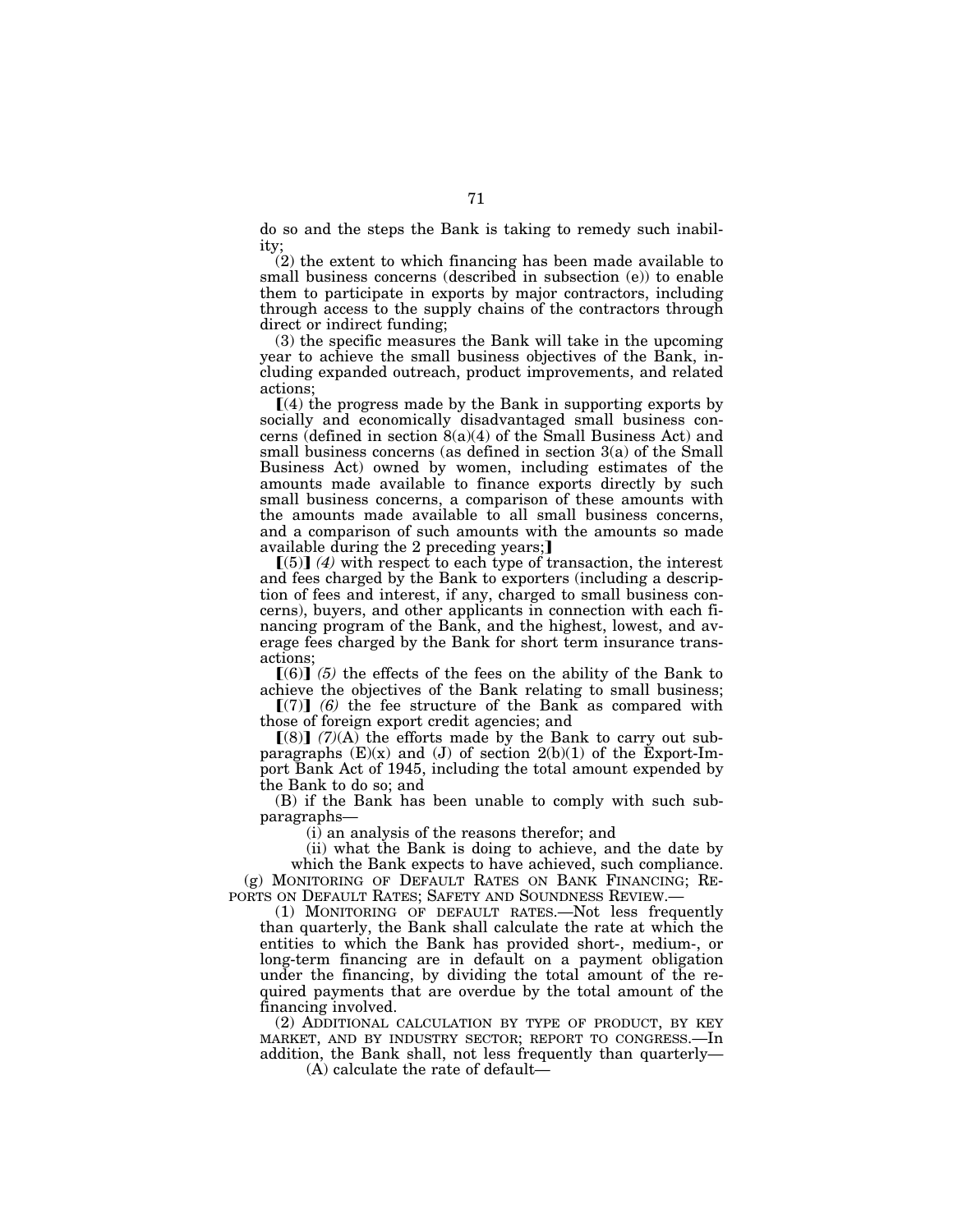(i) with respect to whether the products involved are short-term loans, medium-term loans, long-term loans, insurance, medium-term guarantees, or long-term guarantees;

(ii) with respect to each key market involved; and

(iii) with respect to each industry sector involved; and

(B) submit to the Committee on Banking, Housing, and Urban Affairs of the Senate and the Committee on Financial Services of the House of Representatives a report on each such rate and any information the Bank deems relevant.

(3) REPORT ON CAUSES OF DEFAULT RATE; PLAN TO REDUCE DEFAULT RATE.—Within 45 days after a rate calculated under paragraph (1) equals or exceeds 2 percent, the Bank shall submit to the Congress a written report that explains the circumstances that have caused the default rate to be at least 2 percent, and includes a plan to reduce the default rate to less than 2 percent.

(4) PLAN CONTENTS.—The plan referred to in paragraph (3) shall—

(A) provide a detailed explanation of the processes and controls by which the Bank monitors and tracks outstanding loans;

(B) detail specific planned actions, including a time frame for completing the actions, to reduce the default rate described in paragraph (1) to less than 2 percent.

(5) MONTHLY REPORTS REQUIRED WHILE DEFAULT RATE IS AT LEAST 2 PERCENT.—For so long as the default rate calculated under paragraph (1) is at least 2 percent, the Bank shall submit monthly reports to the Congress describing the specific actions taken during such period to reduce the default rate.

(6) SAFETY AND SOUNDNESS REVIEW.—If the default rate calculated under paragraph (1) remains above 2 percent for a period of 6 months, the Secretary of the Treasury shall provide for an independent third party to—

(A) conduct a review of the loan programs and funds of the Bank, which shall determine—

(i) the financial safety and soundness of the programs and funds; and

(ii) the extent of loan loss reserves and capital adequacy of the programs and funds; and

(B) submit to the Secretary, within 60 days after the end of the 6-month period, a report that—

(i) describes the methodology and standards used to conduct the review required by subparagraph (A);

(ii) sets forth the results and findings of the review, including the extent of loan loss reserves and capital adequacy of the programs and funds of the Bank; and

(iii) includes recommendations regarding restoring the reserves and capital to maintain the programs and funds in a safe and sound condition.

(h) CATEGORIZATION OF PURPOSE OF LOANS AND LONG-TERM GUARANTEES.—In the annual report of the Bank under subsection (a), the Bank shall categorize each loan and long-term guarantee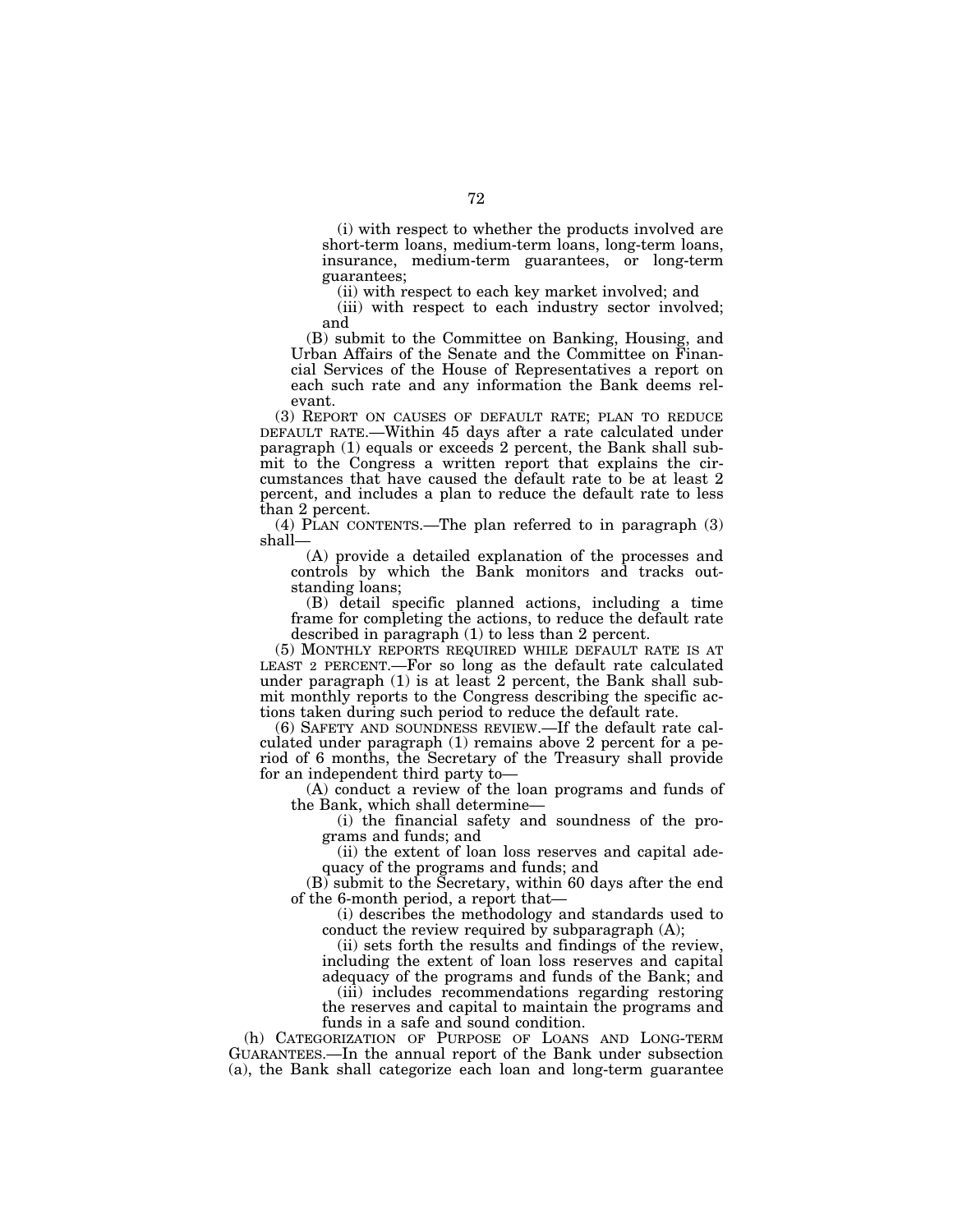made by the Bank in the fiscal year covered by the report, and according to the following purposes:

 $(1)$  "To assume commercial or political risk that exporter or private financial institutions are unwilling or unable to undertake''.

(2) ''To overcome maturity or other limitations in private sector export financing''.

(3) ''To meet competition from a foreign, officially sponsored, export credit competition''.

 $(4)$  "Not identified", and the reason why the purpose is not identified.

(i) ACCESS TO BANK PRODUCTS BY THE TEXTILE INDUSTRY.—The Bank shall include in its annual report to the Congress under subsection (a) of this section a report on the determinations made by the Advisory Committee under section  $3(d)(5)$  in the year covered by the report.

(j) TEXTILE AND APPAREL SUPPLY CHAIN FINANCING.—The Bank shall include in its annual report to the Congress under subsection (a) of this section a description of the success of the Bank in providing effective and reasonably priced financing to the United States textile and apparel industry for exports of goods manufactured in the United States that are used as components in global textile and apparel supply chains in the year covered by the report, and steps the Bank has taken to increase the use of Bank products by such firms.<br>(k) REPORT ON PROGRAMS FOR SMALL- AND MEDIUM-SIZED BUSI-

NESSES.—The Bank shall include in its annual report to Congress under subsection (a) a report on the programs of the Bank for United States businesses with less than \$250,000,000 in annual sales.<br>(1) OFFICE OF MINORITY AND WOMEN INCLUSION.—

*(1) In GENERAL.—The Agency shall include in its annual report to the Congress under subsection (a) a report from the Office of Minority and Women Inclusion regarding the actions taken by the Agency and the Office pursuant to section 3(i), which shall include—* 

*(A) a statement of the total amounts paid by the Agency to contractors since the most recent report under this subsection;* 

*(B) the percentage of the amounts described in subparagraph (A) that were paid to contractors as described in section 3(i)(5)(A);* 

*(C) the successes achieved and challenges faced by the Agency in operating minority and women outreach programs;* 

*(D) a description of the progress made by the Agency in supporting exports by minority-owned small business concerns and the progress made by the Agency in supporting small business concerns owned by women, including estimates of the amounts made available to finance exports directly by both categories of small business concerns, a comparison of these amounts with the amounts made available to all small business concerns, and a comparison of such amounts with the amounts so made available during the 2 preceding years;*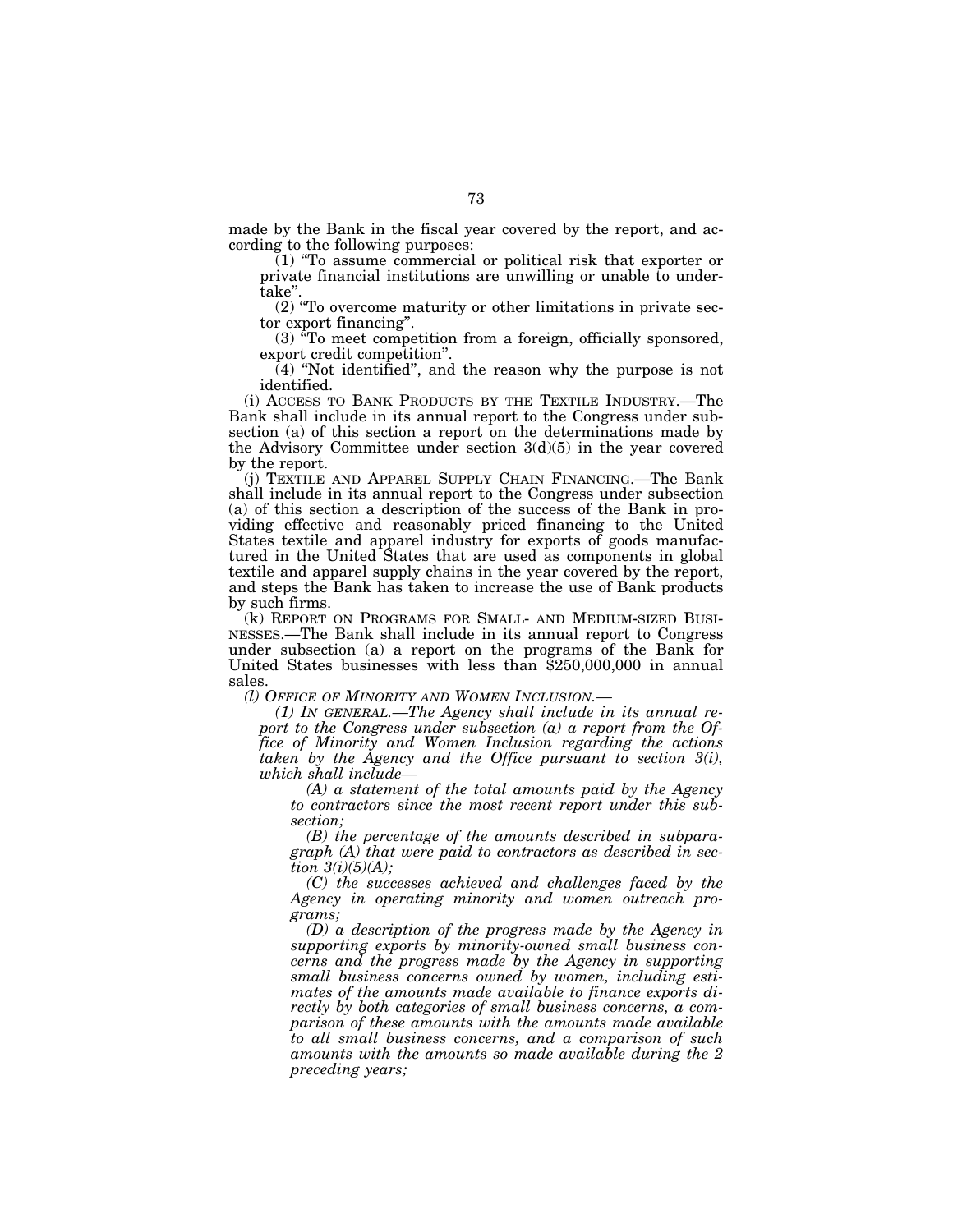*(E) the challenges the Agency may face in hiring qualified minority and women employees and contracting with qualified minority-owned and women-owned businesses; and* 

*(F) any other information, findings, conclusions, and recommendations for legislative or Agency action, as the Director of the Office deems appropriate.* 

*(2) DEFINITIONS.—In this subsection:* 

*(A) MINORITY-OWNED SMALL BUSINESS CONCERN.—The term ''minority-owned small business concern'' has the meaning given the term ''socially and economically disadvantaged small business concern'' under section 8(a)(4) of the Small Business Act.* 

*(B) SMALL BUSINESS CONCERN.—The term ''small business concern'' has the meaning given that term under section 3(a) of the Small Business Act.* 

*(m) REPORT ON ACTIVITIES IN THE TERRITORIES.—The Agency shall include in its annual report to Congress under subsection (a) a report on the steps taken by the Agency in the period covered by the report to increase—* 

*(1) awareness of the Agency and its services in the territories; and* 

*(2) the provision of Agency support to export businesses in the territories.* 

\* \* \* \* \* \* \*

### TIED AID CREDIT PROGRAM AND FUND

SEC. 10. (a) FINDINGS.—The Congress finds that—

(1) tied aid and partially untied aid credits offered by other countries are a predatory method of financing exports because of their market-distorting effects;

(2) these distortions have caused the United States to lose export sales, with resulting losses in economic growth and employment;

(3) these practices undermine market mechanisms that would otherwise result in export purchase decisions made on the basis of price, quality, delivery, and other factors directly related to the export, where official financing is not subsidized and would be a neutral factor in the transaction.

(4) support of commercial exports by donor countries with tied aid and partially untied aid credits impedes the growth of developing countries because it diverts development assistance funds from essential developmental purposes;

(5) the Bank has, at a minimum, the following two tasks—

(A)(i) first, the Bank should match foreign export credit agencies and aid agencies when they engage in tied aid outside the confines of the Arrangement and when they exploit loopholes, such as untied aid;

(ii) such matching is needed to provide the United States with leverage in efforts at the OECD to reduce the overall level of export subsidies;

(iii) only through matching foreign export credit offers can the Bank buttress United States negotiators in their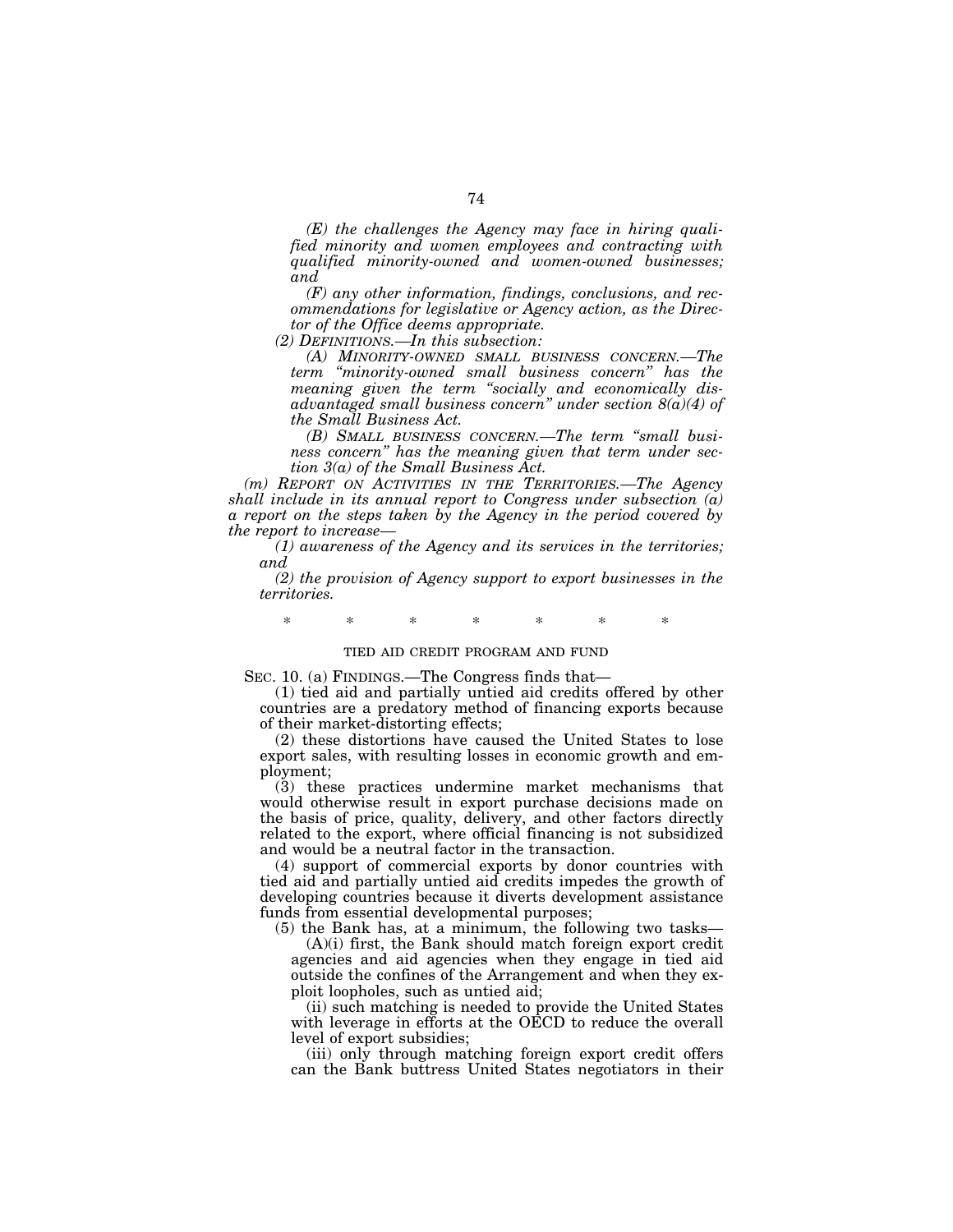efforts to bring these loopholes within the disciplines of the Arrangement; and

(iv) in order to bring untied aid within the discipline of the Arrangement, the Bank should consider initiating highly competitive financial support when the Bank learns that foreign untied aid offers will be made; and

(B) second, the Bank should support United States exporters when the exporters face foreign competition that is consistent with the Arrangement and the Subsidies Code of the World Trade Organization, but which places United States exporters at a competitive disadvantage; and

(6) there should be established in the Bank a tied aid program to target the export markets of those countries, including those that are not a party to the Arrangement, which make extensive use of tied aid or partially untied aid credits for, or untied aid used to promote exports as if it were tied aid, commercial advantage for the purposes of—

(A) enforcing compliance with the existing Arrangement restricting the use of tied aid and partially untied aid credits for commercial purposes; and

(B) facilitating efforts to negotiate, establish, and enforce new or revised comprehensive international arrangements effectively restricting the use of tied aid and partially untied aid credits, or untied aid used to promote exports as if it were tied aid, for commercial purposes; and

(C) promoting compliance with Arrangement rules among foreign export credit agencies that are not a party to the Arrangement;

and such program should be used aggressively for such pur-

poses.<br>(b) ESTABLISHMENT OF TIED AID CREDIT PROGRAM.—

(1) IN GENERAL.—The Bank shall establish a tied aid credit program under which grants shall be made from funds available in the Tied Aid Credit fund established under subsection  $(c)$ —

(A) to supplement the financing of a United States export when there is a reasonable expectation that predatory financing will be provided by another country for a sale by a competitor of the United States exporter with respect to such export and with special attention to matching tied aid and partially untied aid credits extended by other governments

(i) in violation of the Arrangement; or

(ii) in cases in which the Bank determines that United States trade or economic interests justify the matching of tied aid credits extended in compliance with the Arrangement, including grandfathered cases;

(B) to supplement the financing of United States exports to foreign markets which are actual or potential export markets for any country which the Bank determines—

(i) engages in predatory official export financing through the use of tied aid or partially untied aid credits, and impedes negotiations or violates agreements on tied aid to eliminate the use of such credits for commercial purposes; or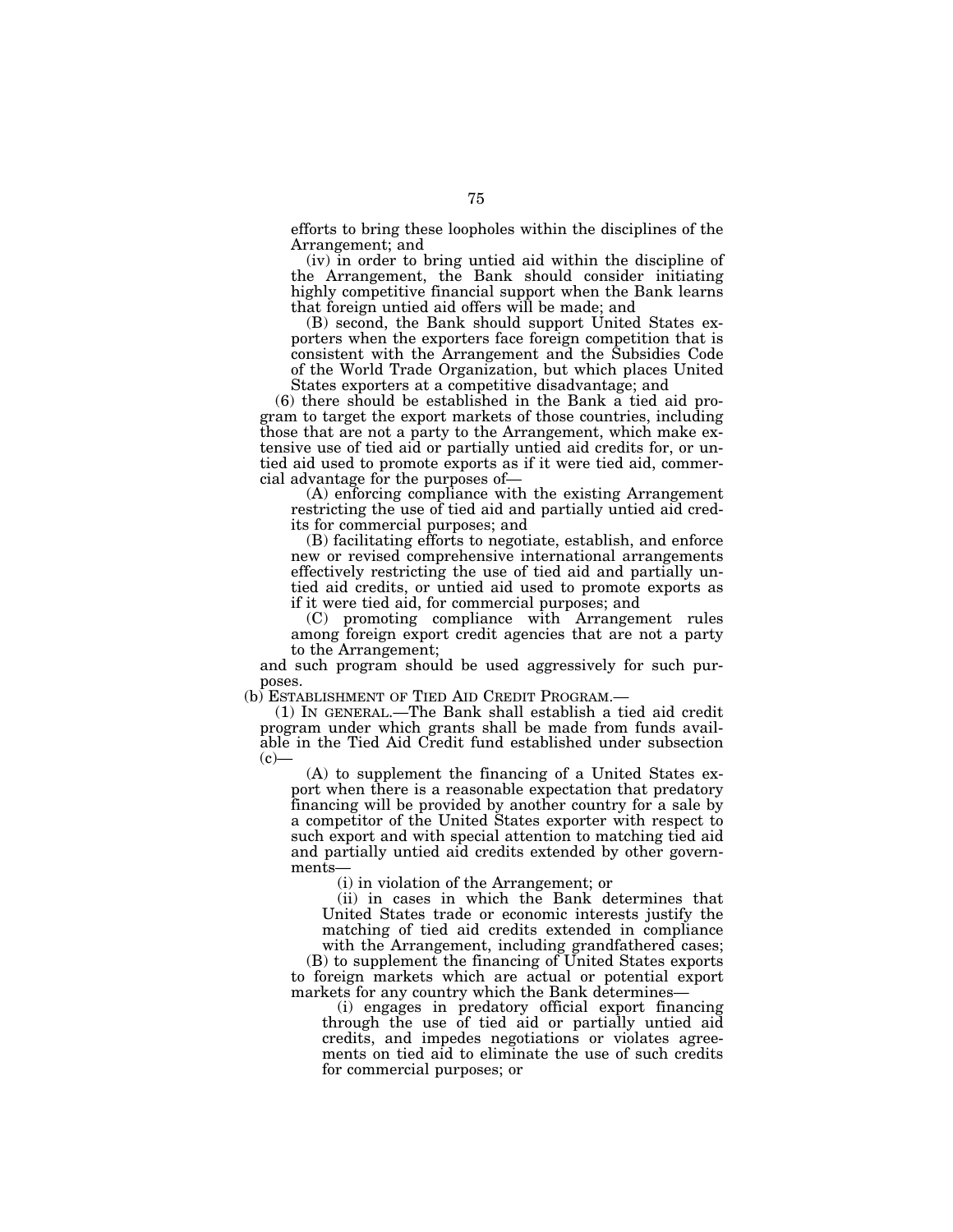(ii) engages in predatory financing practices that seek to circumvent international agreements on tied aid; or

(C) to supplement the financing of United States exports under such other circumstances as the Bank may determine to be appropriate for carrying out the purposes of this section.

(2) ADMINISTRATION OF PROGRAM.—The tied aid credit program shall be administrated by the Bank—

(A) in consultation with the Secretary and in accordance with the principles, process, and standards developed pursuant to paragraph (5) of this subsection and the purposes described in subsection (a)(5);

(B) in cooperation with United States exporters and private financial institutions or entities, and in consultation with other Federal agencies, as appropriate; and

(C) in consultation with the National Advisory Council on International Monetary and Financial Policies.

(3) COORDINATION WITH OTHER EXPORT FINANCING.—Under the tied aid credit program, the Bank may combine grants from the Tied Aid Credit Fund with—

(A) any guarantee, insurance, or other extension of credit provided by the Bank under this Act;

 $(B)$  any export financing provided by any private financial institution or other entity; and

(C) any other type of export financing,

in such manner and under such terms as the Bank determines to be appropriate, including combinations of export financing in the form of blended financing and parallel financing.

(4) INFORMATION ON COUNTRIES WHICH ENGAGE IN OFFICIAL PREDATORY EXPORT FINANCING AND IMPEDE NEGOTIATIONS.—In order to assist the Bank to make the most efficient use of funds available for supplemental financing under paragraph (1)(B), the United States Trade Representative and the Secretary of Commerce may provide information on principal sectors and key markets of countries described in paragraph (1)(B) to the Bank, the Secretary and the National Advisory Council on International Monetary and Financial Policies. The Bank shall also request and take into consideration the views of the private sector on principal sectors and key markets of countries described in paragraph (1)(B).

(5) PRINCIPLES, PROCESS, AND STANDARDS GOVERNING USE OF THE FUND.-

(A) IN GENERAL.—The Secretary and the Bank jointly shall develop a process for, and the principles and standards to be used in, determining how the amounts in the Tied Aid Credit Fund could be used most effectively and efficiently to carry out the purposes of subsection  $(a)(6)$ .

(B) CONTENT OF PRINCIPLES, PROCESS, AND STANDARDS.— (i) CONSIDERATION OF CERTAIN PRINCIPLES AND STANDARDS.—In developing the principles and standards referred to in subparagraph (A), the Secretary and the Bank shall consider administering the Tied Aid Credit Fund in accordance with the following principles and standards: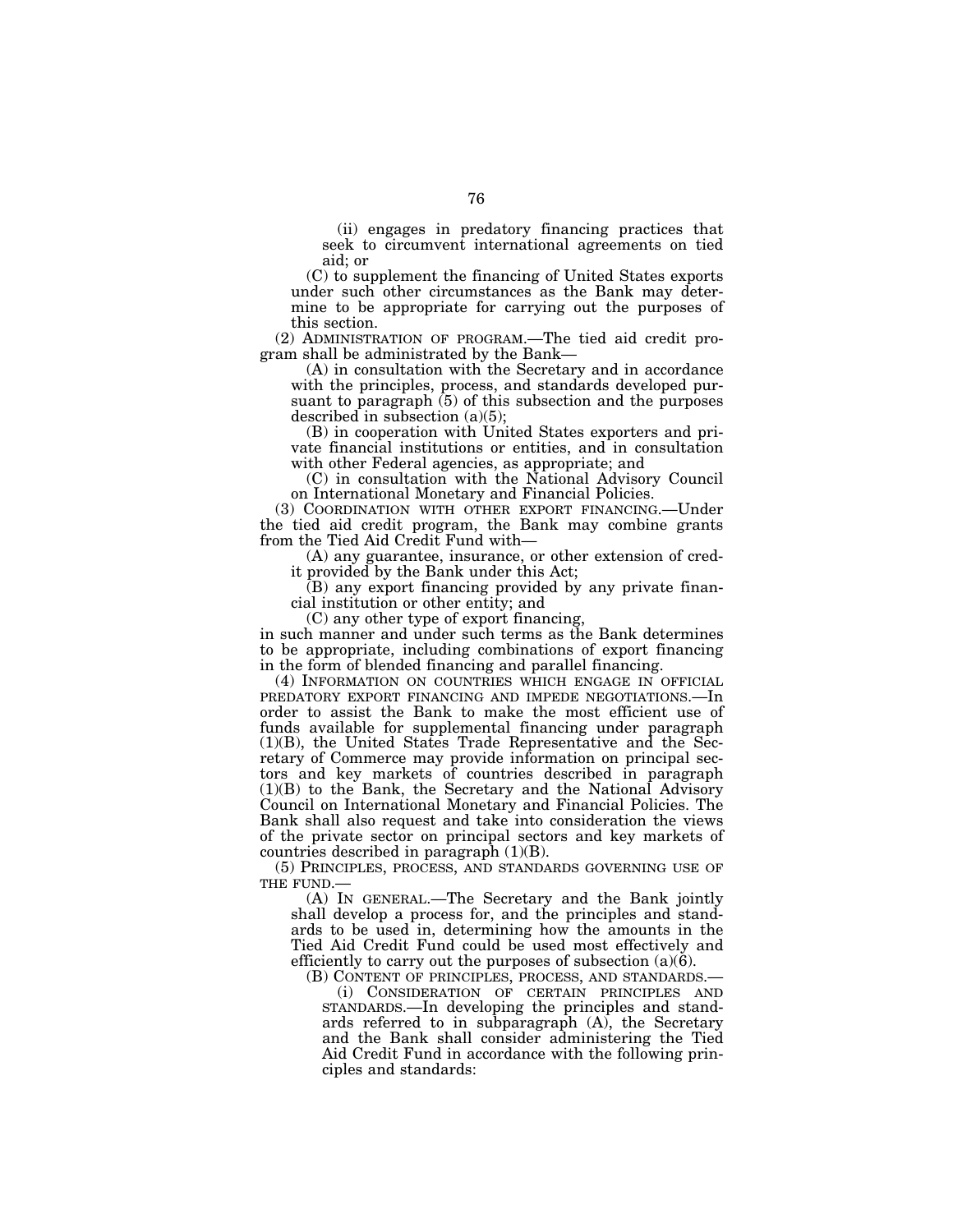(I) The Tied Aid Credit Fund should be used to leverage multilateral negotiations to restrict the scope for aid-financed trade distortions through new multilateral rules, to police existing rules, and to seek compliance by those countries that are not a party to the Arrangement.

(II) The Tied Aid Credit Fund will be used to counter a foreign tied aid credit confronted by a United States exporter when bidding for a capital project.

(III) Credible information about an offer of foreign tied aid will be required before the Tied Aid Credit Fund is used to offer specific terms to match such an offer. In cases where information about a specific offer of foreign tied aid (or untied aid used to promote exports as if it were tied aid) is not available in a timely manner, or is unavailable because the foreign export credit agency involved is not subject to the reporting requirements under the Arrangement, then the Bank may decide to use the Tied Aid Credit Fund based on credible evidence of a history of such offers under similar circumstances or other forms of credible evidence. *The requirement that there be credible evidence of a history of a foreign export credit agency making offers not subject to the Arrangement is deemed met in the case of exports likely to be supported by official financing from the People's Republic of China, unless the Secretary of the Treasury has reported to the Committee on Financial Services of the House of Representatives and the Committee on Banking, Housing, and Urban Affairs of the Senate that China is in substantial compliance with the Arrangement.* 

(IV) The Tied Aid Credit Fund will be used to enable a competitive United States exporter to pursue further market opportunities on commercial terms made possible by the use of the Fund.

(V) Each use of the Tied Aid Credit Fund will be in accordance with the Arrangement unless a breach of the Arrangement has been committed by a foreign export credit agency.

(VI) The Tied Aid Credit Fund may only be used to defend potential sales by United States companies to a project that is environmentally sound.

(VII) The Tied Aid Credit Fund may be used to preemptively counter potential foreign tied aid offers without triggering foreign tied aid use.

(ii) PROCESS.—In handling individual applications involving the use or potential use of the Tied Aid Credit Fund the following process shall exclusively apply pursuant to subparagraph (A):

(I) The Bank shall process an application for tied aid in accordance with the principles and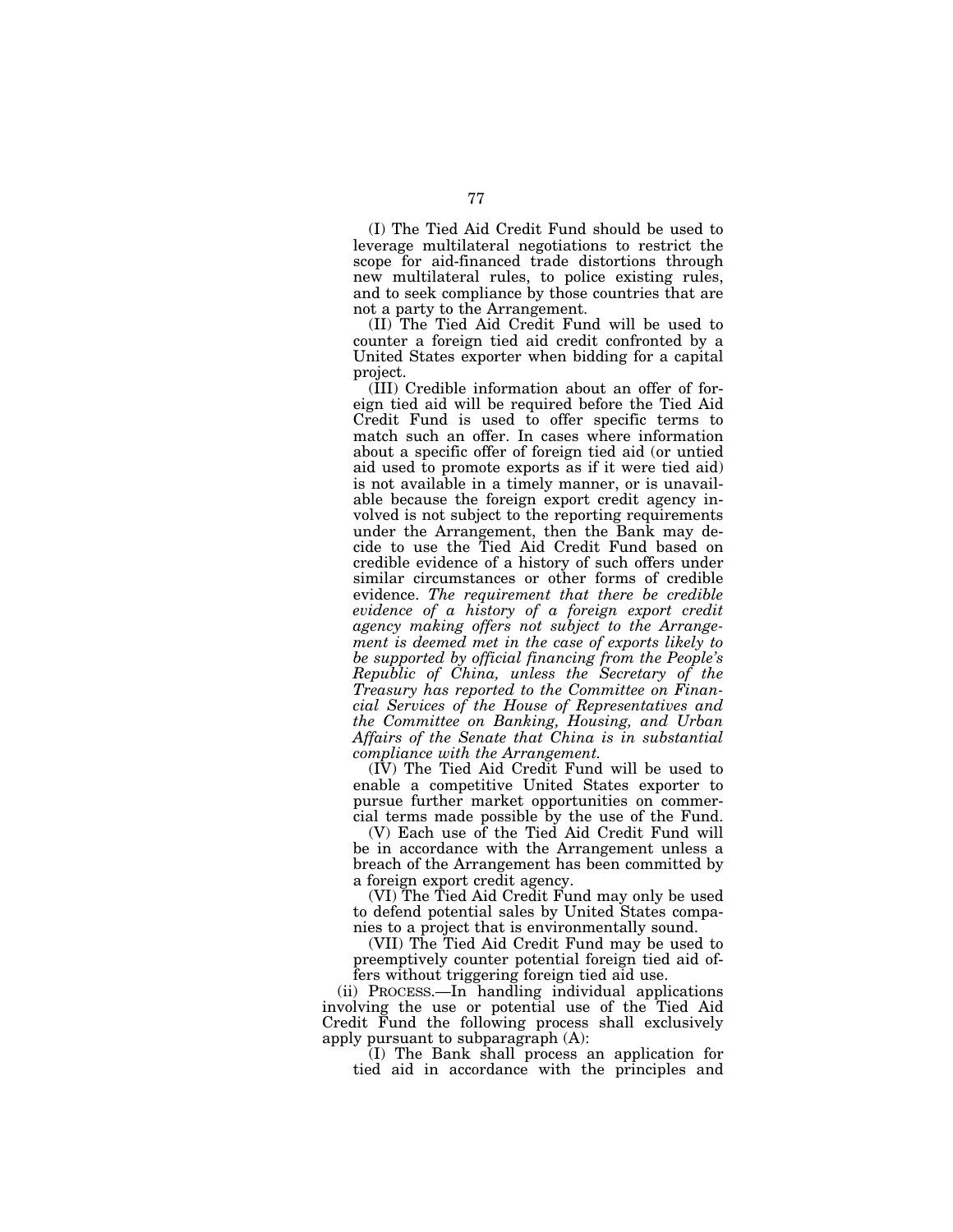standards developed pursuant to subparagraph (A) and clause (i) of this subparagraph.

(II) Twenty days prior to the scheduled meeting of the Board of Directors at which an application will be considered (unless the Bank determines that an earlier discussion is appropriate based on the facts of a particular financing), the Bank shall brief the Secretary on the application and deliver to the Secretary such documents, information, or data as may reasonably be necessary to permit the Secretary to review the application to determine if the application complies with the principles and standards developed pursuant to subparagraph (A) and clause (i) of this subparagraph.

(III) The Secretary may request a single postponement of the consideration by the Board of Directors of the application for up to 14 days to allow the Secretary to submit to the Board of Directors a memorandum objecting to the application.

(IV) Case-by-case decisions on whether to approve the use of the Tied Aid Credit Fund shall be made by the Board of Directors, except that the approval of the Board of Directors (or a commitment letter based on that approval) shall not become final (except as provided in subclause (V)), if the Secretary indicates to the President of the Bank in writing the Secretary's intention to appeal the decision of the Board of Directors to the President of the United States and makes the appeal in writing not later than 20 days after the meeting at which the Board of Directors considered the application.

(V) The Bank shall not grant final approval of an application for any tied aid credit (or a commitment letter based on that approval) if the President of the United States, after consulting with the President of the Bank and the Secretary, determines within 30 days of an appeal by the Secretary under subclause (IV) that the extension of the tied aid credit would materially impede achieving the purposes described in subsection  $(a)(6)$ . If no such Presidential determination is made during the 30-day period, the approval by the Bank of the application (or related commitment letter) that was the subject of such appeal shall become final.

(C) INITIAL PRINCIPLES, PROCESS, AND STANDARDS.—As soon as is practicable but not later than 6 months after the date of the enactment of this paragraph, the Secretary and the Bank shall submit to the Committee on Financial Services of the House of Representatives and the Committee on Banking, Housing, and Urban Affairs of the Senate a copy of the principles, process, and standards developed pursuant to subparagraph (A).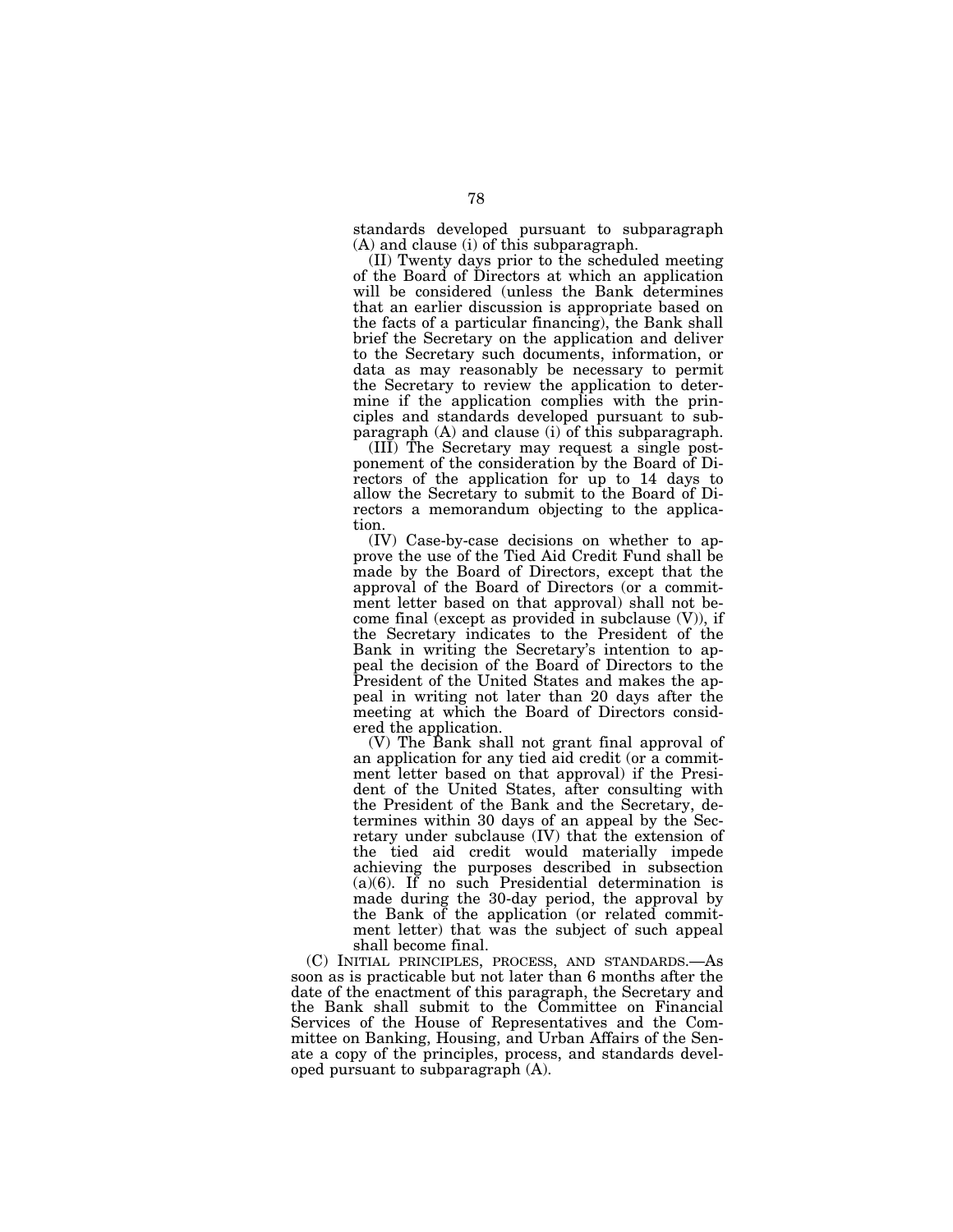(D) TRANSITIONAL PRINCIPLES AND STANDARDS.—The principles and standards set forth in subparagraph (B)(i) shall govern the use of the Tied Aid Credit Fund until the principles, process, and standards required by subparagraph (C) are submitted.

(E) UPDATE AND REVISION.—The Secretary and the Bank jointly should update and revise, as needed, the principles, process, and standards developed pursuant to subparagraph (A), and, on doing so, shall submit to the Committee on Financial Services of the House of Representatives and the Committee on Banking, Housing, and Urban Affairs of the Senate a copy of the principles, process, and standards so updated and revised.

(6) RECONSIDERATION OF DECISIONS.—

(A) IN GENERAL.—Taking into consideration the time sensitivity of transactions, the Board of Directors of the Bank shall expeditiously pursuant to paragraph (2) reconsider a decision of the Board to deny an application for the use of the Tied Aid Credit Fund if the applicant submits the request for reconsideration within 3 months of the denial.

(B) PROCEDURAL RULES.—In any such reconsideration, the applicant may be required to provide new information on the application.

(c) TIED AID CREDIT FUND.—

(1) IN GENERAL.—There is hereby established within the Bank a fund to be known as the ''Tied Aid Credit Fund'' (hereinafter in this section referred to as the "Fund"), consisting of such amounts as may be appropriated to the Fund pursuant to the authorization contained in subsection (e).

(2) EXPENDITURES FROM FUND.—Amounts in the Fund shall be available for grants made by the Bank under the tied aid credit program established pursuant to subsection (b) and to reimburse the Bank for the amount equal to the concessionality level of any tied aid credits authorized by the Bank.

(d) CONSISTENCY WITH ARRANGEMENT.—Any export financing involving the use of a grant under the tied aid credit program shall be consistent with the procedures established by the Arrangement, as in effect at the time such financing is approved.

(e) AUTHORIZATION.—There are authorized to be appropriated to the Fund such sums as may be necessary to carry out the purposes of this section. Such sums are authorized to remain available until expended.

(f) NONREVIEWABILITY.—No action taken under this section shall be reviewable by any court, except for abuse of discretion.

(g) REPORT TO CONGRESS.—

(1) IN GENERAL.—The Bank, in consultation with the Secretary, shall submit an annual report on tied aid credits to the Committee on Banking, Housing, and Urban Affairs of the Senate and the Committee on Financial Services of the House of Representatives.

(2) CONTENTS OF REPORTS.—Each report required under paragraph (1) shall contain a description of—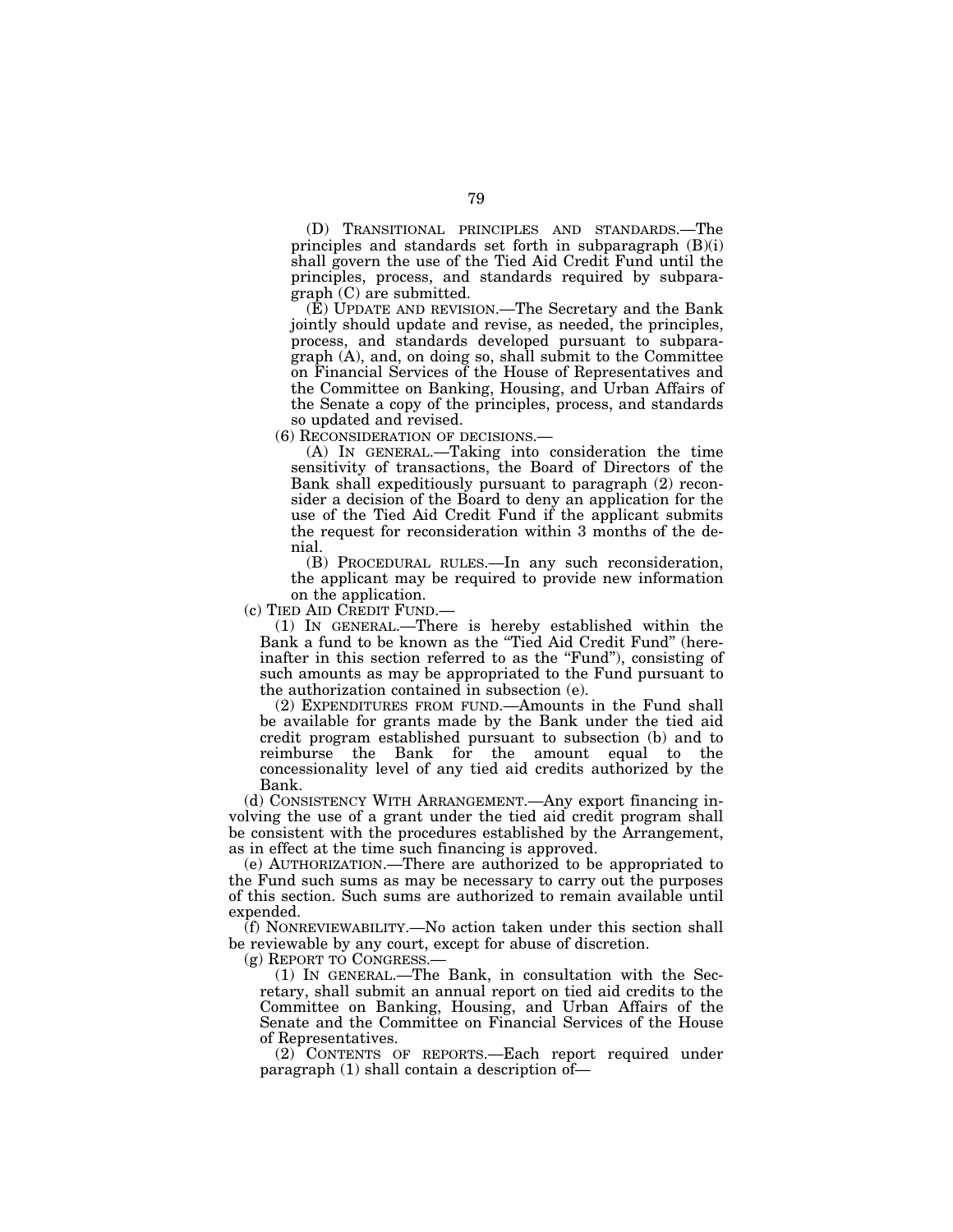(A) the implementation of the Arrangement restricting tied aid and partially untied aid credits for commercial purposes, including the operation of notification and consultation procedures;

(B) all principal offers of tied aid credit financing by foreign countries during the previous 6–month period, including all offers notified by countries participating in the Arrangement, and in particular—

(i) offers grandfathered under the Arrangement; and (ii) notifications of exceptions under the Arrange-

ment; (C) any use by the Bank of the Tied Aid Credit Fund to match specific offers, including those that are grandfathered or exceptions under the Arrangement; and

(D) other actions by the United States Government to combat predatory financing practices by foreign governments, including additional negotiations among participating governments in the Arrangement.

(3) CONFIDENTIAL INFORMATION.—To the extent the Bank determines any information required to be included in the report under this subsection should not be made public, such information may be submitted separately on a confidential basis or provided orally, rather than in written form, to the Chairmen and ranking minority Members of the Committees of the Senate and the House of Representatives with jurisdiction over the subject matter of the report.

(h) DEFINITIONS.—For purposes of this section, the following definitions shall apply:

(1) TIED AID AND PARTIALLY UNTIED AID CREDIT.—The terms "tied aid credit" and "partially untied aid credit" mean any credit which—

(A) has a grant element greater than zero percent as determined by the Development Assistance Committee of the Organization for Economic Cooperation and Development;

(B) is, in fact or in effect, tied to—

(i) the procurement of goods or services from the donor country, in the case of tied aid credit; or

(ii) the procurement of goods or services from a restricted number of countries, in the case of partially united aid credit; and

(C) is financed either exclusively from public funds or partly from public and partly from private funds.

(2) SECRETARY.—The term ''Secretary'' means the Secretary of the Treasury.

(3) ARRANGEMENT.—The term "Arrangement" means the Arrangement on Guidelines for Officially Supported Export Credits established through the Organization from Economic Cooperation and Development.

(4) BLENDED FINANCING.—The term ''blended financing'' means financing provided through any combination of official development assistance, official export credits, and private commercial credit which is integrated into a single agreement with a single set of financial terms.

(5) PARALLEL FINANCING.—The term ''parallel financing'' means financing provided by any combination of official devel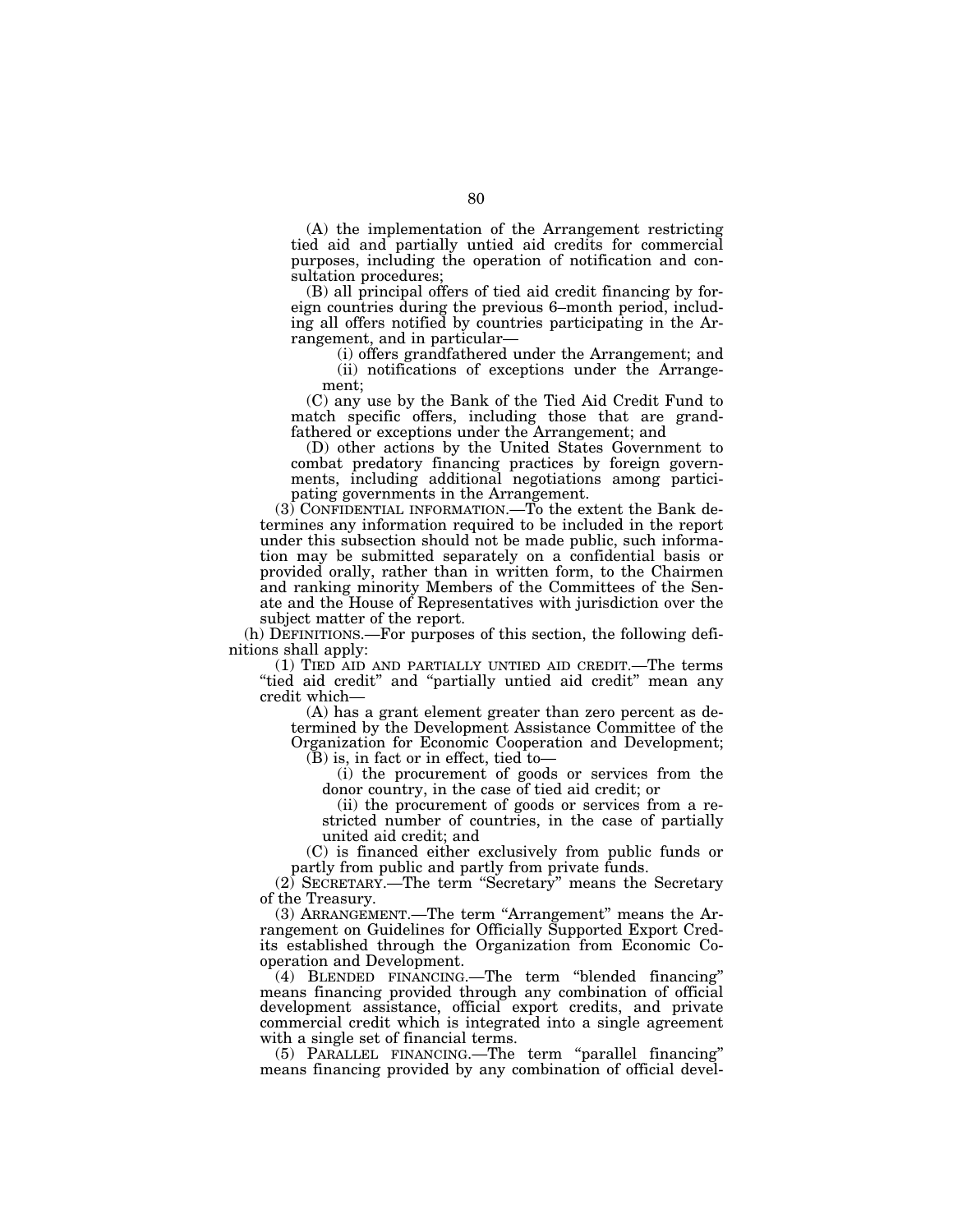opment assistance, official export credits, and private commercial credit which is not integrated into a single agreement and does not have a single set of financial terms.

(6) OFFERS GRANDFATHERED UNDER THE ARRANGEMENT.—The term "offers grandfathered under the Arrangement" means-

(A) financing offers made or lines of credit extended on or before February 15, 1992; or

(B) financing offers extended for subloans under lines of credit referred to in subparagraph (A) made on or before August 15, 1992, or, in the case of Mexico, on or before December 31, 1992.

(7) MARKET WINDOW.—The Bank, in consultation with the Secretary of the Treasury, shall define "market window" for purposes of this section.

### **SEC. 11. ENVIRONMENTAL POLICY AND PROCEDURES.**

(a) ENVIRONMENTAL EFFECTS CONSIDERATION.—

(1) IN GENERAL.—Consistent with the objectives of section  $2(b)(1)(A)$ , the Bank shall establish procedures to take into account the potential beneficial and adverse environmental effects of goods and services for which support is requested under its direct lending and guarantee programs. Such procedures shall provide for the public disclosure of environmental assessments*, including to potentially impacted communities in the country in which the activity will be carried out, at least 60 days before the date of the vote,* and supplemental environmental reports required to be submitted to the Bank, including remediation or mitigation plans and procedures, and related monitoring reports. *The procedures shall include a requirement for an analysis of the environmental and social impacts, including worker impacts and anticipated health impacts and costs, of the proposed activity and of alternatives to the proposed activity, including mitigation measures, where appropriate.* [The preceding sentence] *This paragraph* shall not be interpreted to require the public disclosure of any information described in section 1905 of title 18, United States Code. Such procedures shall apply to any transaction involving a project—

 $\tilde{A}$ ) for which long-term support of \$25,000,000 (or, if less than \$25,000,000, the threshold established pursuant to international agreements, including the Common Approaches for Officially Supported Export Credits and Environmental and Social Due Diligence, as adopted by the Organisation for Economic Co-operation and Development Council on June 28, 2012, and the risk-management framework adopted by financial institutions for determining, assessing, and managing environmental and social risk in projects (commonly referred to as the ''Equator Principles'')) or more is requested from the Bank;

(B) for which the Bank's support would be critical to its implementation; and

(C) which may have significant environmental effects upon the global commons or any country not participating in the project, or may produce an emission, an effluent, or a principal product that is prohibited or strictly regulated pursuant to Federal environmental law.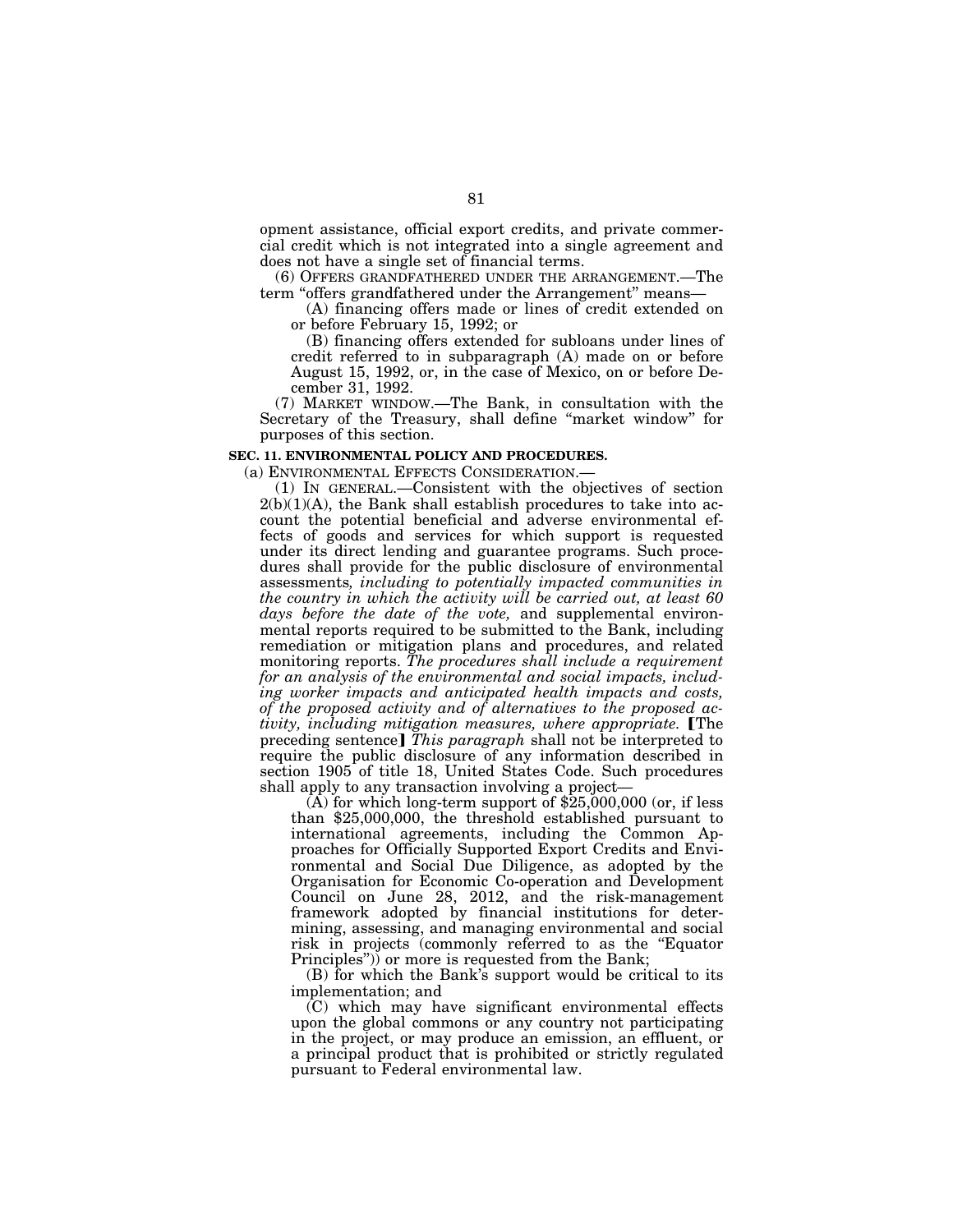*(2) CONSULTATIONS WITH POTENTIALLY IMPACTED COMMU- NITIES.—In any credit or common terms agreements to which the Agency is a party relating to a transaction described in paragraph (1), the Agency shall include a provision to ensure that robust consultations with potentially impacted communities in the country in which the activity will be carried out have been and will continue to be carried out throughout the project cycle.* 

*(3) ENVIRONMENTAL AND SOCIAL DUE DILIGENCE PROCEDURES AND GUIDELINES REVIEW.—By the end of 2020 and once at the end of each subsequent 3-year period, the Board of Directors of the Agency shall complete a review of the Environmental and Social Due Diligence Procedures and Guidelines ensuring that the procedures and guidelines incorporate requirements for project consideration that are consistent to limit greenhouse gas emissions and, to the maximum extent possible, to affirm that the Board operates consistently with the multilateral environmental agreements to which the United States is a party that are directly related to transactions in which the Agency is involved.* 

*(4) The Agency shall operate consistently with Annex VI of the Arrangement on Officially Supported Export Credits, as adopted by the Organisation for Economic Co-operation and Development as of January 2019.* 

*(5) The Agency shall make publicly available the estimated amounts of CO*2 *emissions expected to be produced from pending projects that the Agency has designated as Category A and B projects and work with other export credit agencies to encourage them to do the same.* 

*(A) The Agency shall report CO*2 *emissions associated with projects that the Agency has designated as Category A and B fossil fuel projects in its annual report by product categories.* 

*(B) The Agency shall advocate within the OECD and*  other multilateral fora for the full reporting of  $CO<sub>2</sub>$  emis*sions associated with appropriate energy and non-energy projects including manufacturing and agriculture.* 

*(C) The Agency shall undertake periodic reviews with stakeholders to ensure that the Agency employs the most appropriate methodology of estimating and tracking the CO*2 *emissions from Category A and B projects the Agency supports.* 

*(6) The Agency shall develop and maintain measures to provide increased financing support for evolving technologies that reduce CO*2 *emissions.* 

*(A) The Agency shall develop and maintain measures to encourage foreign buyers to seek available, commercially viable technology to reduce the CO*2 *footprint of projects.* 

*(B) The Agency shall develop and maintain initiatives to finance aspects of project development that reduce or mitigate CO*2 *emissions, such as effective carbon capture and sequestration technology, while maintaining the competitiveness of United States exporters.* 

*(C) In coordination with the Department of the Treasury, the Agency shall advocate in international fora for the*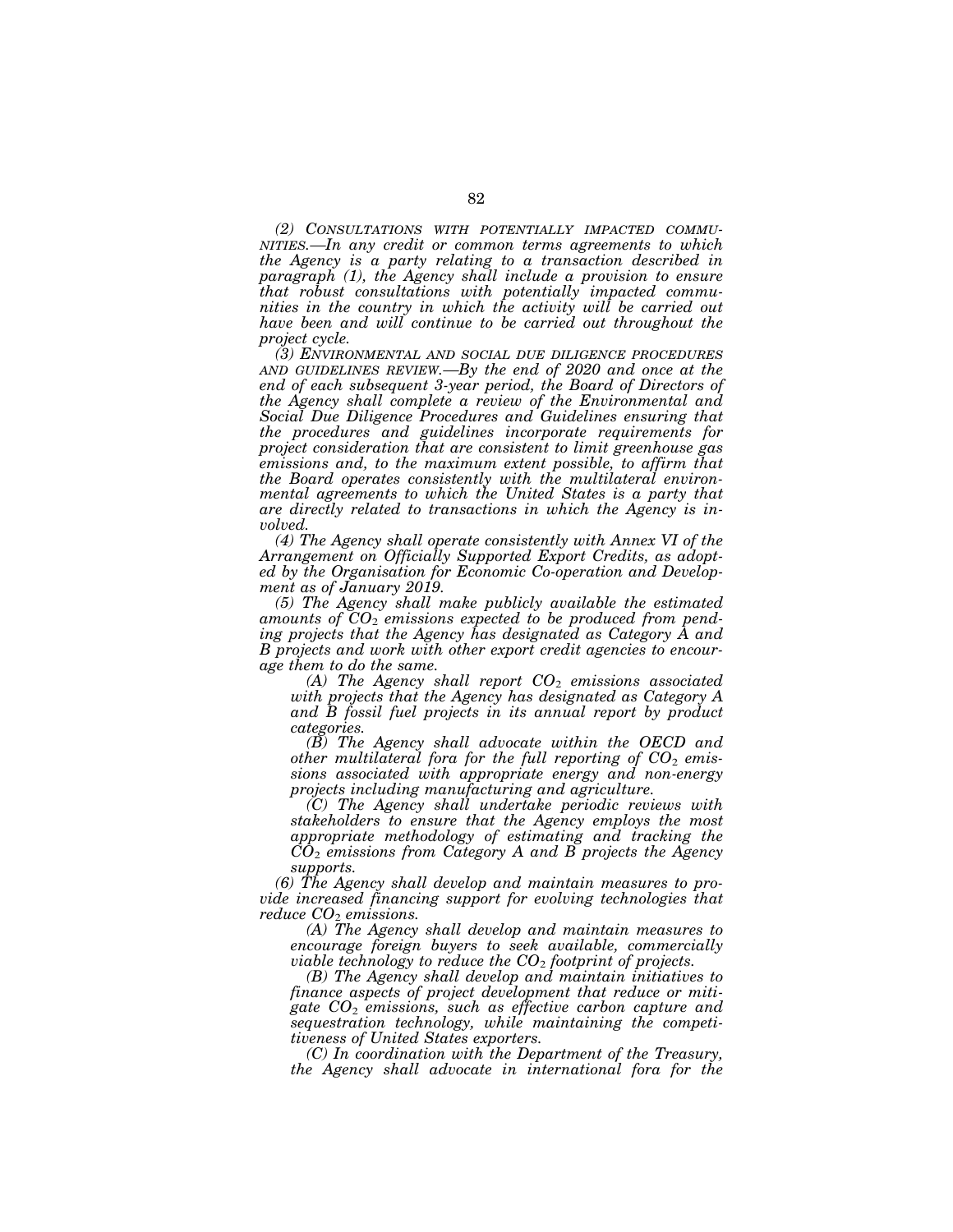*availability of financing incentives for low to net zero CO*2 *emitting projects, a common methodology for evaluating and taking into account the social cost of carbon.* 

*(D) The Agency shall encourage export credit agencies and other relevant lending institutions to adopt similar CO*2 *policies, including encouraging transparency and the involvement of stakeholders.* 

 $[(2)]$  (7) AUTHORITY TO WITHHOLD FINANCING.—The procedures established under [paragraph (1)] *this subsection* shall permit the Board of Directors, in its judgment, to withhold financing from a project for environmental reasons or to approve financing after considering the potential environmental effects of a project.

(b) USE OF BANK PROGRAMS TO ENCOURAGE CERTAIN EXPORTS.— (1) IN GENERAL.—The Bank shall encourage the use of its programs to support the export of goods and services that have beneficial effects on the environment or mitigate potential adverse environmental effects (such as exports of products and services used to aid in the monitoring, abatement, control, or prevention of air, water, and ground contaminants or pollution, or which provide protection in the handling of toxic substances, subject to a final determination by the Bank, and products and services for foreign environmental projects dedicated entirely to the prevention, control, or cleanup of air, water, or ground pollution, including facilities to provide for control or cleanup, and used in the retrofitting of facility equipment for the sole purpose of mitigating, controlling, or preventing adverse environmental effects, subject to a final determination by the Bank). The Board of Directors shall name an officer of the Bank to advise the Board on ways that the Bank's programs can be used to support the export of such goods and services. The officer shall act as liaison between the Bank and other Federal Government agencies, including the agencies whose representatives are members of the Environmental Trade Promotion Working Group of the Trade Promotion Coordinating Committee, with respect to overall United States Government policy on the environment.

(2) LIMITATIONS ON AUTHORIZATION OF APPROPRIATIONS.—In addition to other funds available to support the export of goods and services described in paragraph (1), there are authorized to be appropriated to the Bank not more than \$35,000,000 for the cost (as defined in section 502(5) of the Federal Credit Reform Act of 1990) of supporting such exports. If, in any fiscal year, the funds appropriated in accordance with this paragraph are not fully utilized due to insufficient qualified transactions for the export of such goods and services, such funds may be expended for other purposes eligible for support by the Bank.

ø(c) INCLUSION IN REPORT TO CONGRESS.—The Bank shall provide in its annual report to the Congress a summary of its activities under subsections (a) and (b).

*(c) INCLUSION IN ANNUAL REPORT TO CONGRESS.—The Agency shall include in its annual report to Congress under section 8 a summary of its activities under subsections (a) and (b). The Board of Directors shall submit to the Congress a report, which shall be made publicly available on the Internet at the time of delivery—*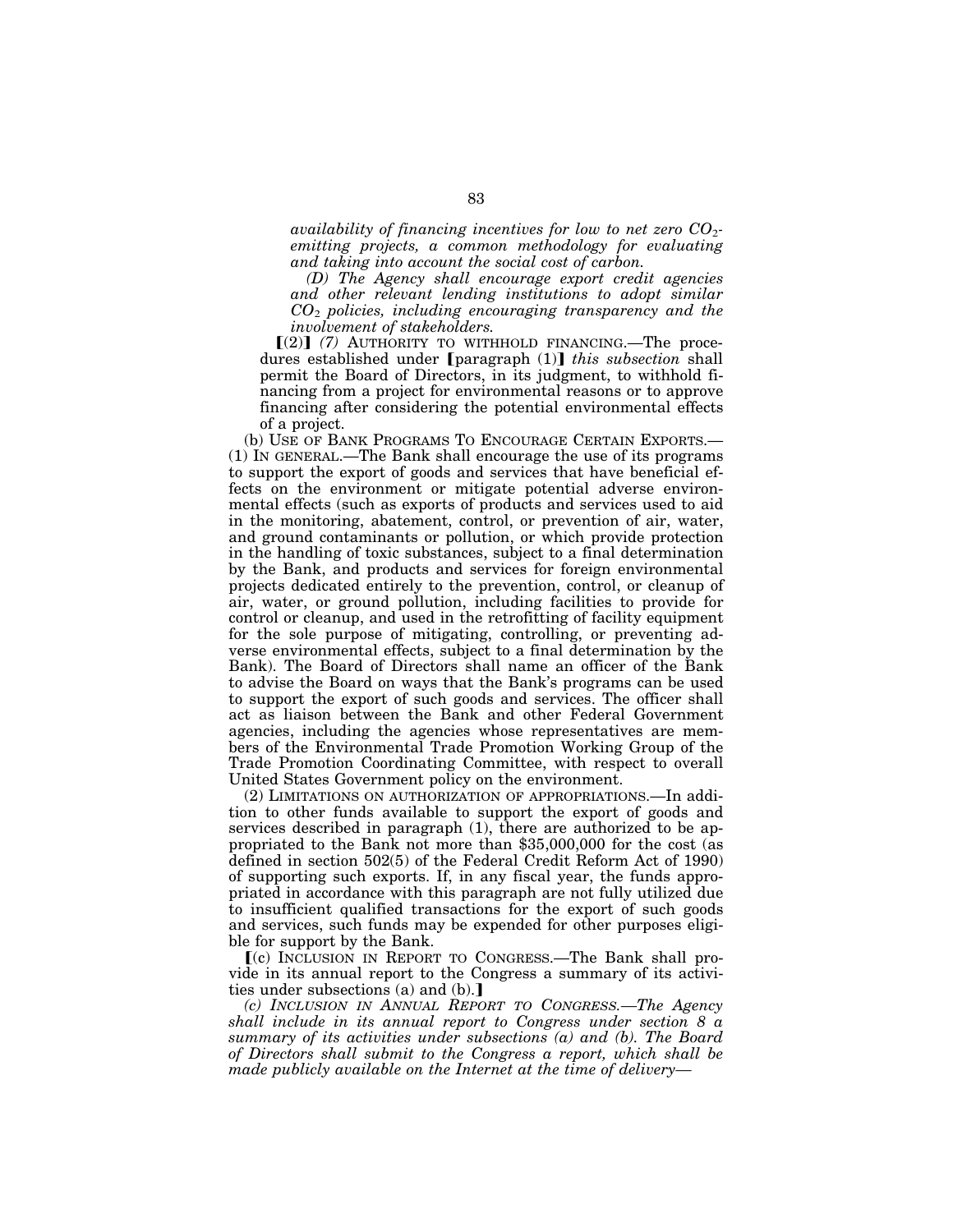*(1) that provides a detailed accounting of the methodology used to make greenhouse gas emissions project determinations; and* 

*(2) details the steps taken to ensure that the Environmental and Social Due Diligence Procedures and Guidelines of the Agency are consistent with—* 

*(A) reducing greenhouse gas emissions; and* 

*(B) operating consistently with the multilateral environmental agreements to which the United States is a party that are directly related to transactions in which the Agency is involved.* 

(d) INTERPRETATION.—Nothing in this section shall be construed to create any cause of action.

\* \* \* \* \* \* \*

## **SEC. 13. COOPERATION ON EXPORT FINANCING PROGRAMS.**

The Bank shall, subject to appropriate memoranda of understanding—

 $(1)$  provide complete and current information on all of its programs and financing practices to—

(A) the Small Business Administration*, the Department of Agriculture,* and other Federal agencies involved in promoting exports and marketing export financing programs; and

(B) State and local export financing organizations that indicate a desire to participate in export promotion; and

 $(2)$  consistent with the provisions of section  $2301(f)(2)$  of the Export Enhancement Act of 1988, undertake a program to provide training for personnel designated in such memoranda with respect to such financing programs.

\* \* \* \* \* \* \*

### **FIXING AMERICA'S SURFACE TRANSPORTATION ACT**

\* \* \* \* \* \* \*

# **DIVISION E—EXPORT-IMPORT BANK OF THE UNITED STATES**

\* \* \* \* \* \* \*

# **TITLE LI—TAXPAYER PROTECTION PROVISIONS AND INCREASED AC-COUNTABILITY**

\* \* \* \* \* \* \*

### **SEC. 51008. [PILOT] PROGRAM FOR REINSURANCE.**

(a) IN GENERAL.—Notwithstanding any provision of the Export-Import Bank Act of 1945 (12 U.S.C. 635 et seq.), the Export-Import Bank of the United States (in this section referred to as the "Bank") may establish a [pilot] program under which the Bank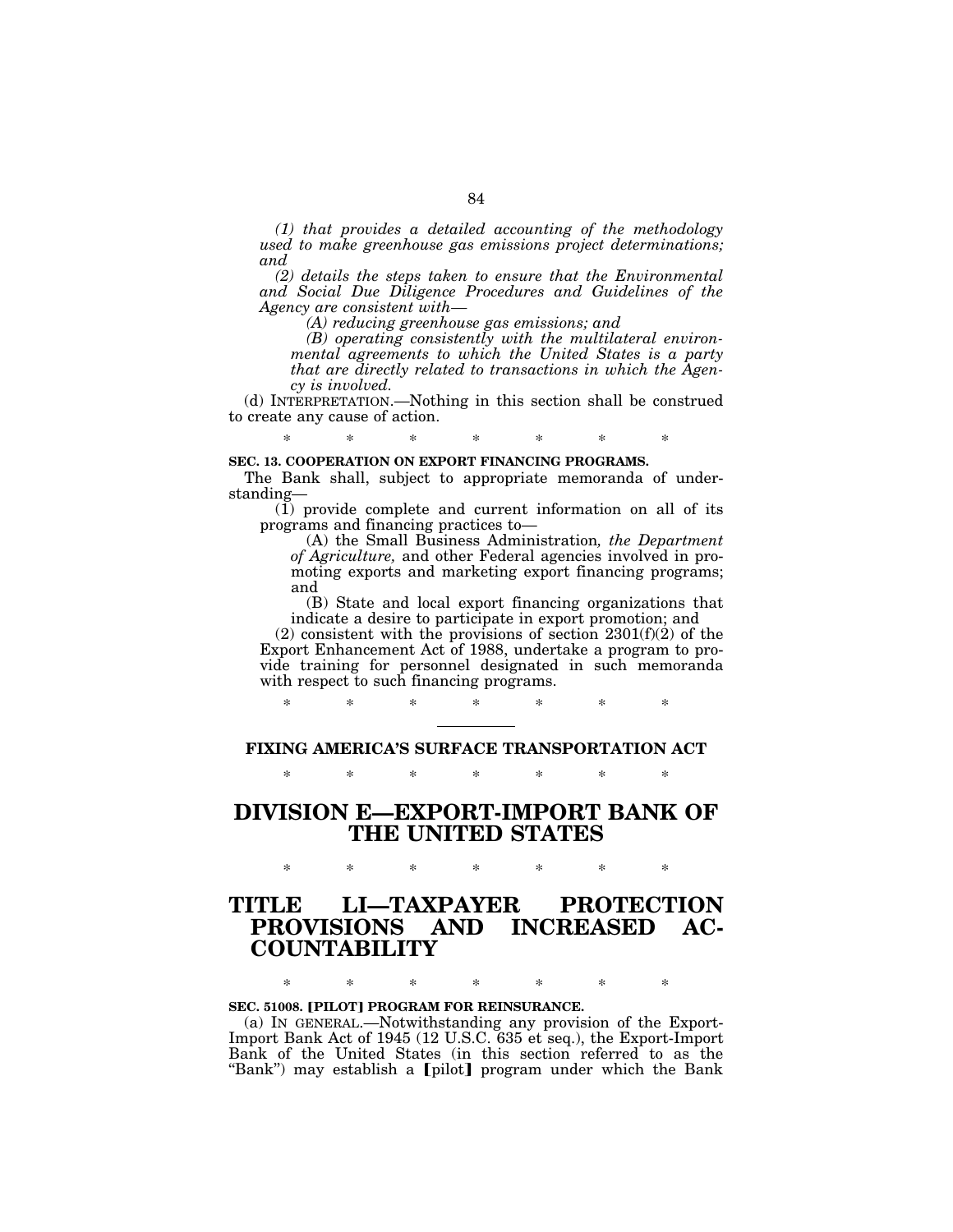may enter into contracts and other arrangements to share risks associated with the provision of guarantees, insurance, or credit, or the participation in the extension of credit, by the Bank under that Act.

(b) LIMITATIONS ON AMOUNT OF RISK-SHARING.—

(1) PER CONTRACT OR OTHER ARRANGEMENT.—The aggregate amount of liability the Bank may transfer through risk-sharing pursuant to a contract or other arrangement entered into under subsection (a) may not exceed  $[\$1,000,000,000]$ *\$2,000,000,000*.

(2) PER YEAR.—The aggregate amount of liability the Bank may transfer through risk-sharing during a fiscal year pursuant to contracts or other arrangements entered into under subsection (a) during that fiscal year may not exceed \$10,000,000,000.

 $(c)$  ANNUAL REPORTS.—Not later than 1 year after the date of the enactment of this Act, and annually thereafter through 2019, the Bank shall submit to Congress a written report that contains a detailed analysis of the use of the pilot program carried out under subsection (a) during the year preceding the submission of the report.

ø(d) RULE OF CONSTRUCTION.—Nothing in this section shall be construed to affect, impede, or revoke any authority of the Bank.

ø(e) TERMINATION.—The pilot program carried out under subsection (a) shall terminate on September 30, 2019.

*(c) FACTORS FOR CONSIDERATION IN REINSURANCE POOLS.—In implementing this section, the Agency shall, with respect to a reinsurance pool, pursue appropriate objectives to reduce risk and costs to the Agency, including by the following, to the extent practicable:* 

*(1) Ensuring a reasonable diversification of risks.* 

*(2) Including larger exposures where the possibility of default raises overall portfolio risk for the Agency.* 

*(3) Excluding transactions from the pool that are covered by first-loss protection.* 

*(4) Excluding transactions from the pool that are collateralized at a rate greater than standard market practice.* 

*(5) Diversifying reinsurance pools by industry and other appropriate factors.* 

*(6) Exploring different time periods of coverage.* 

*(7) Exploring both excess of loss structures on a per-borrower as well as an aggregate basis.* 

*(d) BIENNIAL REPORTS.—Not later than 1 year after the date of the enactment of this subsection, and every 2 years thereafter through 2029, the Agency shall submit to the Committee on Financial Services of the House of Representatives and the Committee on Banking, Housing, and Urban Affairs of the Senate a written report that contains an assessment of the use of the program carried out under subsection (a) since the most recent report under this subsection.* 

*(e) RULE OF CONSTRUCTION.—Nothing in this section shall be construed to limit any authority of the Agency described in section 2(a)(1) of the Export-Import Bank Act of 1945.* 

\* \* \* \* \* \* \*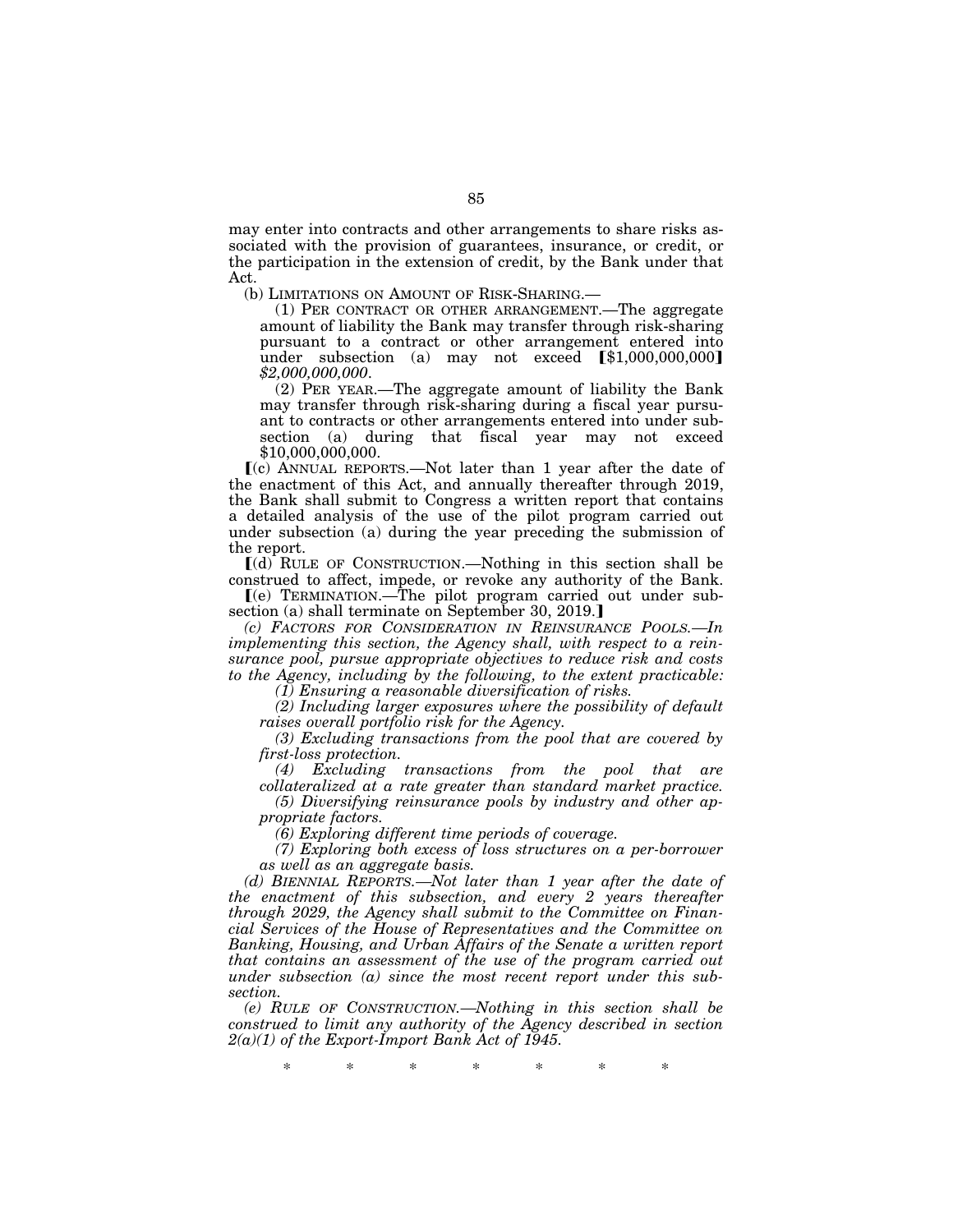## MINORITY VIEWS

Committee Republicans support American businesses of all size that fuel our economy and create jobs. We also recognize the challenges of competing in a 21st century global market that has changed dramatically over the last decade. Committee Republicans understand that in order to compete in the global market, American exporters need tools and resources to be competitive. H.R. 3407, the Waters McHenry bipartisan bill, would provide American exporters with such tools and resources.

Rather than pursue a bipartisan path, Committee Democrats forced the Chair to abandon this agreement and instead move H.R. 4863, a partisan bill that has no chance of moving in the Senate or being enacted into law.

H.R. 4863 does nothing to address China's growing dominance in the global market nor does it ensure that the Export Import Bank will implement the needed reforms to ensure that it operates effectively. In fact, the bill received bipartisan opposition in Committee.

#### *Republican Substitute*

During the markup, Representative Riggleman offered and Committee Republicans supported unanimously an amendment that would have restored the Waters-McHenry agreement. This is significant given that Ex-Im's previous reauthorization in 2015 produced nearly equal levels of support and opposition among Republican Members. Unlike the actual text of H.R. 4863, the Republican substitute serves as a blueprint for a future bipartisan reauthorization of the Ex-Im Bank.

The Republican alternative to H.R. 4863 would have provided long-term certainty to Ex-Im, focused the Bank on the technological exports of the future, strengthened its accountability to the public, and aligned Ex-Im more effectively with the national security interests of the United States. In particular, the Republican substitute would have accomplished the following:

(1) Reauthorize the Bank for seven years and gradually raise its overall authority to \$175 billion

(2) Starting in fiscal year 2023, raise the minimum level of Bank support for U.S. small business exports from 25 percent to 30 percent

(3) Strengthen debarment penalties for fraud and corruption (4) Require the Secretary of the Treasury to redouble U.S.

efforts to negotiate the global reduction of export subsidies (5) Improve Ex-Im's lender-of-last-resort documentation and

economic impact analyses

(6) Devote 20 percent of Ex-Im's assistance to prioritize cutting-edge technologies (including biotechnology, wireless communications, and semiconductors) and to neutralize Chinese export subsidies for any goods or services